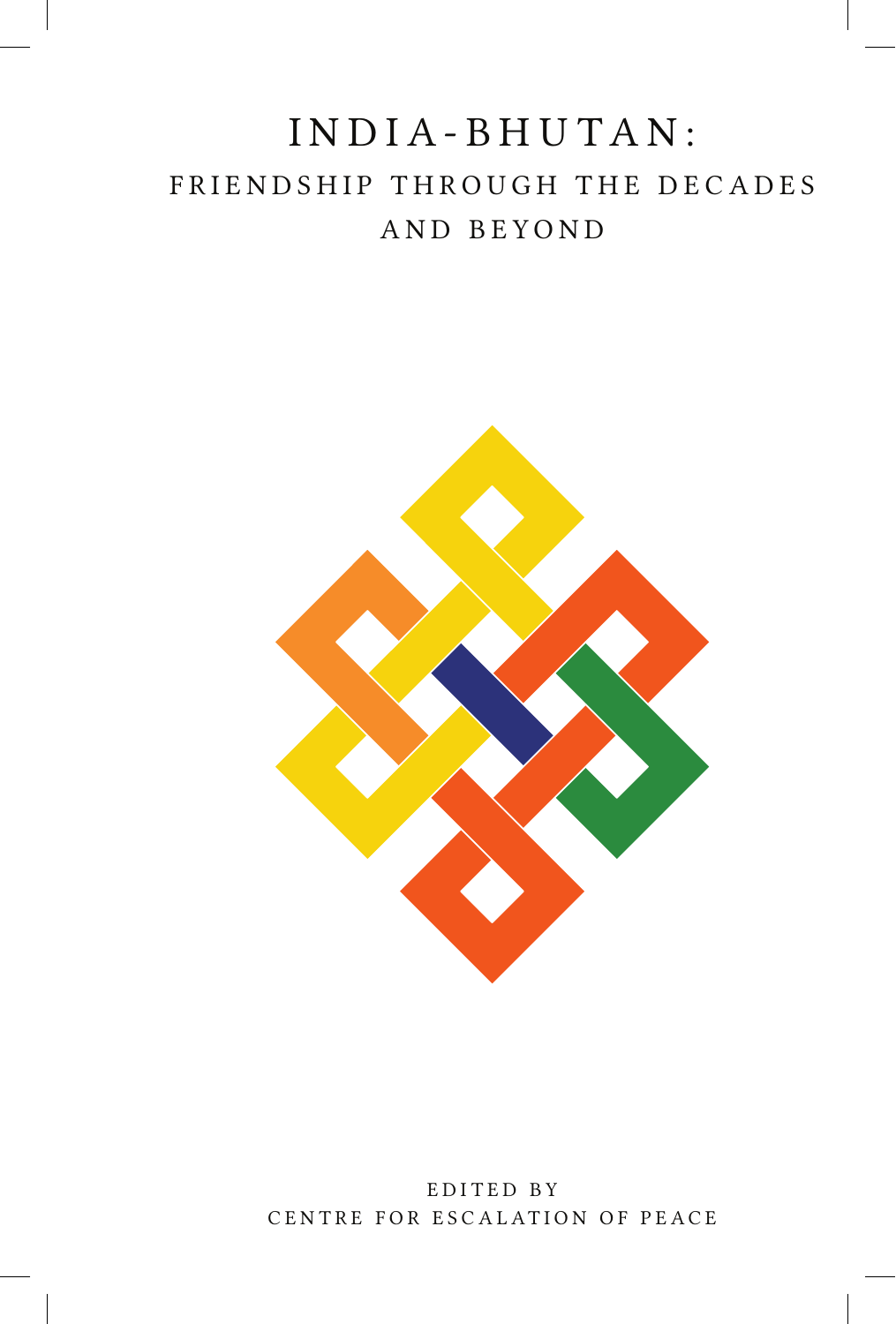# INDIA–BHUTAN

### FRIENDSHIP THROUGH THE DECADES AND BEYOND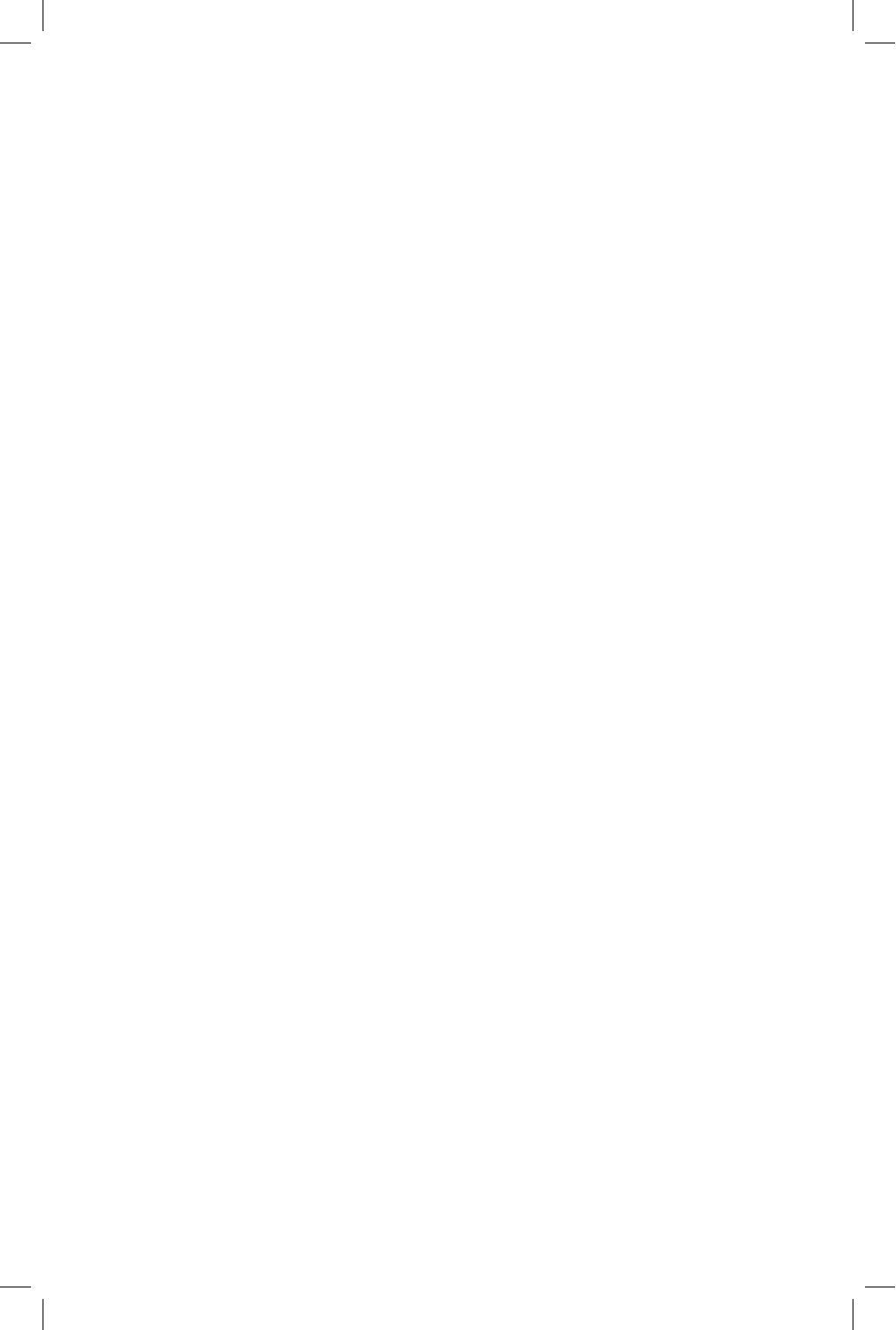# INDIA–BHUTAN FRIENDSHIP THROUGH THE DECADES AND BEYOND

Edited by Centre for Escalation of Peace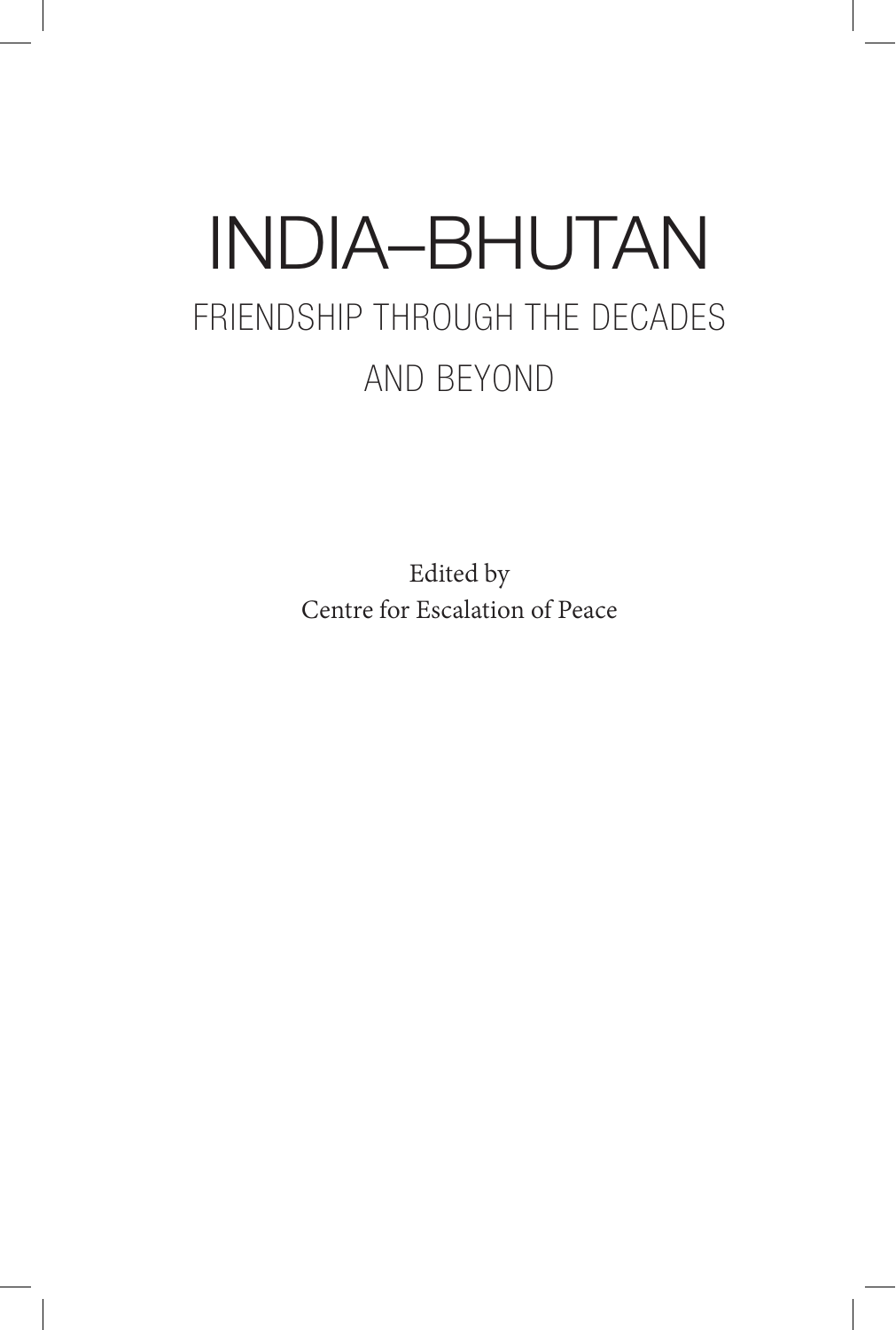Copyright © Centre for Escalation of Peace, 2019

All rights reserved

No part of this book may be reproduced, stored in a retrieval system, or transmitted, in any form or by any means, electronic, mechanical, photocopying, microfilming, recording, or otherwise, without permission from the publisher.

First Edition 2019

ISBN: 978-93-5382-533-1

Published by: Ritinjali K-99, 1st Street Mahiplapur, New Delhi – 110028 Email: ritinjali@ritinjali.org Website: www.ritinjali.org

Printed in India at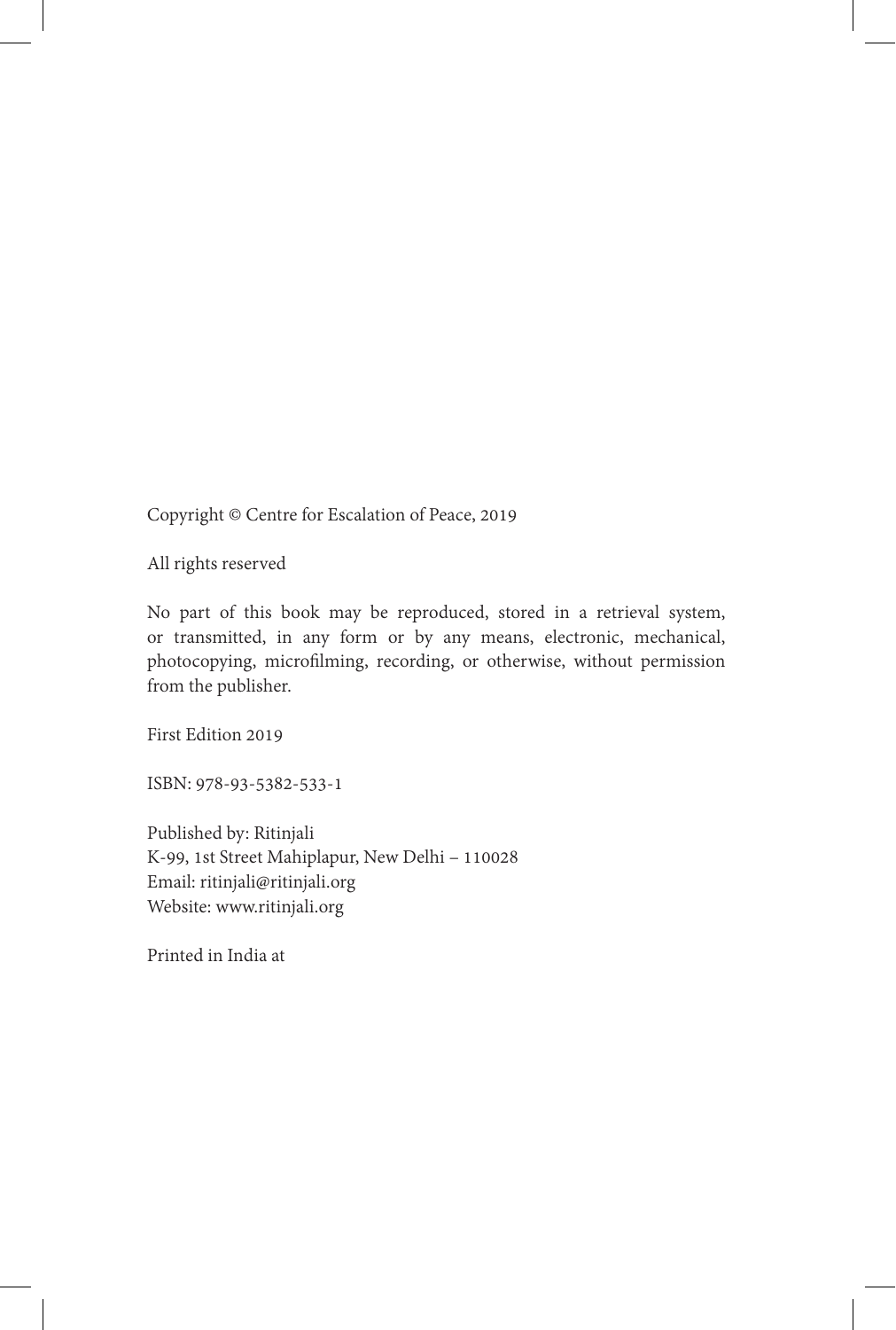Centre for Escalation of Peace (CEP) along with Royal Institute for Governance and Strategic Studies (RIGSS) has brought out a collaborative book on India and Bhutan to commemorate 50 years of diplomatic relations. The book deals with various aspects of this relationship, primarily politics, economics, culture and the environment. With the view to allow the book to be equally representative of Indian and Bhutanese viewpoints, each chapter is divided into two parts, one written by someone in India and the other by the Bhutanese counterpart.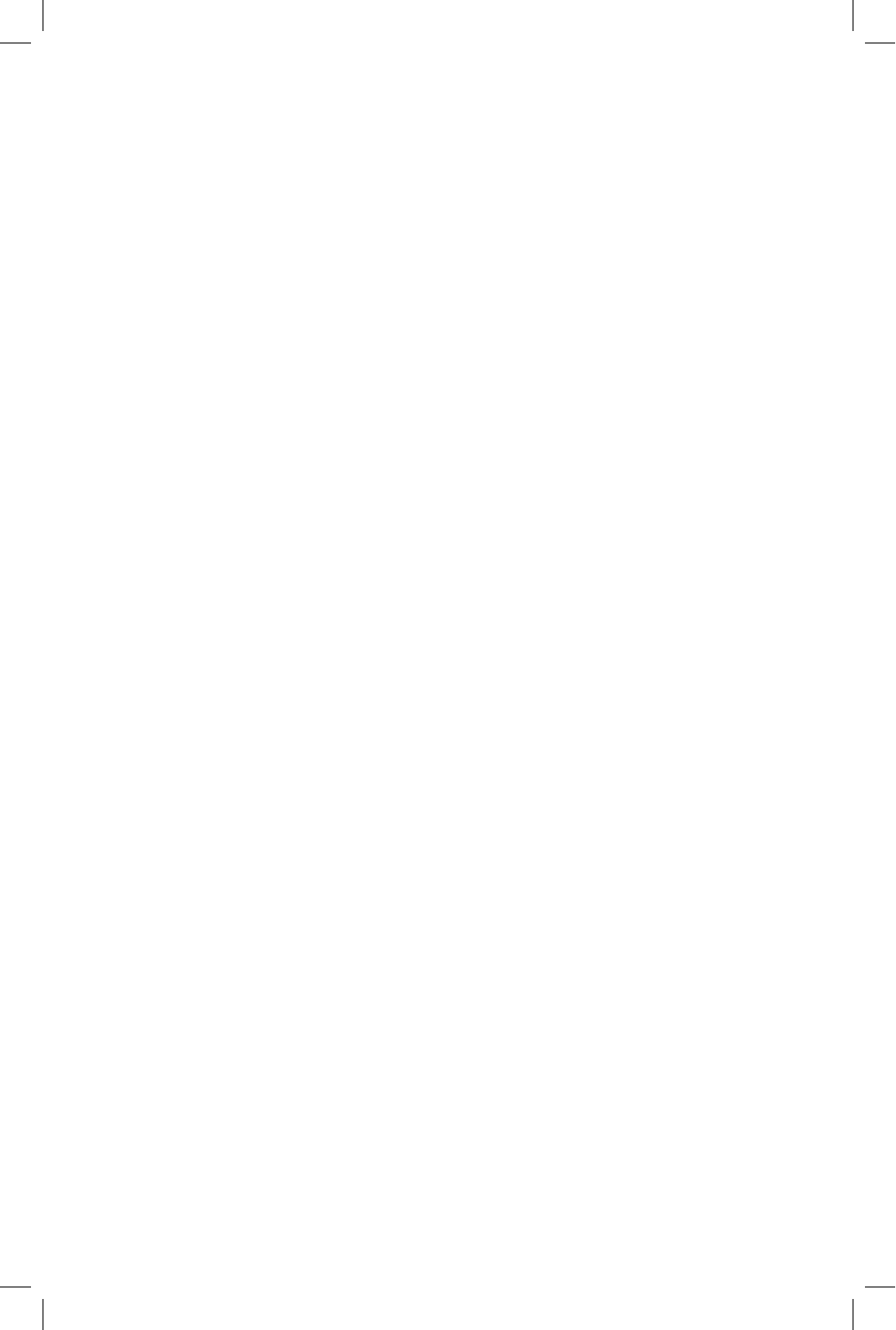### **CONTENTS**

| Introduction                                                                                                       | $\mathbf{1}$ |
|--------------------------------------------------------------------------------------------------------------------|--------------|
| DASHO KARMA URA                                                                                                    |              |
| An Overview: Keeping Alive a Precious Legacy<br>India-Bhutan Relations in the New Millennium<br><b>SHYAM SARAN</b> | 5            |
| Politics: Political Relationships<br><b>SUHASINI HAIDER</b>                                                        | 16           |
| Politics: Bhutan-India Relations A Bhutanese Journalist's<br>Perspective<br><b>TENZING LAMSANG</b>                 | 2.8          |
| Economic Life: 50 Years of Indo-Bhutan<br><b>Economic Cooperation</b><br><b>DASHO PENJORE</b>                      | 44           |
| Economic Life<br><b>SUDHIR VYAS</b>                                                                                | 69           |
| Culture and its Representations: Going Beyond<br>the Elephant and the Dragon<br><b>OMAIR AHMED</b>                 | 81           |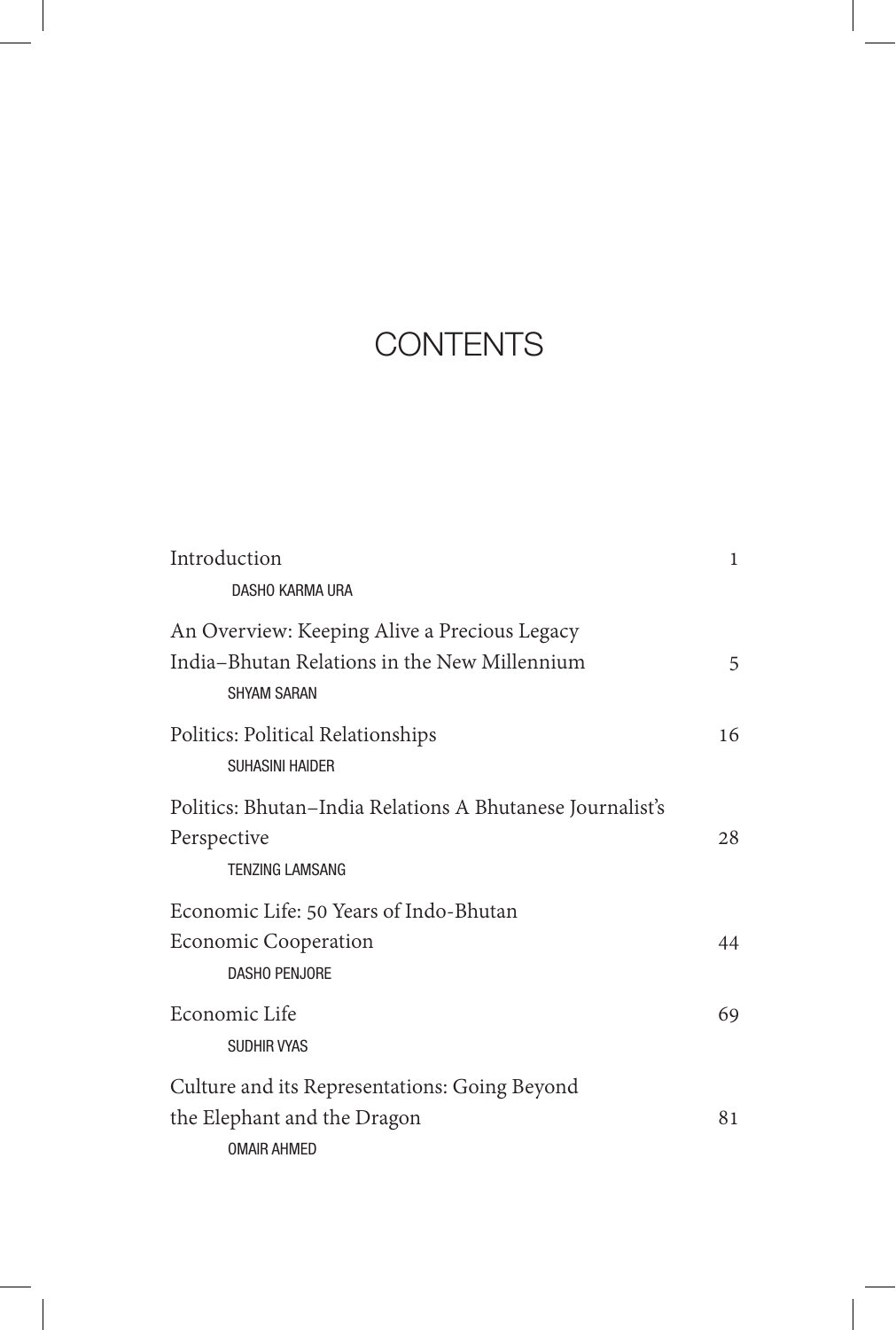#### viii CONTENTS

| Culture and its Representations: Bhutan<br>KUFNGA WANGMO             | 93  |
|----------------------------------------------------------------------|-----|
| The Wild: For the Benefit of Present and                             |     |
| <b>Future Generations</b><br>THINLEY NAMGYEL                         | 107 |
| The Wild: Indo-Bhutan<br>RAVI SINGH, URVANA MENON AND DIPANKAR GHOSE | 127 |
| Conclusion<br>CENTRE FOR ESCALATION OF PEACE                         | 139 |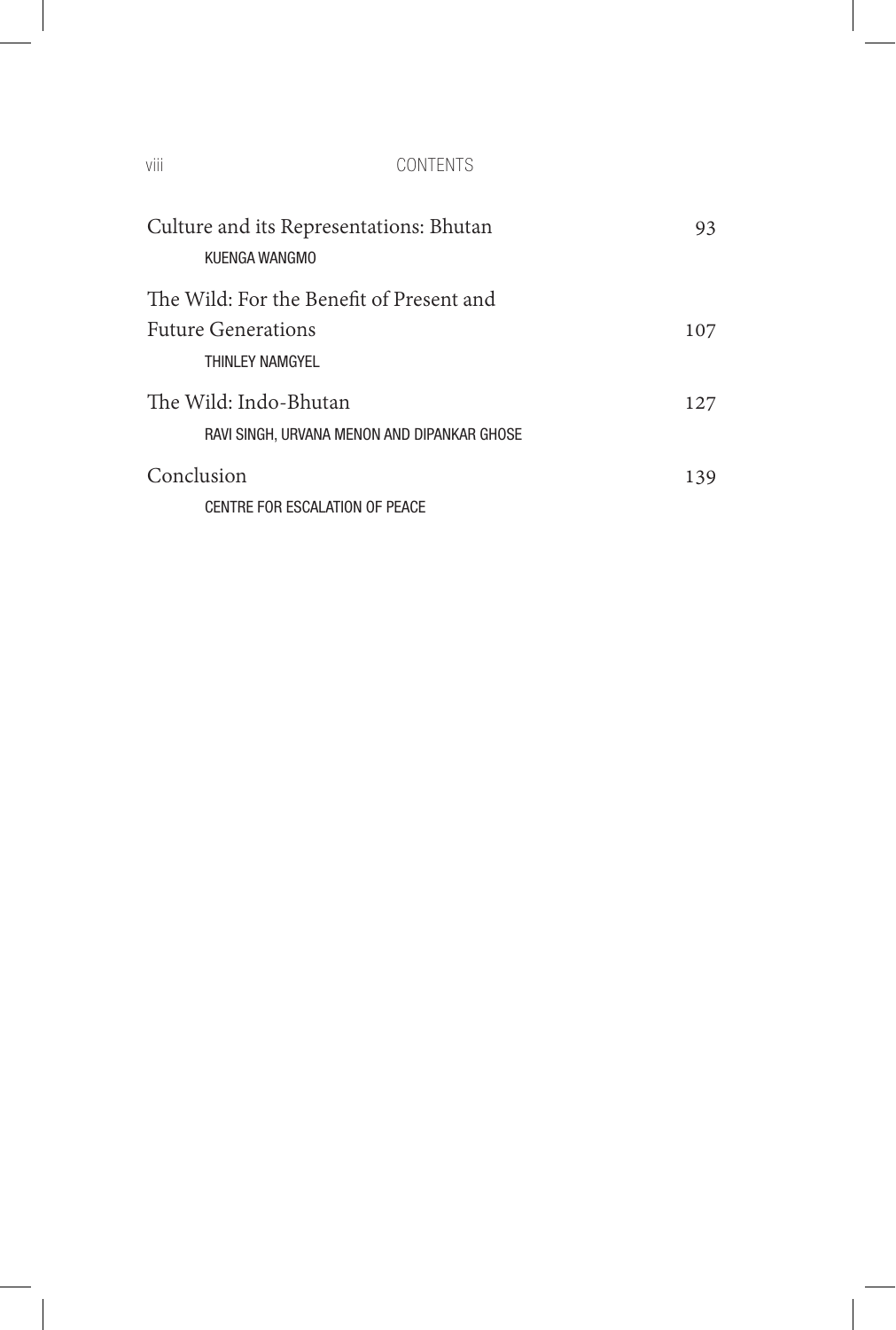### INTRODUCTION

#### DASHO KARMA URA

Cycles of time are important in many cultures. Cycles of 12 years for individuals were the traditional Bhutanese way. But their arrival was not propitious. Quite the opposite—it was a year when caution was advised. Half a century is one way of marking the progress of time, in a jubilant way. Bhutan and India established diplomatic relationships in 1968 and hence 2018 marked the passing of 50 good years. Both the countries celebrated the anniversary officially.

In recent years, the Centre for Escalation of Peace (CEP) has been particularly active in triggering positive initiatives at a nongovernmental level between Bhutan and India. Led by H.E. Shyam Saran and Mr Arun Kapur, it has been the organization responsible from the Indian side for hosting the biannual India–Bhutan Dialogue. The counterpart on the Bhutanese side is Royal Institute of Governance and Strategic Studies (RIGSS). The India–Bhutan Dialogue is a critical process through which views on wider issues of great relevance to government and society are exchanged.

All books are tools of mental navigations either towards the past or the future, which is framed by the ever-changing present. The reality of the present is itself framed often by what is written or spoken widely. In that respect, this publication by CEP reflects,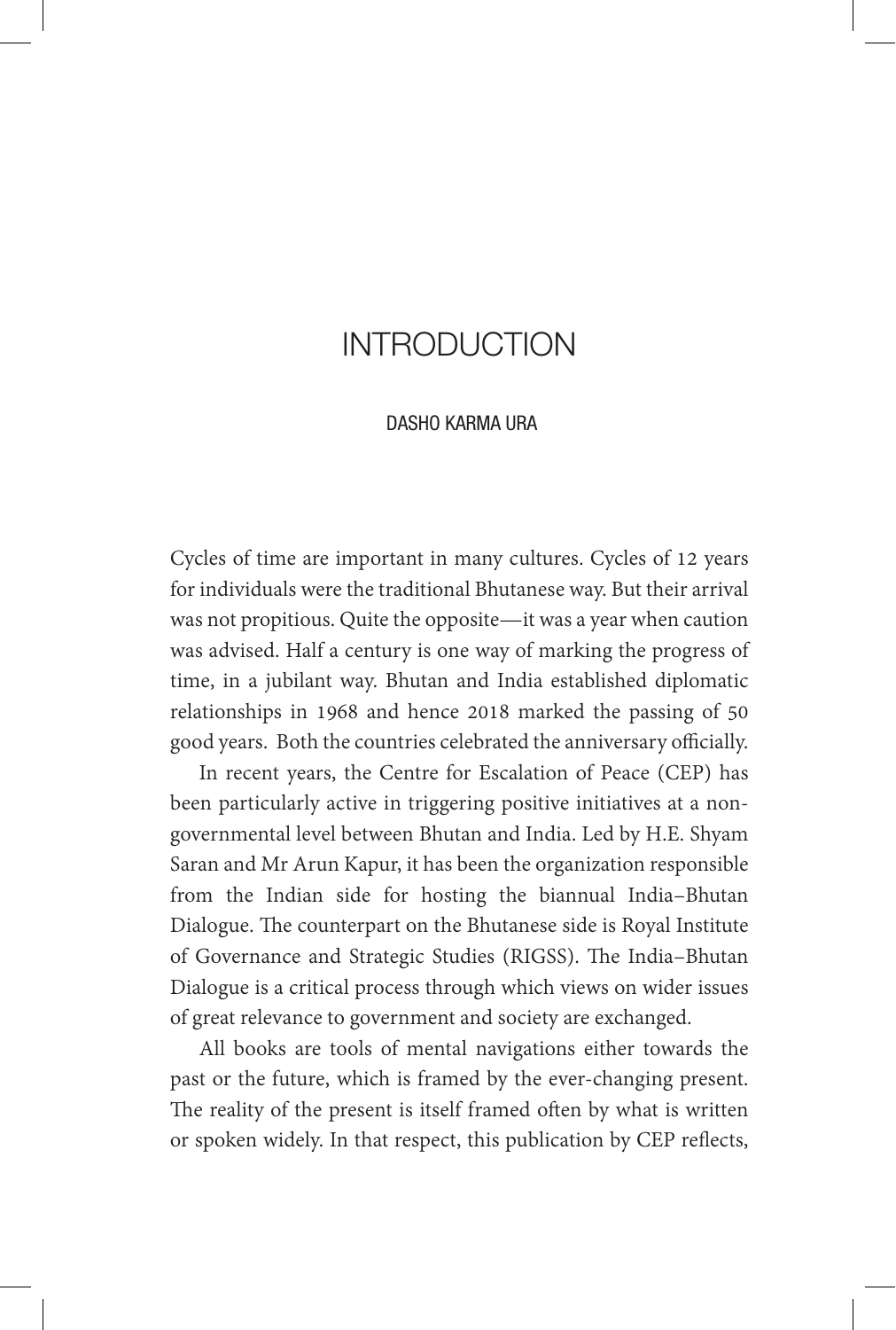through the views of individuals most of who participated in some series of the India–Bhutan Dialogue, certain recurring themes in recent bilateral relationship. However, aspects concerning border talks between China and Bhutan are never discussed in the India– Bhutan Dialogue though the topic finds passing mention in the volume.

The vantage point of the whole book is the first chapter by Cochair of India–Bhutan Dialogue, H.E. Shyam Saran, a distinguished diplomat and author, particularly of the immense book, *How India Sees the World*. He anticipates the substance of the whole volume. Others who have contributed articles are Suhasini Haider, Tenzing Lamsang, Dasho Penjore, Ambassador Sudhir Vyas, Omair Ahmad, Kuenga Wangmo, Thinley Namgyel and Dipankar Ghose.

The articles by Thinley Namgyel, Dipankar Ghose and Ambassador Sudhir Vyas discuss environmental conservation along the India–Bhutan border. Manas straddling both sides of the border typifies an outstanding bio-diverse spot of universal value. Both countries should invest and protect nature along the border as extensively as possible. Trans-border conservation efforts sustain the age old and safe movement of birds and animals across the border. They justly argue for enlarging corridors and habitats, for greater resources for patrolling and monitoring, and for greater pollution control. Thinley points out an alarming trend of temperature rising two to three times faster than the global average in the Himalayas due to increasing haze in the foothills. It contributes to rapid glacier melting. This climatic change could affect not only human beings but wildlife in the Himalayan region.

Continuing with the issues about borders, Tenzin Lamsang, the editor of the *Bhutanese*, glances back further in time and notes that the borders of Bhutan had contracted in the past. British annexed the Duars in 1865, and as part of it, the British had also taken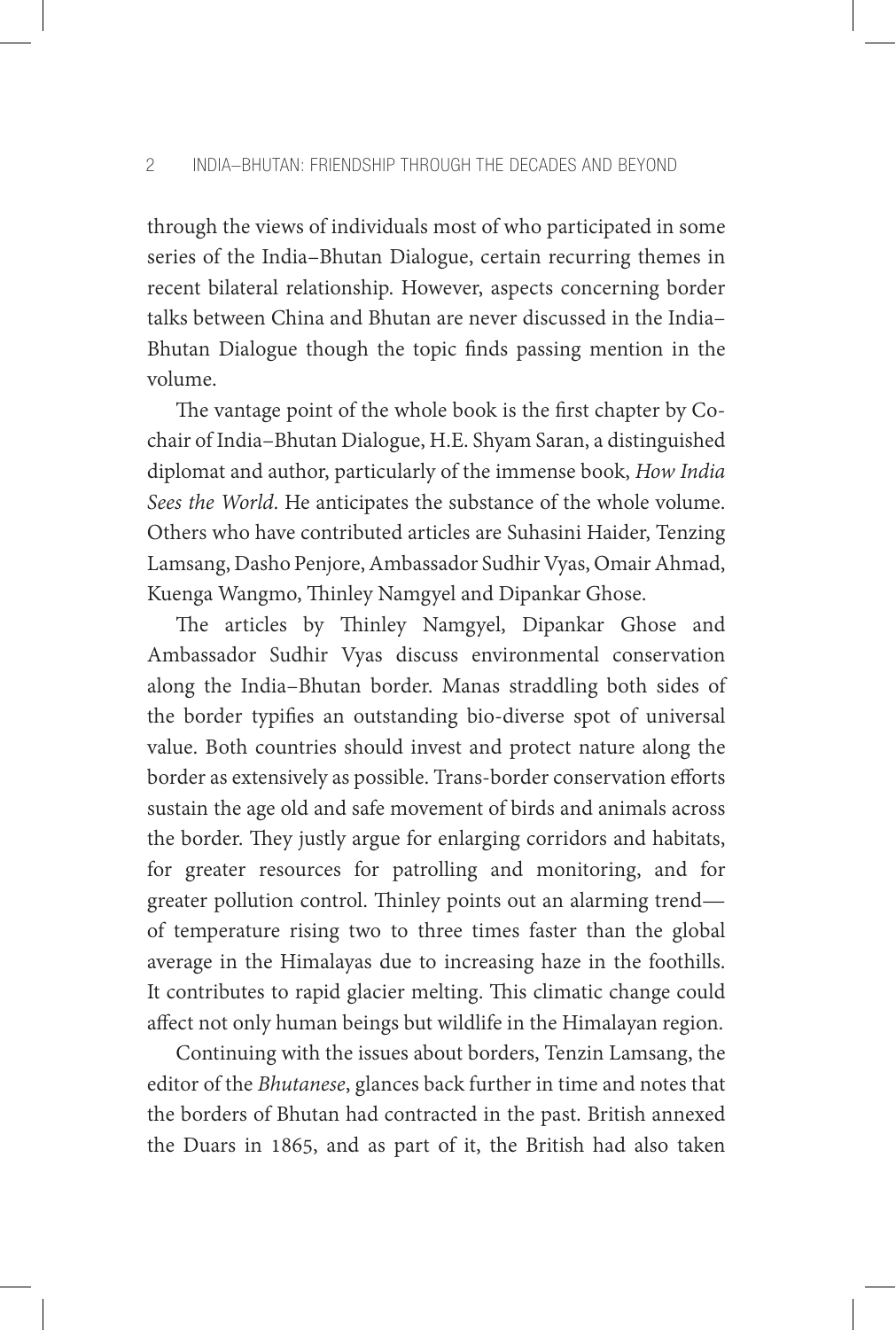#### INTRODUCTION 3

away 32 sq miles of Dewangiri (now Deothang). Suhasini Haider, the diplomatic editor of the *Hindu*, renews discussion on another aspect of it. She recalls that the 32 sq miles were returned to Bhutan by India in 1949 that was taken by the British. She dwells on the very current question of the northern borders of Bhutan. Both Suhasini and Tenzin discuss the nature of sensitive, protracted but patient border talks between China and Bhutan.

The porous border between India and Bhutan was exploited by the Assamese insurgents rebelling against India. They camped in jungles of southern Bhutan in the 1990s. Suhasini recalls the successful 2003 military expedition led in the field by HM the Fourth King of Bhutan against the external insurgents, for the sake of each other's national security. Ambassador Sudhir Vyas highlights the increasing importance of an efficient management of the borderlands in the bilateral relationship. This is also important for people-to-people and cultural exchanges, which are taken up by Kuenga Wangmo and Omair Ahmad.

Economic cooperation between Bhutan and India takes place on essentially two planes—Bhutan's five-year socio-economic development plan and hydropower development projects. Dasho Penjore presents a rapid sketch of India's contribution to Bhutan on both planes. Along with Tenzin, he broaches current issues in hydropower projects concerning preferred modalities of working together that generate not only income but jobs for the Bhutanese. They provide glimpses of track-II dialogue on trade, tourism, banking, digitization and so forth between India and Bhutan.

Ambassador Sudhir Vyas, with his admirable insights, sums up that 'Education and job creation for the youth are the critical challenges which face the Bhutanese government … infrastructure, education and capacity building remain the core themes in Indian cooperation effort'. With 47 per cent of the Bhutanese below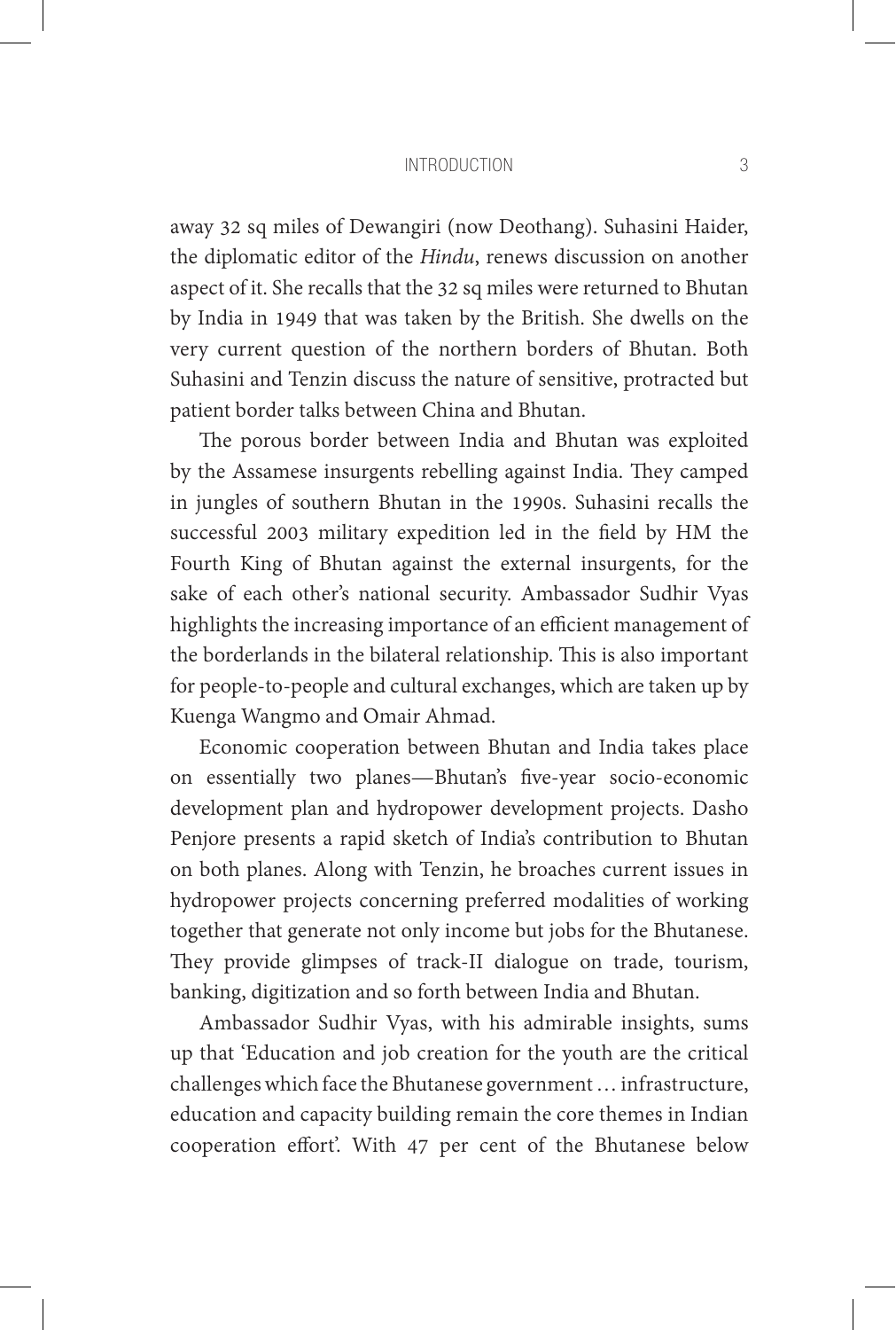24 years of age, skilling, education and jobs indeed are critical challenges.

His Majesty the King of Bhutan wisely saw a necessity for the India–Bhutan Dialogue as a means to maintaining ever close relationship between the two countries. Thus, the Dialogue was instituted in April 2013. It has contributed in no small measure to the deepening of the relationship. It has become an effective channel of communication mainly because of the involvement of exceptionally eminent individuals from India in each of the dialogues. H.E. Shyam Saran, Mr Arun Kapur and Ambassador Sudhir Vyas have provided continuity in membership and outstanding leadership from the Indian side. The Bhutanese side feels grateful to them, other delegates and the Government of India for the successes of the India–Bhutan Dialogue.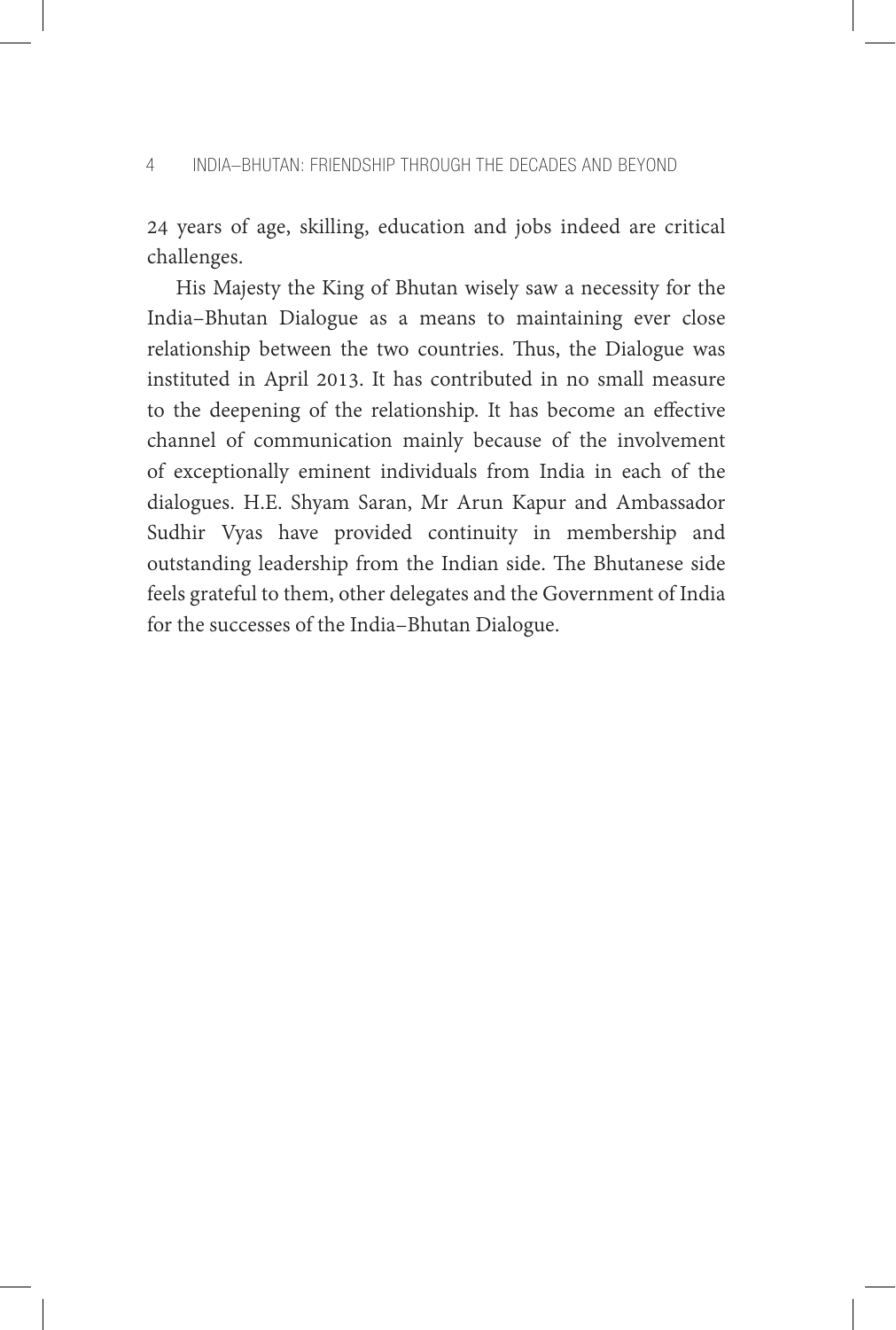### AN OVERVIEW: KEEPING ALIVE A PRECIOUS LEGACY INDIA–BHUTAN RELATIONS IN THE NEW MILLENNIUM

#### SHYAM SARAN

If there ever was a framework for model inter-state relations in the contemporary era, India–Bhutan relations would qualify unreservedly, combining pragmatism with principles and enhancing deep-rooted cultural affinity with extensive economic collaboration. As in any relationship between states, there have been many difficult challenges. Just as Bhutan's aspirations have evolved over time, Indian perceptions about its Himalayan neighbourhood, too, have developed. In 1947, India's first prime minister, Jawaharlal Nehru, acknowledged Bhutan as an independent kingdom and also recognized India's responsibility, as a large and friendly neighbour, to promote Bhutan's development and contribute to its defence. The backdrop of Chinese incorporation of Tibet into the People's Republic of China in 1950, and the public assertion of Chinese claims over Nepal, Sikkim and Bhutan as erstwhile tributary states, made Indian security assurances welcome to the trans-Himalayan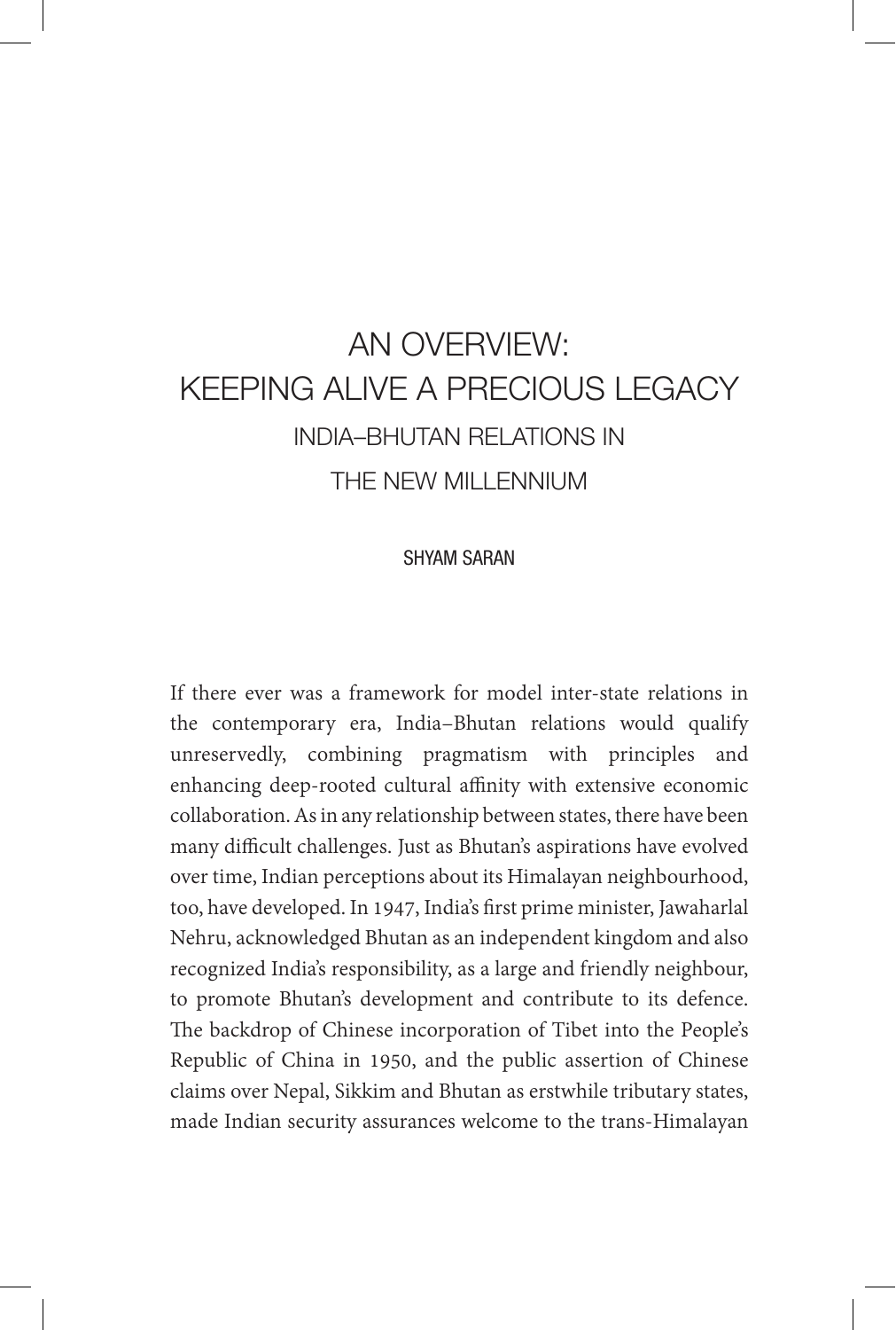states, including Bhutan. India's partnership with Bhutan for development focused on infrastructure and also on education and capacity building. The contributions to the development of the hydropower sector have enabled the country to emerge as one of the richest countries in South Asia. With economic prosperity has come a new sense of national confidence and a desire for expanded engagement with the region and the world. India has adjusted its policies towards Bhutan to take this reality into account.

There has also been a political transformation in Bhutan. A powerful and enlightened monarchy nurtured, and then handed over reign to a representative parliamentary democracy, and put a constitutional monarchy in place. India now has to deal with a more diffused and decentralized polity and engage with a much wider spectrum of opinion makers as well as decision makers. It should come as no surprise that relations with India are as much subject to critical scrutiny by the people of Bhutan as are other aspects of governance. It requires a high degree of maturity and mutual trust to navigate this complex landscape which India–Bhutan relations present today.

India too has evolved. Its economic and military capabilities have grown to make it a major regional and global power. There has been a corresponding expansion in its external engagement and the demands of its neighbourhood now compete with a wider circle of interests, both in the Asian region and beyond. South Asia itself has become a more contested geo-political space than it was in the early decades after India's independence. India no longer enjoys relatively unrivalled dominance in the sub-continent, even though its assets in maintaining a high degree of regional influence remain unmatched by any other power, including China. India–Bhutan relations will continue to be influenced by this changing context.

I believe that a study of India–Bhutan relations since 1947 provides important lessons which are relevant to taking the relations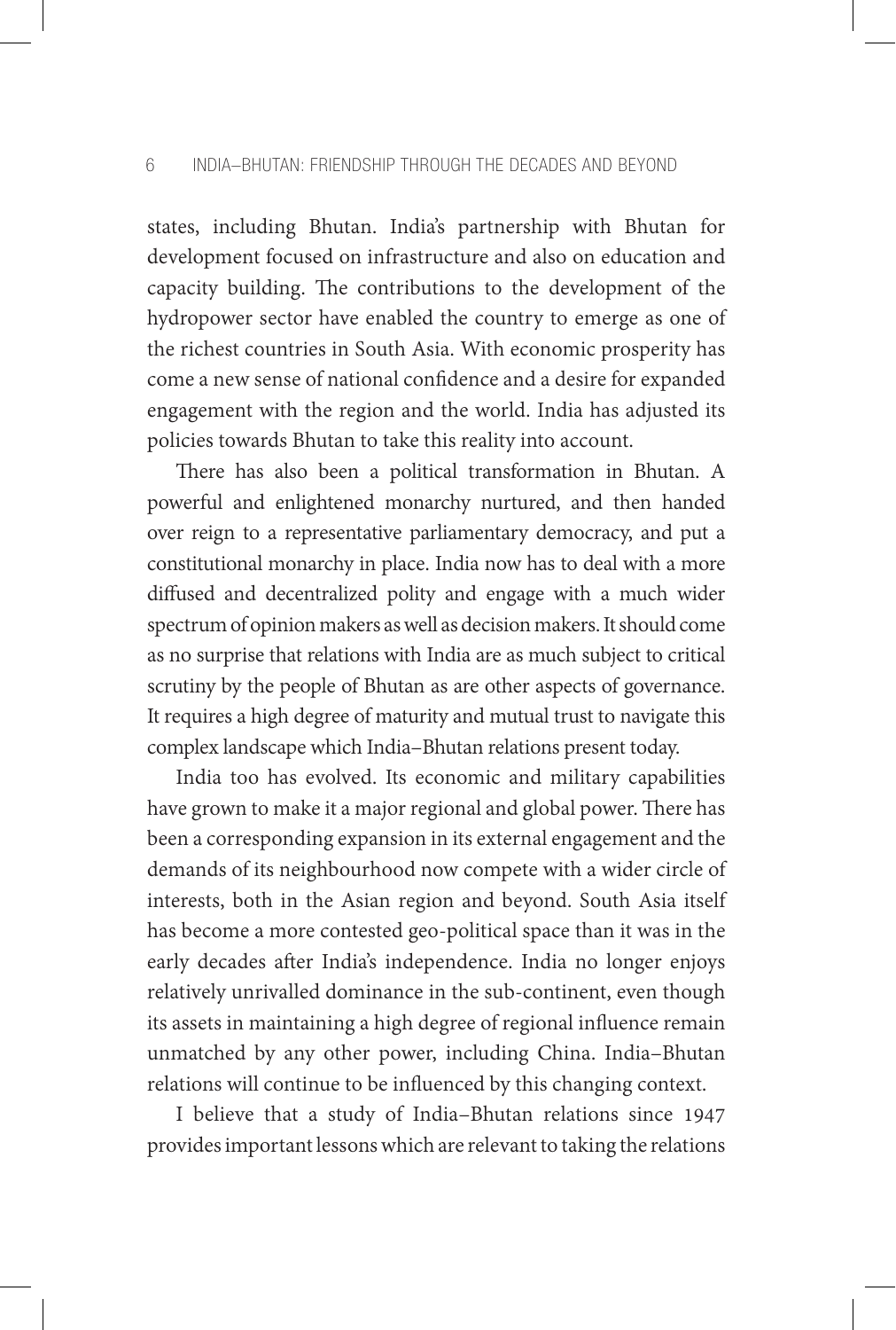#### KEEPING ALIVE A PRECIOUS LEGACY 7

forward. These lessons relate to the importance of leadership in demonstrating a mutual readiness to adjust the framework of relations in response to changing aspirations and requirements of both countries, the focus on building dense interdependency through expanding economic collaboration, a constant and mutual appreciation of each other's security imperatives and a constant effort to strengthen people-to-people relations and celebrate the deep cultural affinities shared by them.

#### LEADERSHIP

India and Bhutan have been singularly fortunate in having farsighted leaders with a commitment to deepening and expanding the close historical and cultural relations between the two countries. India became independent in 1947 and with imperial Britain's exit, relations with the sub-continent's Himalayan states required a new foundation, in keeping with India's own democratic credentials. At the same time, these relations had to take cognizance of the reality of Chinese power consolidating itself in Tibet and transforming the security dynamics in the entire trans-Himalayan region. A careful balance had to be struck. The leaders of India and Bhutan were able to achieve this in the Treaty of Friendship concluded in 1949. This treaty remained the anchor of the relations until 2007 when it was replaced by a new treaty better aligned to current realities.

In the crucial decades of the 1950s, Prime Minister Nehru and the Third Druk Gyalpo (King of Bhutan) took the bilateral relationship to new heights. Nehru's landmark visit to Bhutan in 1958, trekking and riding horse-back over remote mountains and valleys of the eastern Himalayas, made a deep and lasting impression on the people of Bhutan. Here was one of the most acclaimed leaders of the era, braving the elements to pay personal tribute to the people of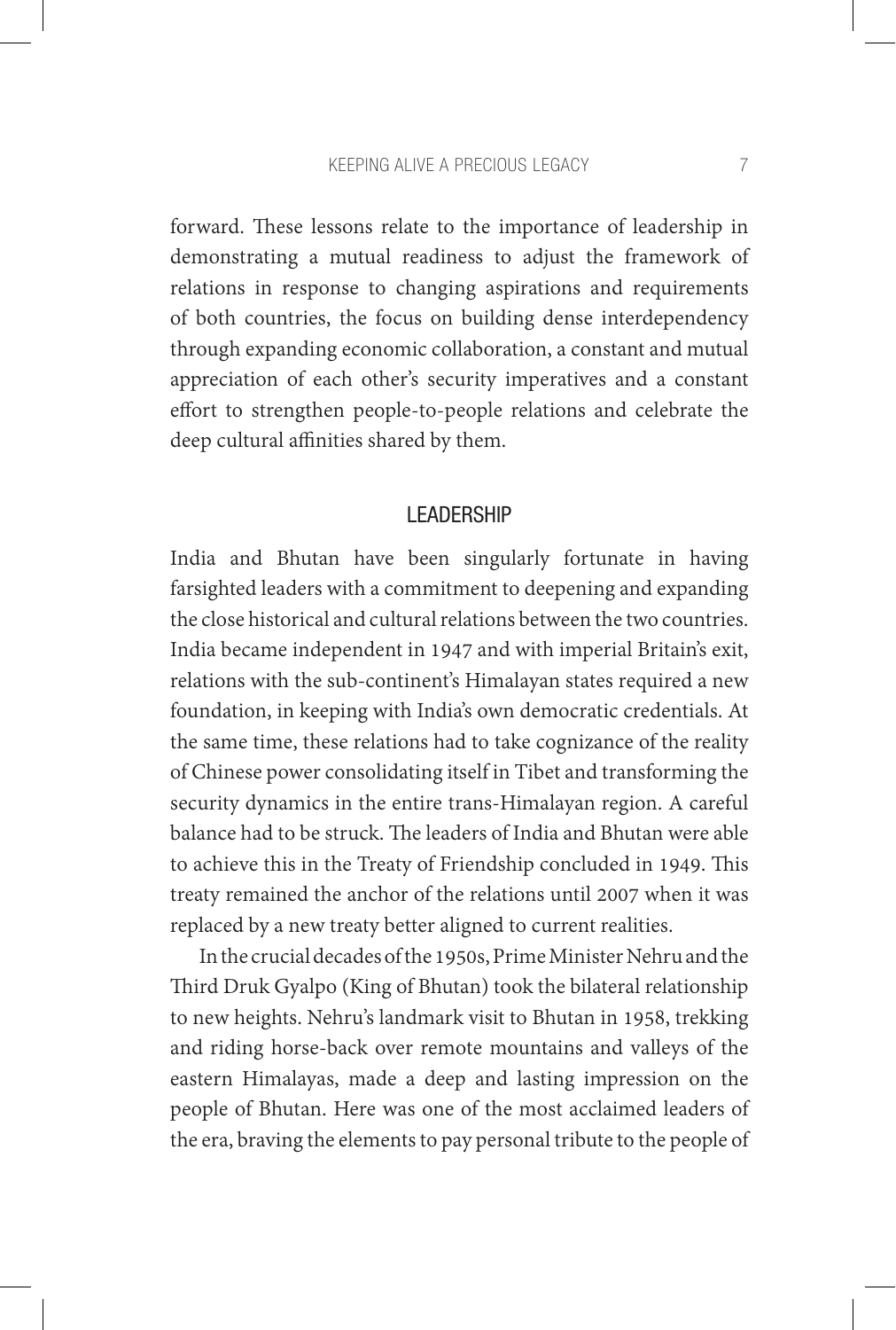Bhutan. The Bhutanese-style pavilion from which Nehru addressed a mass rally in Paro still stands in testimony to that historic event.

The extensive talks between Nehru and the Druk Gyalpo, which Nehru later recorded in his own words, reflect the trust and empathy the two leaders were able to establish, despite having very different backgrounds and experiences. This tradition of leaders maintaining a relationship of trust and confidence, of constantly balancing pursuit of interests and respect for each other's sensitivities, has continued to be the hallmark of India–Bhutan relations. This is what enabled Mrs Indira Gandhi and the Fourth Druk Gyalpo to oversee the emergence of Bhutan as an increasingly confident and independent international actor.

India's relations with Bhutan were initially handled by the Indian Political Officer stationed in Sikkim. However, in January 1968, India appointed a Special Officer to Thimphu and India House was established there in May 1968. In 1971, soon after the coronation of the Fourth Druk Gyalpo, the two countries exchanged Resident Representatives. In 1978, ambassador-level relations were formally established and this year we are celebrating the 50th anniversary of this important event.

India sponsored Bhutan's membership of the United Nations in 1971, which also enabled Bhutan to form development partnerships with friendly countries other than India. Diplomatic relations were established by Bhutan with several nations. This may have led to anxieties in India that a Bhutan with a more independent stature and with more diversified international relations may be less mindful of Indian interests. However, on the Indian side, a leader like Mrs Indira Gandhi understood Bhutan's aspirations and the need to accommodate them. On the Bhutan side, the Druk Gyalpo made every effort to allay any Indian anxieties, including standing together with India in its period of crisis during the Bangladesh war in 1971.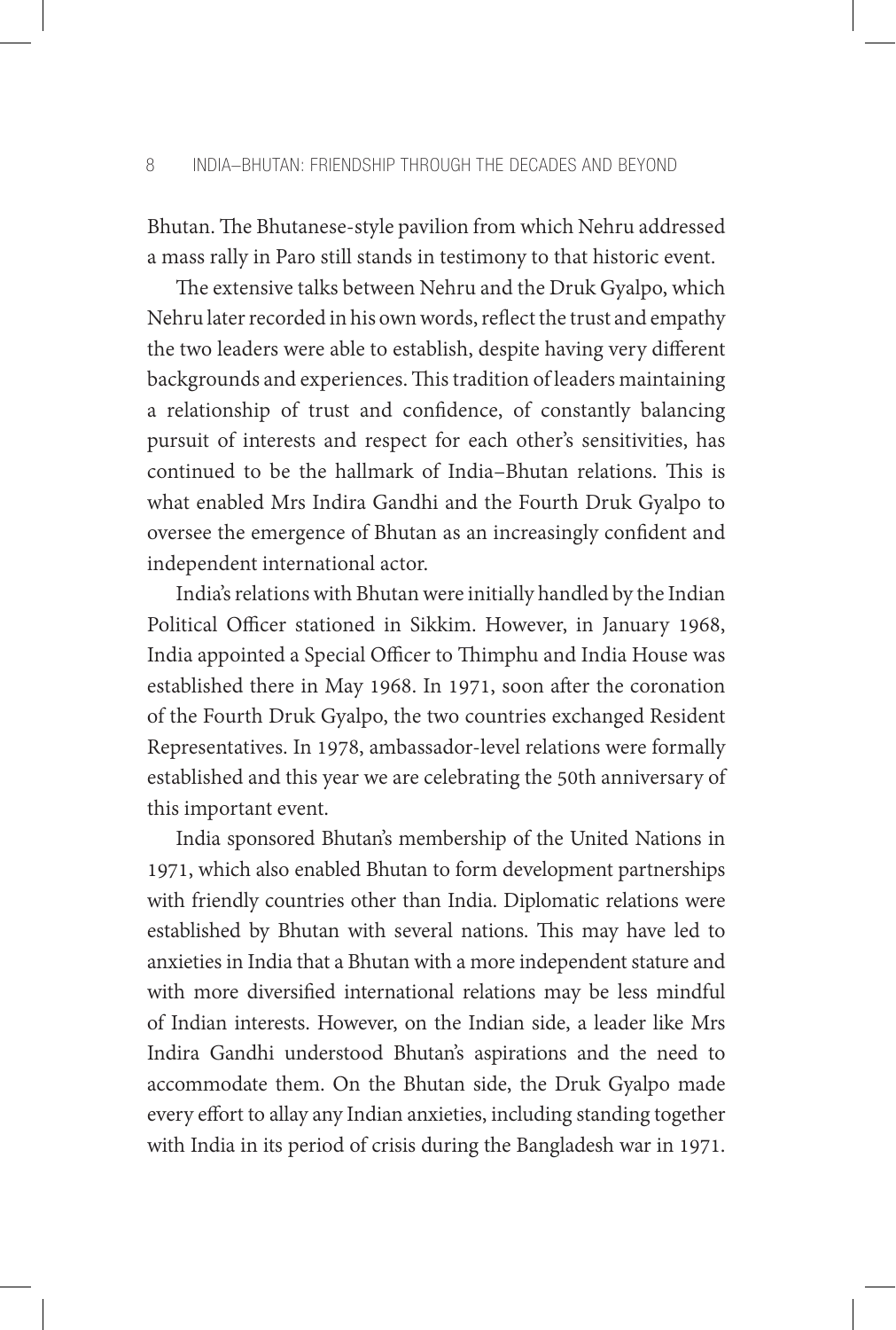Bhutan was one of the first country to extend recognition to the new state of Bangladesh and establish diplomatic relations with it.

At the United Nations, Bhutan has been a pillar of support for India on issues that were important for our country. For example, Bhutan has consistently voted with India against the Pakistansponsored resolutions on the setting up of a nuclear weapons free zone in South Asia. The Fourth Druk Gyalpo maintained a close, cordial and easy relationship with successive Indian prime ministers, all of who reciprocated his warmth and friendliness. His Majesty always treated Indian officials responsible for relations with Bhutan with unfailing courtesy and consideration. As Foreign Secretary (2004–2006) I had the privilege of interacting with His Majesty, particularly during negotiations on the revision of the Friendship Treaty. This was a difficult exercise but we were able to conclude it successfully, thanks to the great regard and trust that His Majesty enjoyed among our leaders and our confidence that revising the treaty to reflect the changed circumstances would strengthen and not diminish bilateral relations.

This tradition of regular engagement at the seniormost leadership level has continued with the fifth Druk Gyalpo and Prime Minister Narendra Modi. The special character of India–Bhutan relations was reflected in Thimphu being the first South Asian capital that the Indian Prime Minister visited after assuming office in 2014. It is my firm belief that as long as the leaders of our two countries maintain this tradition of regular high-level engagement, marked by mutual trust and understanding, the two countries will be successful in taking their relations to new heights in this century.

In this context, the careful handling of the three-way relations between India, China and Bhutan will be a critical challenge for our leaders. India will need to respect Bhutan's choices in this respect, and these choices should be exercised in a manner which safeguards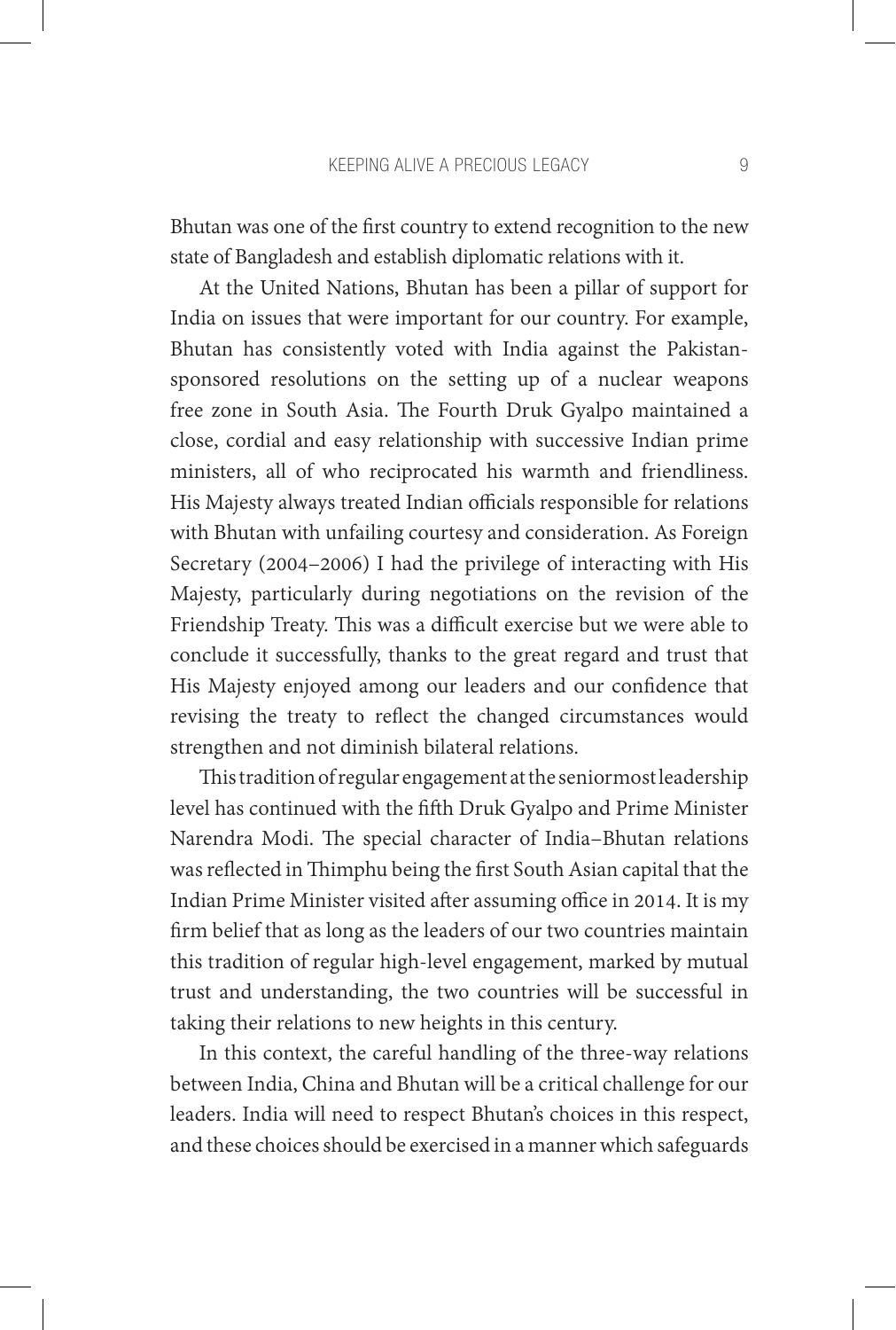the shared security interests of both India and Bhutan. The security imperatives of India and Bhutan are convergent. The narrow Siliguri corridor, south of Bhutan and abutting the northern part of West Bengal, is important to India as a link between the North-East and the rest of the country. The same corridor provides the main access for Bhutan to the outside world. The recent confrontation between Indian and Chinese forces at Doklam, which is Bhutanese territory, reflects this reality.

It is true that some sections of Bhutanese public have a view that their country should have a more balanced relationship with India and China, and that there is no reason why Bhutan should not have embassy level relations with China. Thus, Bhutan may benefit from trade with their northern neighbour. There is a misplaced sentiment that these potential benefits are being denied to Bhutan because of India and this needs to be dispelled. With potential benefits there are potential risks, too. Decisions on these issues are within the sovereign domain of Bhutan and should be exercised on the basis of Bhutan's own calculations of its interests. Bhutan's leadership has a more balanced view of the pros and cons of expanding relations with China, preferring an incremental process, with confidencebuilding measures at each step.

While the China factor is a reality in India–Bhutan relations, the compelling logic of our relations is bilateral. There are enough reasons, both tangible and intangible, for the two countries to pursue closer relations. A Chinese prism should not be allowed to distort perceptions on either side, to the detriment of what is a remarkably strong, stable and multi-faceted relationship, drawing upon wide-ranging complementarities.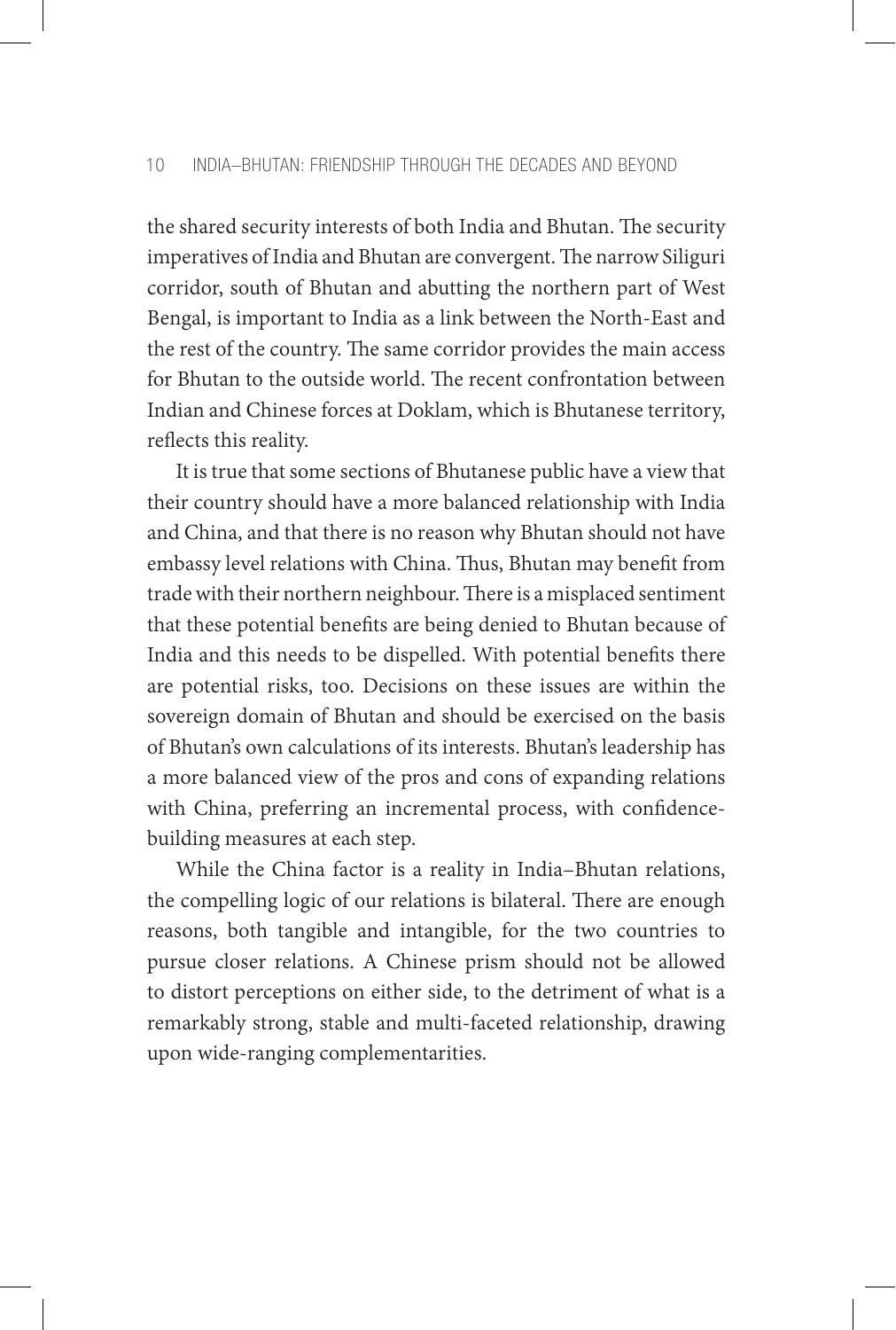#### ECONOMIC COLLABORATION

Over the past decades, India and Bhutan have developed a symbiotic economic relationship. They form a Customs Union, have free trade across their border, and their currencies maintain a stable rate of exchange. But the pride of place belongs to their successful cooperation in developing Bhutan's hydropower resources. Currently over 1,500 MW of power has been developed jointly by the two sides and another 10,000 MW is in the pipeline. The sale of power from existing projects has already transformed Bhutan into the richest country, on a per capita income basis, in the sub-continent. The additional projects, once implemented, will make the country a prosperous middle-income country within the next decade. The economic interdependency between our countries has also strengthened political relations, rendering them more stable. In this process, India has gained significantly in terms of its energy security.

There are several challenges as hydropower cooperation is on the threshold of scaling new heights. One, all fresh projects will have to ensure that they conform to the highest standards of environmental sustainability. As Bhutanese society becomes more prosperous, educated and aware, these projects will face greater public scrutiny. Indian entities involved in such projects will have to be more sensitive to local environmental concerns.

Two, there are delays in implementation and cost over-runs of hydropower projects, which create a negative public sentiment in Bhutan. There are sometimes legitimate reasons for delays and increased costs, such as difficult terrain and design changes, so there is an urgent need to communicate these reasons effectively and to improve India's poor record of project delivery.

Three, Bhutan has been more comfortable with the execution of these projects through inter-governmental arrangements but some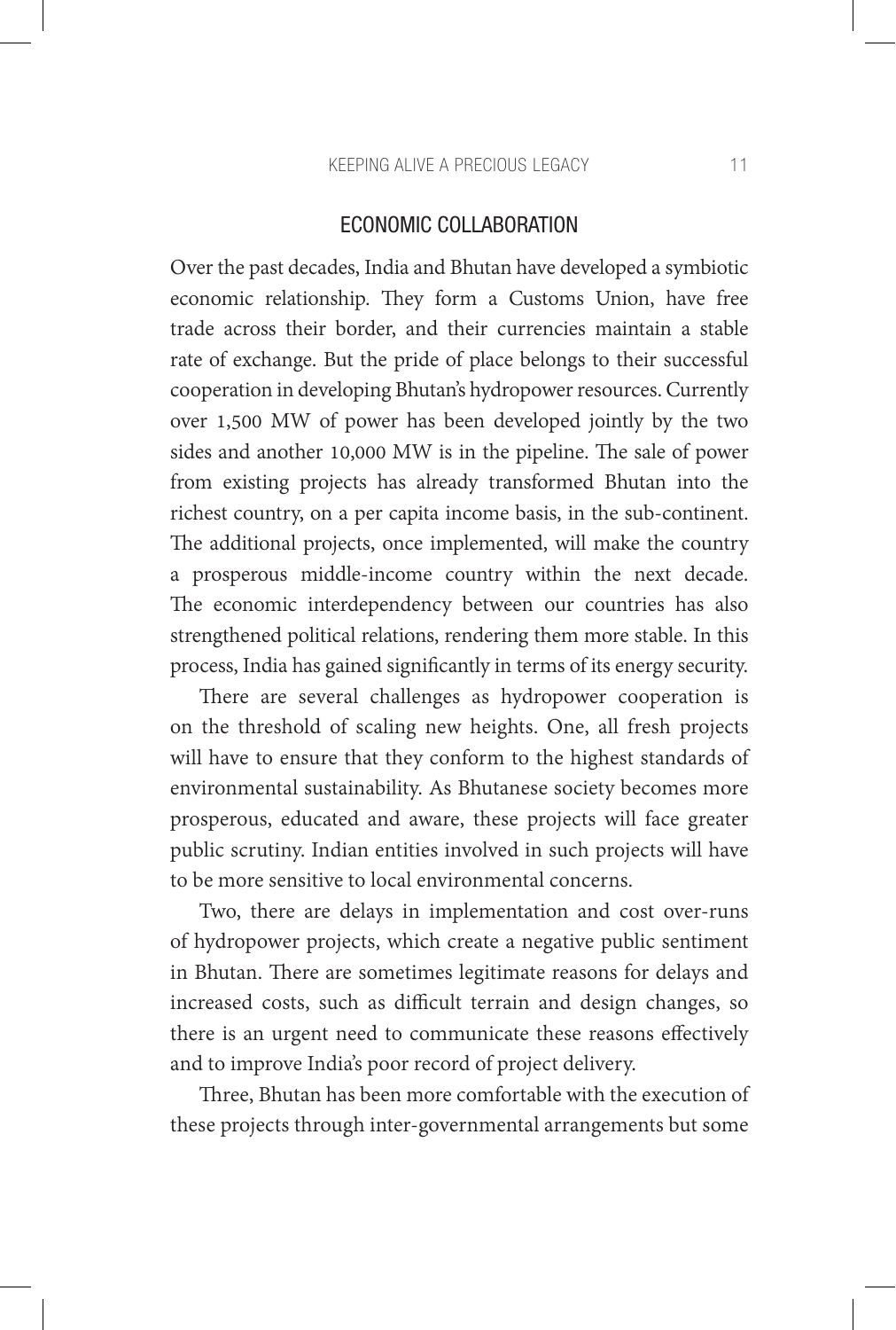projects such as Kolongchu are being carried out through a new joint venture model. The new model has its drawbacks, particularly since there are difficult and somewhat bitter negotiations on the terms and conditions, quite different from the inter-governmental process. For the future, the tried-and-tested inter-governmental model, which is also the Bhutanese preference, may be followed in the interest of maintaining a congenial environment for long-term hydropower cooperation.

Four, there is a sub-regional power grid being put in place in India, Bhutan, Nepal and Bangladesh. India has emerged as both a purchaser as well as a seller of power and we are moving towards a power market with tariffs being determined through demand and supply. There is a need to ensure that the interests of all stakeholders are respected in the regulatory framework which will govern this market. Bhutan has legitimate concerns on this new development and these should be addressed expeditiously and in a fair manner.

Hydropower cooperation is at the heart of India–Bhutan relations and it is its greatest asset. Its management by the two countries should reflect this reality.

#### SECURITY COOPERATION

There is a convergence in the security perspectives of the two countries. Based on this convergence, India and Bhutan have enjoyed a very strong defence relationship. India has maintained a significant Indian Military Training Team in Bhutan, known as IMTRAT. The Border Roads Organization (BRO), which is headed by the Indian Army, has been responsible for building several key highways and other infrastructure in Bhutan. It continues to perform an important maintenance role. The Indian objective has been to build Bhutan's own security capabilities through training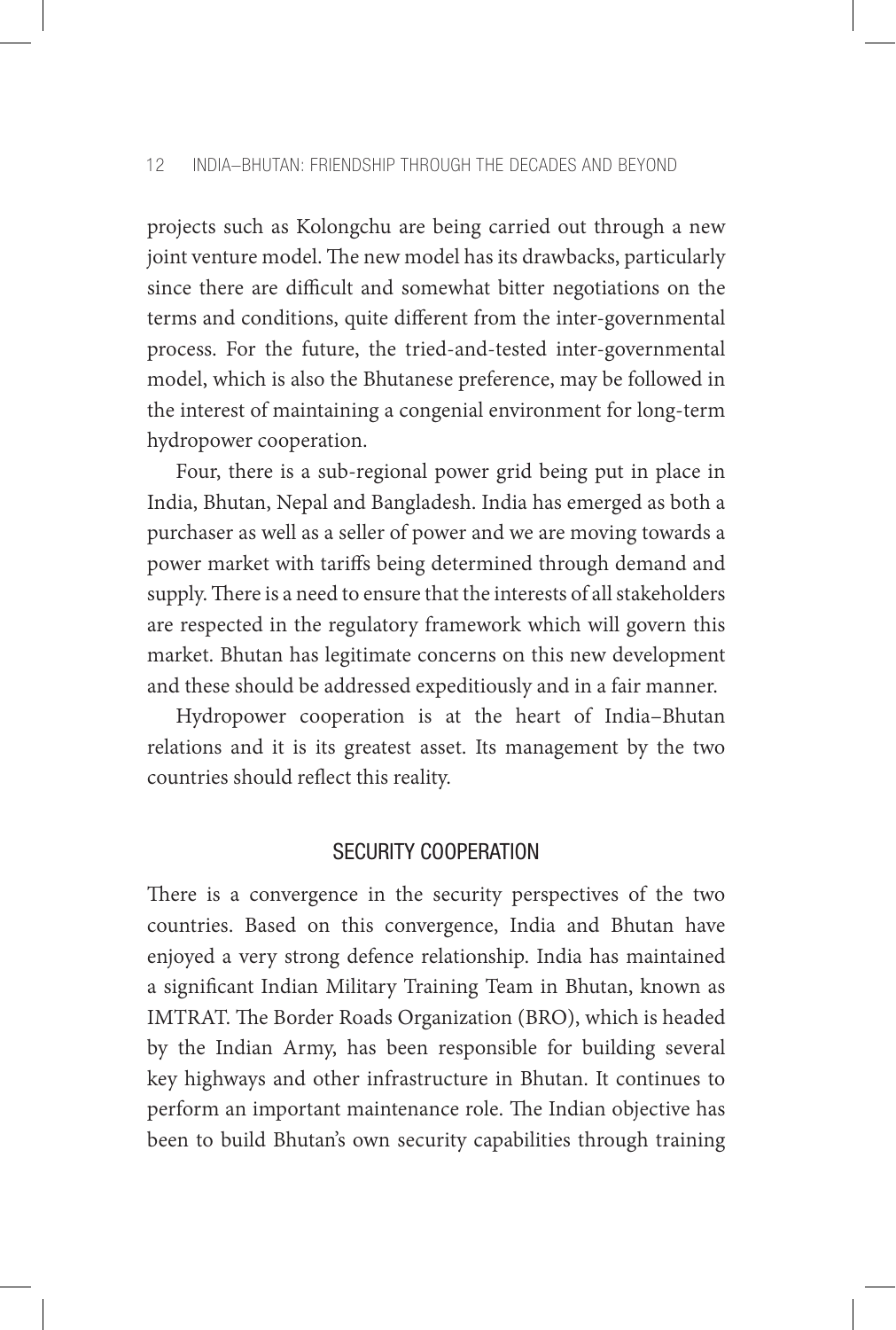of Bhutanese military personnel and other security forces. Indian military deployments in Sikkim on Bhutan's west and in Arunachal Pradesh on its east, also contribute to Bhutan's defence.

The recent confrontation between Indian and Chinese security forces on Bhutan's Doklam plateau has drawn attention to the nature of the security relationship between India and Bhutan. What is the legal basis for this relationship? Article 2 of the India–Bhutan Treaty of 2007 states:

'In keeping with the abiding ties of close friendship and cooperation between India and Bhutan, the Government of the Kingdom of Bhutan and the Government of the Republic of India shall cooperate closely with each other on issues relating to their national interests. Neither government shall allow the use of its territory for activities harmful to the national security and interest of the other.'

From this article it is clear that Doklam was one of the 'issues relating to their national interests' requiring them to 'closely cooperate' in dealing with it.

It is only a strong and capable India with a demonstrated capability and resolve to defend its own interests which will inspire trust and confidence among its neighbours. The growing power asymmetry between India and China will influence the perceptions of our neighbours and complicate our relations with them. It is important that India address with a sense of urgency the task of shrinking this power gap with China as early as possible.

#### PEOPLE-TO-PEOPLE RELATIONS AND CULTURAL AFFINITY

India and Bhutan are fortunate in having very close cultural affinities. Buddhism is an obvious link and India is revered in Bhutan as the land of Lord Buddha. The people of Bhutan follow the Tibetan Buddhist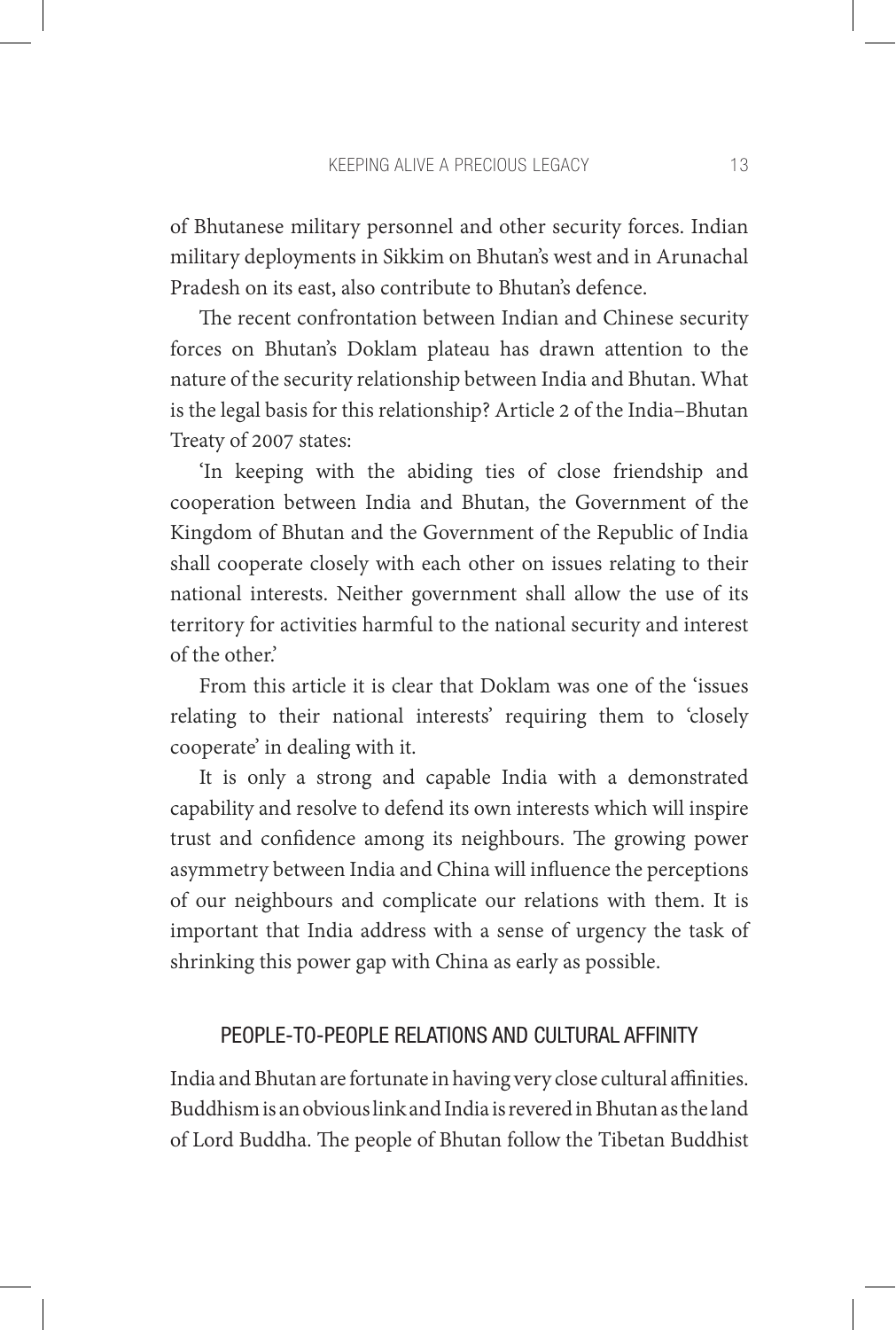tradition, which is strongly rooted across the entire Himalayan zone, ranging from Ladakh in the west to Arunachal in the east. Guru Padmasambhava, an Indian Buddhist saint and teacher of the 8th century, is revered in this entire area. When Bhutan shed its ancient isolation and began reconnecting with the outside world, it was India which provided the window to the world. Bhutanese children began attending Indian schools and universities. Bhutanese pilgrims travelled all the way to sacred places in India. Traders found markets in India, particularly after the traditional trade with Tibet came to a halt in 1959 after the revolt there against Chinese rule. Indian teachers taught in schools being set up in Bhutan, while a stream of Indian experts and technical personnel went to the country to execute projects under India–Bhutan cooperation agreements. Bhutan's emerging elite had strong links with India. They were familiar with the country and had a network of Indian friends and colleagues. These people-to-people links and long-standing cultural affinities provided a strong foundation on which the two countries steadily built up a unique relationship.

These links have remained strong, but there are challenges ahead. Bhutan's prosperity has made education in schools and universities in countries other than India both aspirational and affordable. There is a greater exposure to more developed countries, both in South East Asia as well as in the West and India sometimes falls short of the standards which a more prosperous Bhutan expects. While Bhutanese students still come to study in Indian institutions, youth-to-youth exchanges have diminished in recent years.

Some people-to-people exchanges also have a negative impact. Indian tourists have a free entry into Bhutan but do not always follow the more strict laws and regulations on hygiene and environment. India–Bhutan border areas have law-andorder issues and Indian border towns have become congested and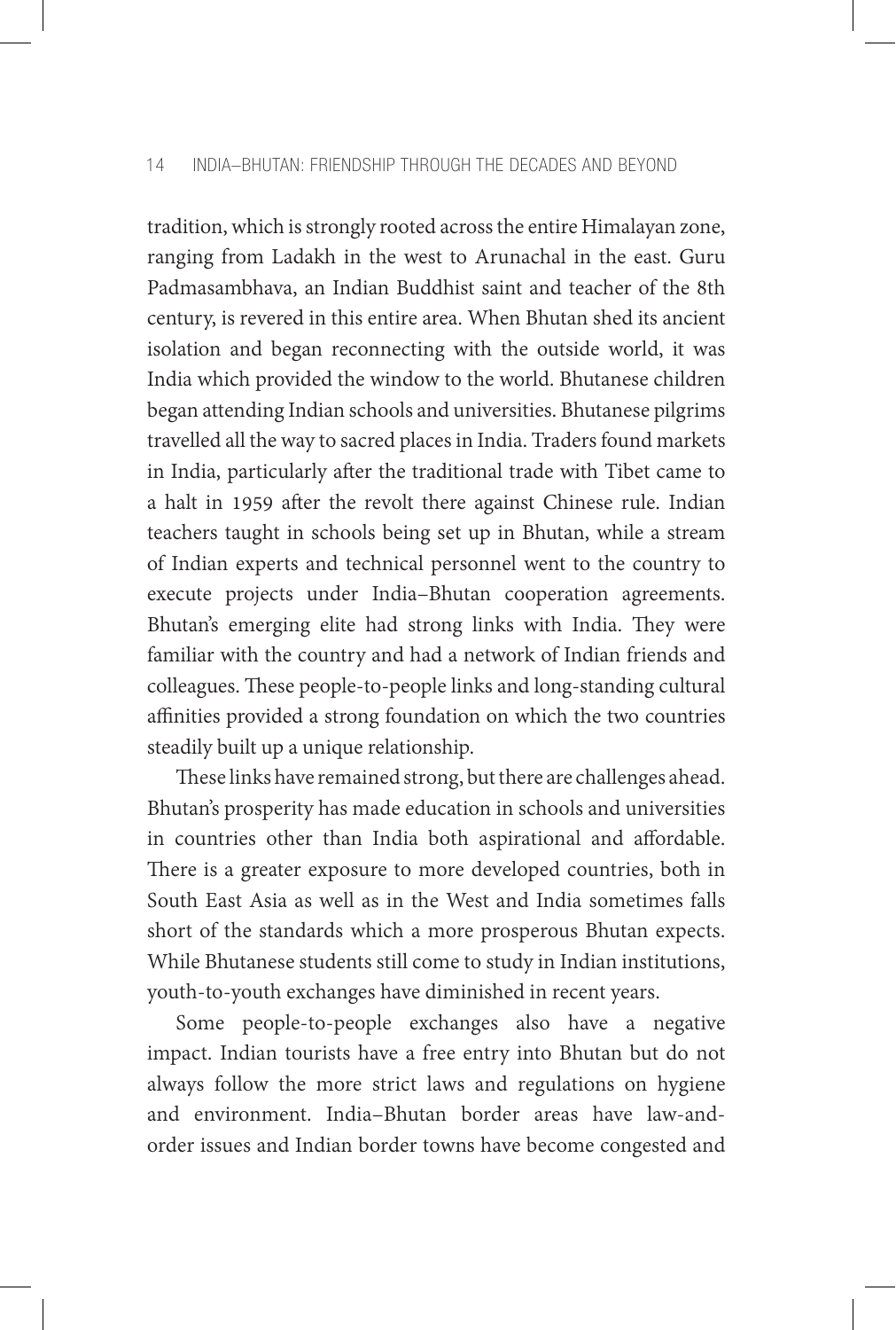over-crowded. In comparison, the Bhutan side has upgraded its infrastructure and facilities. In the future, these issues will have to be resolved so that the positive people-to-people sentiments and the immense goodwill which has so far prevailed in the relations is maintained and further strengthened. Familiarity should breed content, not contempt.

#### THE WAY FORWARD

India–Bhutan relations are remarkable for their resilience and adaptability. These qualities should enable the two countries to maintain their close and unique partnership as they navigate a very different regional and international landscape unfolding in this millennium. There are strong ties which drive their relationship. They have a shared security perspective, even though this remains discreet. It is in the common interest of India and Bhutan to ensure that the trans-Himalayan zone which they share does not get overwhelmed by a political dispensation hostile to its rich cultural and spiritual traditions and embrace of diversity. The two countries enjoy immense economic complementarities with hydropower cooperation as the centre-piece. Many new opportunities are opening up as both their economies continue to advance. The two countries have strong cultural affinities which draw sustenance from their shared Buddhist heritage and a very large pool of goodwill in people-to-people relations. Above all, there is a strong commitment of the leaders of both countries to nurture this precious relationship, never taking it for granted and always remaining mindful of each other's sensitivities.

The context of India–Bhutan relations will undoubtedly change, throwing up new challenges and opportunities. Thanks to the bonds that exist, the future of these relations remains bright.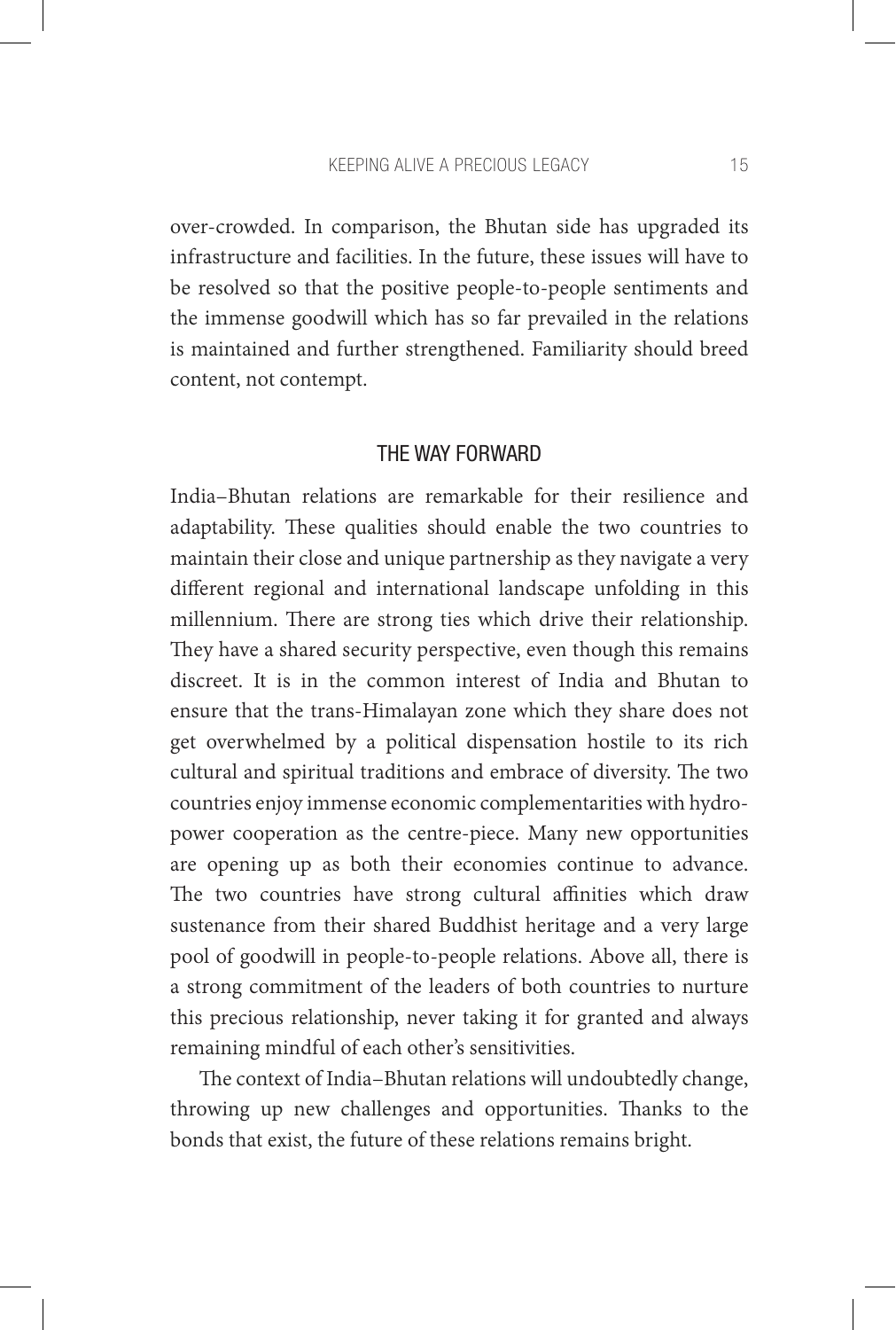### POLITICS: POLITICAL RELATIONSHIPS

#### SUHASINI HAIDER

Each step on the trip that led Nehru to Bhutan in 1958, and set the course for the unique engagement between the two countries, was a perilous one. Prime Minister Jawaharlal Nehru was then 69 years old and vehicles could not be used for much of the journey. Nevertheless, he and his entourage, which included his daughter and future Prime Minister Indira Gandhi, made the trek by yak, mountain ponies and by foot, over ridges at 10,000 feet, crossing passes that were even higher.

The trek was not without political undertones. Relations between India and China were at a tense phase at that time. Nehru decided to travel to Bhutan when a trip to Tibet, where he had been invited by the Dalai Lama and was going to be joined by the Chinese Premier Chou-en-Lai, fell through after the Chinese government pulled out. This made the Indian delegation's journey even more difficult, as transiting through the Chumbi Valley and the Tibetan town of Yatung for one night each way would need Chinese permission. Eventually, the passage to Bhutan went smoothly if awkwardly, with PLA units escorting Nehru's convoy to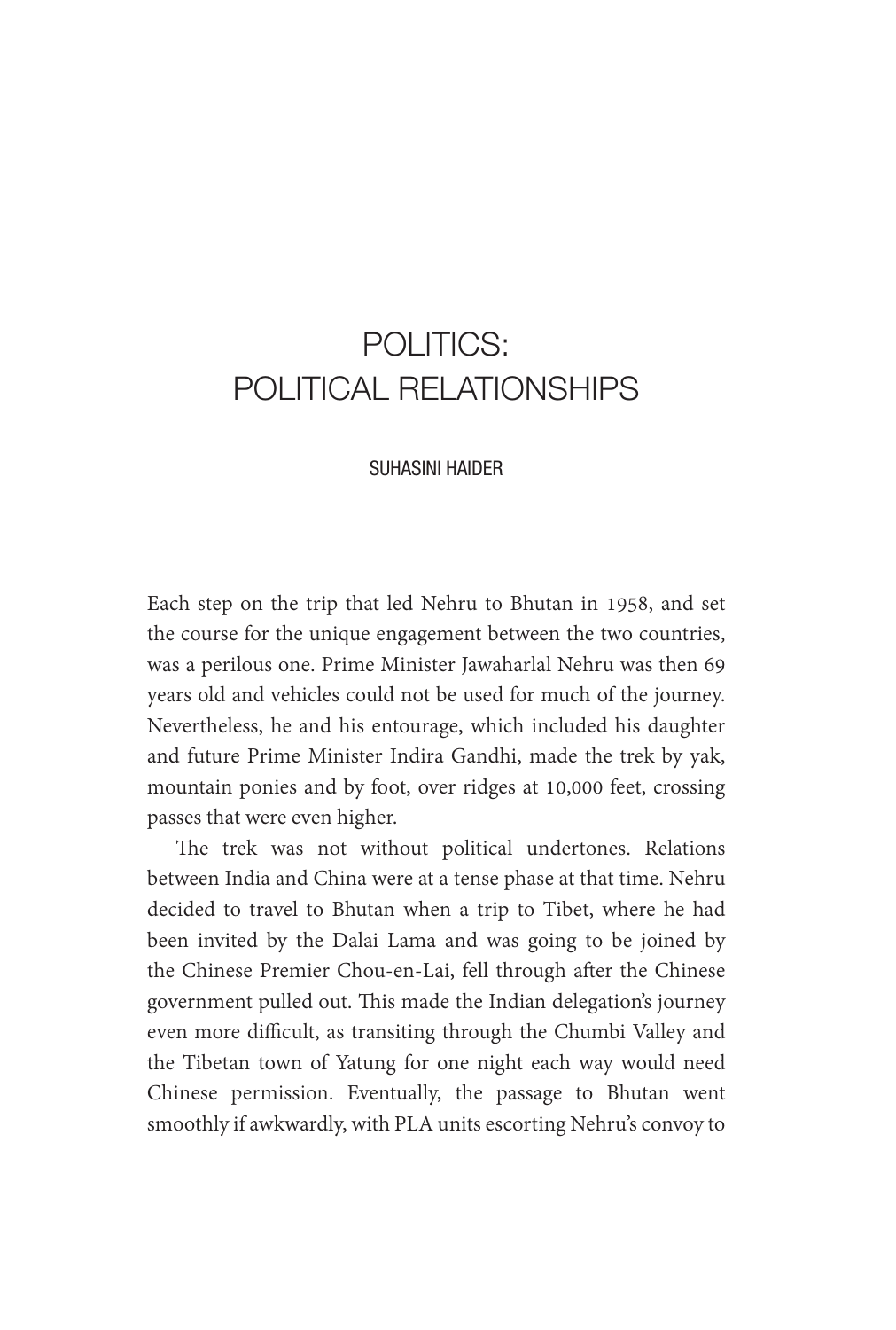the Amo Chu bridge, which formed the China–Bhutan boundary in Tibet, where they were given a warm personal welcome by Prime Minister Jigme Dorji. For the next four days, both prime ministers walked to Paro together, until they finally glimpsed a view of the Taktsang Monastery (Tiger's nest), where Bhutan's most revered Guru Padmasambhava meditated. Nehru and his entourage were introduced to His Majesty the Third King Jigme Dorji Wangchuck and Queen Ashi Kesang Choeden Wangchuck at the palace. The two leaders didn't just meet and exchange ideas, they built the foundation of a common understanding with which their countries would proceed.

In a few days, Nehru assessed Bhutan's greatest political worry, that of charting an independent course, safe from the perils faced by neighbouring Himalayan kingdoms – Tibet, Sikkim and Nepal, all of which, by the 1950s, were being drawn into the power vortexes of their much larger neighbours, and as a result, were ceding internal control. During their joint public address in Paro, Nehru said in a speech that His Majesty himself translated to his people:

'Some may think that since India is a great and powerful country and Bhutan a small one, the former might wish to exercise power and pressure on Bhutan. It is essential that I make clear that our wish is that you should remain an independent country, choosing your own way of life and taking the path of progress according to your will. At the same time, we two should live with mutual goodwill as members of the same Himalayan family. The freedom of both Bhutan and India should be safeguarded so that none from outside could do harm to us.'

The impact of the visit was seen in a comparison made by Queen Mother Ashi Dorji Wangmo Wangchuck at the Mountain Echoes literary festival that marked 50 years of the formal relationship between both countries in 2018.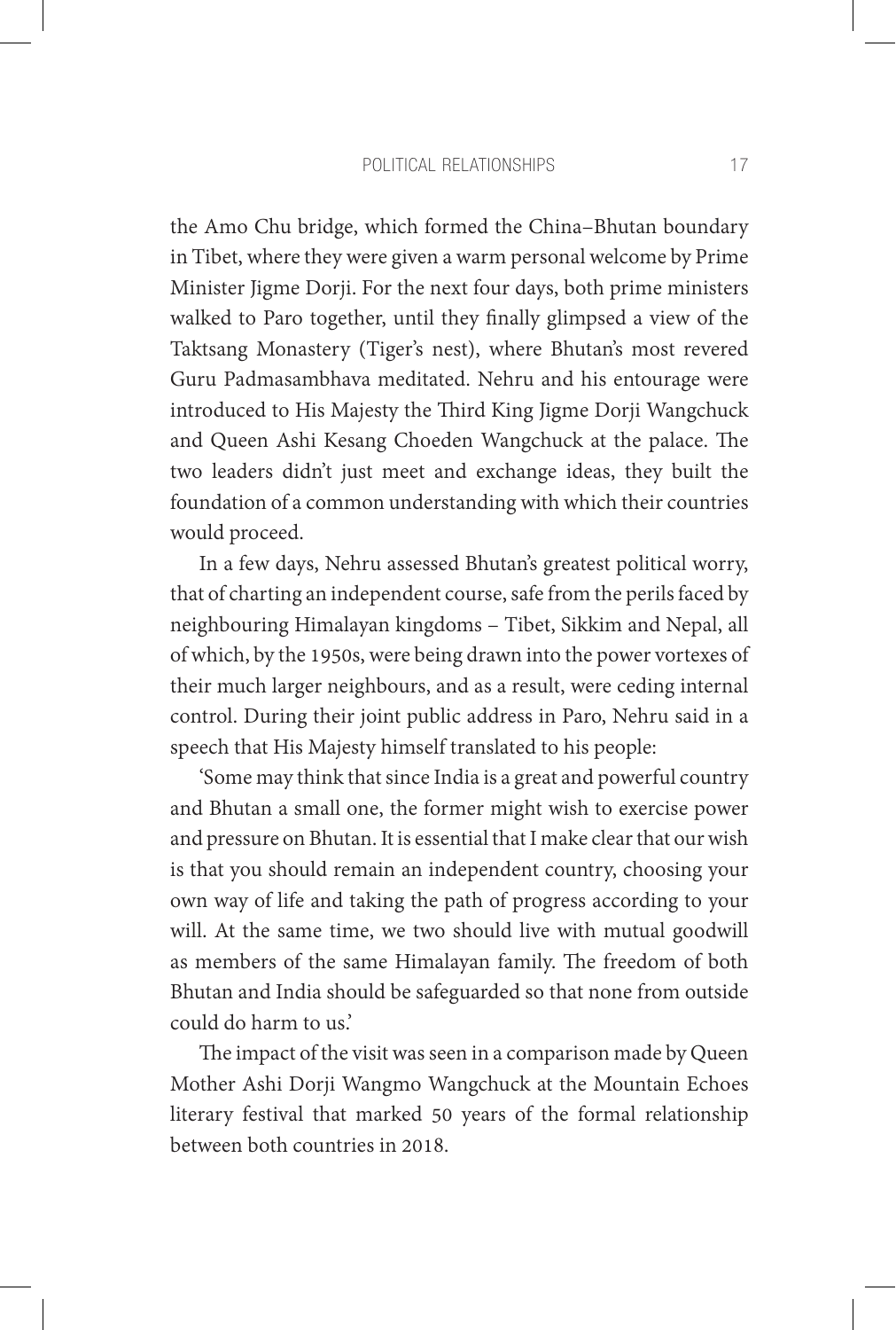#### 18 INDIA–BHUTAN: FRIENDSHIP THROUGH THE DECADES AND BEYOND

'In AD 810,' Ashi Dorji Wangmo recounted, 'at the invitation of King Sindhu Raja of Bumthang, Guru Padmasambhava journeyed to Bhutan. Some 1, 200 years later, we witnessed repetition of history. At the invitation of His Majesty Jigme Dori Wangchuck, the Third King of Bhutan, Prime Minister Jawaharlal Nehru undertook the historic visit to Bhutan. The only contrast between these two visits was their mode of transport. While Guru Padmasambhava apparently travelled on a flying tiger, Pandit Nehru took the more arduous option of riding mules and yaks. However, both these visitors had transformational effect on Bhutan, which is still felt today.'

In the years that followed, India's relations with China took a dramatic turn with devastating impact – six months after Nehru's visit to Bhutan, the India-China crisis erupted and the Dalai Lama fled from Lhasa to India. In 1962, both fought a bitter war, which indicated to many that Beijing had a larger plan in mind when it came to its southern boundaries with the Himalayan states. Had Nehru's visit not taken place when it did, it would be hard to imagine what might have happened in terms of India's security challenges and Bhutan's sovereignty. Nehru's decision to use the time he gained from the cancellation of his visit to Tibet to initiate a new friendship with Bhutan, changed the course of history in many ways as later decades have shown.

It will be a mistake to think that the political relationship had always been on a smooth trajectory, however. At the time of partition, Bhutan's concerns over the area ceded to the British weren't a priority for the new Indian government. Finally, eight months after Indian independence, on 16 April 1948, a Bhutanese delegation led by the Second King Jigme Wangchuck's closest aide (and father-in-law) Gongzim Sonam Topgay Dorji came to Delhi to meet Prime Minister Nehru and the new foreign secretary K.P.S Menon, who had been appointed just that day. The meetings, as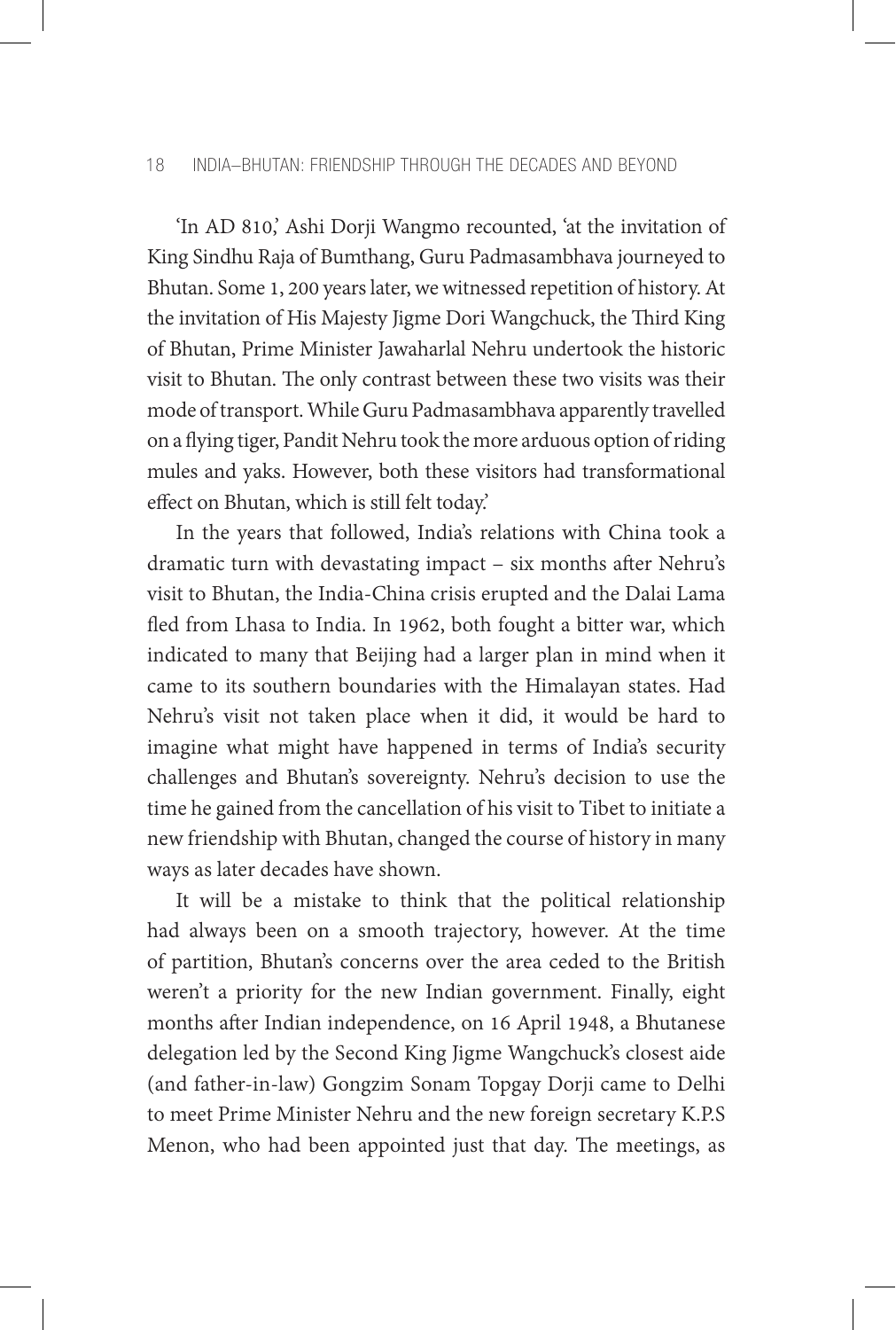recorded by the Gongzim's daughter Ashi Tashi Dorji, were often tense, especially after Nehru offered the delegation two alternatives – to join the Indian Union as an autonomous state, or to have an alliance in which Bhutan would 'hand over' her defence, external relations and communications (this condition was eventually dropped from the agreement) to India. At one point Nehru referred to the 'liability' of having to shoulder these responsibilities for Bhutan, and also pay an annual fee (₹50,000). 'Relieve yourself of the liability,' was the Bhutanese delegation's reply. After what appeared to be a very awkward moment, Nehru burst out laughing and the moment passed. The India–Bhutan Treaty of Perpetual Friendship was signed a year later on 8 August 1949, which included articles on defence, and Bhutan agreed 'to be guided by the advice of the Government of India in regard to its external relations'. India also returned 32 sq miles of Dewangiri territory taken by the British and revised the annual fee to ₹5,00,000.

The most significant article in the agreement, and one that remains a bedrock of the unique relationship of 'perpetual peace and friendship', was Article 2, which declared that India would not interfere in Bhutan's internal affairs, and Bhutan would allow itself to be 'guided' by India on external affairs (this was amended in 2007). Article 6 contained Bhutan's assurance that there would be 'no export of arms, ammunition, etc., across the frontier of Bhutan either by the Government of Bhutan or by private individual.' The inclusion of clauses on such sensitive issues is what sets the Bhutan– India relationship apart even today. While the text of the agreement may have changed over the years, governments in New Delhi and Thimphu have held close relationship precisely because they can openly discuss the most contentious issues, without needing to be defensive. It is implicitly understood that each has the other's best interests at heart.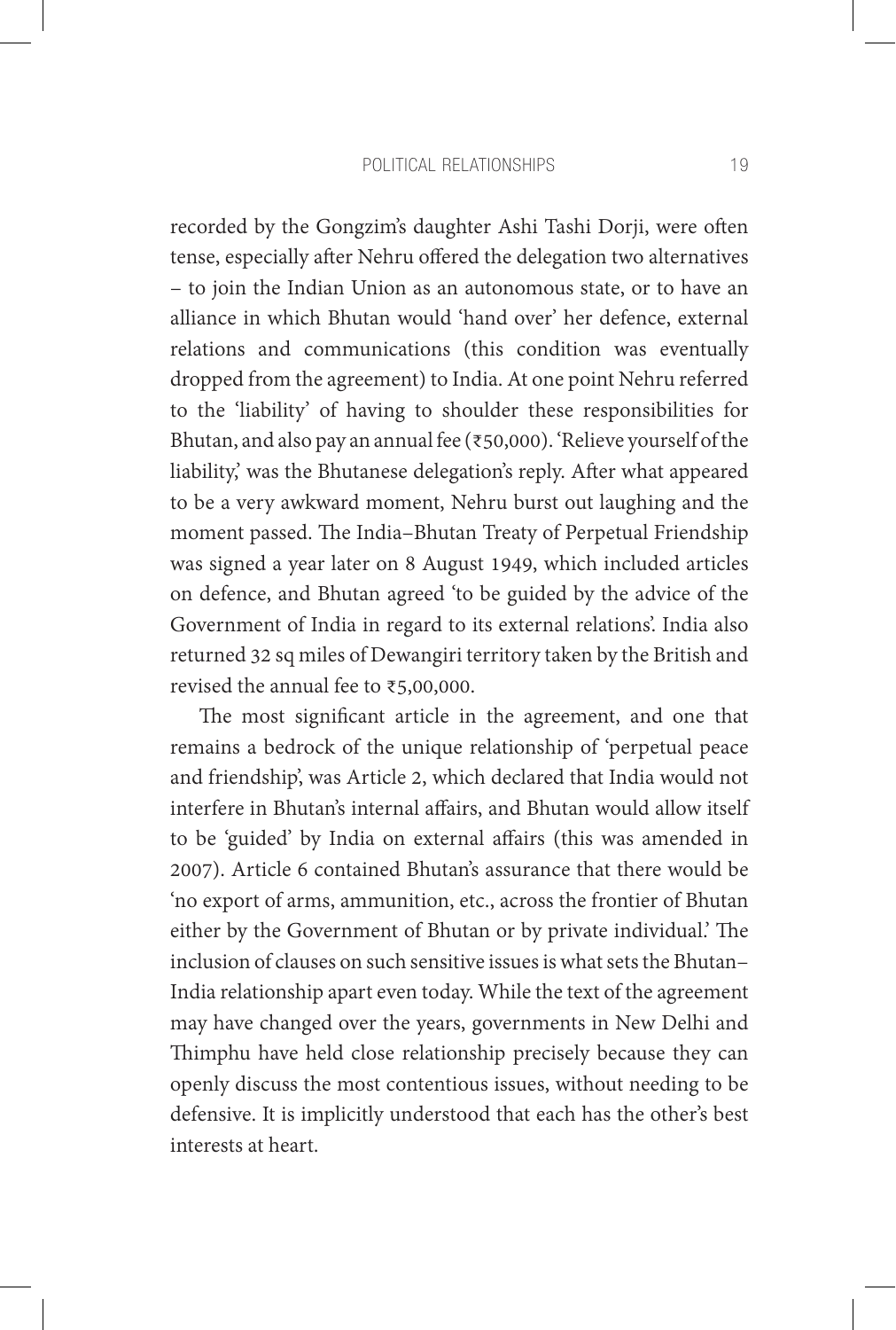#### 20 INDIA–BHUTAN: FRIENDSHIP THROUGH THE DECADES AND BEYOND

The agreement also allowed both countries to negotiate on difficult matters without rancour. During the 1962 India–China war, for example, Bhutan's King explained that he could not allow his territory to be used as a base for Indian troops. However, when the troops needed to retreat quickly towards the end of the war, he gave them passage. The tricky issue of how to allow their weapons through was also resolved thus – as soldiers came through from battle lines in Arunachal Pradesh, they deposited their rifles at the Trashigang Dzong armoury and travelled west through Bhutan to India, unarmed. (The rifles lie there till today).

Another contentious issue was Bhutan's desire to engage China directly in order resolve their border dispute. In 1959, long before the India–China standoff over Doklam (Donglang or Doko La) plateau in 2017, Bhutan first proposed the idea of talks, but held back after India objected. It wasn't until 1984 that those talks finally began, and more than 24 rounds of negotiations have been held so far, with India being apprised of developments at every turn.

In particular, China is understood to have pushed for what it sees as a 'package deal', under which the Chinese agree to renounce their claim over the 495 sq km of disputed land in the Pasamlung and Jakarlung valleys to the north, in exchange for a smaller tract of disputed land measuring 269 sq km – the Doklam plateau. Several interlocutors have confirmed that the offer was repeated by China at every round, something the Bhutan's King and government would relay to India as well. While India was able to convince Bhutan to defer a decision, things did change after India and Bhutan renegotiated their friendship treaty in 2007, and post-2008, when Bhutan's first elected Prime Minister Jigme Thinley began to look for a more independent foreign policy stance. During this time, Bhutan also increased the number of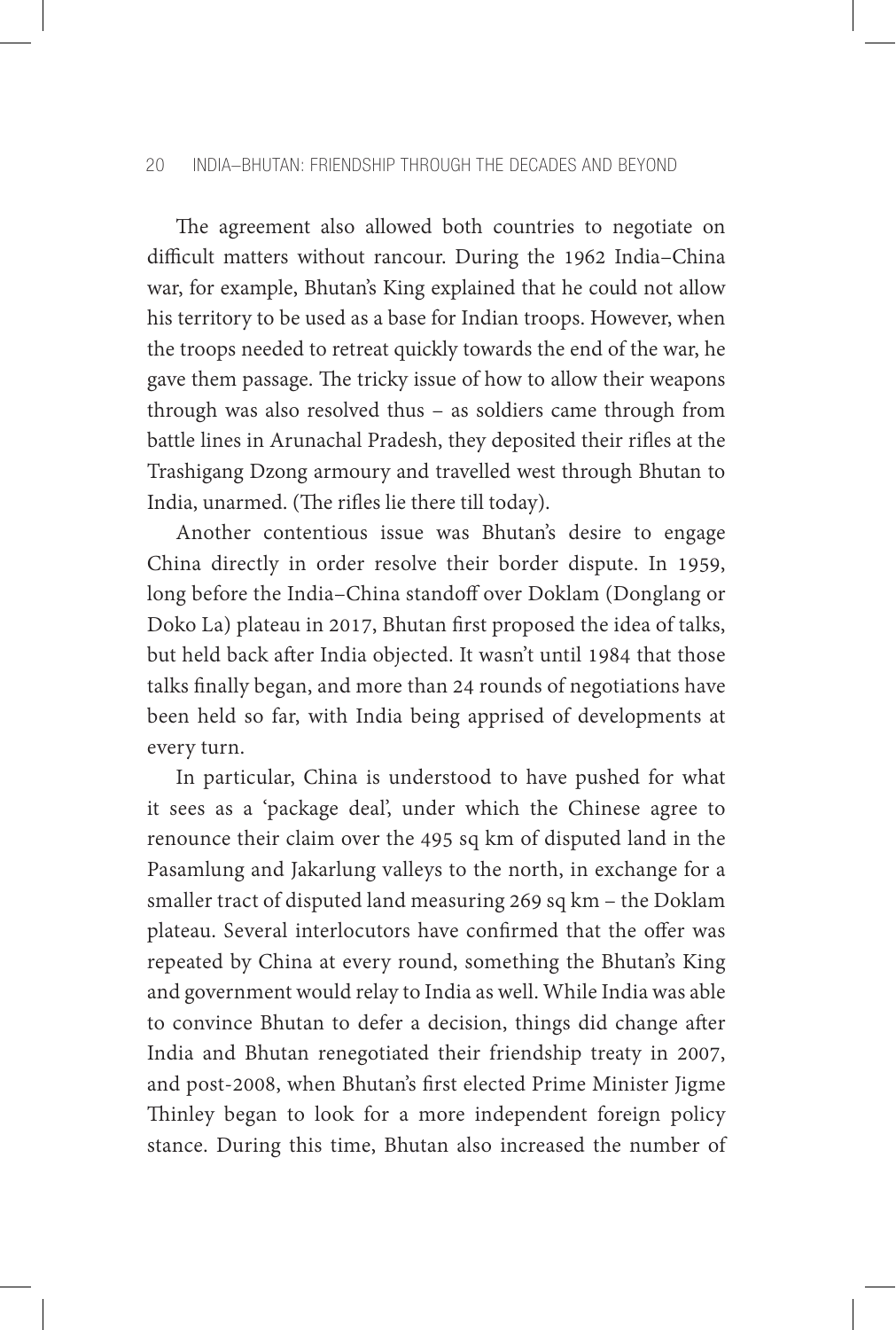countries with which it had diplomatic relations from 22 to 53, and even ran an unsuccessful campaign for a non-permanent seat at the UN Security Council.

Earlier, there were other changes in Bhutan that many saw as possible flashpoints, but each of them was resolved by India and Bhutan diplomatically.

In 1962, Bhutan joined its first international organization, the 'Colombo Plan', with its foray into this Commonwealth-backed, Australia-led organization for countries of the Asia-Pacific, focused on the goals of development and education in the region. Plans for Prime Minister Jigme Palden Dorji to travel to Australia as an 'observer delegation' to the international conference were underway when the India–China war broke out and P.M. Dorji had to stay back. He sent, instead, his sister Ashi Tashi Dorji (who had accompanied their father Gongzim Sonam Topgay Dorji to that momentous meeting in 1948 with Nehru in Delhi), as the head of Bhutan's all-women delegation to Melbourne. In her account Ashi Tashi says that the decision for Bhutan to enter the international scene happened rapidly and dramatically, as within hours of a lunch where she suggested to her Australian hosts that Bhutan would like to be accepted as a full member, the organization had voted to induct it. India fully supported the move, despite any misgivings it may have had over the suddenness of the action. (In 2003, India and Bhutan set up their own development cooperation initiative, the India–Bhutan fund, to support many similar health and education projects.) Next, in 1968, Bhutan's King established a council of ministers for the first time, the High Court, empowered to review his powers and the Bank of Bhutan was tasked with transitioning the country from the barter economy that Jagat Mehta described seeing, to a monetary economy. As part of the moves to formalize the administration, Bhutan also set up a Ministry of Foreign Affairs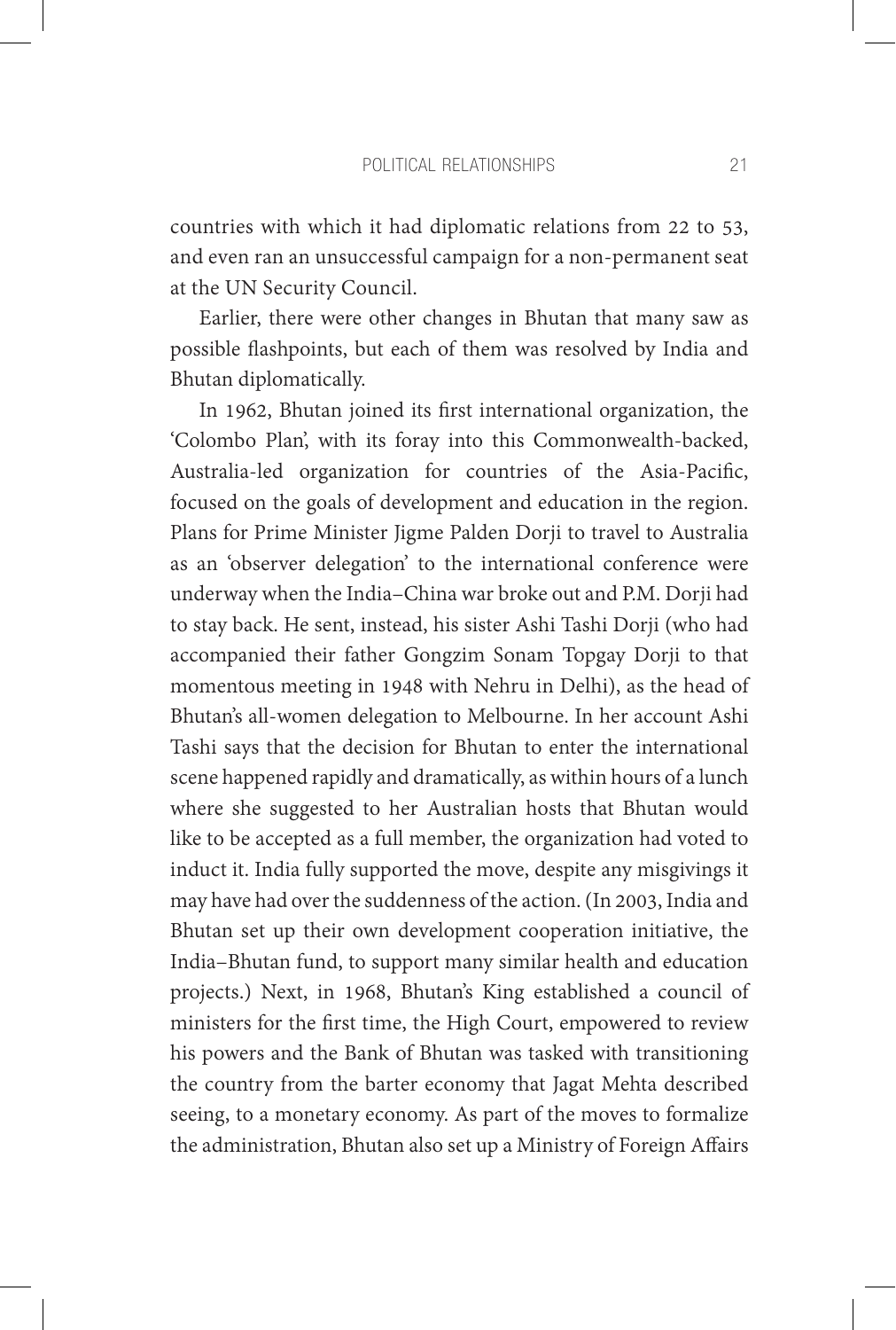in 1969. In 1971, Bhutan was admitted as a member of the United Nations.

'As we and the relationship matured, Bhutan chose to engage with the world step by step, first joining the UN, then opening missions abroad, then negotiating with China on the Bhutan–China boundary. We reflected the changes in the revised India–Bhutan Friendship Treaty (2007), says former National Security Advisor (2011–2014) Shivshankar Menon, who was the Indian foreign secretary (2006–2009) when the treaty was revised. 'From the start we knew that this was a unique relationship, and that it was driven by Bhutan's sovereign decisions on what she was comfortable with. It has been a joint voyage as India and Bhutan were transformed and grew their economies and capabilities, and increased their ability to deal with the world. Throughout this process, we have worked together harmoniously, coordinating our approaches and understanding each other's compulsions and needs and enhancing the congruence between our interests,' he adds.

While India was able to engender a common worldview with Bhutan, and both have voted mostly in accordance with the other, there were instances where they would diverge – in 1979, for example, Bhutan disagreed with India and accepted Cambodia into the Non-Aligned Movement, something India had opposed while the Khmer Rouge regime was in-charge. During the first elected Prime Minister Jigmi Y. Thinley's tenure, Bhutan went further in talks with China than India had been prepared for, and a meeting between him and Chinese Premier Wen Jiaobao in June 2012, on the sidelines of the 'Rio  $+ 20$ ' Summit in Brazil, ruffled feathers in New Delhi. At the South Asian Association for Regional Cooperation (SAARC), Bhutan was the first to back India's decision to pull out of the summit in Pakistan in 2016, citing the fact that its 'friend India's security had been undermined'. However, just some months later,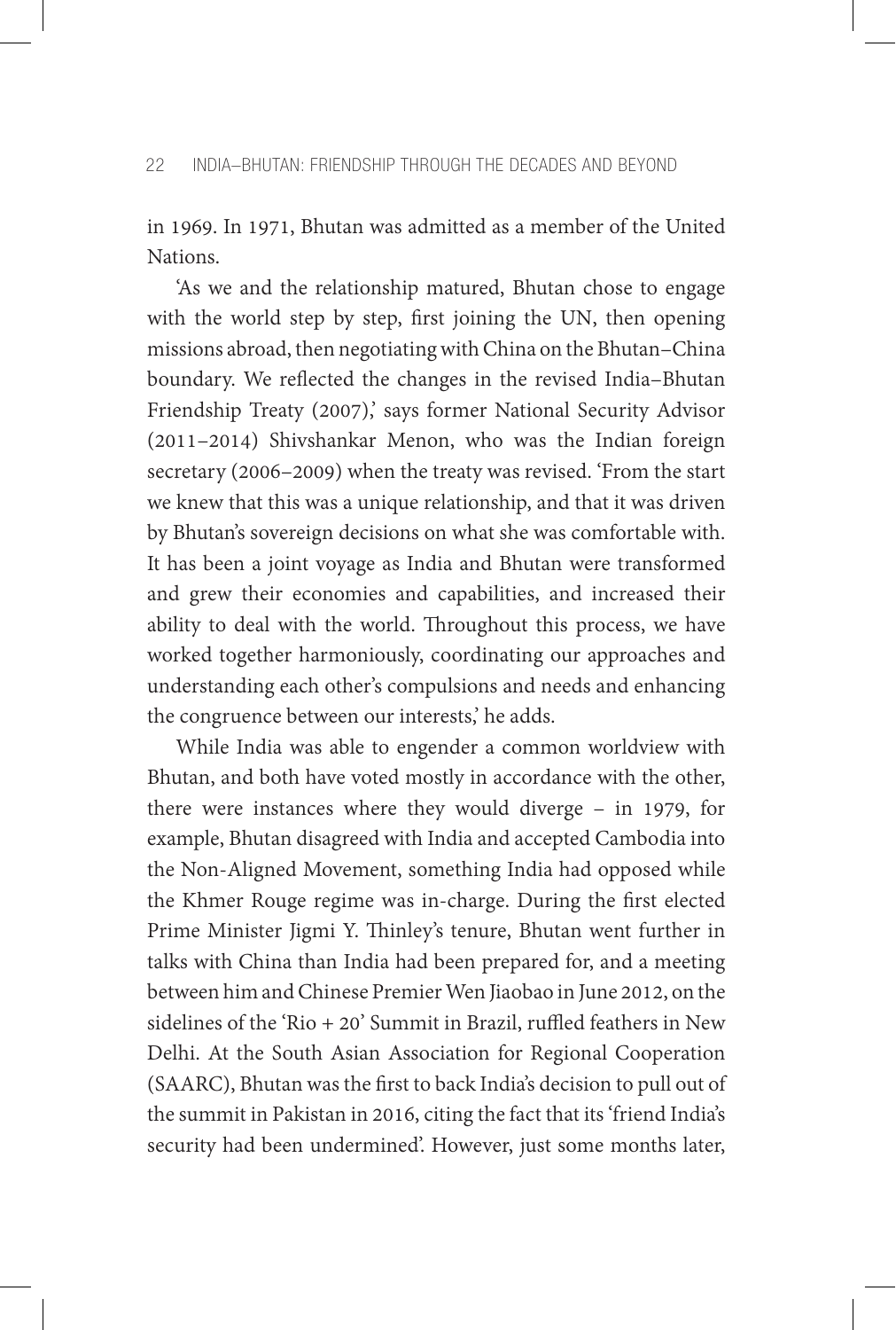Bhutan's parliament refused to ratify the Motor Vehicle Agreement of another regional grouping—the Bangladesh–Bhutan–India– Nepal (BBIN) group – which India was keen on. As recently as December 2017, Bhutan acted differently from India on a UNGA vote that sought to criticize the US for its recognition of Jerusalem as the capital of Israel. While India voted for the motion, Bhutan chose to abstain from the vote.

With very few exceptions, India and Bhutan have been able to manage each of these divergences without a wrinkle in their relationship. During the India-China military stand-off at Doklam in mid-2017, New Delhi and Thimphu navigated the pressures from China, along with domestic pressures, to arrive at a peaceful resolution, respected by all.

India's ambassador to Bhutan, Jaideep Sarkar, who spoke at the Mountain Echoes literary festival recently, articulated the secret to the success of the relationship management by the two countries.

'Firstly, the pace of the relationship would be guided by Bhutan. Secondly, India would respond in full measure to any initiative from Bhutan. And lastly, they would be guided by the importance that India has always attached to its relationship with Bhutan,' he said, explaining the Indian policy towards Bhutan.

Another former ambassador points to the importance the leaders in the two countries have accorded to personal ties with their counterparts. In 1954, years before the two countries established full diplomatic relations, the Third King Jigme Dorji Wangchuck was invited to be India's chief guest for the Republic Day parade and celebrations. 'It was considered an unusual gesture by P.M. Nehru at the time, but showed the commitment of the leadership to building a special relationship.' After Nehru, every Indian prime minister has also given Bhutanese leaders a priority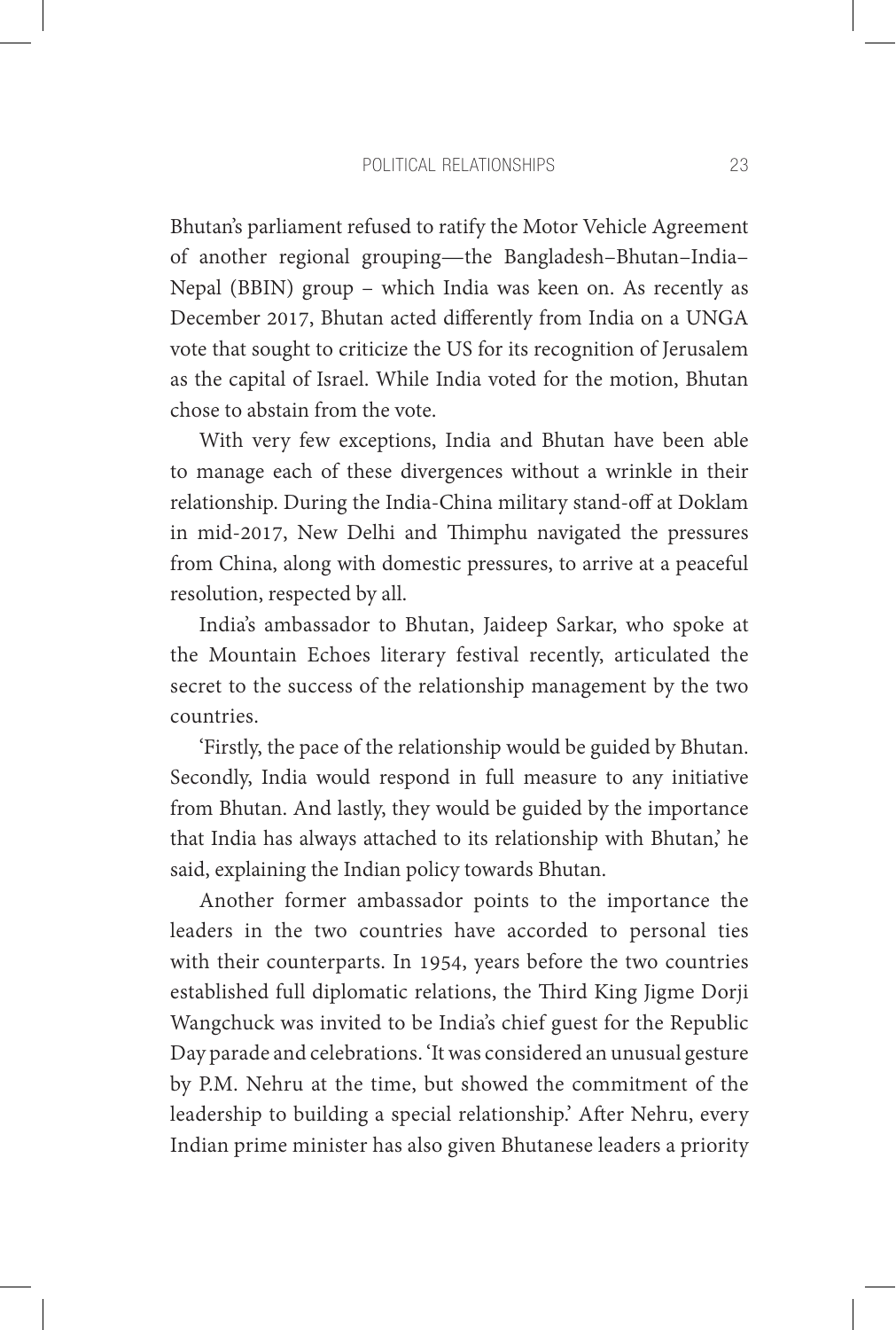position, and every Bhutanese leader, from the monarchy to the elected representatives, has done the same for Indian leaders.

Perhaps no better example of 'leading from the front' to strengthen relations can be given than the Fourth King Jigme Singye Wangchuck's decision to lead his army in the battle with the militants of three anti-India groups – National Democratic Front of Bodoland (NDFB), United Liberation Front of Assam (ULFA) and Kamtapuri Liberation Organization (KLO) – who had begun to infiltrate into Bhutan's south after fleeing from the Indian Army's operations in Assam and West Bengal in 1991-92. From 1995 to 2003, Bhutan tried to negotiate, without success, with the groups, asking them to shut their camps and leave peacefully. Eventually, on 15 December 2003, after a 48-hour ultimatum to the groups, military operations began. What followed was a rare instance in the past century, of the leader of the country, its head of state and commander-in-chief of the armed forces, stepping into the battlefield himself. Despite the fact that the Royal Bhutanese Army and the Indian Army have always shared close ties and the Indian Army maintains a permanent mission for training through the Indian Military Training Team (IMTRAT) in Bhutan's Haa valley, the King decided this would be a purely Bhutanese operation. While chasing the militants out of Bhutan was something that India wanted, doing it without India's support would affirm Bhutanese sovereignty in the issue, which was probably also, in hindsight, better for the relationship and maintained what the French diplomat Thierry Mathou called Bhutan's 'independence within interdependence'. Bhutanese author Tshering Tashi, who was then a young military volunteer in the two-day war, recounts how the Fourth King, codenamed 'Hotel Mike' by officers, addressed the troops before operations began.

'We must prevent Bhutan from becoming the area of conflict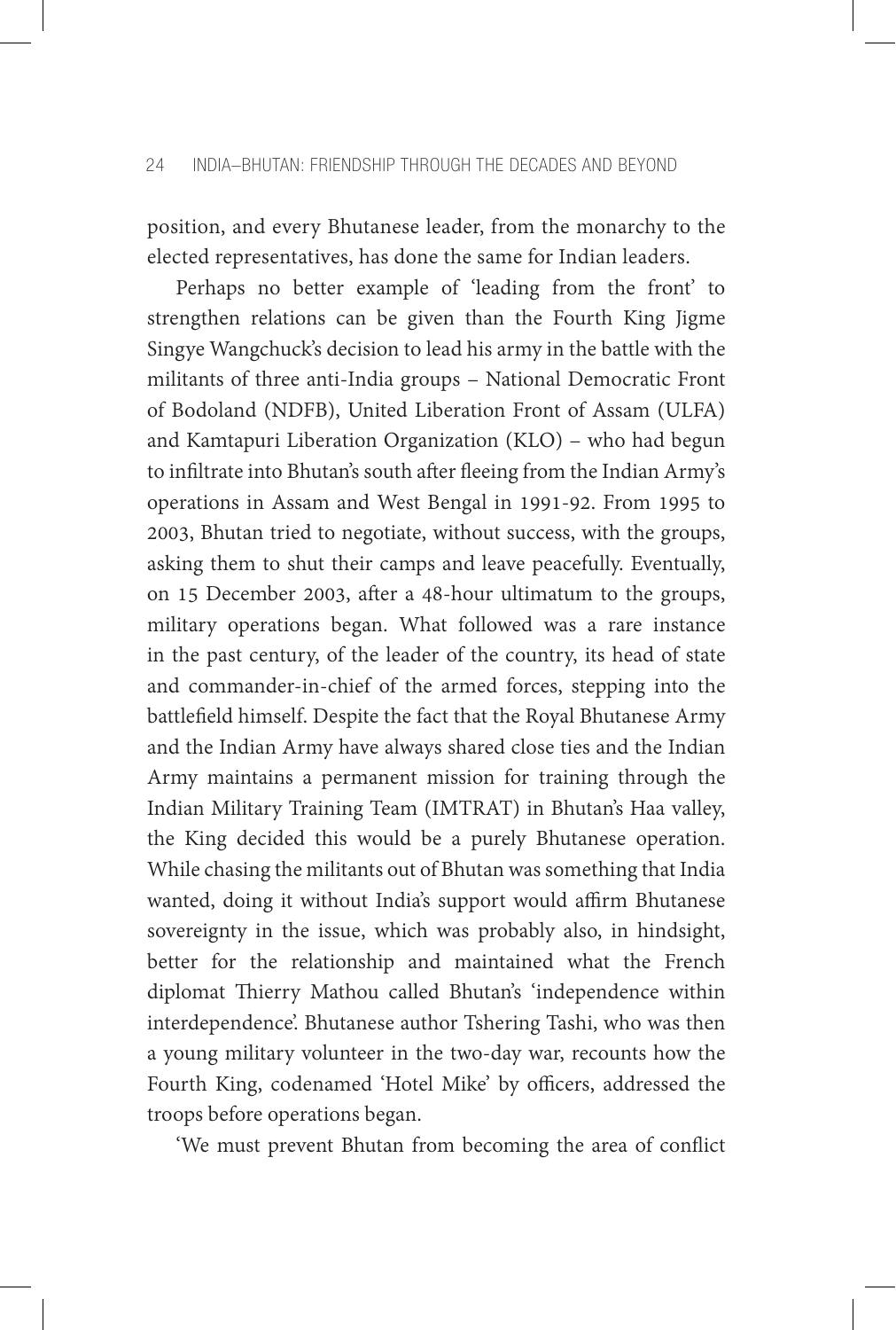between the Indian Army and the militants,' Hotel Mike told his soldiers, a mere fighting force of 6,000 men, of an army that had last gone into battle in 1865. 'If we cannot protect ourselves and have to depend on another country for our security, then we will pay a big price … in spite of all the inherent weakness of the army, we will prevail,' he exhorted them. At the end of the operations, after they won, he repeated that Bhutan would never seek war and would always attempt to resolve conflicts peacefully. 'Bhutan is sandwiched between the two most populous nations in the world, so geography does not allow us to entertain the idea of securing our sovereignty through military might.' India maintained a discreet distance, but Prime Minister Atal Behari Vajpayee spoke to the Fourth King before the operations, and after they ended, congratulating and thanking him for the effort.

'The launch of operations against Indian insurgent groups in Bhutan has struck a blow against terrorism and terrorist activities in our entire region,' said External Affairs Minister Yashwant Sinha while informing the Indian parliament of the operations launched by India's neighbour, adding, 'It will promote peace, stability and security in the region and further cement the strong friendship and cooperation between India and Bhutan.'

The ties at the senior-most levels have nurtured the relationship, but for ordinary Bhutanese and Indians, it is the construction of roads by India in Bhutan that has cemented their paths, and the hydropower projects that they collaborate in have kept them energized. Since 1960, when Bhutan's King Jigme Wangchuk (the present King's grandfather) entrusted the Prime Minister, Jigme Dorji, with modernizing the country which had previously stayed closed to the world, the Indian Border Roads Organisation (BRO) has built 1,500 km of roads across the Himalayan kingdom's most difficult mountains and passes under Project Dantak. When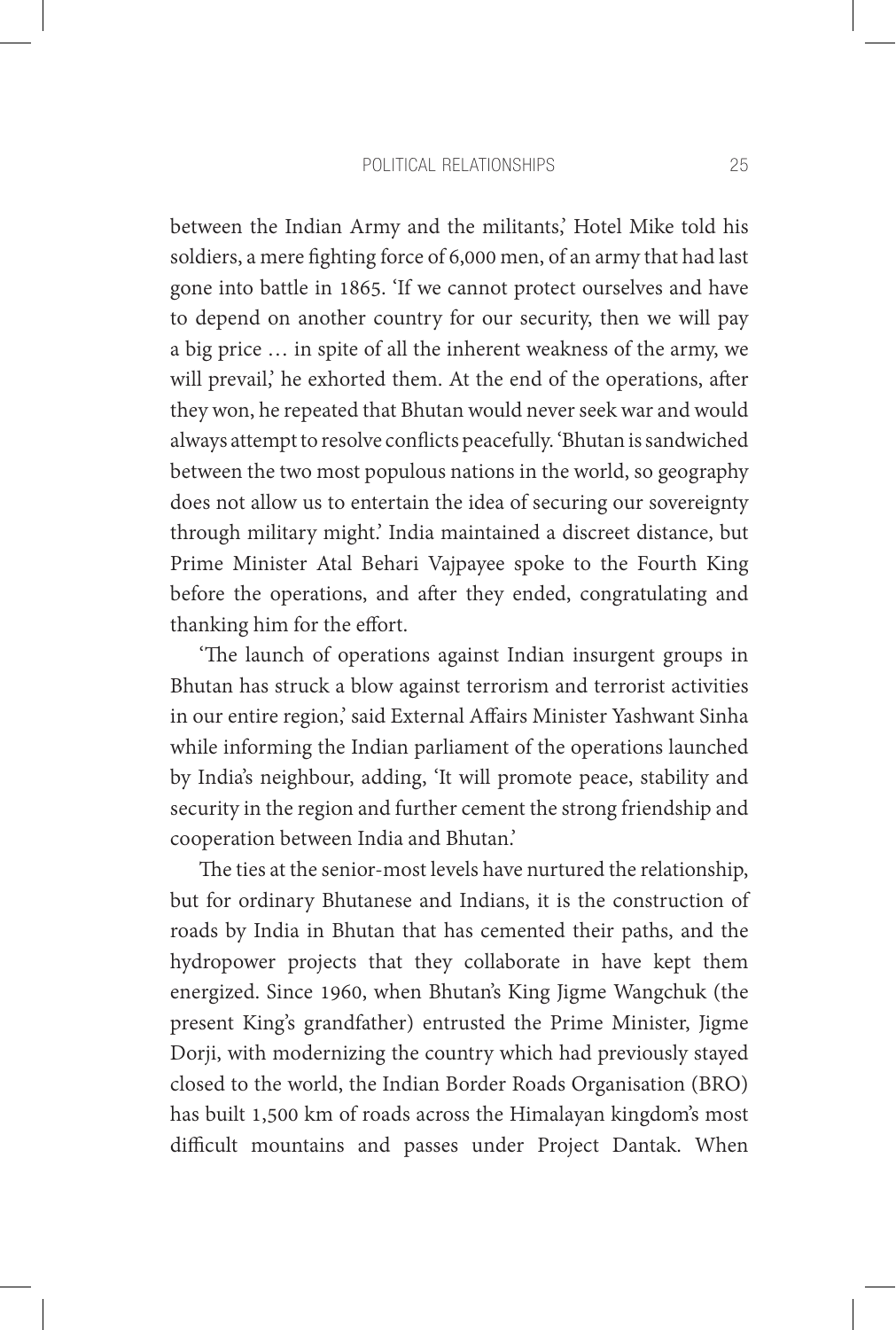requesting help with the roads, Bhutan's proposals were both strategic as well as functional.

'All the new roads (they) proposed to construct were being aligned to run southwards towards India from the main centres of Bhutan. Not a single road was planned to be constructed to the Tibetan (Chinese) border,' recounted one of independent India's pioneers in forging ties with Bhutan, Nari Rustomji, a bureaucrat who also served as the Dewan, or Prime Minister, of Sikkim from 1954 to 1959. When the Chinese presented a fork in the road, Rustomji said, 'with feelers to bring Bhutan within the orbit of their influence,' Bhutan stood firm in 'maintaining an independent stand.' Instead, India's orbit is one of goodwill, brought over those roads.

Equally important has been the role of hydropower, Bhutan's economic mainstay. The bulk of the projects are funded and built by India and the electricity produced is bought by Indian states. Allowing India to construct these projects, the first of which was commissioned in 1988, with about 1500 MW from six projects completed by 2015, has been a strategic and political move by Bhutan's leadership as well, aimed not only at strengthening economic ties, but also building a co-dependency between both countries in the signature style of the relationship.

'Bhutan has looked to India for economic and technical partnership, but has chosen its own goals and methods in its development strategy,' explains Salman Haidar, former Indian Foreign Secretary, who was ambassador to Bhutan during 1980– 1983. 'In this, the imprimatur of the Fourth King is everywhere to be seen. He permitted the use of the country's abundant water resources to generate electricity for Bhutan, but insisted on projects with minimum environmental impact.'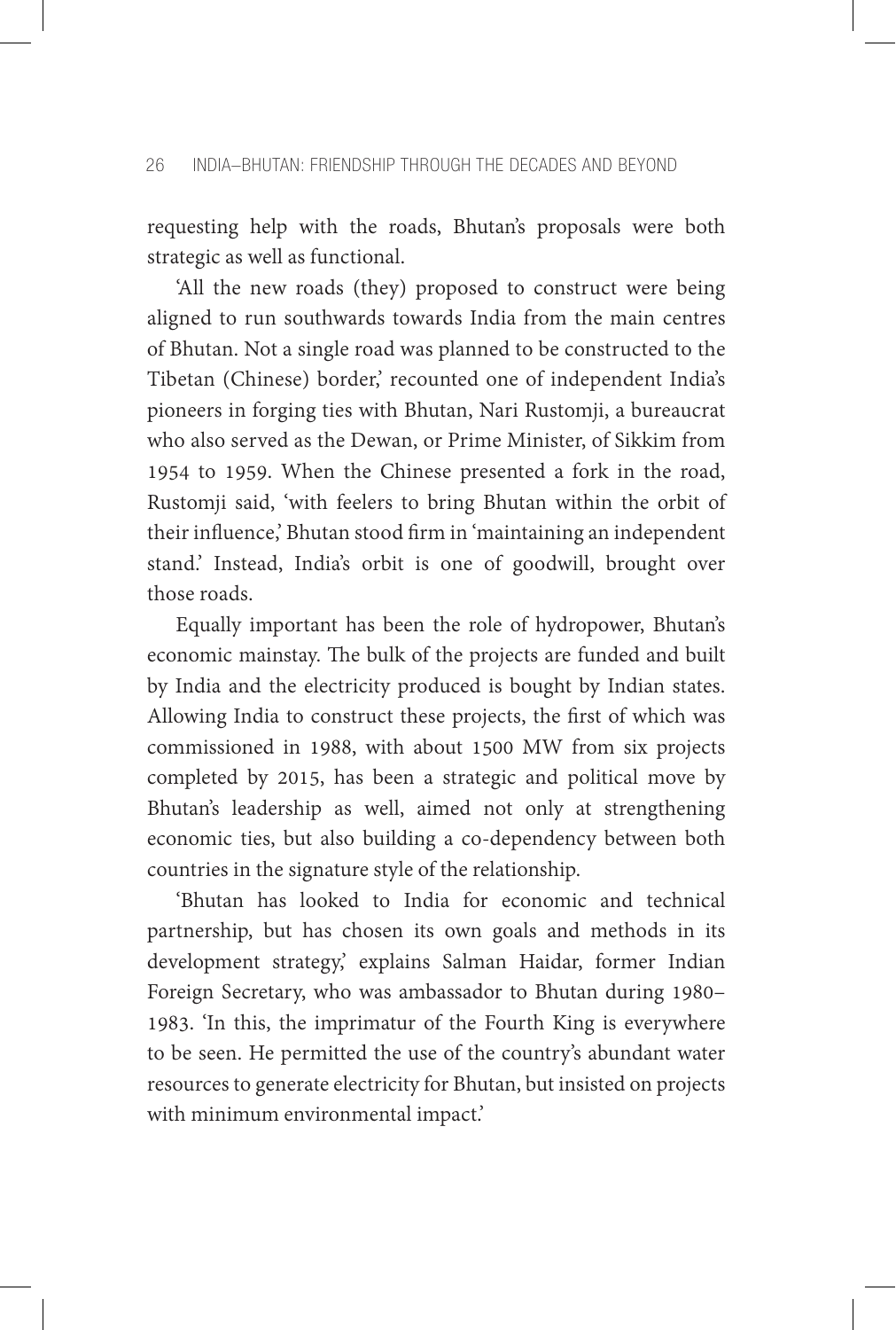Thus, Bhutan's distinctive model of development with 'Gross National Happiness' has merged with India's desire to preserve and protect its unique relationship with Bhutan, to build a political bilateral relationship between them, quite unparalleled in the world-order of today.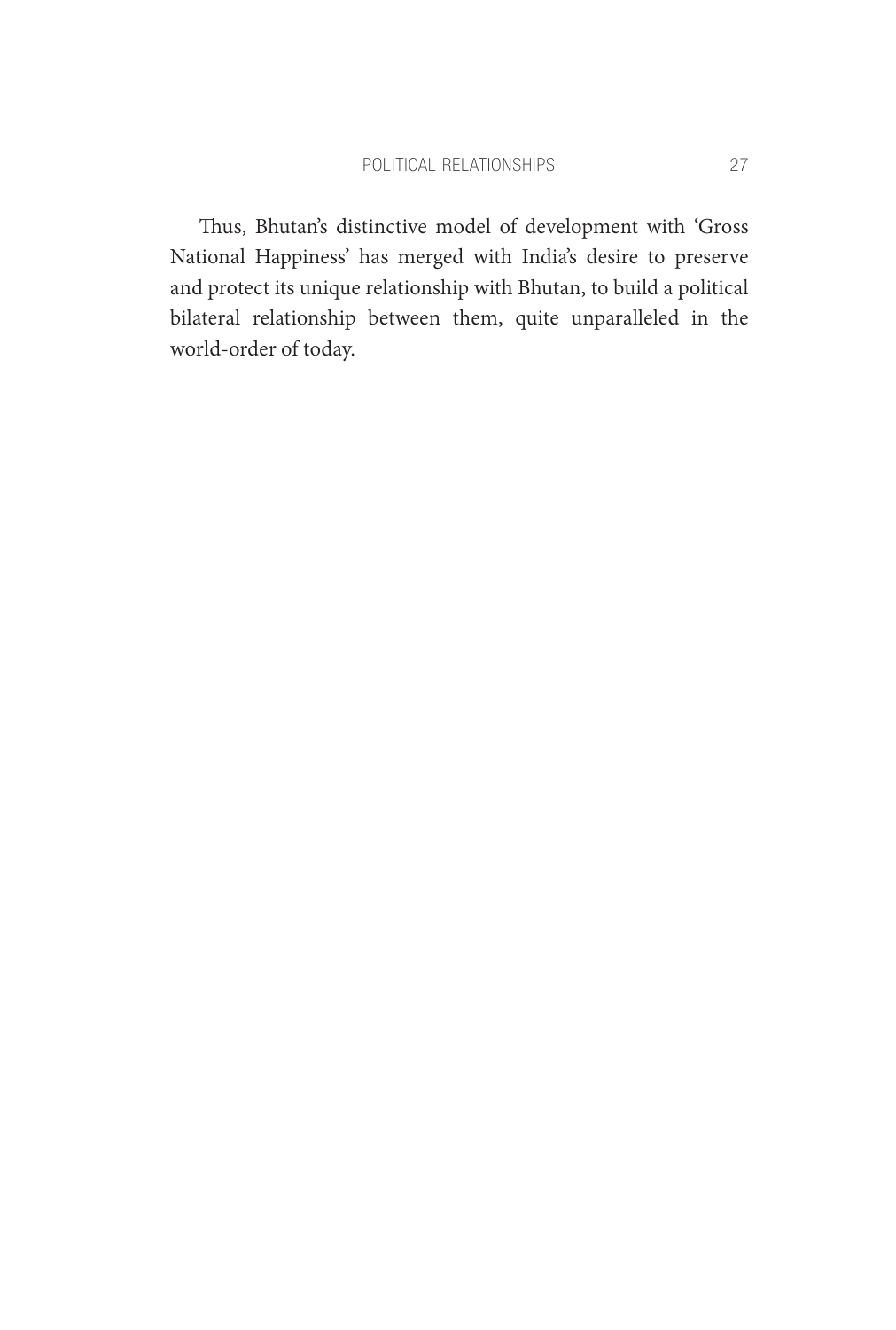# POLITICS: BHUTAN–INDIA RELATIONS A BHUTANESE JOURNALIST'S PERSPECTIVE

TENZING LAMSANG

### EARLY HISTORY, TREATIES AND FRIENDSHIP

Bhutan saw the real face of the British Empire after the British effectively annexed large parts of neighbouring Assam and Bengal in the 19th century. The result was the defining 1864–65 war, where despite stiff resistance and some initial victories, Bhutan formally ceded control of the Assam and Bengal Duars to the British.

A central and key figure in rallying the nation in the fight against the British was Desi Jigme Namgyel, the father of the First King of Bhutan. Bhutan may have lost all the Duars and with that valuable revenue and resources, but one positive outcome of the 1864–65 war was that it resolved the internal power struggle in Bhutan, with Desi Jigme Namgyel consolidating power, which was passed to and further consolidated by his son, the First King of Bhutan Gongsar Ugyen Wangchuck, in 1907.

The 1865 war also had an important outcome in the form of the 1865 Treaty of Sinchula which was the first foreign treaty between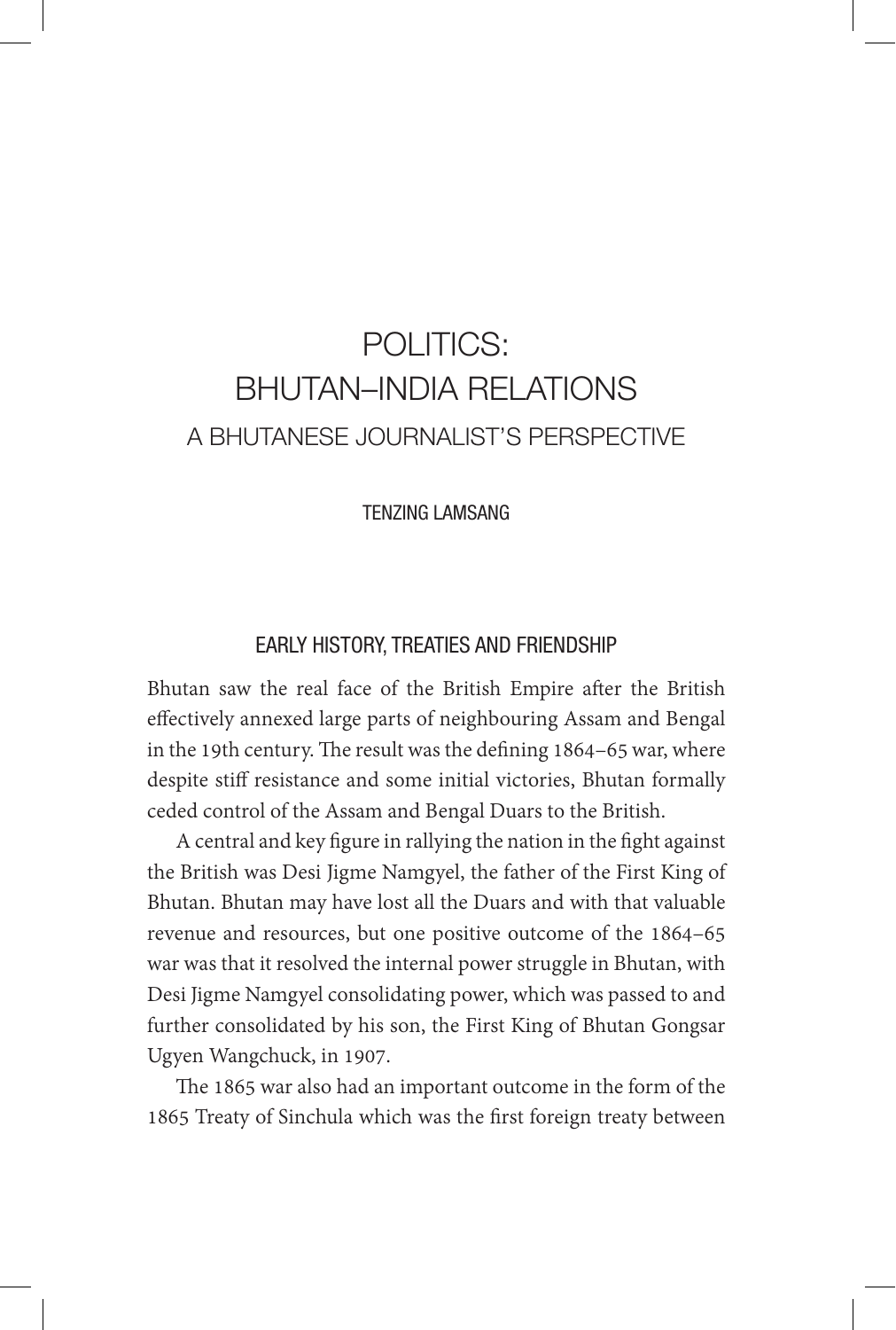Imperial British India and Bhutan. The treaty specified the handing over of the Duars to the British, and in return a payment of ₹50,000 as annual subsidy.

An update to this treaty came in 1910, in the Treaty of Punakha, which was more like an amendment to the 1865 Treaty, increasing the subsidy to ₹100,000 per year and declaring that the British would not interfere in the internal matters of Bhutan, but that Bhutan would agree to be guided by the advice of the British in its external relations.

The 1865 and 1910 treaties between Bhutan and the British recognized and reaffirmed Bhutan as a sovereign and independent country. The 1910 Treaty of Punakha also reflected the common security concerns of both the countries. The Manchu invasion of Tibet to reassert control took place in 1910 and there were fears that the Manchu, who had expanded the Chinese empire to its biggest territorial size ever, might pose a security threat to both Bhutan and British India. However, with the revolution in the Chinese mainland in 1911 and the removal of Manchu forces from Tibet by 1911, the British were reassured and saw no major threat at the borders.

Bhutan's requests for foreign aid, loans and investments from the British to develop the Bhutanese economy right from 1907 up to 1947 were largely ignored as the Manchu threat had receded.<sup>1</sup> This period in history, more than anything else, signifies Bhutan's strategic importance being related to a perceived threat from China.

The Constitutional Adviser to the Constituent Assembly of India, Sir Benegal Rau, correctly surmised that unlike the Indian states and princely states under British India, Bhutan was a foreign country with treaty relations with the British, and it was the Bhutanese who

<sup>1.</sup> Singh, Nagendra, *Bhutan,* a *Kingdom in the Himalayas: A Study of the Land, Its People, and Their Government*, Thomson Press, 1972.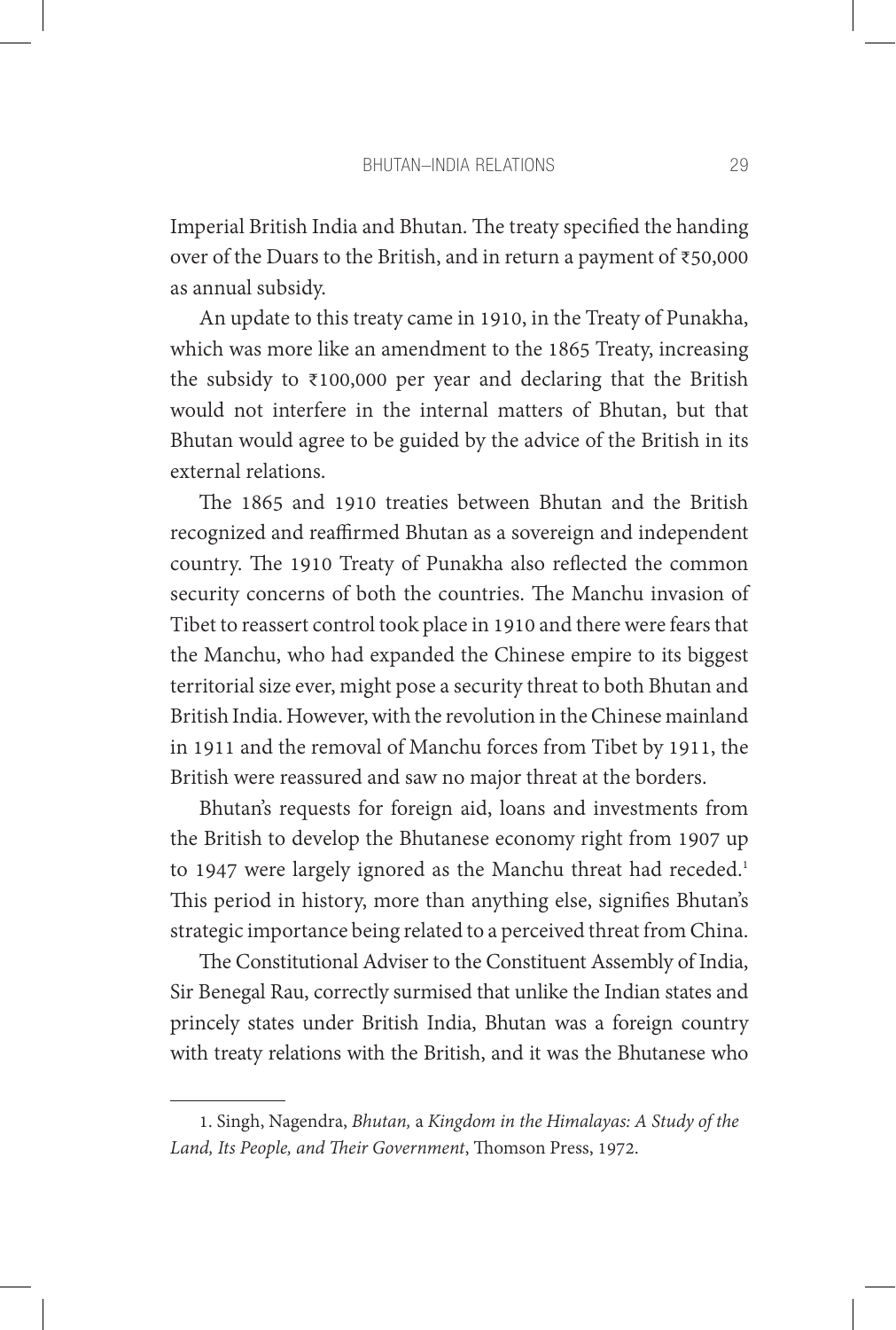willingly agreed to be guided by British advice in its 'foreign relations'. Moreover, the legislative writ of British India never extended to Bhutan.2

With the British leaving the subcontinent and independent India as Bhutan's neighbour, Bhutan and India signed the 1949 Indo-Bhutan Treaty. The Treaty reasserted Bhutan's independent status as a sovereign country, entering into a foreign treaty relation with the newly-independent India. The 1949 Treaty, which was an improvement on the 1910 Treaty, removed the title of 'Maharaja'and mentioned the title of 'Druk Gyalpo' as the head of Bhutan, which was another symbolically important acknowledgement of the difference between Bhutan and the princely states in India.

Article 2 of the Treaty said that Bhutan agreed to be guided by the advice of India in its foreign relations. The Bhutanese understanding and interpretation of this aspect of the treaty meant that Bhutan would consult India, but as a sovereign country it would be up to Bhutan to follow the advice.<sup>3</sup>

The situation in Tibet had remained relatively peaceful between 1911 and 1949. It saw a major change with the People's Liberation Army (PLA) launching an invasion of Tibet which saw its completion around 1959. Overnight, the security and strategic calculations changed as both Bhutan and India now had China and the PLA on their international borders. A look at the geographical and political map of South Asia will immediately make it apparent that after1949 onwards Bhutan, once again, acquired an enormous

<sup>2.</sup> Nagendra Singh, *Bhutan,* a *Kingdom in the Himalayas: A Study of the Land, Its People, and Their Government*, *Thomson Press*, *1972*.

<sup>3.</sup> Sunanda K. Datta-Ray, 'An Unresolved Dispute in Our Backyard', *The Free Press Journal*, 26 December 2015, http://www.freepressjournal. in/analysis/sunanda-datta-ray-an-unresolved-dispute-in-our-backyardsunanda-dutta-ray/743247.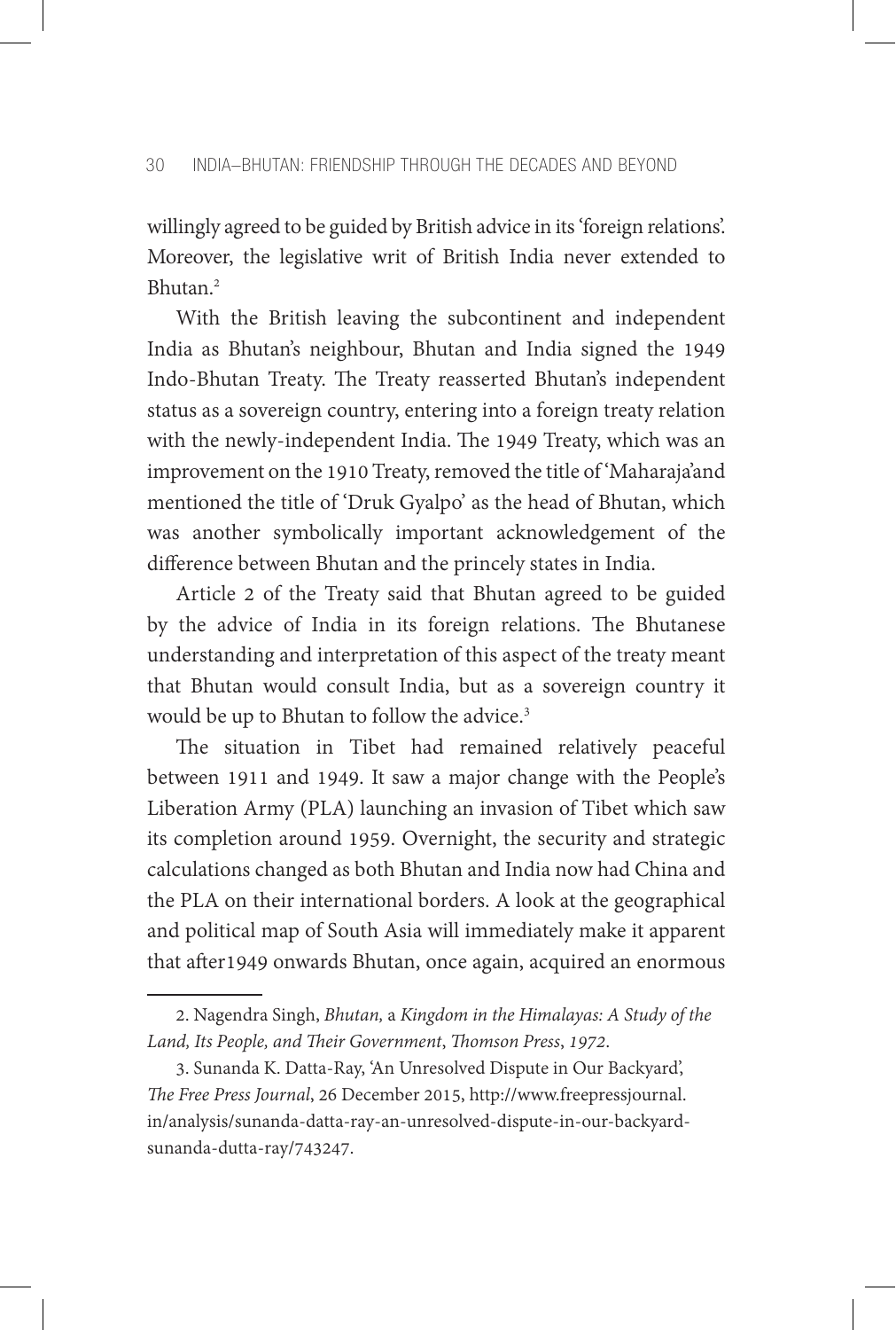#### BHUTAN–INDIA RELATIONS 31

strategic importance and value, and this only increased as Chinese troops came closer to the Indian and Bhutanese borders. Bhutan itself was alarmed by the developments in Tibet and realized that it would have to break out of its isolation and economic backwardness.

In 1958 Pandit Jawaharlal Nehru made an important landmark visit to Bhutan, after a planned trip to Tibet was cancelled. With the 1949 Treaty already signed and the developments on the international border, Nehru's visit symbolized the close cooperation between Bhutan and India. Pandit Nehru's visit was important in adding a personal element to the relations. It provided a big push in bringing a better understanding, but the bedrock of the relationship between the two countries was based on international law and treaties between two sovereign nations.

## INDIAN ASSISTANCE

While there were clear geo-strategic reasons for India to give developmental assistance to a strategically vital Bhutan, independent India was markedly much more positive than the British had ever been towards Bhutan. The British had been happy as long as Bhutan was politically stable and did not create any trouble for them. Their only attempts at trade with Bhutan were to try and see the possibility of using routes through Bhutan to trade with Tibet.

The first four of Bhutan's five-year plans (FYP) from 1961 to 1981 were mostly funded by the government of India. These plans allowed Bhutan to modernize effectively, with focus on modern highways, schools, hospitals, agriculture, mini-hydroelectric plants, administrative structures, revenue producing economic activities and other social programmes. From the fifth to the tenth plan, India's assistance to Bhutan's planned development averaged around 30 per cent.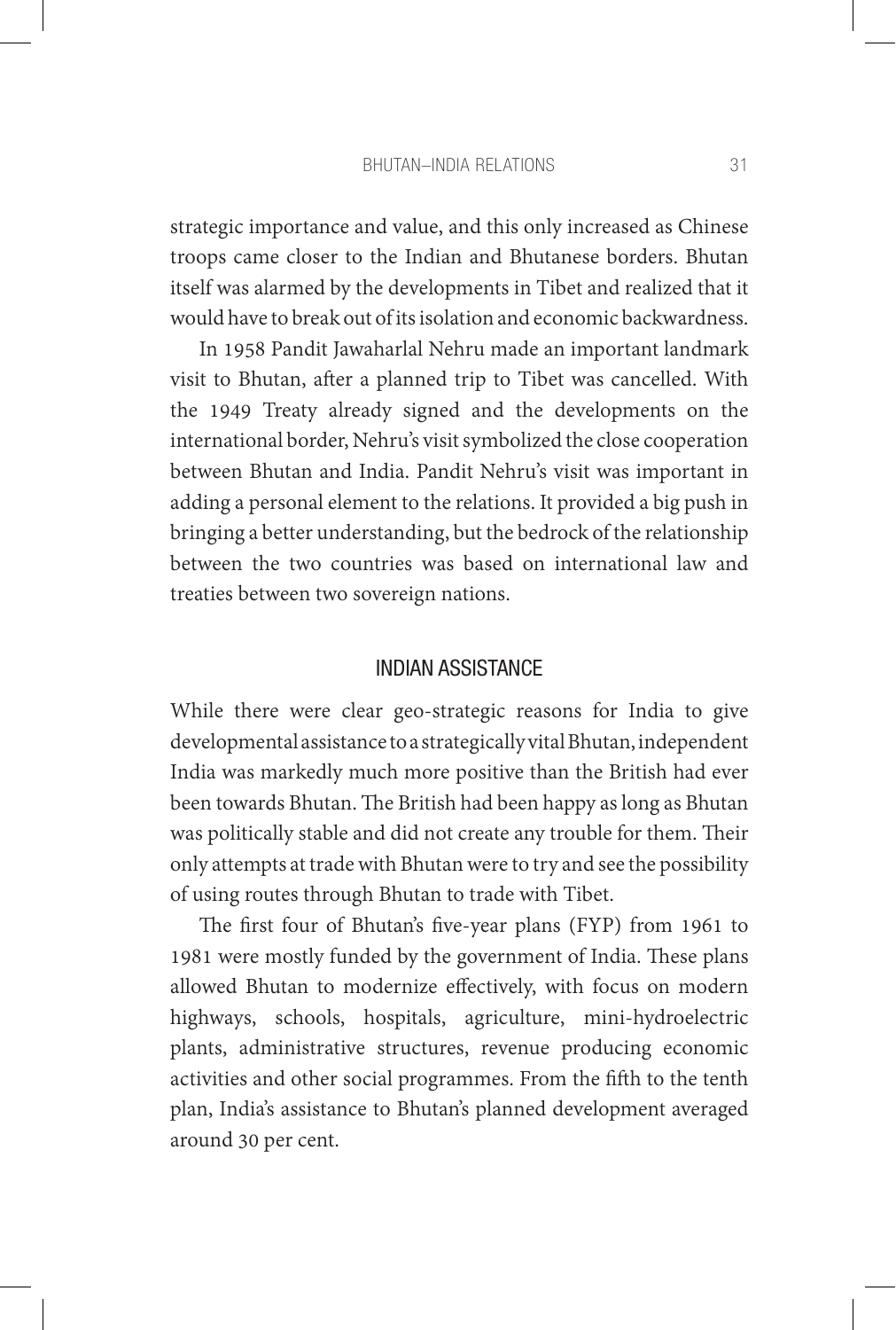These planned activities do not cover the important hydropower projects between India and Bhutan like the 60 MW Kurichu project, the 336 MW Chukha project and the 1,020 MW Tala project, which are still Bhutan's largest source of revenue.

The plans increased tremendously in size from Nu 107 million in 1961–66 to Nu 216 bn in the 11th plan period from 2013–2016. In the 11th plan, India gave Nu 45 billion in assistance.

Bhutan, with India as its sponsor, joined the United Nations in 1971, marking yet another monumental step in Bhutan's history.

## THE 2007 FRIENDSHIP TREATY

Despite the close friendship, there was anxiety in many quarters in Bhutan to not be seen as a protectorate of India on the international stage. In the 50th session of the National Assembly in 1979, a *chimi* (elected people's representative) asked the Foreign Minister the extent to which the foreign policy of Bhutan was controlled by India. His Majesty, while supplementing the Foreign Minister's reply, importantly said that while it may discuss with India on foreign policy matters, Bhutan had the right to take a decision on any issue, in keeping with its national interests. Therefore, the change in Friendship Treaty in 2007, removing the clause from the 1949 Indo-Bhutan Friendship Treaty on seeking advice from India on foreign relations and also the need to seek permission to import arms, was only a recognition of the Bhutanese understanding of the 1949 Treaty.

### BHUTANESE CONTRIBUTION

Developmental assistance from India to Bhutan over the decades has not been a simple one-way street. Bhutan, in its relations with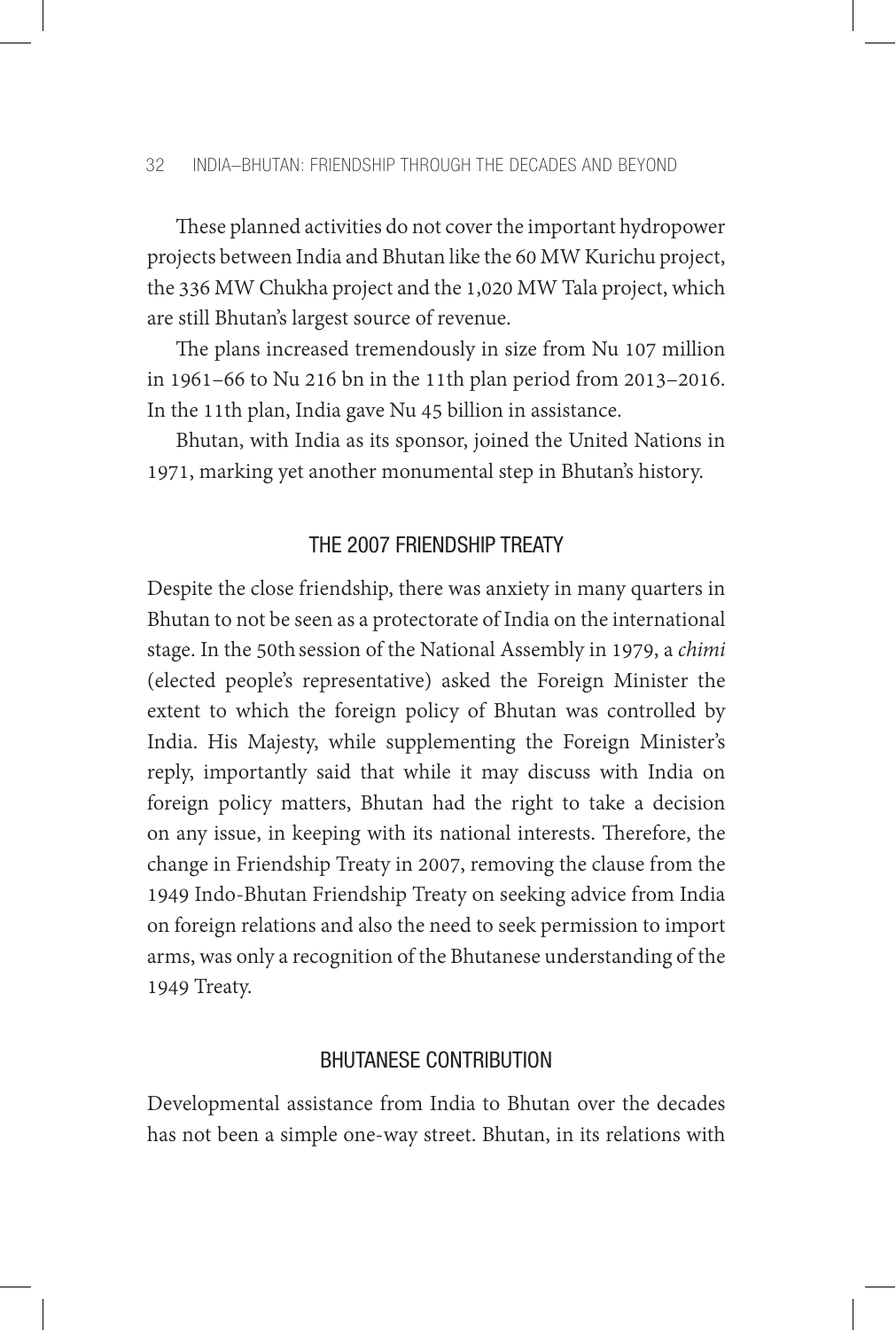the British, far from allowing any permanent military presence in Bhutan, did not even host the political officer of the British to Bhutan, Sikkim and later, Tibet. However, after developing close economic and strategic ties with India, Bhutan started hosting a significant Indian military presence in the form of Indian Military Training Team (IMTRAT) to train the Royal Bhutan Army and also DANTAK, an arm of the Border Road Organizations of the Indian Army, to build roads in Bhutan. However, these days most roads are built by the Bhutanese government and private Bhutanese contractors.

These two Indian military agencies have offices all over Bhutan. IMTRAT has a huge base in Haa Dzongkhag or Haa district, which is close to the disputed Doklam region. Even in the capital city of Thimphu, where land is increasingly scarce and prices are going through the roof, IMTRAT, DANTAK and the Indian Embassy sit on enough prime land to fit a small new township for Thimphu.

On the foreign affairs front, while Bhutan takes an independent stand on many occasions, India has found Bhutan to be a useful and reliable ally in the international fora on many issues critical to India's interests. In Bhutan's border negotiations with China since 1984, Bhutan even refused an opportunity to solve its boundary issue and get some disputed territory, primarily out of concerns for India's security interests. Since the 1990s, China came up with a 'package deal', where in return for the smaller disputed Doklam area, it was willing to give bigger territorial concessions in disputed territories in central Bhutan. By 1996, the Chinese offer was repeated in a comprehensive way. Apart from gains of disputed territories, it was an opportunity for Bhutan to solve its boundary dispute with China.

Bhutan's National Assembly resolutions from the late 1970s onwards show the unresolved boundary with China was giving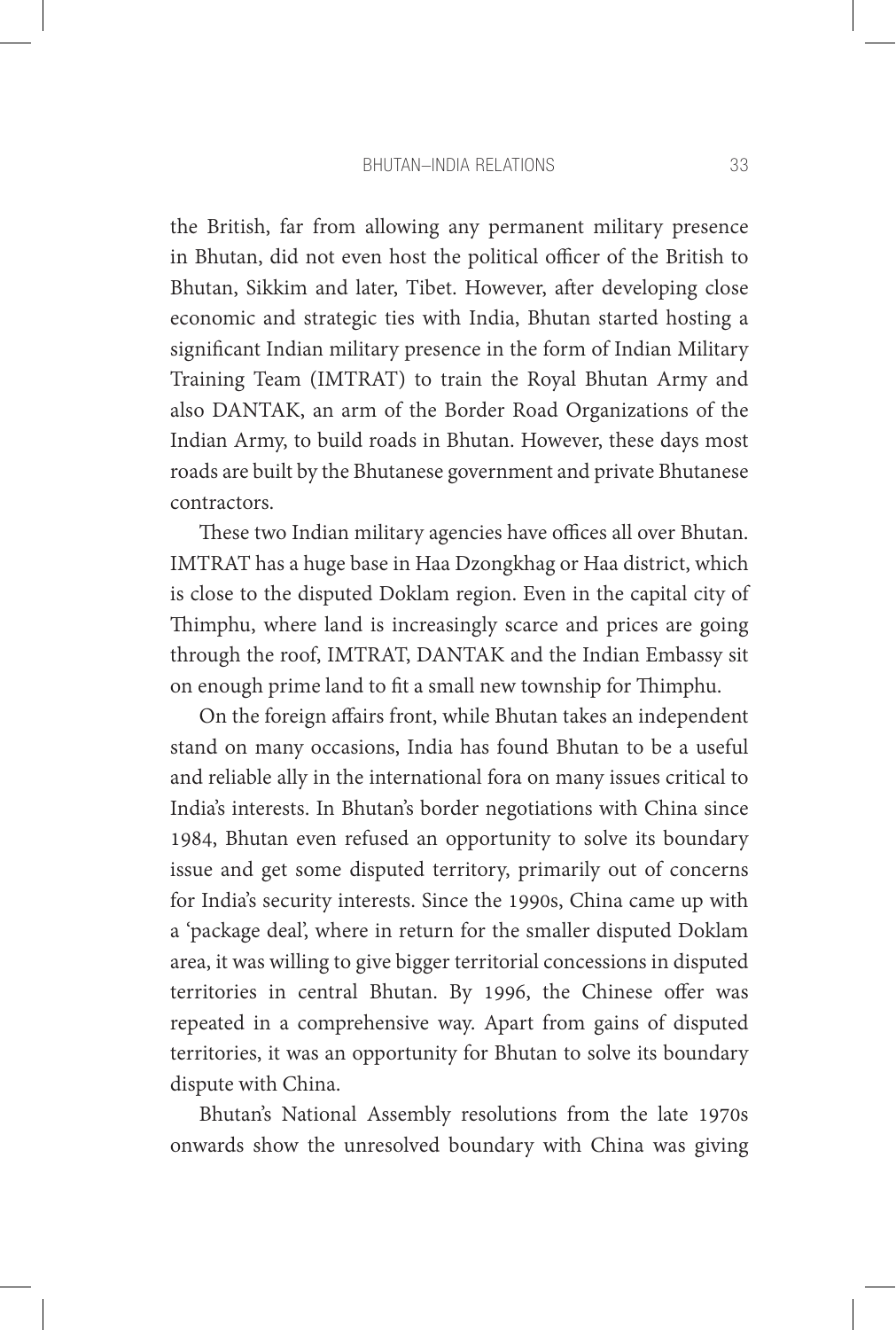Bhutan severe headaches, with multiple Chinese encroachments creating an air of uncertainty.

Unknown to many in India, Bhutan had to subsequently pay the price for rejecting the package deal of 1996 as the Chinese became noticeably more assertive and active in building roads in the border areas, even encroaching into traditional Bhutanese areas. In the 2005 session of the National Assembly, the Bhutan government revealed how China was building six roads towards Bhutan, with four roads already intruding well into Bhutanese territory. Bhutan, as usual, protested vociferously and China, after this extensive intrusion, agreed to freeze the construction of the roads.

Bhutan has also had to pay the price in another way as the Chinese, as a negotiation tactic, have made large claims towards the Bhutanese side on even well-accepted Bhutanese areas which were recognized and respected in 1958 when Nehru visited Bhutan through Chinese-controlled Tibet.4

Bhutan has not joined the China-led Asian Infrastructure and Investment Bank (AIIB), but India itself recently took a USD 1.5 bn loan.5

Bhutan supported India on the issue of Comprehensive Test Ban Treaty even though it has no nuclear industry or aspirations.

Bhutan, in the past, took a diplomatic position not to establish ties with China and also with the other five permanent members

<sup>4.</sup> Tenzing Lamsang, 'Giving Bhutan Its Due', *The Indian Express*, 31 August 2017, http://indianexpress.com/article/opinion/columns/givingbhutan-its-due-doklam-standoff-india-china-relation-4821334/.

<sup>5.</sup> Reuters, 'AIIB Approves \$1.5 Billion of Loans to India for Infrastructure Projects', *Live Mint*, 27 February 2018, https://www.livemint. com/Industry/w9icp6SUtAYE9LUgcHUeiP/AIIB-approves-15-billion-ofloans-to-India-for-infrastruct.html.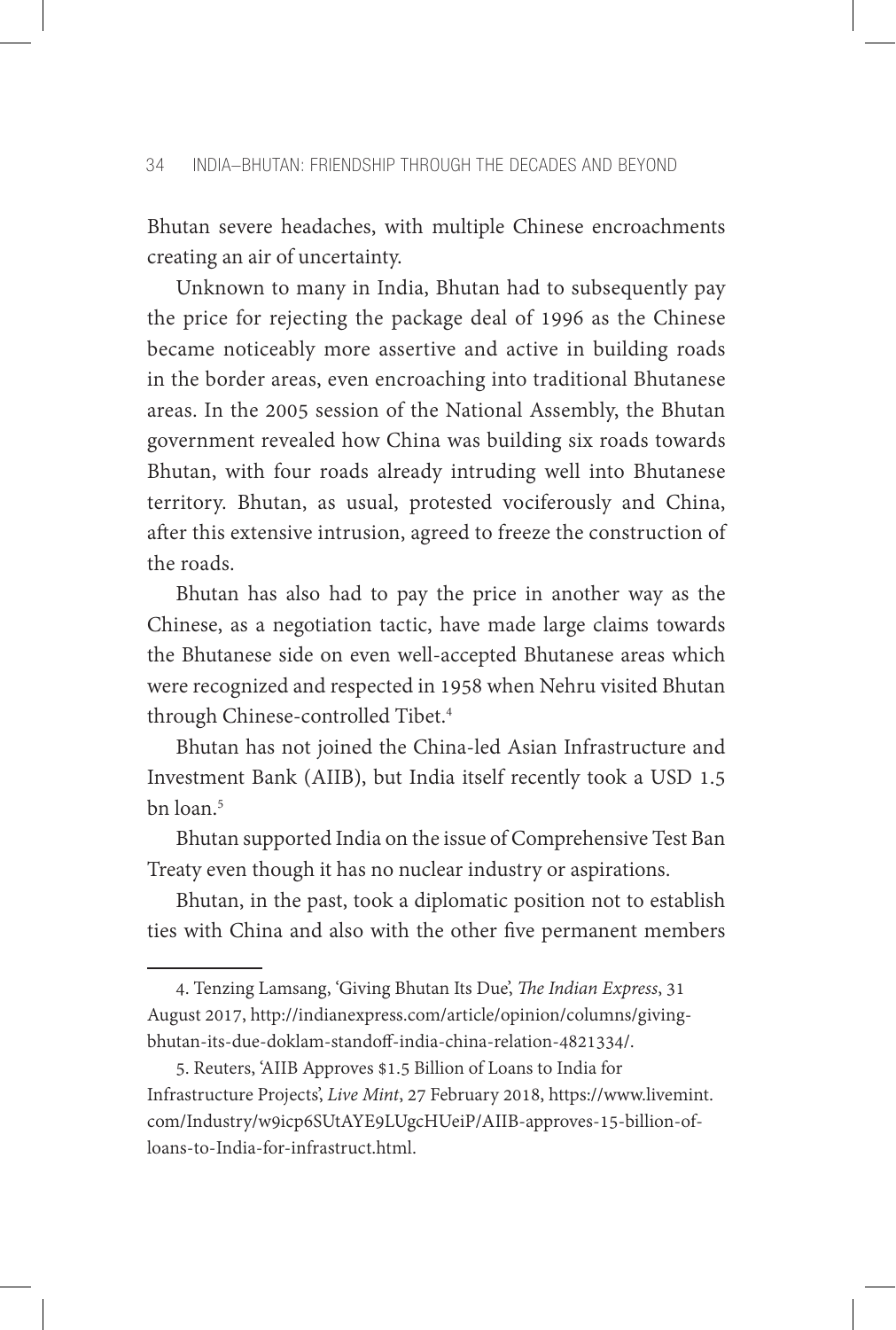of the UN Security Council. This was in large part due to Indian security and diplomatic concerns.

In 1990, the Indian Army launched Operation Rhino and Bajrang against Assamese militant groups, pushing the United Liberation Front of Assam (ULFA) and National Democratic Front of Bodoland (NDFB) cadres and camps into the thick forests of Bhutan. The militants who were joined by the Kamtapur Liberation Organization (KLO), had grown to between 3,000 to 3,500 strong by 2003 located in 30 militant camps.<sup>6</sup>

In December 2003, His Majesty the Fourth King launched Operation All Clear and led the Royal Bhutan Army (RBA) troops to successfully remove the camps and dislodge the militants.

Earlier, His Majesty had personally walked and trekked most of the 699 km distance in southern Bhutan, through thick forests, observing the geography and making plans to deal with the camps of the militants in each area. In a meeting with the top military heads at the RBA headquarters in Thimphu, His Majesty said that the operation against such strong adversaries would have to be an unconventional one.7 This fact may not be well-known in India, but the 2003 Operation All Clear was a make-or-break moment for Bhutan. Failure was not an option.

Be it the protracted border negotiations with China, Operation All Clear in 2003 or its diplomatic activities, Bhutan has been enormously sensitive about Indian strategic and security concerns. Some may say Bhutan, recognizing the geographical reality of

<sup>6. &#</sup>x27;Operation All Clear', *Wikipedia*, 13 May 2018, https://en.wikipedia. org/wiki/Operation\_All\_Clear#cite\_note-XdF-6.

<sup>7.</sup> Tenzing Lamsang, 'The Militants Matched Us Almost Evenly in Manpower &Weapons but We Had His Majesty', *The Bhutanese*, 11 July 2015, https://thebhutanese.bt/the-militants-matched-us-almost-evenly-inmanpower-weapons-but-we-had-his-majesty-goonglen-batoo/.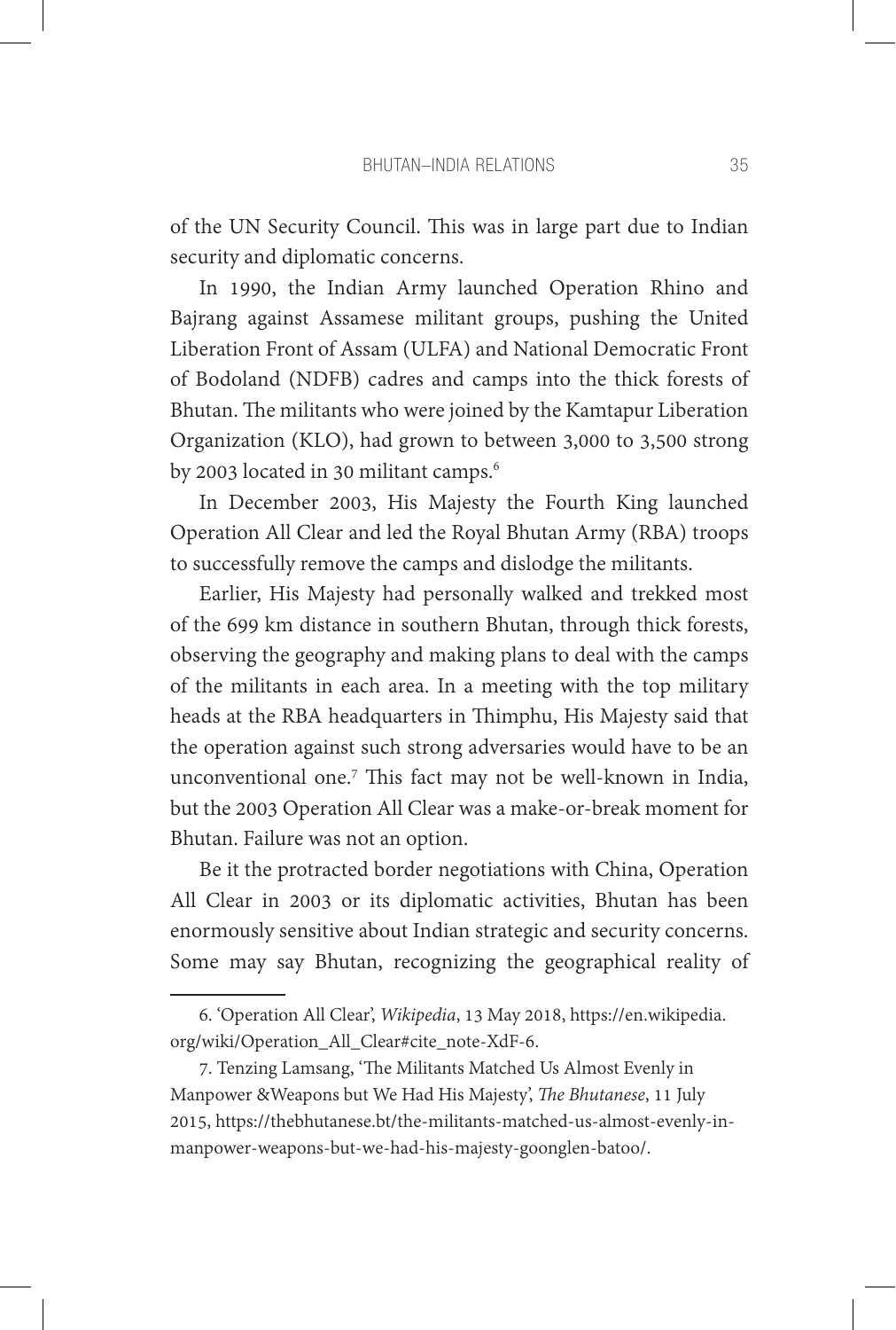India, has taken a pragmatic path. Author Sunanda K. Datta-Ray has pointed to how Bhutan has managed the impossible feat of getting closer to India and at the same time creating more space for itself and strengthening its sovereignty.<sup>8</sup>

From the Bhutanese point of view, the relationship with India has never been a simple transactional one. There has always been a high regard and warmth for the relationship in Bhutan, both at the government as well as the people's level.

## ADDRESSING THE ISSUES

Bhutan has always taken the bigger share of the load to protect, nurture and strengthen the relationship with India, which at times came at the cost of ridicule from other regional neighbours. Some senior Bhutanese officials have observed that, over the years, even in delegation-level meetings, while the Bhutanese side goes with great awareness of the importance of the relationship, the attitude from the other side, especially at the senior bureaucratic level, lacks the same level of enthusiasm and commitment.

The Bhutan–India relationship needs to evolve, and especially so in the post-2008 democratic scenario of competitive politics, where governments are accountable to ordinary people. In this democratic era, foreign policy can no longer be conducted behind a veil, as the people are increasingly observant and at times critical about Bhutan's foreign policy moves. Also, at the official level, if the vital concerns between the two countries are not addressed, they can become a source of mistrust and suspicion.

<sup>8.</sup> Sunanda K. Datta-Ray, 'An Unresolved Dispute in Our Backyard', *The Free Press Journal*, 26 December 2015, http://www.freepressjournal. in/analysis/sunanda-datta-ray-an-unresolved-dispute-in-our-backyardsunanda-dutta-ray/743247.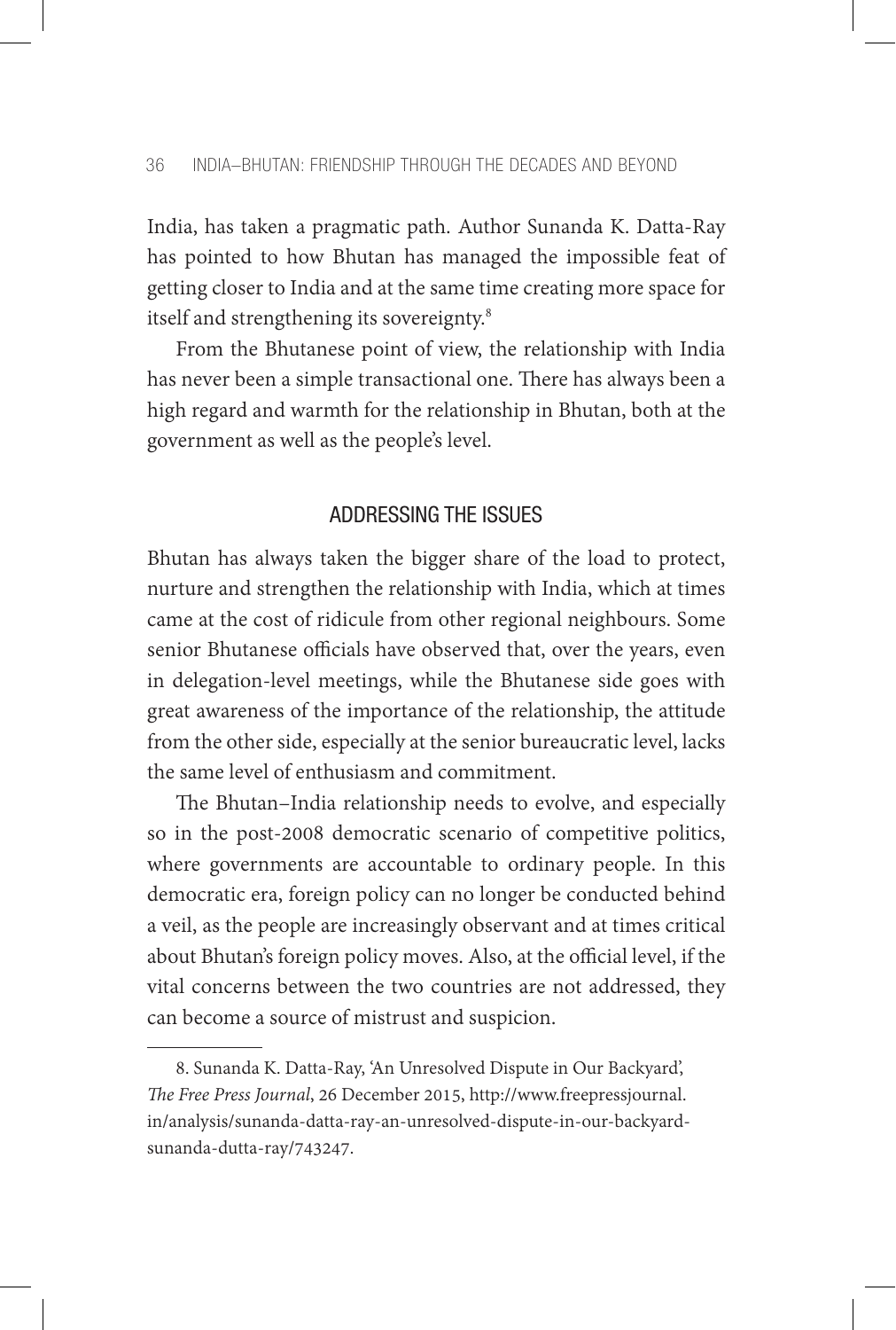This now takes us to a few important issues that need to be addressed, both now and in the future, for a better and a more sustainable relationship between the two countries.

The first and the most important issue is to reduce the growing gap between India's commitments and actual delivery on the ground in the crucial field of hydropower. In 2008, the Indian prime minister committed to additional power projects of 10,000 MW by 2020 and subsequently agreements were signed between the two governments.

It would be an understatement to say that hydropower is now the most important aspect of Bhutan's relationship with India. This is because, for now, it is only hydropower that will help Bhutan to achieve its long-cherished political and economic goal of economic self-sufficiency. This will also reduce the growing and unsustainable trade deficit between India and Bhutan which led to the painful 2012-13 economic crisis in Bhutan.

While India is Bhutan's largest donor in its five-year plans, it is also a fact that any Indian assistance for Bhutan's five-year plan is virtually wiped out in a year or a year-and-a-half 's worth of trade deficit with India. This trend has only been increasing over the years.

In 2014, Bhutan was shocked when the Indian government made it clear that additional hydropower projects of 10,000 MW by 2020 would no longer be possible due to 'financing concerns'. The ongoing under-construction projects of 2,940 MW (consisting of the 1,200 MW Punatsangchu I project, 1020 MW Punatsangchu II project and 720 MW Mangdechu project), where Bhutan would have full ownership, would continue as agreed. However, for the new projects, the Indian side proposed to implement four joint venture (JV) projects of 2,120 MW capacity, with 50 per cent Indian public sector unit (PSU) ownership. These are the 770 MW Chamkarchu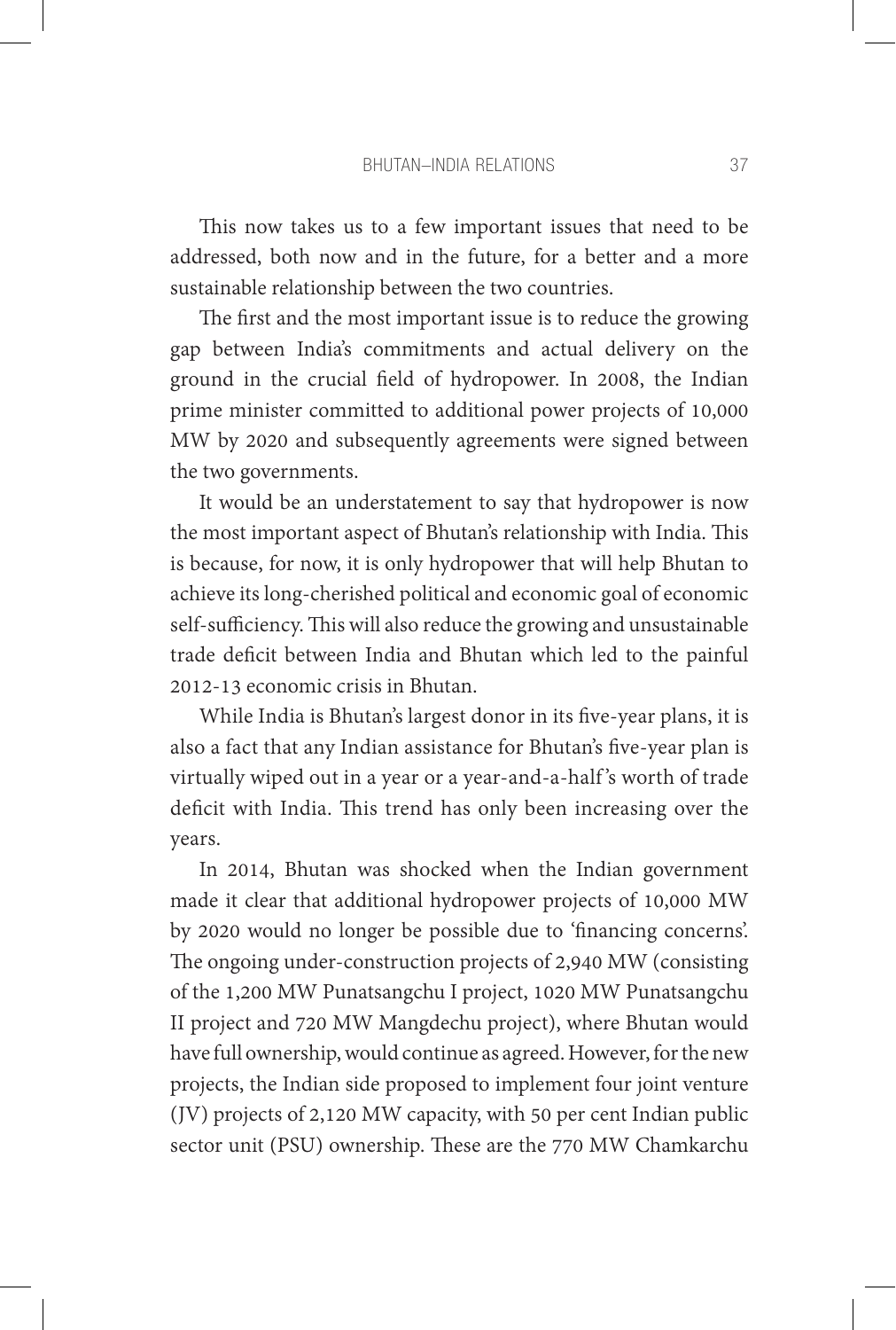project, the 600 MW Kholongchu project, the 570 MW Wangchu project and the 180 MW Bunakha project.

This left Bhutan flummoxed. The financing conditions were also tougher. From the earlier 60 per cent grant and 40 per cent loan, it would now be 30 per cent grant and 70 per cent loan. The earlier terms were a part of the larger 10,000 MW deal which included the government-to-government 2,500 MW Sunkosh reservoir project and the 2,640 MW Kuri Gongri reservoir projects.

The two reservoir projects are important for Bhutan, as unlike the other run-of-the-river projects which cannot generate much power in winter, the reservoirs would generate power on a yearround basis and thus allow not only export of power but also enhance Bhutan's industrial development.

The JV companies from the Indian side, which were Indian PSUs, from day one rubbed the RGoB the wrong way. They made demands that went beyond the larger agreement between the two governments and asked for more management control and even refused to come up with the agreed financing.

If this was not enough, India's power ministry, on 5 December 2016, issued Cross Border Trade of Electricity (CBTE) guidelines with inputs from India's Ministry of External Affairs. The CBTE, though meant to be general guidelines for all cross-border electricity trade, were seen to be mainly targeting Bhutan by using India's monopoly buyer status and restricting the type of hydropower investments that could be made in Bhutan. This put Bhutan at a disadvantage as the guidelines set future tariff rates differently from the current government-to-government formula. They denied Bhutan access to India's primary power-trading market where tariff rates are more competitive. Strangely, CBTE even asked that any power trading company exporting power to India from another country (read Bhutan) would be required to have 51 per cent Indian ownership.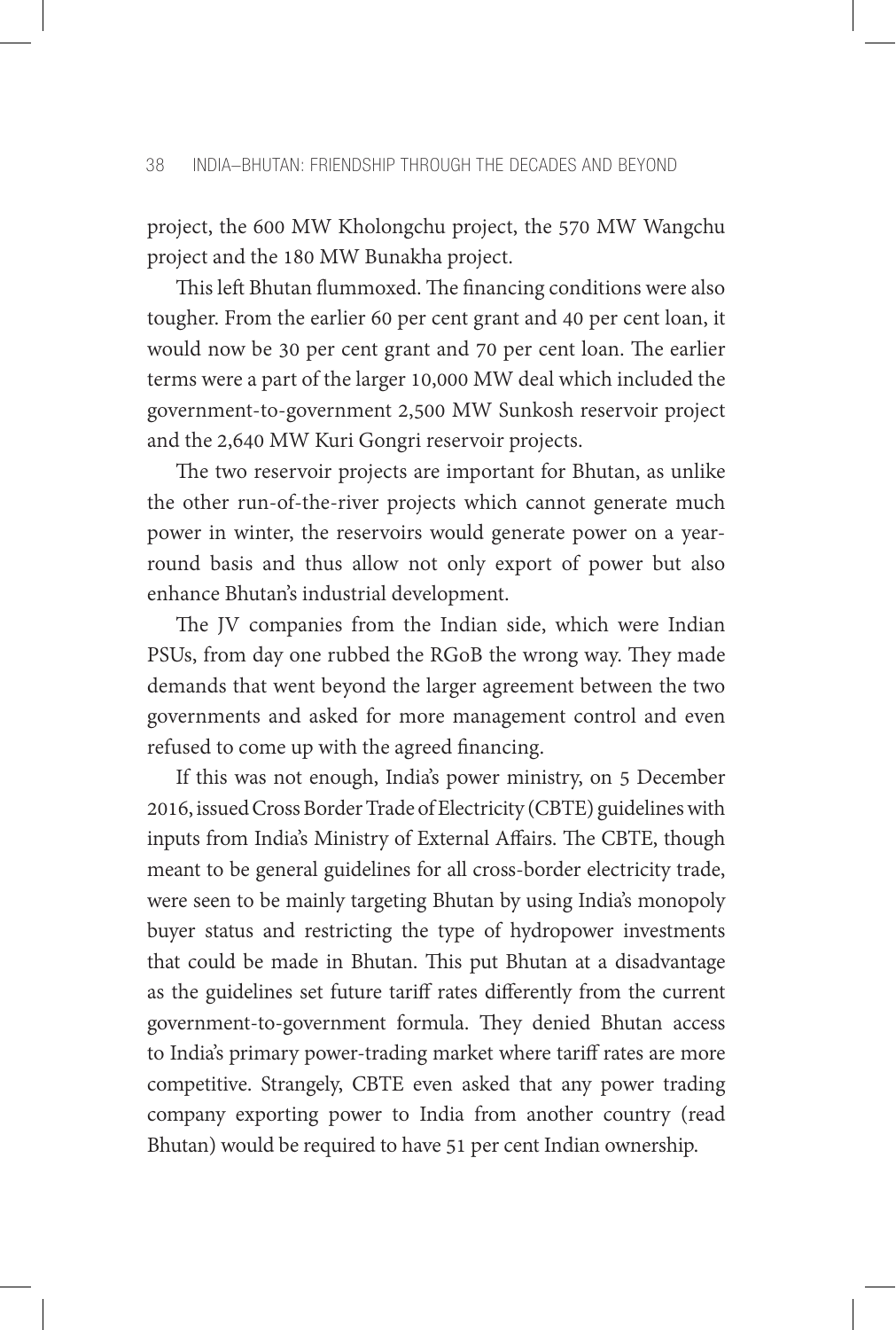With such a drastic change in the 10,000 MW commitment, followed by such unfavourable terms, especially with the JVs and CBTE, Bhutan has refused to sign the Concession Agreement for the JV projects, citing the manner in which CBTE and the demands of JVs violate the agreement between the two governments.<sup>9</sup>

There can be no doubt that positive results in the hydropower sector have the potential to enhance Bhutan–India relations. At the same time, if India cannot fulfil its commitments then it will lead to disillusionment and strengthen those who argue against having such a close relationship with India.

Apart from hydropower, another issue between the two countries is about Bhutan's diplomatic prerogatives. Even though the 2007 Treaty of Friendship dropped the need for Bhutan to consult India on its foreign affairs, Bhutan has always been sensitive of India's concerns and interests. However, some of these perceived Indian interests are outdated and not consistent on the ground.

One example is that Bhutan decided not to join the China-led Asian Infrastructure and Investment Bank (AIIB) but India itself recently took a USD 1.5 billion infrastructure loan from the bank. This is in the context of Bhutan having growing economic needs and also challenges like youth unemployment, which cannot be addressed without diverse foreign investment and financing.

There is increasing public criticism at home on the lack of RGoB's diplomatic engagements and lack of relations with many major powers of the world. Bhutan has a diplomatic enclave enough to fit 15 new embassies, but so far only one plot has been

9. Tenzing Lamsang, 'More Than the Doklam Issue, Bhutan Worried About Hydropower Deficits', *The Indian Express*, 30 July 2017, http:// indianexpress.com/article/opinion/columns/more-than-the-doklam-issuebhutan-worried-about-hydropower-deficits-4768598/.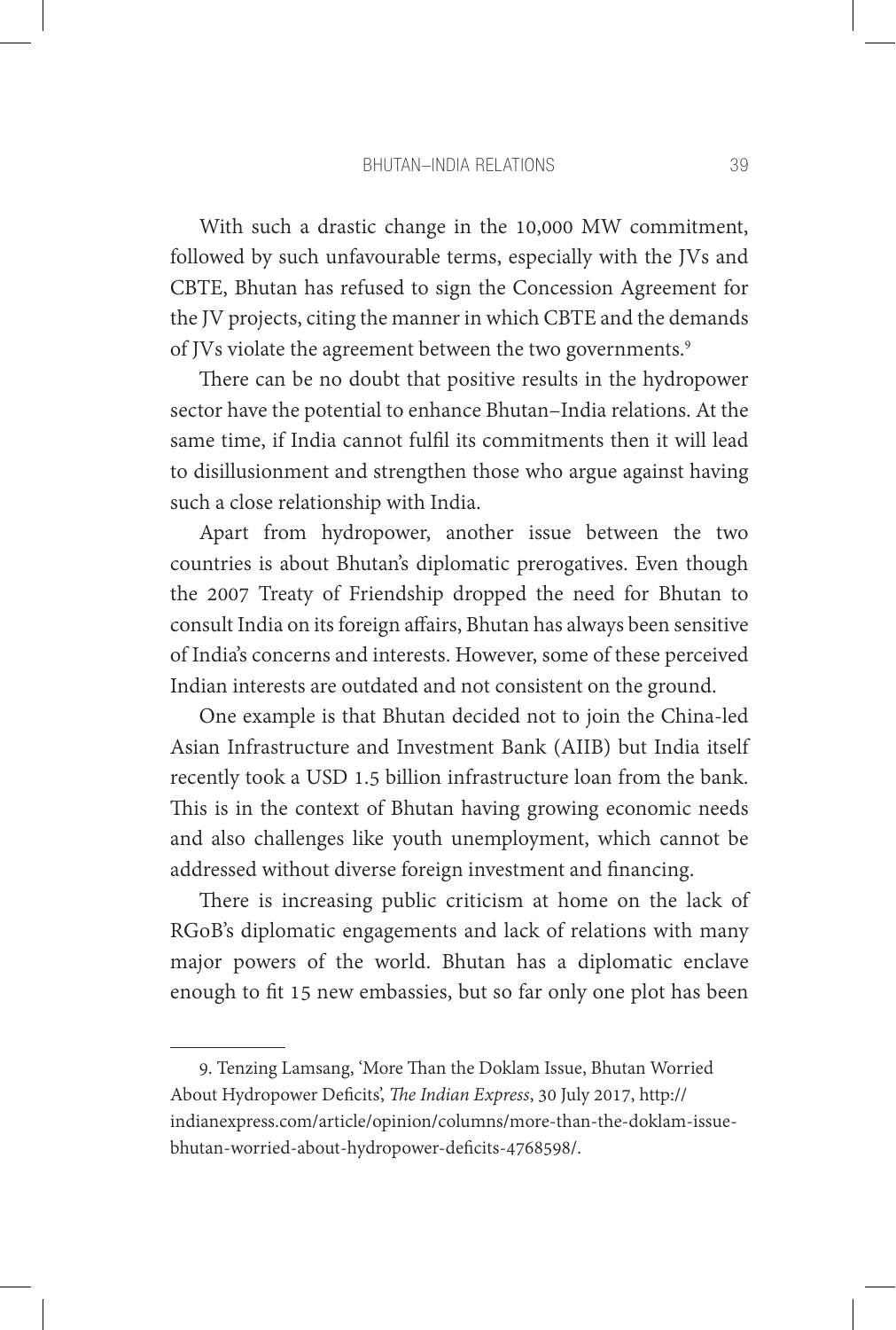allotted to Bangladesh, which is the second full embassy in Bhutan, after India.

Bhutan is the only South Asian country which has not joined China's One Belt One Road (OBOR) project, even though it remains land-locked in terms of transportation and trade. Even the promised 18 km rail line, called the 'Golden Jubilee Rail Line' which would connect Bhutan to the entire railway network of India was shelved in 2014 as the Indian government was unable to get the land for the railway line.

On Doklam, as pointed out earlier, Bhutan has made many sacrifices and suffered the consequences for it.

A maximalist position by China, Bhutan and India on the issue will only lead to a potential conflict point in the Himalayas. A better and more creative way must be found, where the concerns of all three countries are adequately addressed.

At the larger policy level, New Delhi must start seeing Bhutan from a less China-centric view. There is growing fatigue in the Bhutanese public space of Bhutan being treated like a buffer state between the two great powers of Asia, and every move made by Bhutan dissected for any possible China angle or the China hand.

It is also important for Indian agencies working in Bhutan to keep Bhutanese sensitivities in mind. An example is DANTAK's signboards all over Bhutan welcoming people to Bhutan or giving cheesy driving tips. It is taken as an affront by most Bhutanese.

Bhutan has come up with efforts to regulate mass tourism and encourage high value, low impact activities which also protect the environment. But many of the measures cannot be successful without the cooperation by India or the Indian Embassy in Thimphu and the Indian Consulate in Phuentsholing.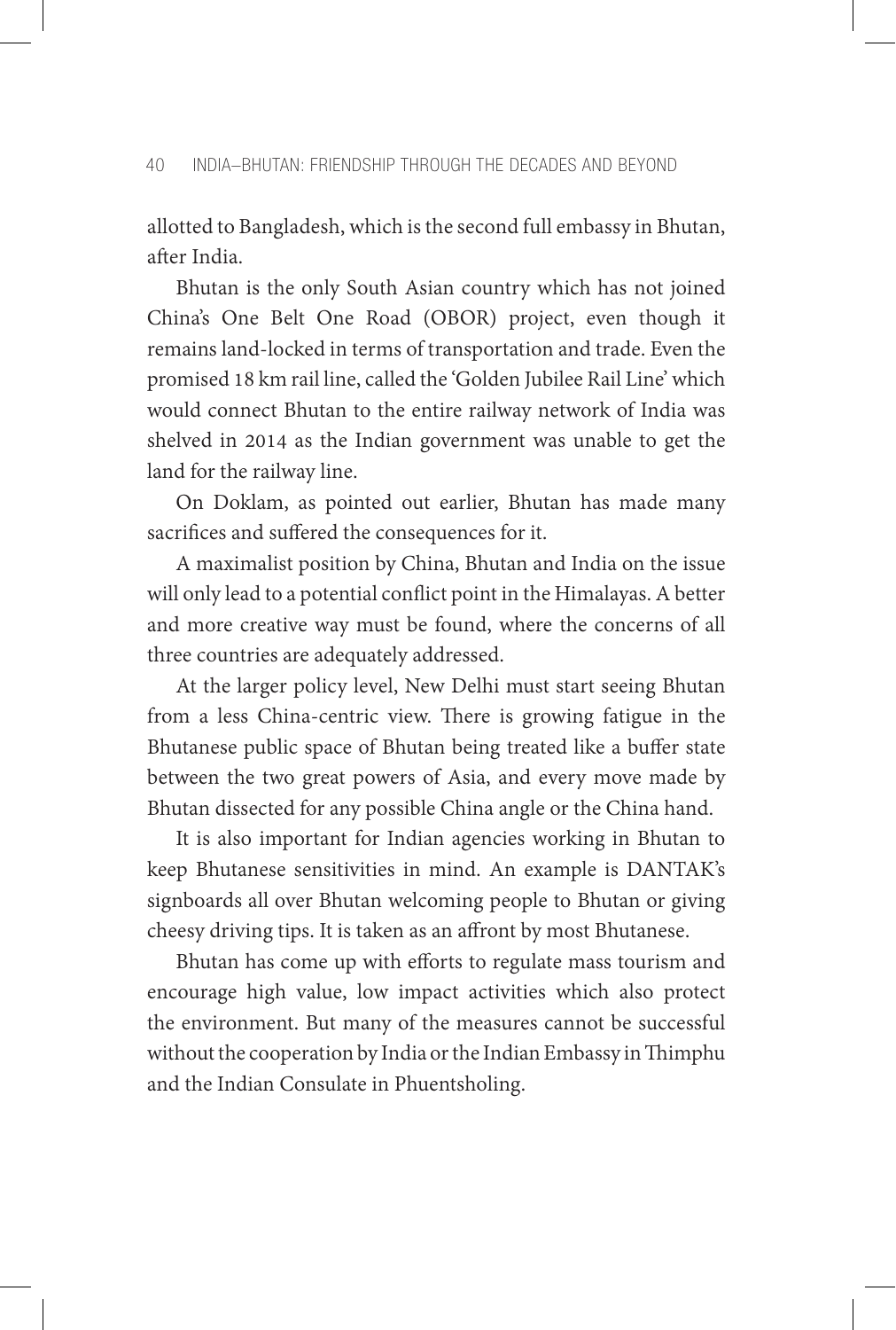#### BHUTAN–INDIA RELATIONS 41

#### A HOPEFUL FUTURE

Bhutan and India, for many years, have had a pragmatic relationship, with Bhutan recognizing India's contribution to its development as well as the geographical reality of India, and India recognizing Bhutan's strategic and buffer value. However, this relationship has to evolve with the changing environment and the growing awareness and aspirations of both the peoples. New Delhi must accept this natural progression from pragmatism to dignity and equal treatment. Otherwise it risks unhealthy pressures building up below the calm surface.

It is a hopeful and bright future, where Indian aid and all the implications and complications that comes with it, is replaced by trade in energy, carbon credits, organic agricultural goods and other economic possibilities between the two sides.

With increasing development, the world is grappling with the problems brought about by the changes. There is a growing recognition of the value that Bhutan brings to the international community with its philosophy and practise of Gross National Happiness (GNH). India can tap into this experience and the value provided by Bhutan.

Bhutan can benefit from the high-end and regulated tourism from India. Also, as India develops and deals with the problems of pollution and climate change, Bhutan can be an important source of clean and reliable energy and an important part of its renewable energy mix.

If South Asia has to grow and prosper then it has no choice but to follow the European Union (EU) example of cooperation. India can be like the Germany of today in the EU, encouraging fair trade and transit across its borders, so that Bhutanese electricity and products can be sold with ease in other South Asian or international markets.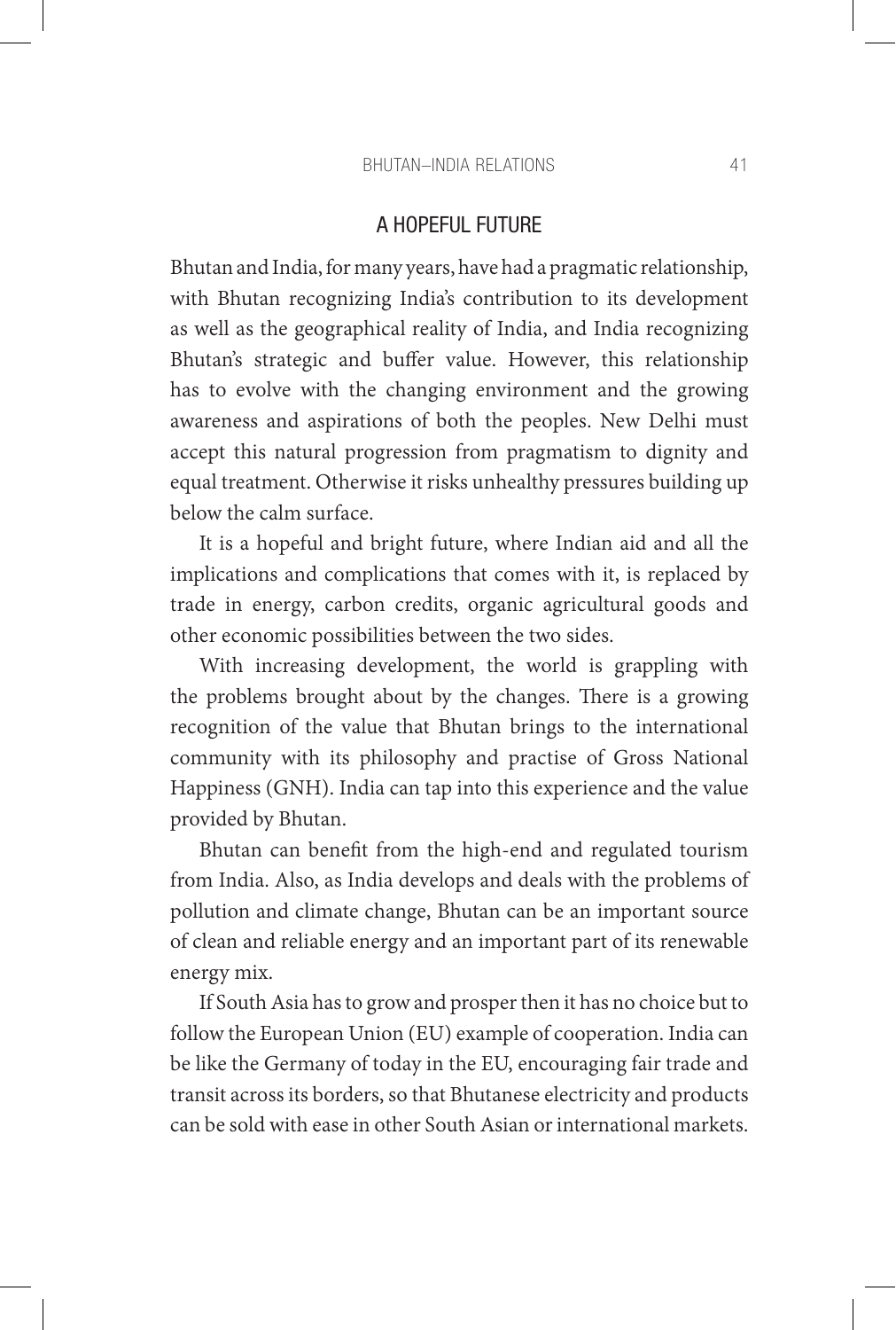#### 42 INDIA–BHUTAN: FRIENDSHIP THROUGH THE DECADES AND BEYOND

It is a hopeful future where, as the relationship and attitudes mature, India would be at the forefront of encouraging international trade and investment in Bhutan, including in hydropower, and standing to gain in the process. It is a future where Bhutan can play a more active diplomatic role on the regional and world stage without having to worry about old and outdated sensitivities. It is one where old notions of 'buffer states' and 'spheres of influence' are replaced by bridges and spheres of cooperation.

Bhutan has always been a realist, and so it knows that its position and future is linked to developments on the larger regional and international stage. History shows that old hostilities and enmities never last. As relations between India and China are visibly improving post-Doklam, Bhutan, in time, can be that important and trusted bridge between the two giants, and in the process benefit from the potential trade and transit.

The aspirations of Bhutan are actually quite basic and not unreasonable. All it wants is economic self-sufficiency, protection and enhancement of its sovereignty, peace, stability and a positive international image.

India frequently cites its relationship with Bhutan and also its hydropower cooperation as a possible template for other South Asian countries. India also appreciates Bhutan as its closest and most reliable ally and friend, sticking together with it through thick-and-thin. Bhutan has and will always have a high regard and warmth for India. It will always remain a reliable and trustworthy friend of India and never do anything that would compromise the security and strategic interests of its closest friend. Actions speaks louder than words. Even on the international stage Bhutan's actions for India have demonstrated this more than once, much more than all the flowery but meaningless words of diplomats.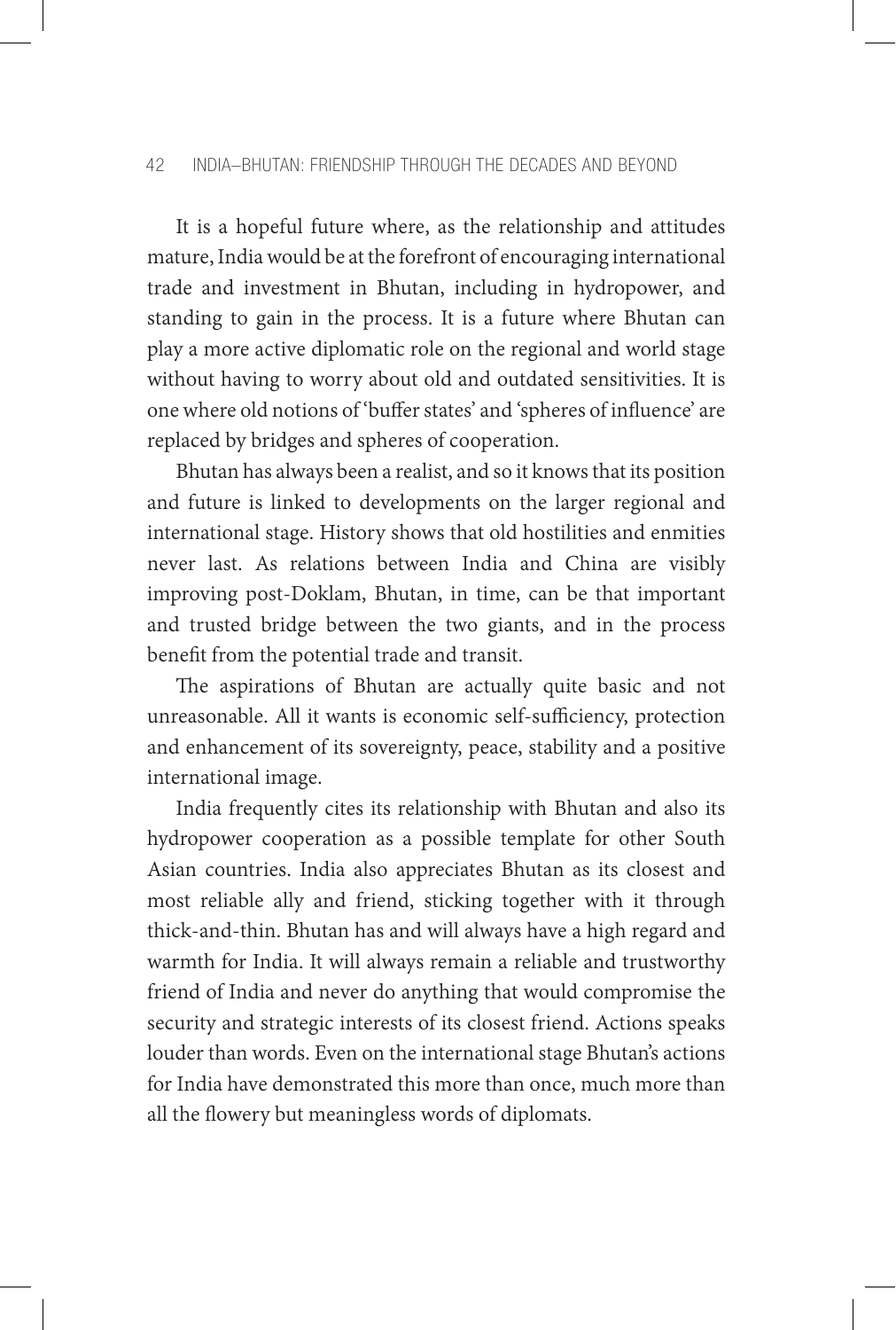The proposals presented here are not to dramatically alter anything between Bhutan and India, but to only allow the relationship to evolve naturally and organically, with the changing times and, importantly, to respect and uphold Bhutan's natural aspirations and national goals.

The Bhutan–India relationship is an enormously important one for both countries and it is important for both sides that this relationship continues to flower and strengthen well beyond the first 50 years. For this to happen, the issues highlighted need to be addressed.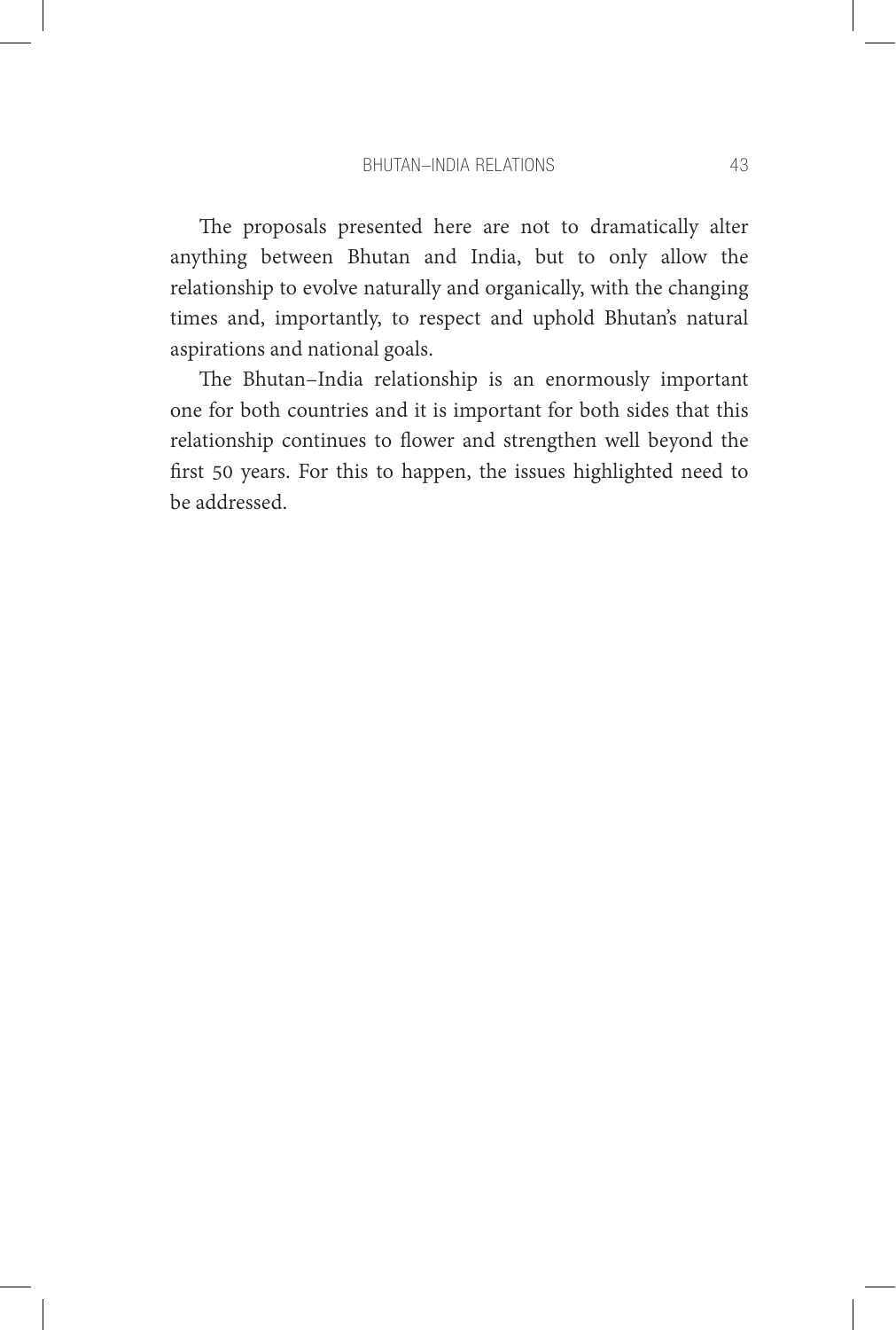# ECONOMIC LIFE: 50 YEARS OF INDO-BHUTAN ECONOMIC COOPERATION

DASHO PENJORE

#### BACKGROUND

The commemoration of 50 years of formal diplomatic relations between India and Bhutan provides a unique opportunity to showcase to the world how two vastly different neighbouring countries can peacefully co-exist and successfully collaborate for the mutual benefit of people in both the countries. Over the past 50 years, Bhutan and India have worked closely together in the political, economic and social spheres. Indo-Bhutan relations are founded on mutual trust and respect, based on shared human values and built through decades of dedicated and selfless service by our visionary leaders. In particular, Bhutan's benevolent kings and the leaders of both nations have worked hard to nurture this relationship.

Indo-Bhutan relations can be traced back to much earlier than the 50 years of formal ties forged by our respective leaders. I would say the origins of our relations were cemented on natural and even divine roots – through the creation of the Himalayas and the Indian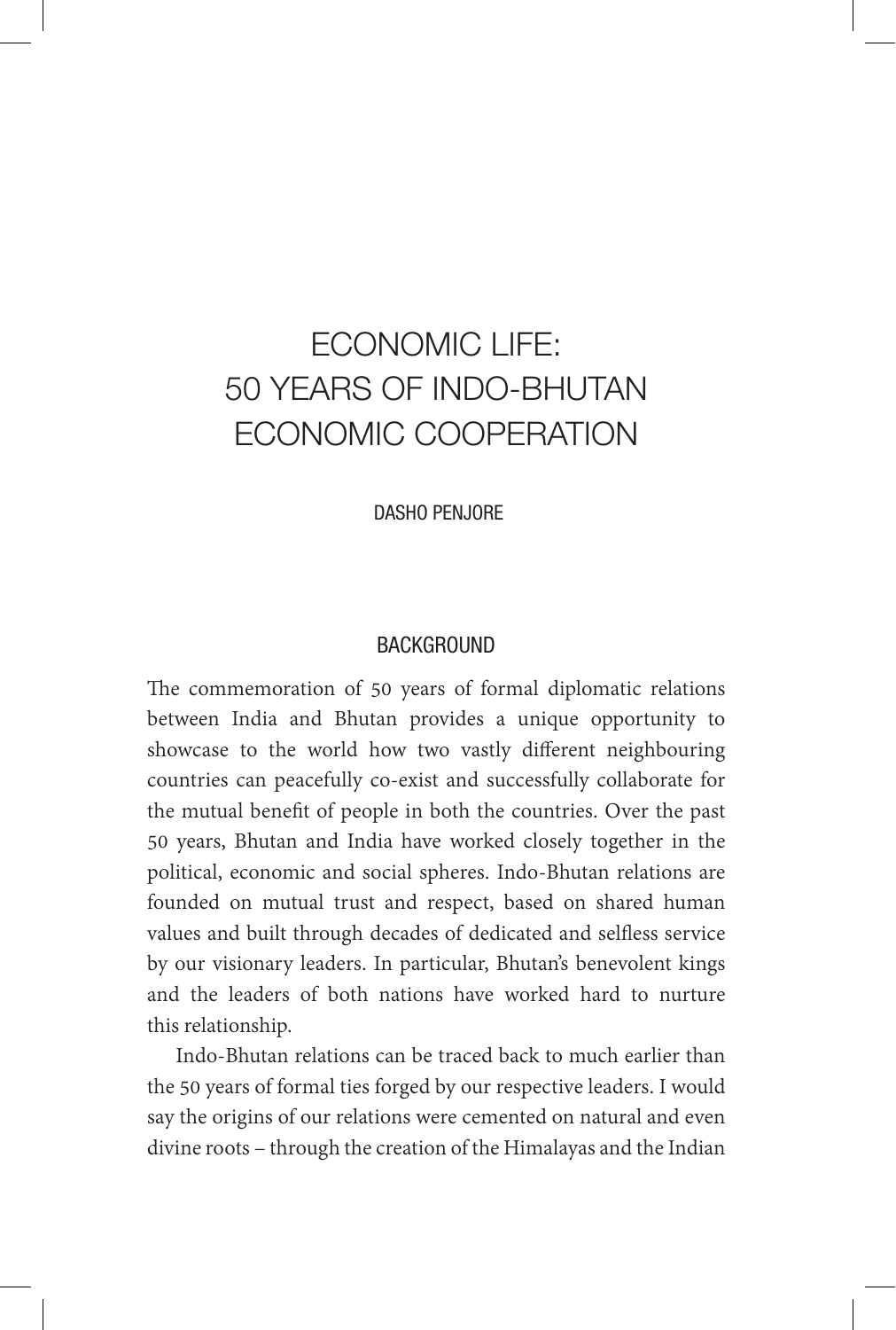plains to the spread of Buddha Dharma from India with the visit of the Buddhist Saint Guru Padmasambhava<sup>1</sup> in the 8th century. Even today, we say that the biggest import from India to the Kingdom of Bhutan is Buddhism. Bhutanese people, young and old, visit Bodh Gaya (Bihar) in India at least once in their lifetime. This is the place where Gautama Buddha received Enlightenment and from where the seeds of Buddha Dharma spread across the world. The basic founding values in Bhutan, the concept of Gross National Happiness propagated by our Dharma Kings, have also emanated from Buddhism.

Prime Minister Nehru's visit to Bhutan in 1958 and his extraordinary friendship with His Majesty, the Third King Jigme Dorji Wangchuck, laid the foundation of close relations between our two countries. His Majesty the Third King also paid a state visit to India, further strengthening the relationship. During an All India Radio interview in February 1968 he said, 'The friendship between India and Bhutan is solid as a rock and I have no doubt will always remain so. It's not only geographical proximity but a mutual love and friendship that has kept us close to each other. Nothing is more valuable than mutual friendship and love.' Three years after Pandit Nehru's historic visit, India helped to finance Bhutan's first five-year development plan (FYP) in 1961, around the time I was born as a fortunate Bhutanese. At that time, Bhutan did not have any modern infrastructure and was largely a barter economy. The Indian rupee circulated as the de facto legal tender – the Bhutanese currency, the Ngultrum, was introduced in 1974, pegged at par to the Indian rupee since its introduction until now.

As we celebrate 50 years of Indo-Bhutan friendship, I would

<sup>1.</sup> Indian Buddhist master of the 8th century who was said to have been born from a lotus flower in lake Dhanakosha, in the kingdom of Oddiyana.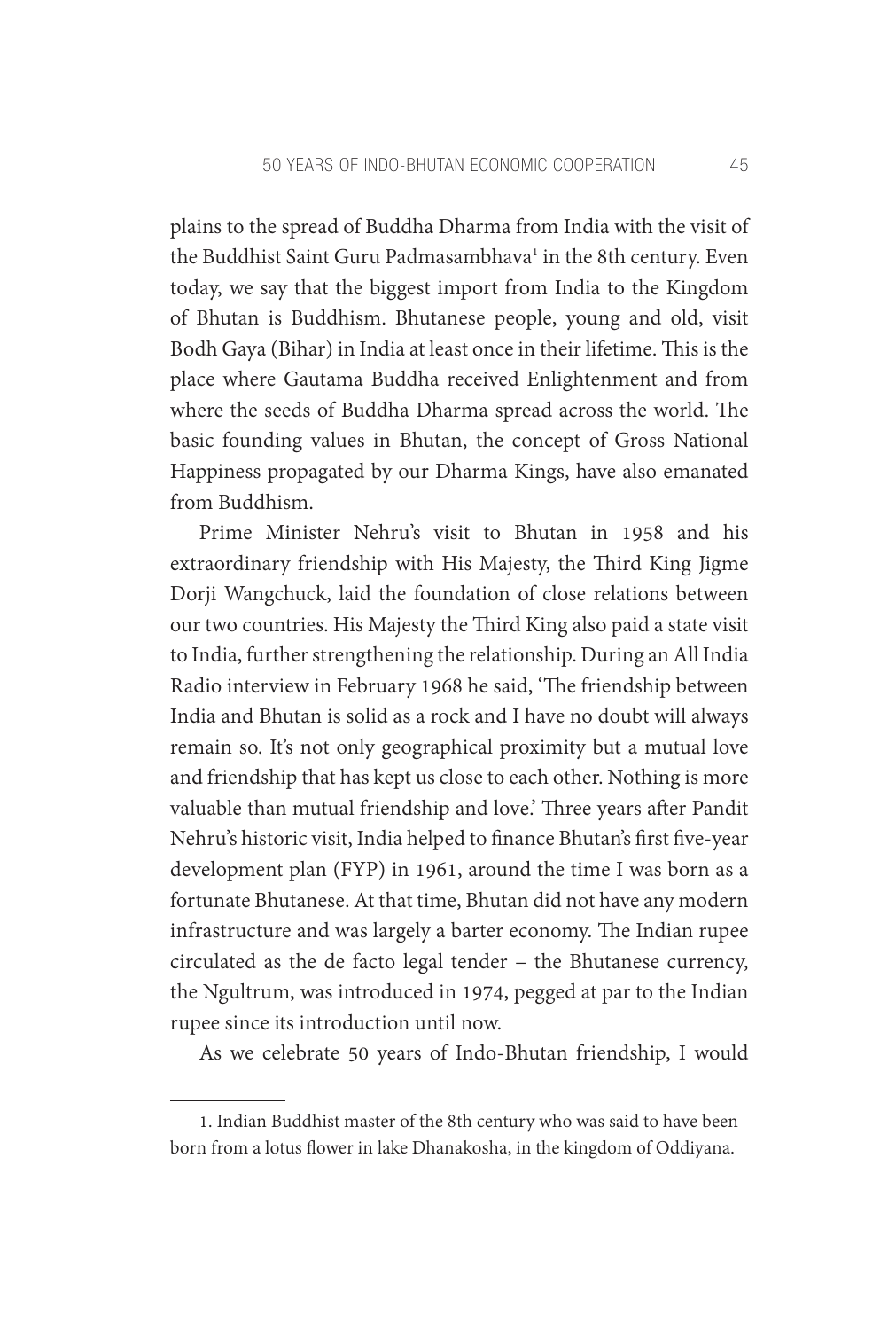like to express my gratitude to the Centre for Escalation of Peace (CEP) for providing me with this wonderful opportunity to share my experiences. While for a human's life 50 years may sound long but in the life of a nation, it is small and the young relationship has a huge potential to grow.

#### BHUTAN'S MODERNIZATION JOURNEY

Before the start of planned development and modernization in 1961, the efforts were concentrated on maintaining internal harmony and securing the sovereignty and security of Bhutan. Modernization effectively began only in the middle of the 20th century during the reign of the Third King, who is popularly remembered as the 'Father of Modern Bhutan'.

Economic life prior to 1961 was confined to subsistence agriculture and forestry-based activities. The first FYP, which was fully financed by the Government of India (GoI), focused on the creation of basic infrastructure. Construction of road networks, agriculture and livestock facilities and modern health and education were prioritized. The second FYP (1966–71) continued expanding basic infrastructure under the full financial assistance of the Indian government. The first two plans thus laid the foundations for modern economic development and are identified as the first development phase. Within the first five years itself, 1,770 kilometres of roads were constructed, 15,000 students enrolled in 108 schools and modern communication facilities were established.

With the first development phase addressing many challenges related to accessibility, the second development phase was the consolidation of gains from the available infrastructure. The third and fourth plans (1972–82) further strengthened transportation,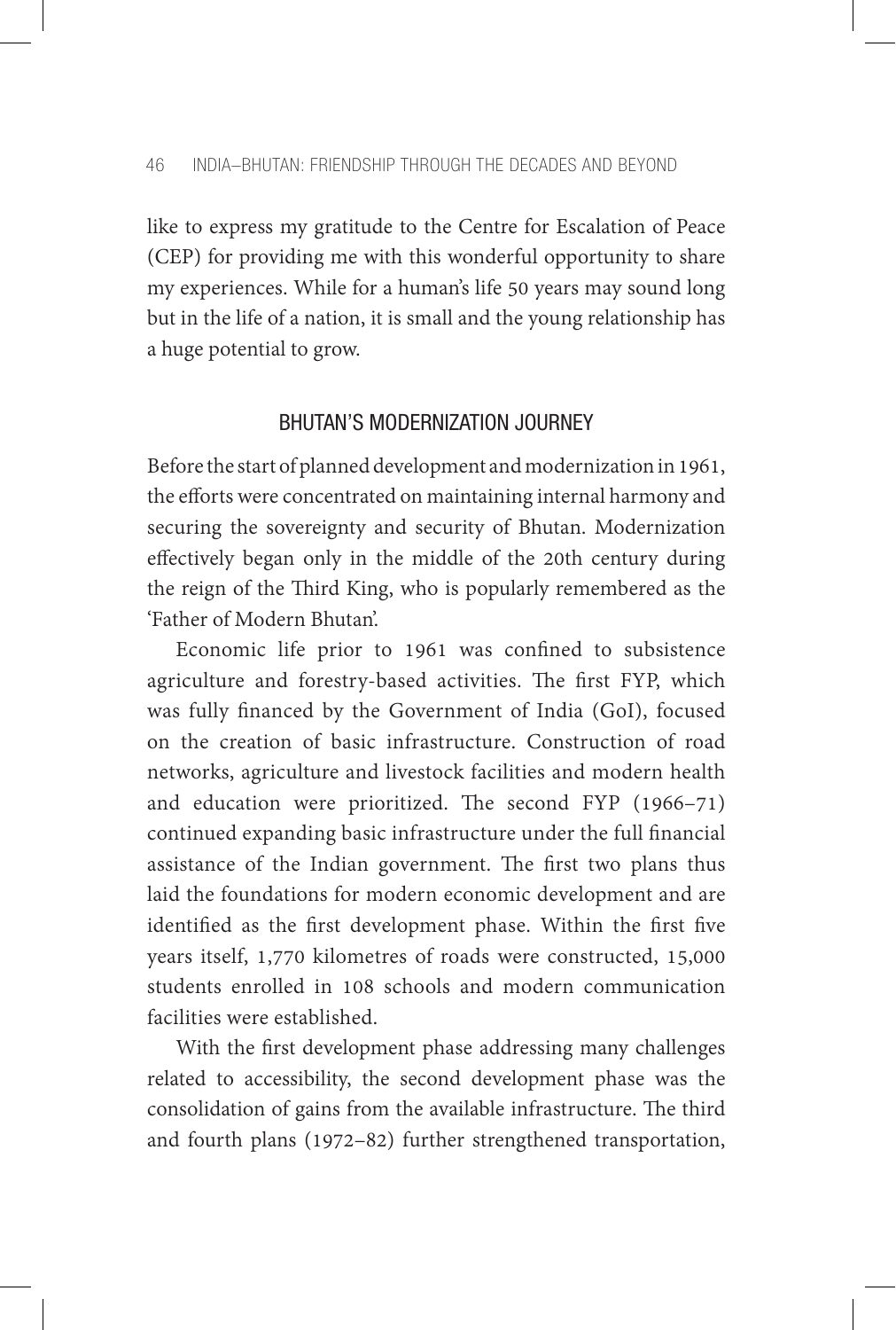communications, education, health, agriculture and power services, focusing on cost-effective delivery of goods and services. This was also the period when my generation received modern education in schools, with teachers from India largely coming from the state of Kerala. We pay our humble tribute to these teachers from India who endured hardships of travelling through difficult terrains and bearing with the cold winters of Bhutan, teaching most of the leaders of today. The wisdom and foresight of our leaders in making English as a medium of education (or as a second language) is a blessing today in a highly integrated world and more so in the digital environment.

Bhutan enjoyed considerable economic growth towards the end of the fourth plan, driven mainly by the construction of the first hydropower project and completion of the Penden Cement Factory under Government of India (GoI)–Royal Government of Bhutan (RGoB) investment cooperation.<sup>2</sup> Increasing government expenditure without a parallel increase in internal revenues, however, posed fresh difficulties for budgetary sustainability. As a result, the third development phase recognized industrial development as the means to achieve economic self-reliance. The fifth and sixth plans (1982–91) emphasized modern economic development and identified hydropower and mineral-based industries as sources of exports and revenue earnings. The completion of the 336 MW Chhukha Hydel Project resulted in historic economic development and spurred the growth of power-intensive industries. Revenue generated from hydropower

<sup>2.</sup> The 336 MW Chhukha hydro project was the first hydro project built under the GoI–RGoB investment cooperation initiated in 1975. Similarly, the construction of Penden Cement factory was fully financed through a grant from GoI and it started production in 1981.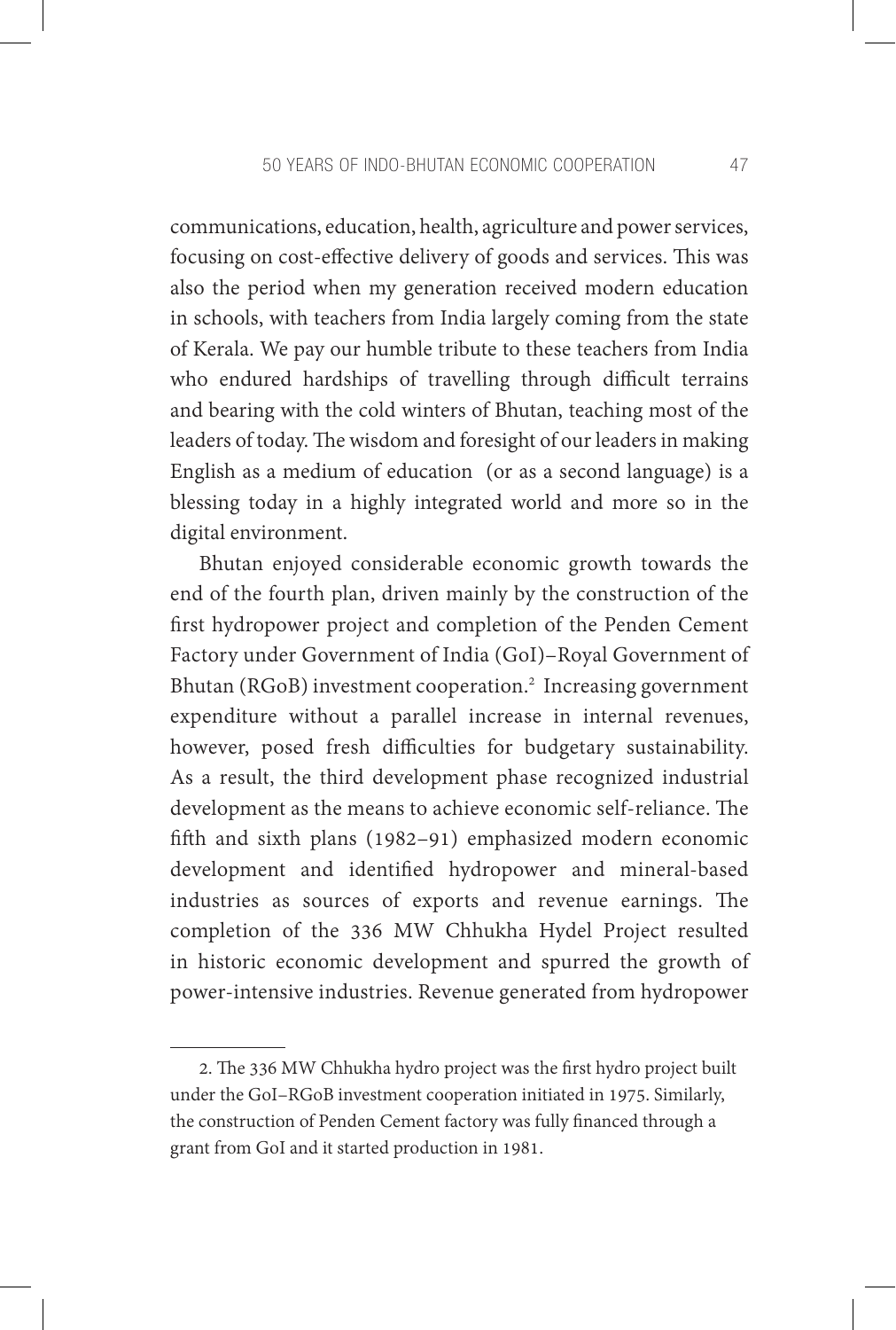and mineral-based industries contributed to domestic resources, financing about 60 per cent of the plan outlay, in line with the goal of economic self-reliance.

In addition to hydropower, international connectivity through telecommunications and airline services were also developed. The seventh and eighth plan periods (1992–2002) marked the fourth development phase of continued investment in hydropower and in modern telecommunications and connectivity. Grants for budget support from the GoI financed about 48 per cent and 25 per cent of the plan outlays respectively, in the two periods.

Starting from 2002, the ninth plan focused on improving the income and quality of life, and promoting the private sector. Driven by the commissioning of the largest hydropower project in Bhutan (the 1,020 MW Tala project) and two medium-sized projects (Kurichhu and Basochhu), the plan period saw considerable economic growth. The availability of cheap and reliable hydro energy induced an industrial boom. The tenth plan focused on broad-based growth by targeting quality infrastructure and rural economic development for poverty reduction. About 19 per cent of the outlay was allocated for local-government developmental activities. The poverty rate declined from 23.2 per cent in 2007 to 12 per cent in 2012. The construction of four mega hydro projects was also initiated during the tenth plan. The 11th plan focused on economic self-reliance and broad-based growth with allocations to local government increased to 30 per cent. The period 2002–18 was the fifth development phase and characterized by intensive and inclusive growth. Per capita income increased to USD 3,438 in 2017 from USD 879 in 2002 while poverty reduced to 8.2 per cent in 2017 from 31.7 per cent in 2002.

With successful planning of economic development and the unstinted cooperation and support of the GoI, Bhutan has today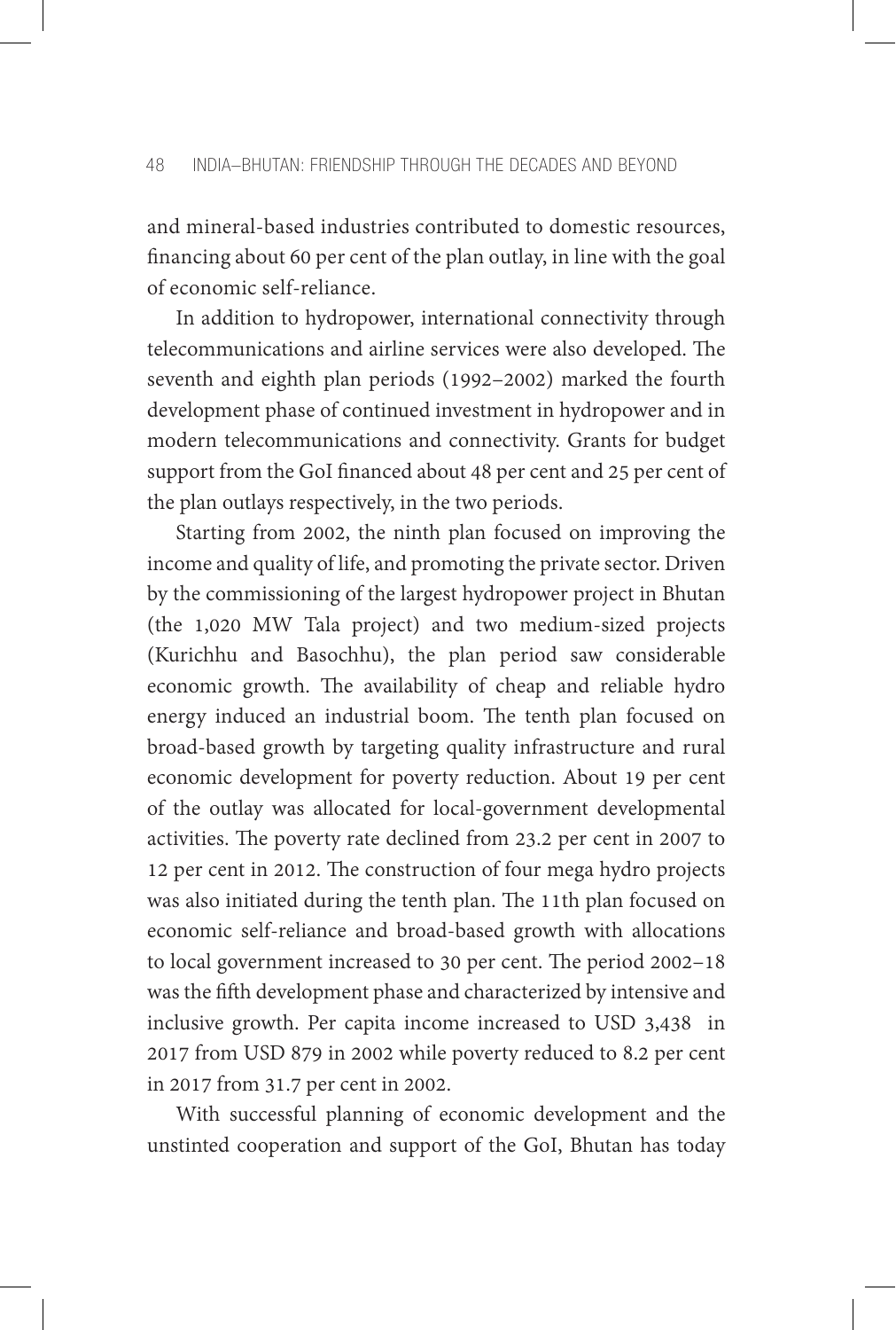reached a stage of graduating from the group of Least Developed Countries.

# HYDROPOWER: INDIA AND BHUTAN'S ECONOMIC MODERNIZATION

The development of hydropower in Bhutan is an example of successful bilateral cooperation between Bhutan and India, with benefits for both countries. This transformed the nature of the bilateral economic relationship from a donor-recipient model to one of mutually beneficial economic cooperation. Three out of the current five major hydropower projects, with a combined generation capacity of 1,606 MW were constructed with financing, technical assistance and manpower from India. The export of hydropower to India and the subsequent earnings helped finance Bhutan's socio-economic development and aided the growth of many hydro-intensive industries, while also supplying India with reliable electricity at competitive rates.

Bhutan's first major hydropower project, the 336 MW Chukha hydropower project, was financed by GoI through a loan-to-grant financing ratio of 60:40. Being the first major project, around four years (1974–1978) were spent on the construction and development of infrastructure. The project was completed at a cost of Nu 2.5 billion with the first 84 MW hydro-turbine unit commissioned on 7 September 1986, and the remaining three units commissioned by 22 August 1988. Chhukha was inaugurated by His Excellency R. Venkataraman, the President of India, in the presence of His Majesty the Fourth King, Jigme Singye Wangchuck, on 21 October 1988. His Majesty expressed his deep appreciation for the generous technical and financial assistance given by India, stating, 'This project could not have been undertaken if India, our close friend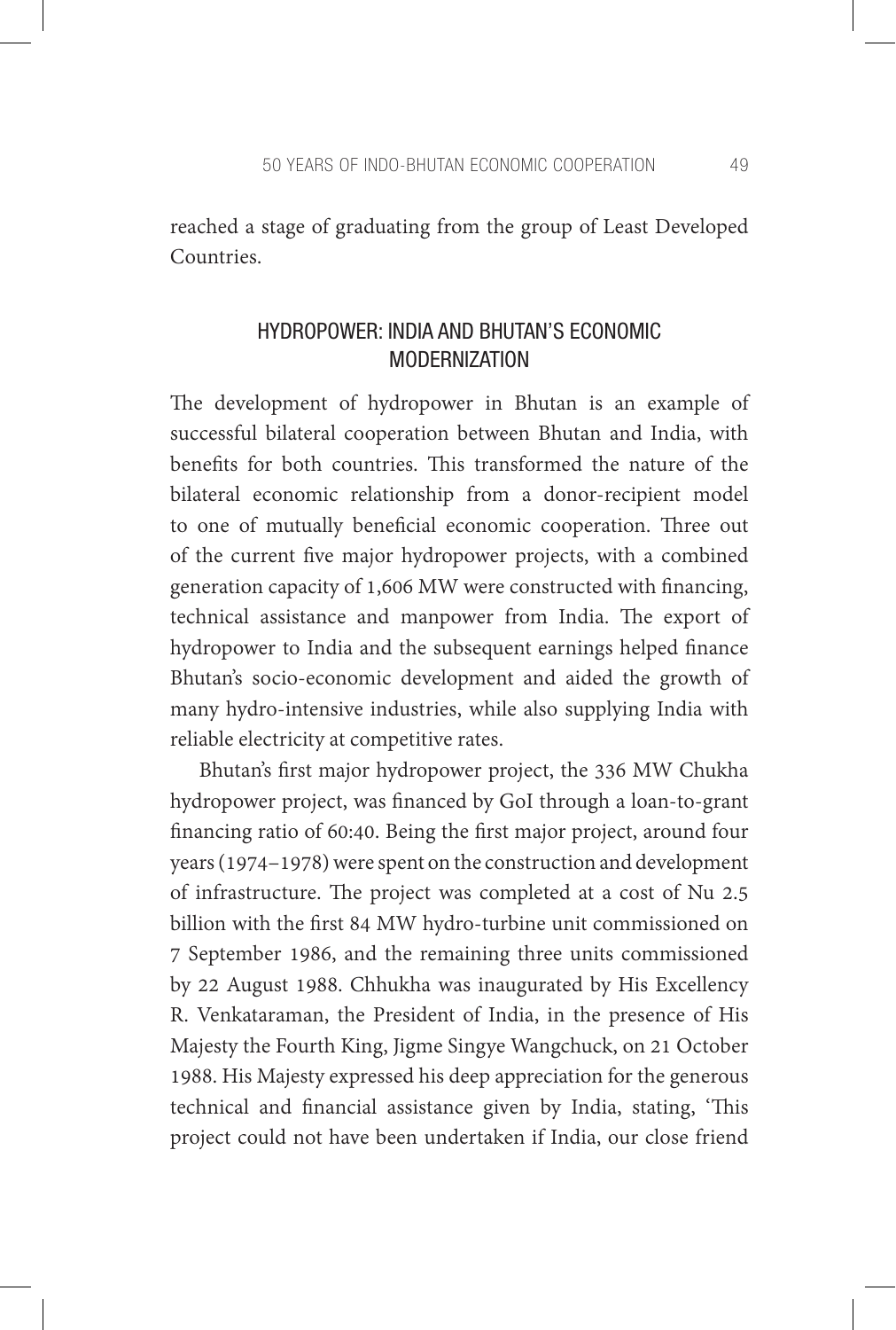and neighbour, had not come forward so generously with men, money and materials.'

Bhutan began exporting hydropower to India with the completion of Chukha. This has transformed Bhutan's economy and the lives of its people. In my generation alone, we have witnessed a seismic shift in living standards and lifestyles at both the household levels and in the economic structure of Bhutan, enabled by the hydro sector.

The development of hydropower in Bhutan is guided by the wisdom from our Kings through the recognition that hydropower is a resource which belongs collectively to all the people of Bhutan. This recognition drives Bhutan's commitment to ensure that the benefits from hydropower positively impact all Bhutanese through the prudent use of the revenue for socio-economic development as well as through the supply of electricity to all Bhutanese households. Given Bhutan's tough mountain terrain and sparsely populated distant settlements, the provision of electricity to every household is not an easy task. It often requires carrying heavy transformers and other supplies through dense forests and slippery mountain slopes. However, Bhutan remains firm in its commitment to ensure that hydropower should benefit all Bhutanese.

By now, almost 100 per cent electrification of the nation has been achieved and electricity is available even in the most remote and inaccessible parts of the country. I have travelled the length and breadth of the country and seen how having reliable electricity in the remote areas brings comfort and well-being. Now electricity will bring about more economic activities, promote home production of local goods and also improve liveability to a great extent. It will reduce migration to the urban area, too, nourishing happiness in the rural settings.

India has been and will continue to be Bhutan's most important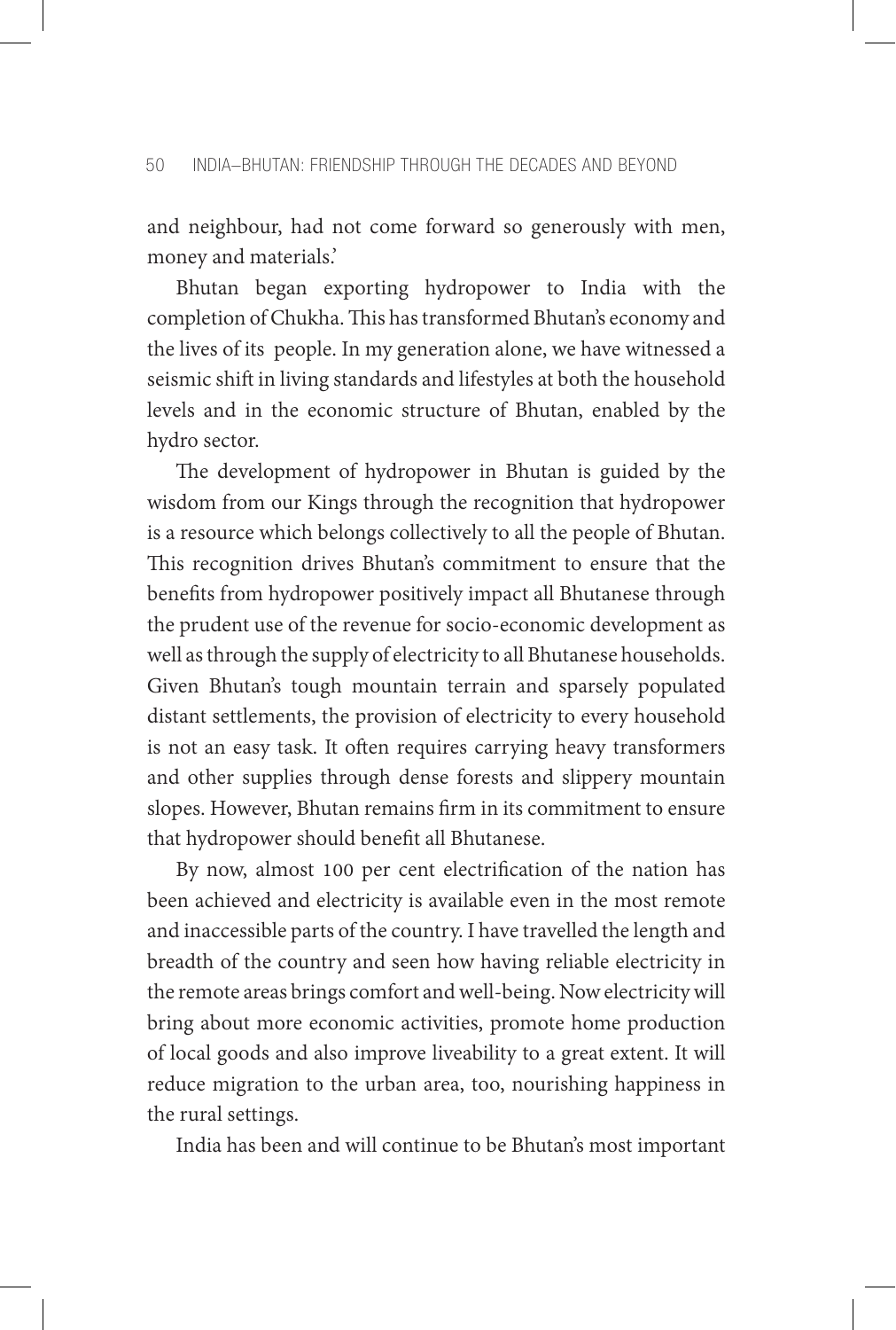hydropower development partner and market. Three out of the five current major projects were financed by GoI, while three more mega projects with a combined generation capacity of 2,940 MW are currently being constructed. All six projects are developed as inter-governmental (IG) undertakings where the two governments establish an authority that gets 100 per cent financing (through a mix of loan and grants) from GoI to carry out the construction. After completion, the projects are handed over to Bhutan.

Based on the success of the Chukha, Kurichhu and Tala hydropower projects, a more ambitious target of achieving 10,000 MW by 2020 with the assistance of the GoI was established in order to accelerate development. The challenges in constructing several mega projects simultaneously are large. There are public apprehensions about delays and cost overruns and concerns relating to overheating and unmanageable spillovers in the rest of the economy. There are pressures on the external sector such as high volatility in growth. There are increasing demands on foreign exchange reserves from the transportation, domestic construction and services sectors as a result of intensified hydropower activities. All this suggests that a more measured pace of hydropower development would be prudent.

To meet the target of 10,000 MW by 2020, the joint venture (JV) model with partnerships between the Druk Green Power Corporation Limited and different Indian public sector undertakings (PSU) was introduced, with the expectation that corporate entities would be able to implement projects much faster. Though several years have elapsed since the signing of the agreement, no JV projects have taken-off as several important issues remain to be resolved. From this experience it is clear that the time-tested and successful IG model would be the best model for hydropower development in Bhutan. The IG model has not been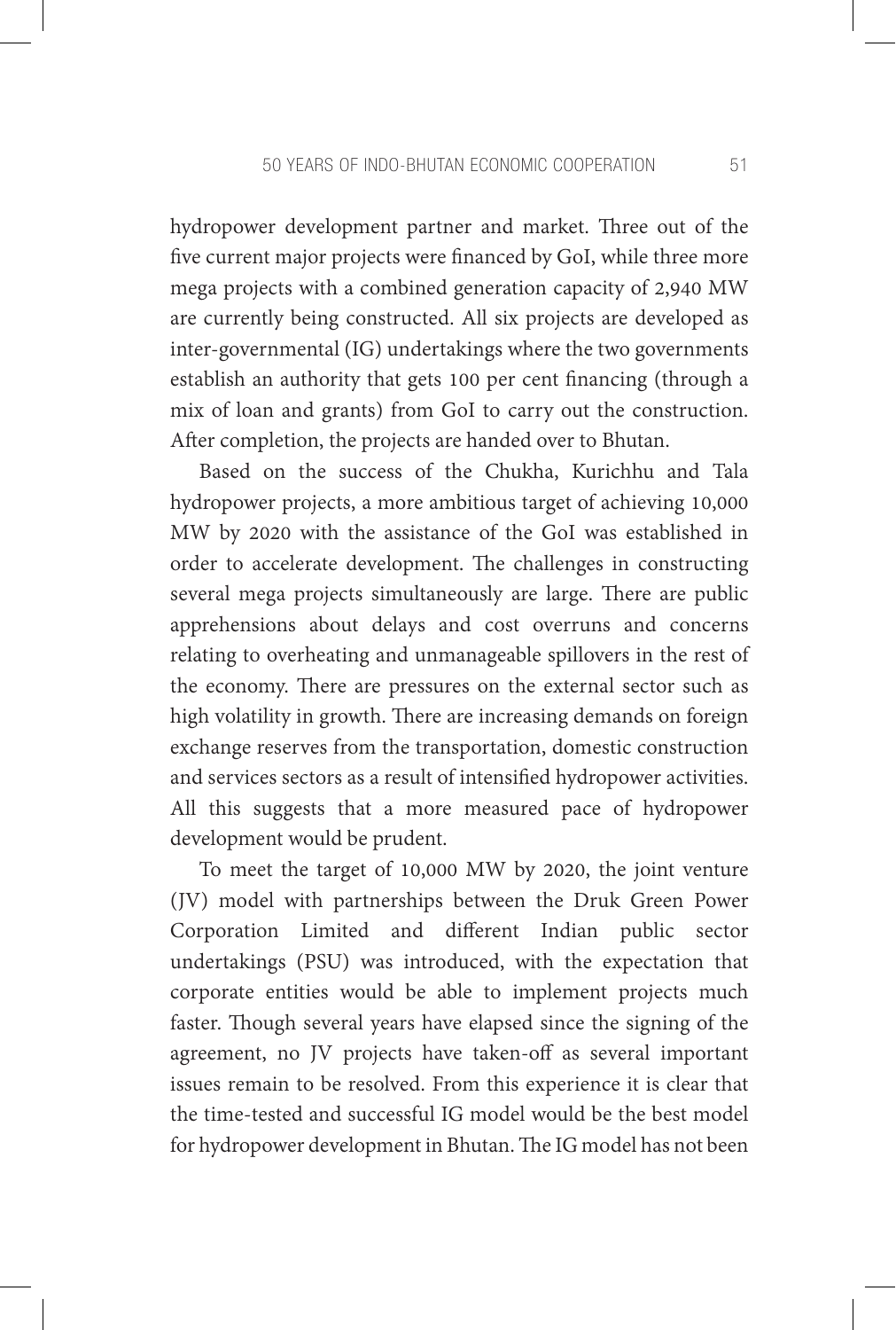without its hurdles, though, in the phases of construction, operation and maintenance. Fortunately, both governments have been quick to resolve the impediments successfully, bearing further testimony to the efficacy of the IG model and the underlying goodwill and trust in Indo-Bhutan relations, in general.

While there has been concern about the debt being incurred for these hydropower projects, we are confident that with the IG model and the cost-plus tariff framework, debt repayment will not be a problem. The World Bank–IMF joint debt sustainability analysis (DSA) concludes that Bhutan's debt is at a 'moderate risk of debt distress' as 'the Government of India covers both financial and construction risks of these projects and buys the surplus electricity output at a price reflecting cost plus a 15 per cent net return.' Therefore, though there may be delays and cost overruns leading to increasing debt levels, the cost-plus methodology and the 15 per cent net return will ensure that hydropower debt will be sustainable and is unlikely to lead to a debt crisis.

## TRADE AND COMMERCE

Bhutan has a Free Trade Agreement with India, a Preferential Trade Agreement with Bangladesh and a Trade and Economic Cooperation Agreement with Thailand. Bhutan is also a member of the South Asian Free Trade Area (SAFTA) and the Bay of Bengal Initiative for Multi-Sectoral Technical and Economic Cooperation (BIMSTEC).

Trade between Bhutan and India began with the trading in agriculture, livestock and forestry-based products. Trade entered a new era with better road connectivity and increased developmental activities in Bhutan, necessitating a formalized trading relationship. The first formal agreement on trade,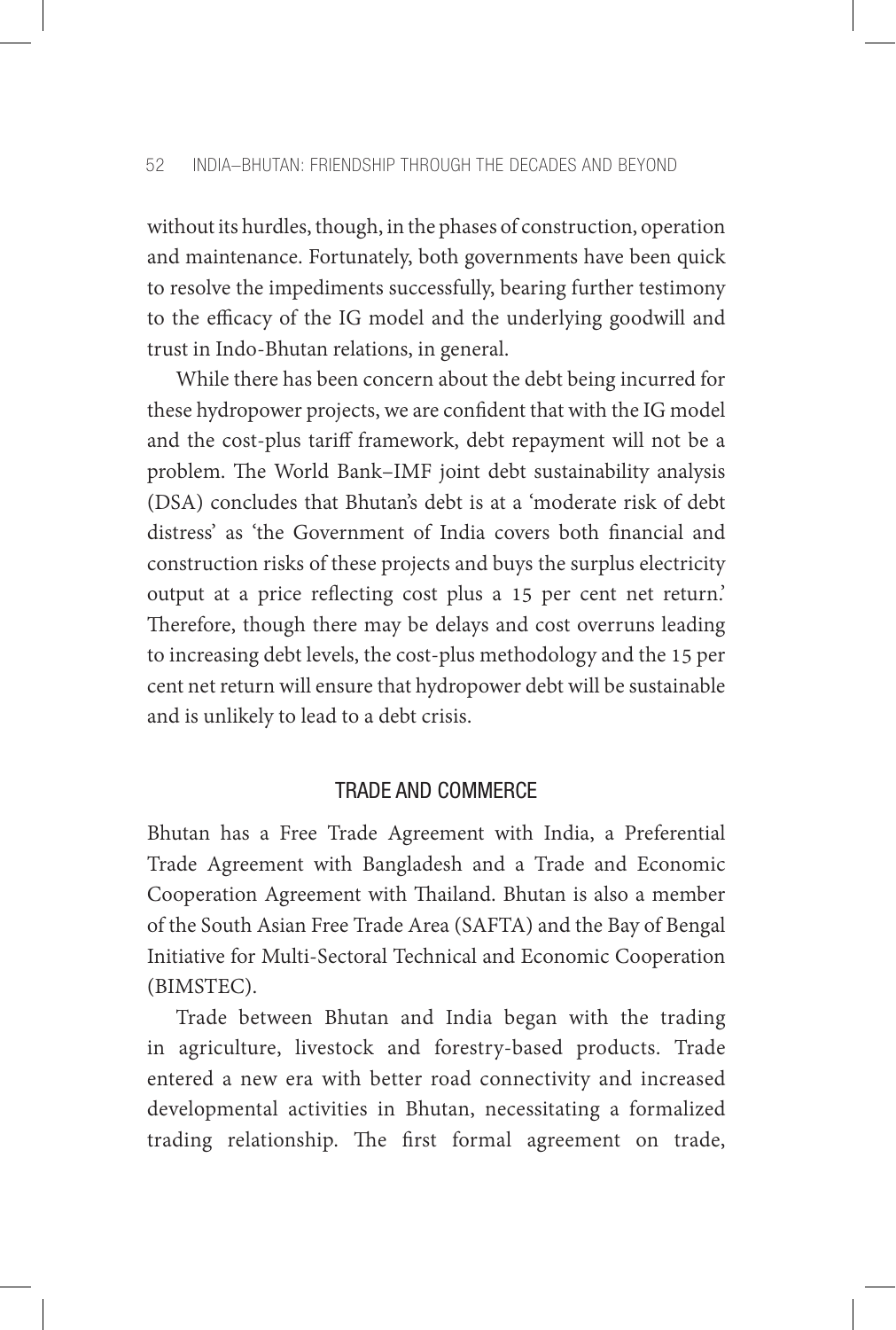commerce and transit between the two countries was signed in 1972.3 The trade agreement was renewed every ten years, with the recent renewal in 2016 further enhancing bilateral trade and also facilitating the rights for Bhutanese trade with third countries, minimizing documentation and procedures. With more than 85 per cent of merchandise trade and 36 per cent trade in services with India, the Free Trade Agreement serves Bhutan well and has benefitted Indian producers, too, especially those in the nearby states of Assam and West Bengal.

Until the early 1980s, goods covering basic necessities dominated Bhutan's trade with India. The composition of exports from Bhutan shifted from primary to the secondary sector (electricity, cement calcium and ferro-silicon products) by the end of its third development phase. Imports consist largely of capital goods, raw materials and food items. Import expenses, however, are double that of export income, resulting in Bhutan having a large trade deficit with India.

In the future, further deepening of bilateral trade and investments largely depends on aligning the tax regimes of the two countries. For instance, the new tax policy of India, Goods and Service Tax (GST), has put Bhutan in a difficult situation, both in terms of exports to India and import substitution.

<sup>3.</sup> *Kuensel*, 23 January 1972: At a simple but solemn ceremony held at Tashichhodzong, an agreement concerning India–Bhutan trade and commerce was signed at 9 a.m. on 17 January 1972 between Bhutan and India. The agreement was signed by HRH Tengyel Lyonpo, Minister for Trade and Industries, on behalf of the Government of Bhutan and H.E. Mr B.S. Das, Representative of India in Bhutan. This is the first agreement signed between the two countries after the lone Treaty of 1949. This agreement was signed to further strengthen the bonds of friendship and cooperation between the two countries.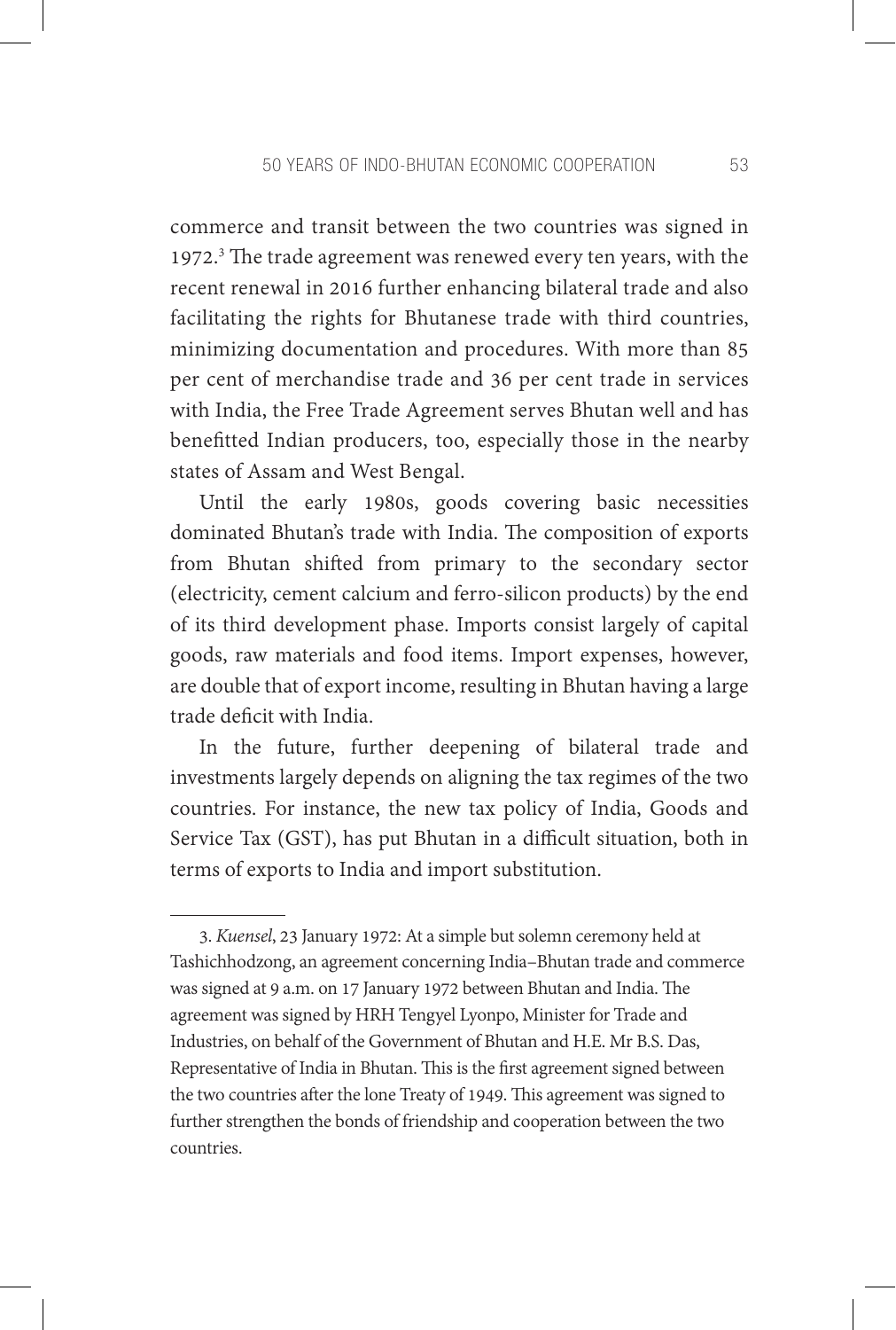The Government of India considers the GST reform in India, introduced on 1 July 2017, as one of the most important tax reforms adopted since independence in 1947. This historic tax reform exercise is expected to result in a significant economic transformation – strengthening and facilitating the 'make in India' policy, promoting economic activity and containing inflation.

Given our close trade links with India, the implementation of the GST has a visible impact on Bhutan. In the short run, imports into Bhutan may become cheaper, which may benefit the Bhutanese consumers. But in the long run, it may lead to higher imports, making it difficult for local production to compete and substitute imports, thus further widening Bhutan's trade deficit with India. We, at the central bank, are worried as there will be increasing pressure on INR reserves, threatening the fundamentals of Bhutan's pegged exchange rate regime.

Although raw materials and intermediate goods from India may be cheaper, benefiting the manufacturing sector, the application of export tax (GST) on Bhutanese goods exported to India (at the point of entry) may result in loss of competitiveness of manufactured goods and exports to India.

The Government of Bhutan is also concerned about the loss of government revenue in the coming years from the discontinuation of excise duty refunds and lowering of import values for application of domestic taxes (Bhutan's sale tax and green tax).

However, the understanding is that the authorities of the two governments are urgently considering and discussing the issues affecting Indo-Bhutan trade, particularly relating to the impact of GST on Bhutan. The manufacturers, small and big, are looking anxiously to the considerations GoI will be providing in mitigating the adverse impacts that they are experiencing now.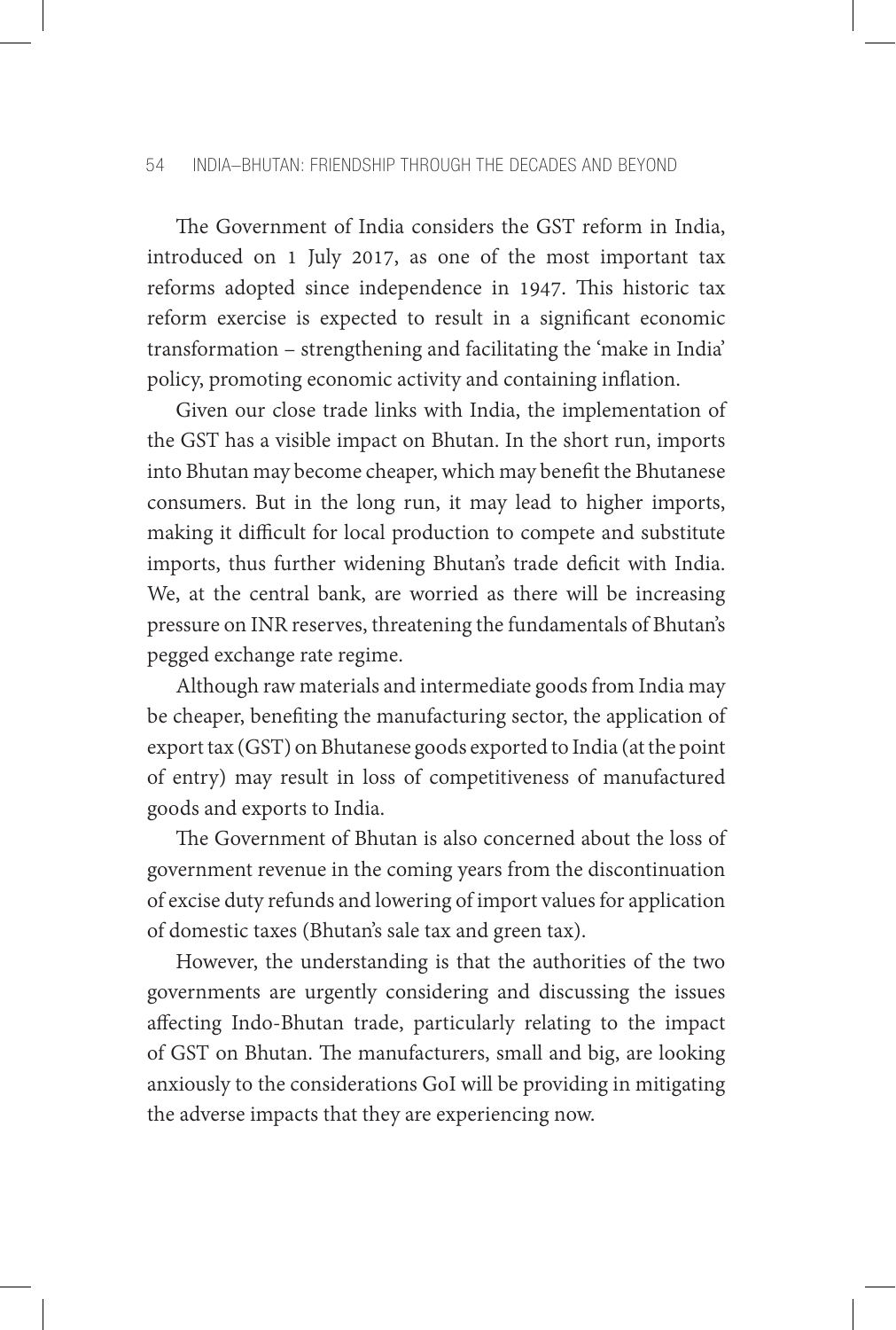## EXCHANGE RATE PEG

One of the distinguishing characteristics of close economic and financial linkages between Bhutan and India is the one-to-one peg of the Bhutanese Ngultrum to the Indian Rupee (INR). The one-toone peg arrangement provided a stable exchange rate, which served as a nominal anchor for monetary policy, to manage inflation. The pegged arrangement also helped to promote confidence in the local currency, which supported the process of monetization and economic development.

India is fast becoming one of the leading economies of the world. With huge diversification of global trade and investments, the possibility of INR becoming a fully convertible currency in the global financial market is plausible. For Bhutan, being driven by hydropower exports to India, INR will continue to be the most important part of our foreign earnings and international reserves. Therefore, if INR becomes a fully convertible currency, it will enhance the scope of managing Bhutan's external trade and reserves.

In the meanwhile, however, to defend or hold the existing pegged exchange arrangement, prudent management of international reserves is critical, in particular holding an adequate amount of INR reserves. The level of INR reserves with Royal Monetary Authority of Bhutan (RMA) and its availability on demand provides the confidence to the public in the peg policy.

In 2012-13, Bhutan experienced unprecedented depletion of INR reserves, arising from extensive credit expansion and imports from India. The authorities not only sold convertible currency reserves for INR, but also borrowed from commercial banks in India at commercial rates to meet the INR needs of the public. The depletion in reserves, leading to rationing of INR to the public,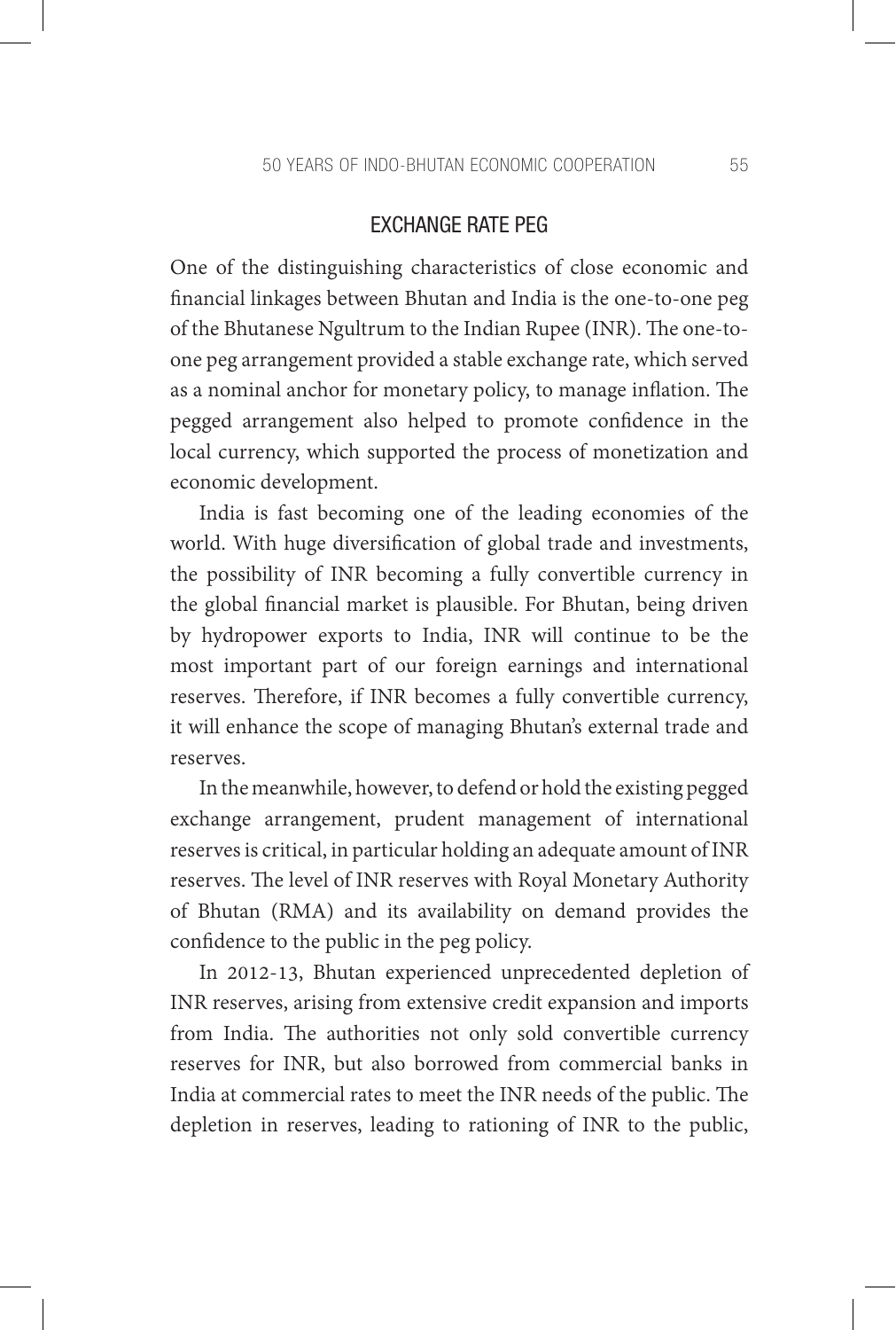threatened the peg. Unofficially, the Ngultrum was depreciated by about 10–15 per cent in the parallel markets, resulting in hoarding of INR. The authorities had to use unconventional monetary measures to ease pressures of INR demand by freezing of bank loans for construction activity and import of vehicles, and rationalizing public expenditures, thereby compromising on economic growth and development.

The situation normalized by 2016, about the time I returned to the central bank. In order to restore confidence in the peg and stabilize macroeconomic fundamentals, restrictions on loans were removed and more importantly, INR was made available for almost all purposes (but largely through the banking channels). International reserves have now reached unprecedented levels of over USD 1 billion, out of which around 30 per cent is held in INR. Another incident, more recent, threatening the policy of the pegged exchange rate was the demonetization of higher denomination INR in November 2016. On 8 November 2016, when the Government of India announced the demonetization of the 500 and 1,000 denomination currency notes, which were actively circulating in Bhutan, the RMA immediately responded by informing the Bhutanese holding those denominations of INR to return them to the banks in Bhutan. However, cognizant of the serious risks associated with the open border and the huge cash transactions across the border, the central bank had to institute stringent conditions such as requiring all Bhutanese depositors to submit the serial numbers of all the notes and also declare their source of INR. While the public complained that the procedures were very tough, they served well to contain possible abuses, which could occur and respecting the purpose of the reform measures in India.

Although Bhutan experienced several inconveniences in meeting the public demand of other denominations of INR,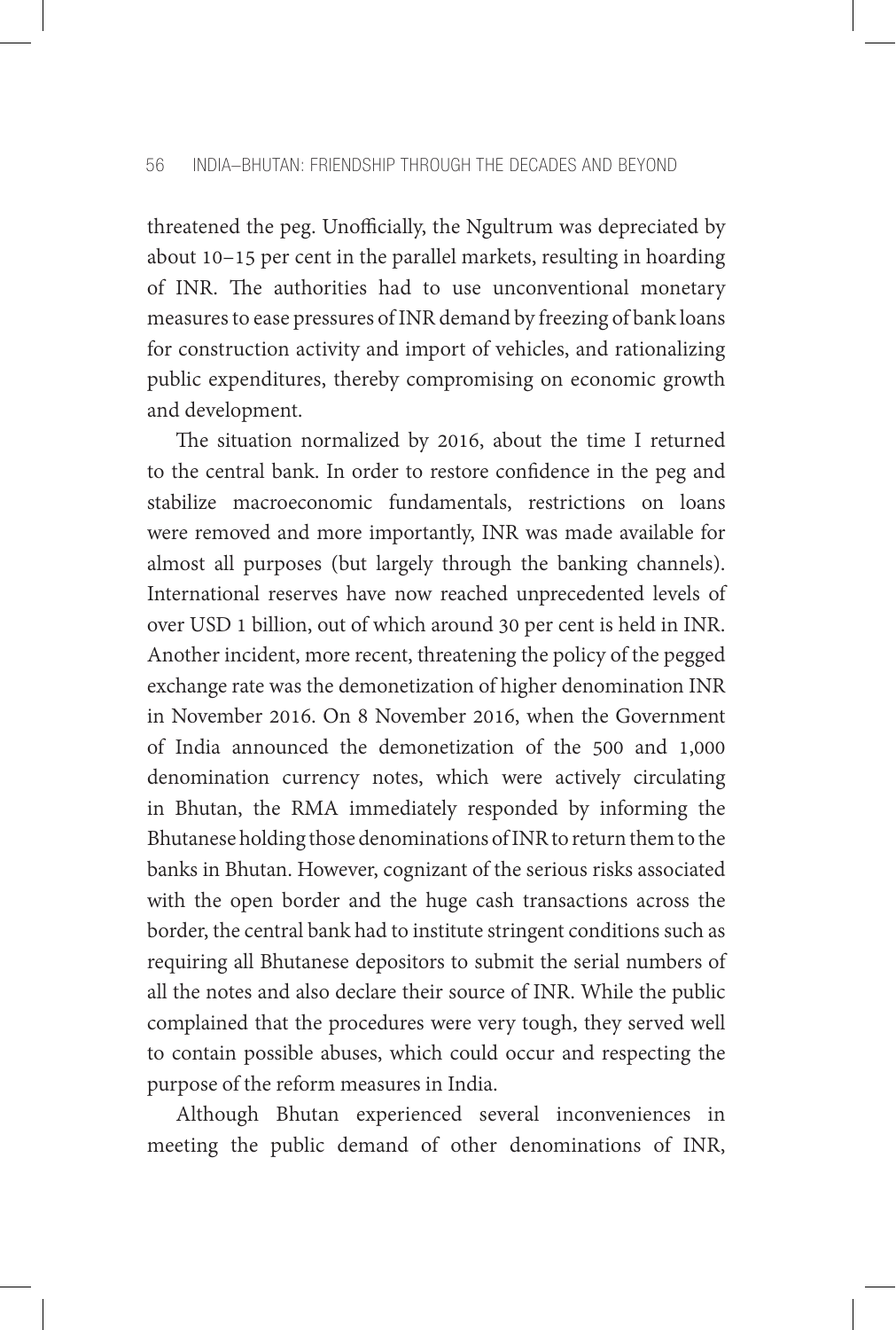particularly since the timing coincided with the winter pilgrimage travel of Bhutanese to Bodh Gaya, the process of demonetization was implemented very effectively. Over the period of one month, only around 26,000 depositors, including companies, deposited around INR 1.6 billion in various banks in Bhutan.

Considering the sensitivity of the operation, there was a close collaboration and exchange of information with the authorities in RBI as well as between the two governments. After careful observation and study, the RBI provided the counter-value of deposits with the confidence that that the Bhutanese authorities would carry out their due diligence of scrutinizing the sources of INR of the depositors. The RMA also worked very closely with the Department of Revenue and Customs and the Anti-Corruption Commission to ensure proper procedures and due diligence. After almost a year of review, the authorities concluded that the sources were legitimate, no incidence of tax evasion was found and no incidence of money laundering was detected. Therefore, the counter-value of all 26,000 depositors for a value of Nu 1.6 billion was credited to their local bank accounts. Reflecting back, the situation was very tricky, but was successfully handled by winning the trust and confidence of the officials in India.

We learnt several lessons from the demonetization process. First, the central bank was able to assess the INR in circulation in Bhutan alongside the Ngultrum. The actual amount of INR 1.6 billion was only about 18 per cent of the money in circulation in Bhutan, which was way below the official estimate of about 30 per cent. Therefore, even if Bhutan continues to have INR in circulation in the future, the estimate for studies and review will be more realistic. Second, the Bhutanese learnt the hard lesson of not hoarding INR earnings in cash. This will encourage them to follow the advice of the authorities to deposit all INR earnings in banks, which helps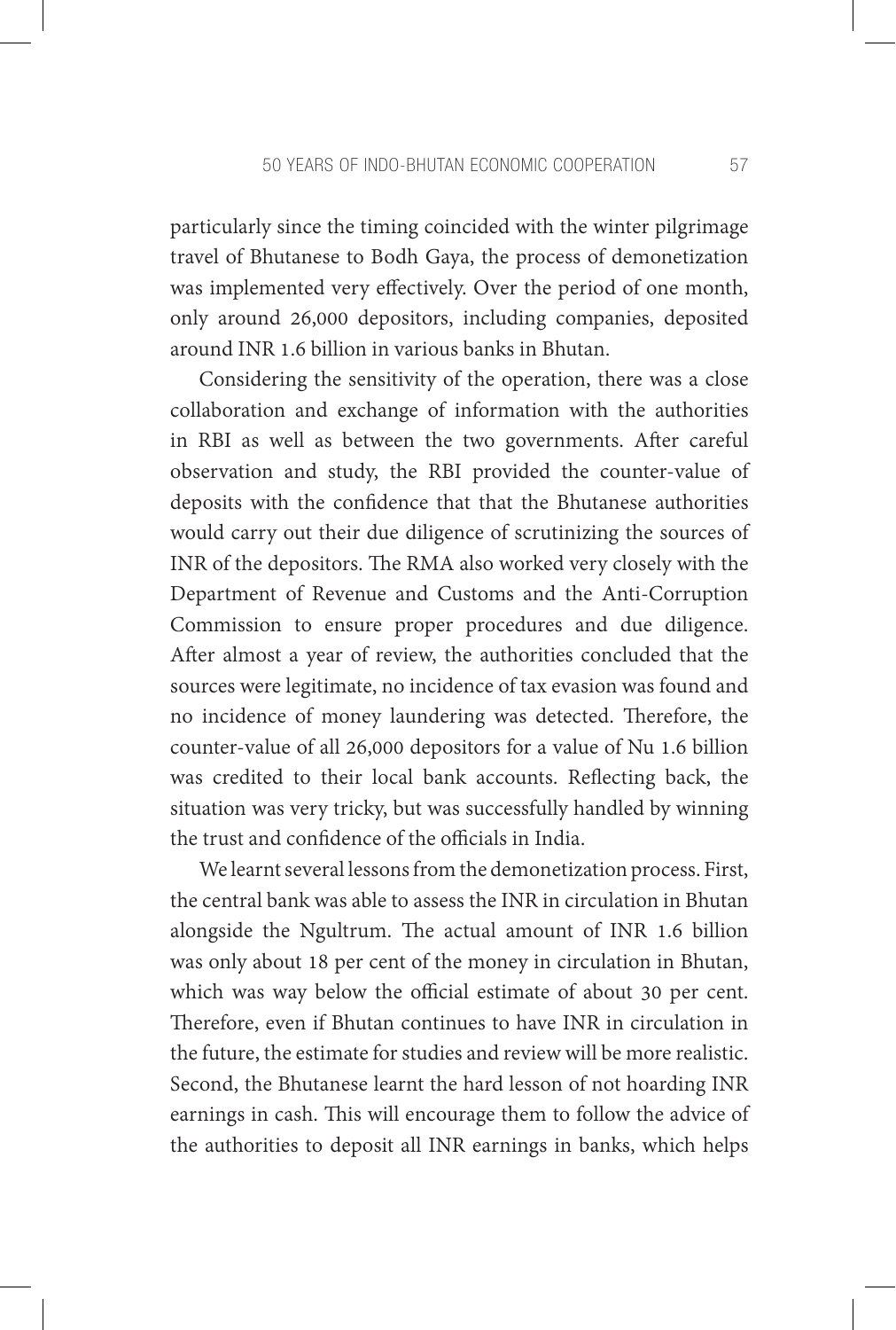to build up the INR reserves and reinforce the confidence in the peg and full convertibility. Finally, the authorities realized the problem of allowing a foreign currency to circulate along with the national currency. Considering this lesson, Bhutan has already recognized INR as a foreign currency in its Foreign Exchange Management Regulations 2018, and is strategizing to move away from the current dual currency system. The central bank will work with commercial banks and the public to gradually move towards a single national currency for all purposes of domestic transactions, while continuing to make INR available for remittances to India, and even cash for travel and incidental expenses.

One of the most doable and immediately available means to improve payments between the two countries is to improve the interoperability of all digital banking payment systems between the two countries. This can be effected through digitization of payments, which is discussed later in this article.

# FUTURE OF INDO-BHUTAN ECONOMIC COOPERATION

The Royal Government of Bhutan is working on the 12th plan, which will tentatively commence from 2019, to be implemented by the third democratically elected government (the third national elections were completed in October 2018).

With the objective of creating a 'just, harmonious and sustainable society' through enhanced decentralization and productivity, the 12th FYP has an indicative outlay of Nu 310 billion. Of this, the GoI has committed Nu 45 billion (14.51 per cent) and domestic revenue is expected to finance about 80 per cent, which makes the plan historic by the size of domestic financing.

The 12th FYP focuses on the implementation of 16 key areas of national importance, which include enhancing economic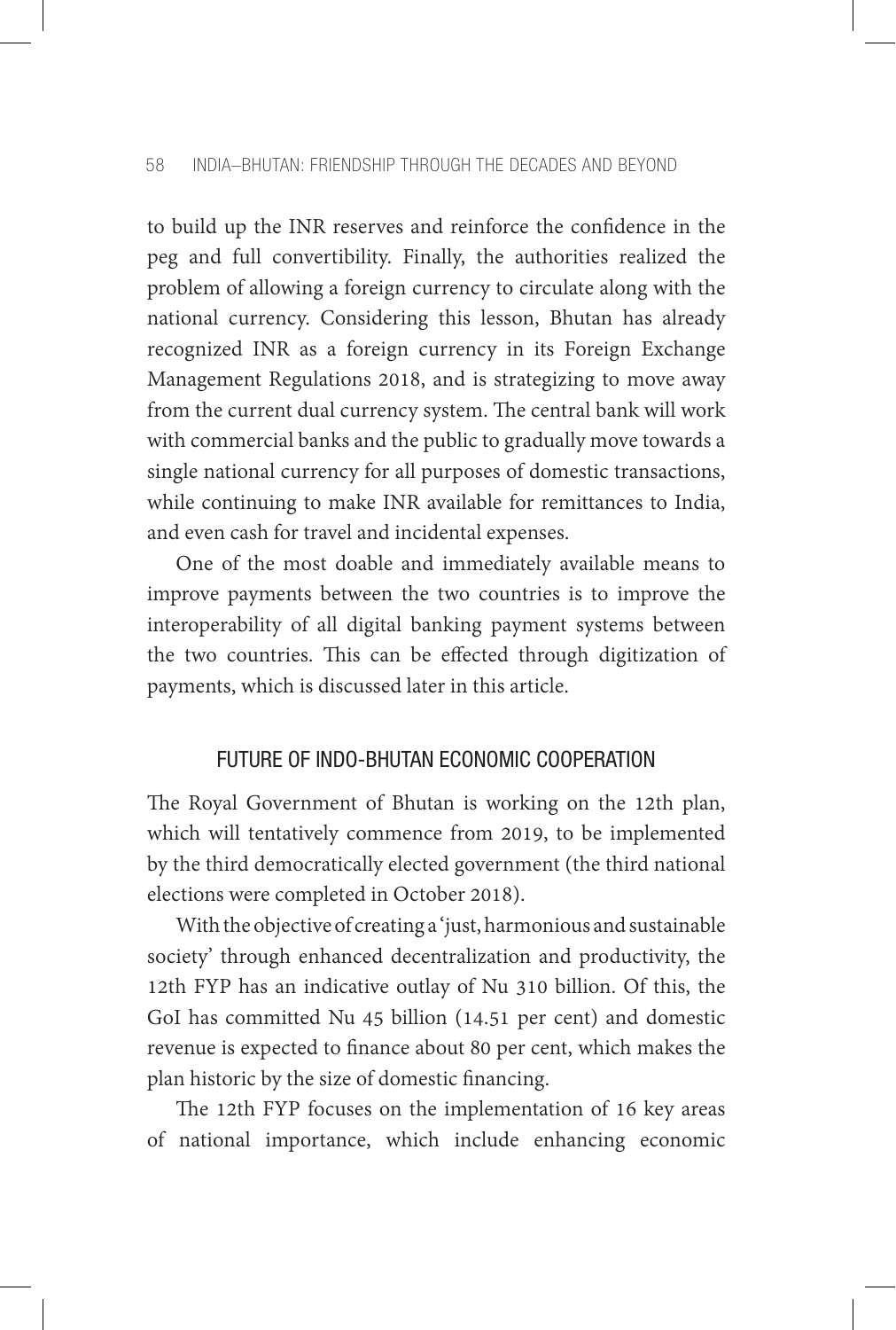diversity and productivity; enhancing climate and disaster resilient, carbon neutral development; improving quality of education and skills; reduction of poverty; strengthening democracy and decentralization of administration; improving liveability, safety and sustainability of human settlements; and strengthening justice services and institutions.

To be a more economically self-reliant nation and to prepare for graduation to a Middle Income Country from the group of Least Developed Countries by the end of the 12th Plan, emphasis has increased on diversification of the economy, besides continuing to harness the hydropower potential. This strategy is also relevant from the perspective of increasing local production, fighting the trade deficit and providing employment opportunities to the growing number of educated youth.

Hence, there is a need to explore newer areas of economic cooperation between our two countries. Economic cooperation between Bhutan and India has so far largely been at a governmentto-government level. The strong bonds of mutual respect, trust and goodwill must now be leveraged to encourage economic cooperation at a people-to-people level. I had the experience of serving as the Secretary General of Indo-Bhutan Friendship Association during 2005–2013, promoting people-to-people relationships along the border towns. Activities such as exchange of cultural tours, festivals, exhibitions and car rallies which continue to take place can be enlarged in scope, deepening the relationships and also business.

For the historically strong economic cooperation to sustain and to grow even further, the governments of the two countries must look to encouraging more private sector collaboration especially in the areas of foreign direct investment, tourism, digitization, financial inclusion and employment opportunities in India.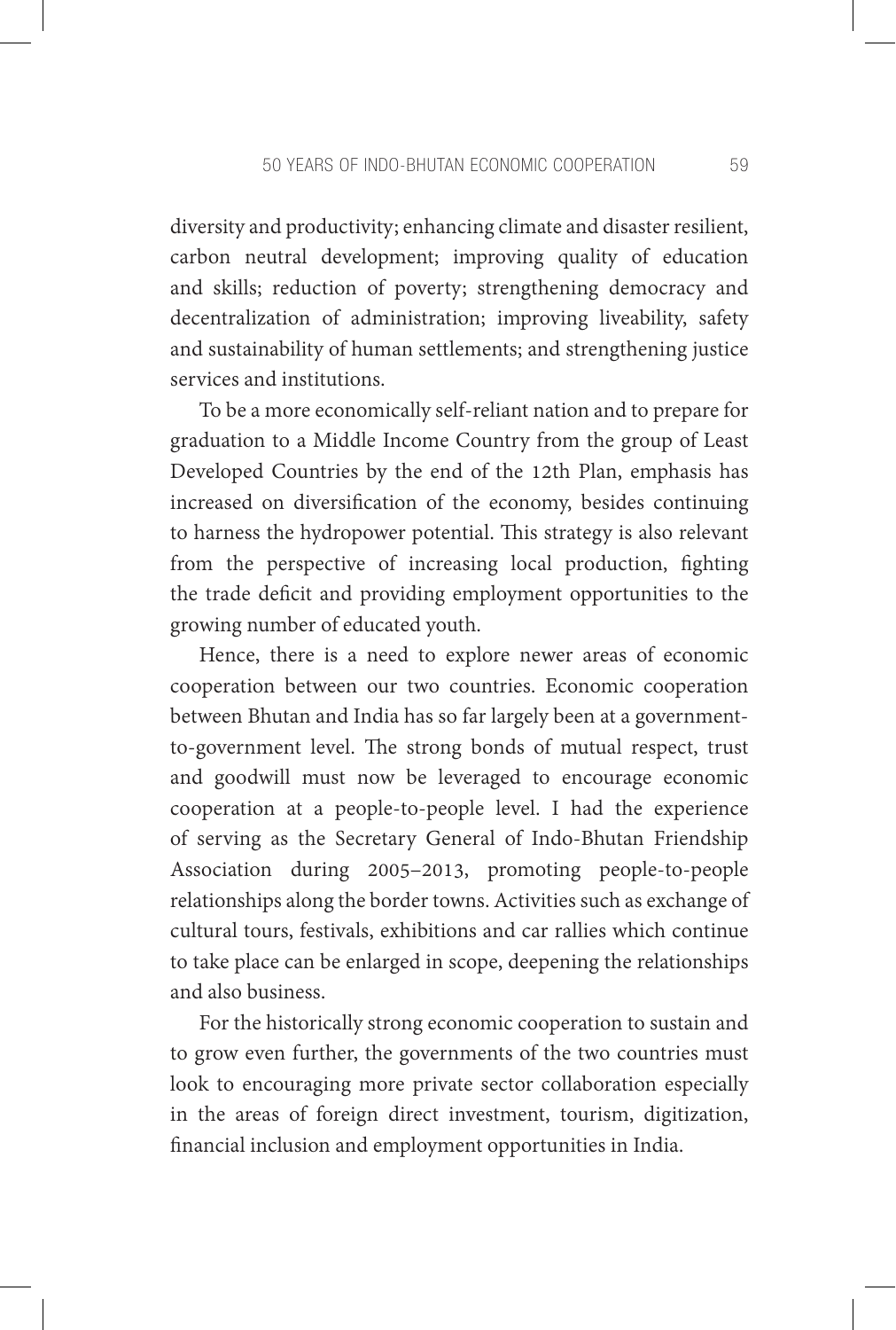#### 60 INDIA–BHUTAN: FRIENDSHIP THROUGH THE DECADES AND BEYOND

An area of concern for Bhutan is related to the recent implementation of GST in India in July 2017. This has resulted in the loss of Bhutan's protected trade relations with India. While benefits were expected to accrue from cheaper imports for selected items, Bhutan's major exporters (cement, steel and mineral-based industries) have been hard hit, losing their competitiveness in the Indian market. Given the difference in sizes and economic strengths of Bhutan and India, and Bhutan's economic and financial links with India, macroeconomic conditions in India influence the state of Bhutan's economy to a large degree, and India's domestic macroeconomic policy ends up having an immediate impact on Bhutan as well. Sensitivity to such macroeconomic shocks and policy concessions for a small neighbouring economy would help to further strengthen economic partnership and take bilateral relations to new heights.

### FOREIGN DIRECT INVESTMENT FROM INDIA

Some of the basic enabling factors already exist to attract more investments from India, such as political and economic stability, peace and security, free trade agreement, double taxation avoidance agreement, geographical proximity and political goodwill. Besides adopting a business-friendly Foreign Direct Investment (FDI) policy, Bhutan has been actively involved in introducing a number of reforms, creating public information systems and simplifying the procedures for business establishments in an attempt to improve the ease-of-doing-business ranking. Bhutan is ranked 75 out of 190 economies in Doing Business 2018 and the country has been recognized as one of the economies improving the most across a number of parameters of the Doing Business index.

The government is also actively working with the Government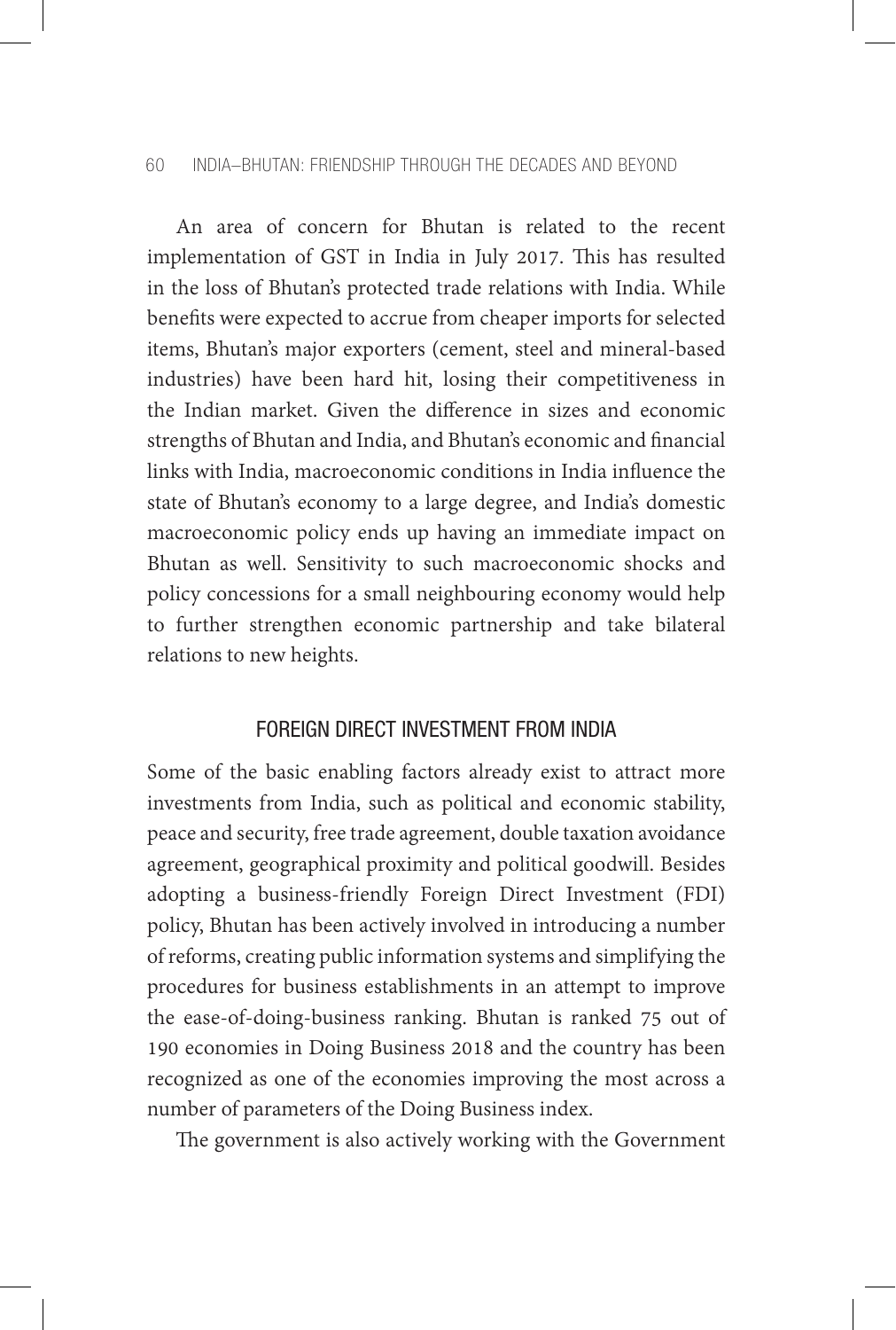of India in seeking concessions on the application of GST on exports of Bhutan to India, and also its tax reforms to promote FDI and related exports to India.

Going forward, the expected completion of three major hydropower projects in the 12th plan and four upcoming industrial estates, three of which are located in southern Bhutan, provide much scope for additional investments from India, particularly in the power-intensive manufacturing sector. Supply of reliable electricity, which is already available at the most competitive rates in the region, is expected to increase significantly, thereby attracting more investments. The initiation of SASEC<sup>4</sup> (South Asia Sub-regional Economic Cooperation) project to improve transport infrastructure, logistics and trade is an additional factor that should be leveraged to attract Indian business investments in Bhutan. The increasing numbers of regional tourists visiting Bhutan also provide opportunities for Indian investments in the hospitality and services sector. Policies now need to be focused on providing an enabling business environment for economic cooperation to flourish at the people-to-people level.

#### REGIONAL TOURISM

The tourism sector is one of Bhutan's largest convertible-currency earners. Bhutan's cautious approach to tourism is based on the policy of 'high value, low impact' to ensure that adverse impacts from tourism on our socio-cultural and natural environment are

<sup>4.</sup> SASEC programme brings together Bangladesh, Bhutan, India, Maldives, Myanmar, Nepal and Sri Lanka in a project-based partnership which aims to promote regional prosperity, improve economic opportunities and build a better quality of life for the people of the sub-region.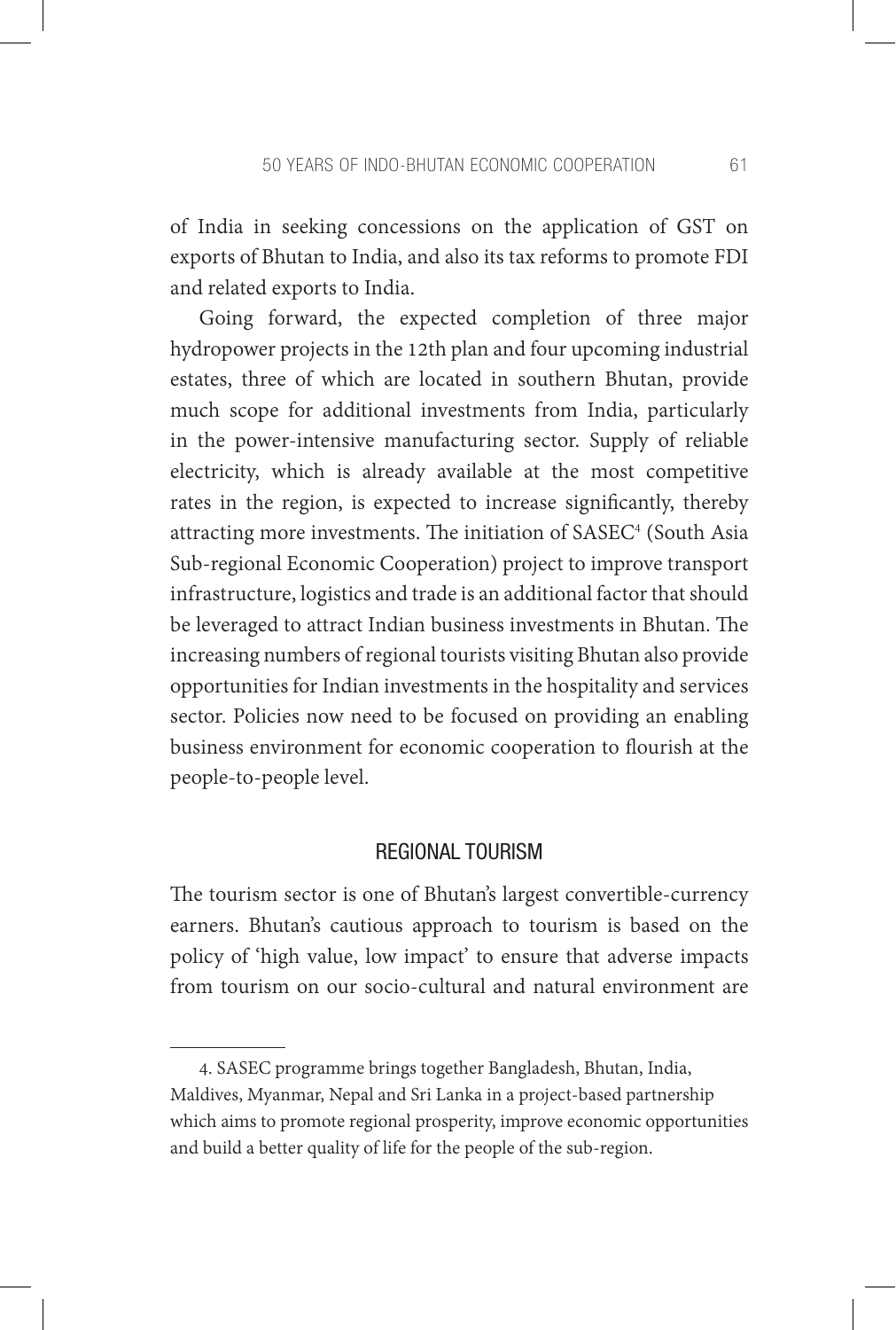minimum. International tourists pay a minimum daily tariff5 of USD 250 or USD 200 depending on the season. Regional tourists (visitors from India, Bangladesh and Maldives) are exempted from the prepaid tariff policy.

Regional tourist arrivals have been increasing rapidly over the last few years. In 2017, some 176,654 regional tourists visited Bhutan, out of which 65 per cent were Indian. A large proportion of visitors from India travel to Bhutan by road in big groups in their own or hired vehicles. The rising middle-class in India will be a major source for Bhutan's regional tourism.

In order to ensure Bhutan's guiding principle of low impact on our natural and socio-cultural environment, regional tourism should be promoted in an organized manner focusing on high quality and convenience for the visitors and minimal adverse impacts on the host. Bhutan's policy on regional tourism therefore needs to balance the special concessions, which are provided to regional tourists with the risk of mass regional tourism and its impact on our fragile eco-system and limited infrastructure.

## DIGITIZATION AND FINANCIAL INCLUSION

This chapter would not be complete without a section on information technology. The digital movement in Bhutan is necessary for financial inclusion and equitable economic transformation. Trade, commerce and tourism between Bhutan and India has been increasing every year – Bhutanese going on pilgrimage to India has been growing every year (in 2017, RMA released INR 750 million in cash to 60,339 Bhutanese individuals visiting India as religious

<sup>5</sup> The tariff covers a minimum 3-star accommodation, meals, logistics and taxes as well as a royalty of US\$ 65 to the government.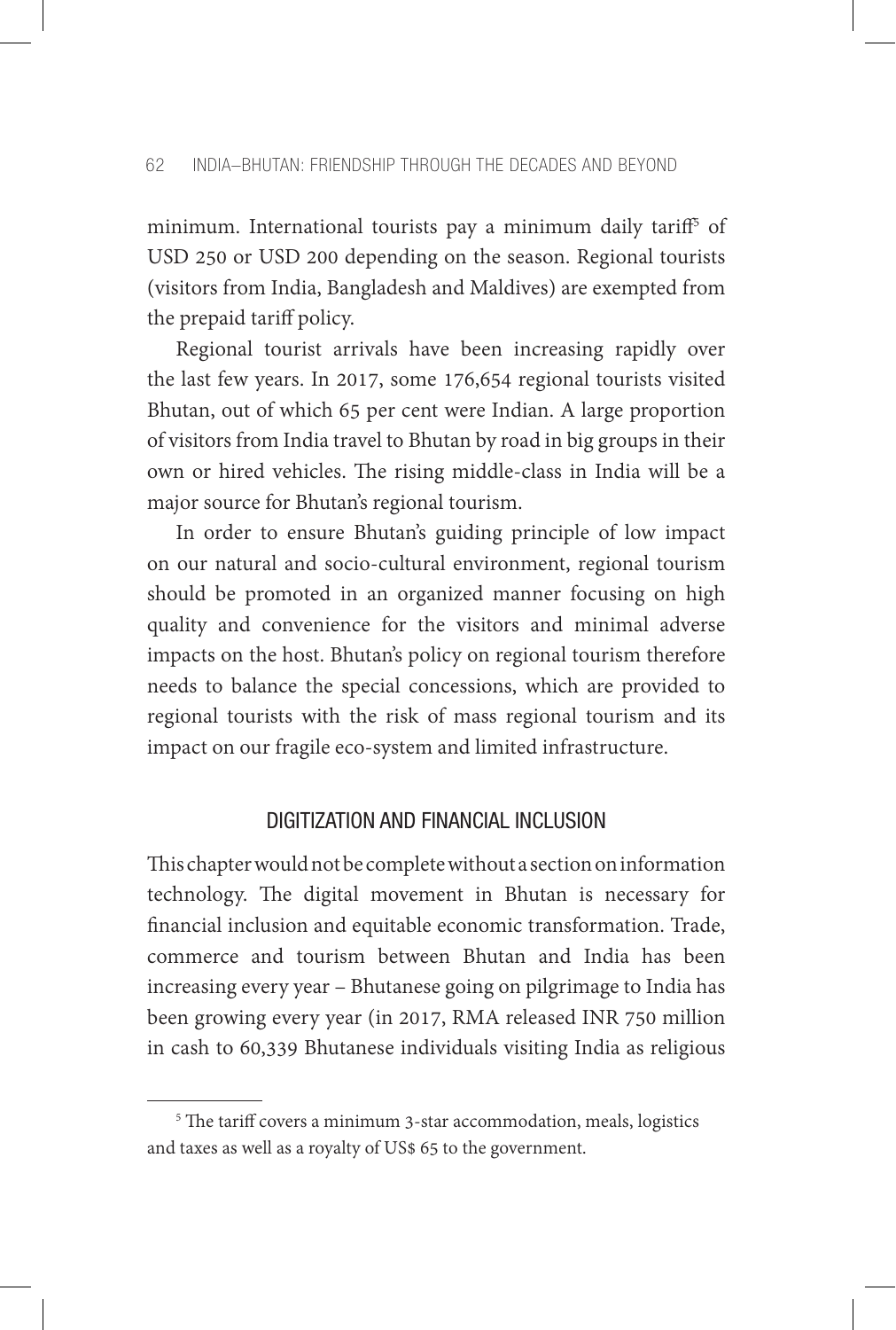tourists) and similarly the number of Indian nationals visiting Bhutan has been on the rise as well. However, because of the lack of proper infrastructure to facilitate cross-border payments between the two nations, a significant portion of transactions are believed to be executed through physical cash which usually goes unrecorded in the formal banking system.

Although banks in both countries provide international cards, the facilities are expensive with large transaction fees and vending facilities are inefficient and not easily available. Consequently, tourists from both countries have to resort to carrying large amounts of physical cash, posing significant risks and inconveniences. After the demonetization, RBI allows currency notes of only INR 100 or lower for use in Bhutan and this restriction itself poses huge inconveniences in cash transactions (recently the RBI has allowed the use of INR 200 and 500 denominations in Bhutan).

The pace of development of financial technologies and modernization in the digital payments landscape of both the countries is growing at a remarkable pace. There is an increase in the deployment of ATMs, electronic fund transfers, mobile banking and payments, cashless solutions and national e-payment gateways. These payment systems are supported by enabling regulatory frameworks and tools such as mobile money, agent banking and funds transfer clearing.

Cognizant of these developments and opportunities, the RMA is currently implementing an iconic project to connect the Bhutan Financial Switch, owned and operated by RMA, with the National Financial Switch, operated by the National Payments Corporation of India (NPCI) and join the RuPay network. This initiative, a distinguished flagship project in the region to commemorate the 50th anniversary of India–Bhutan friendship this year, is expected to improve and facilitate cross-border remittances between the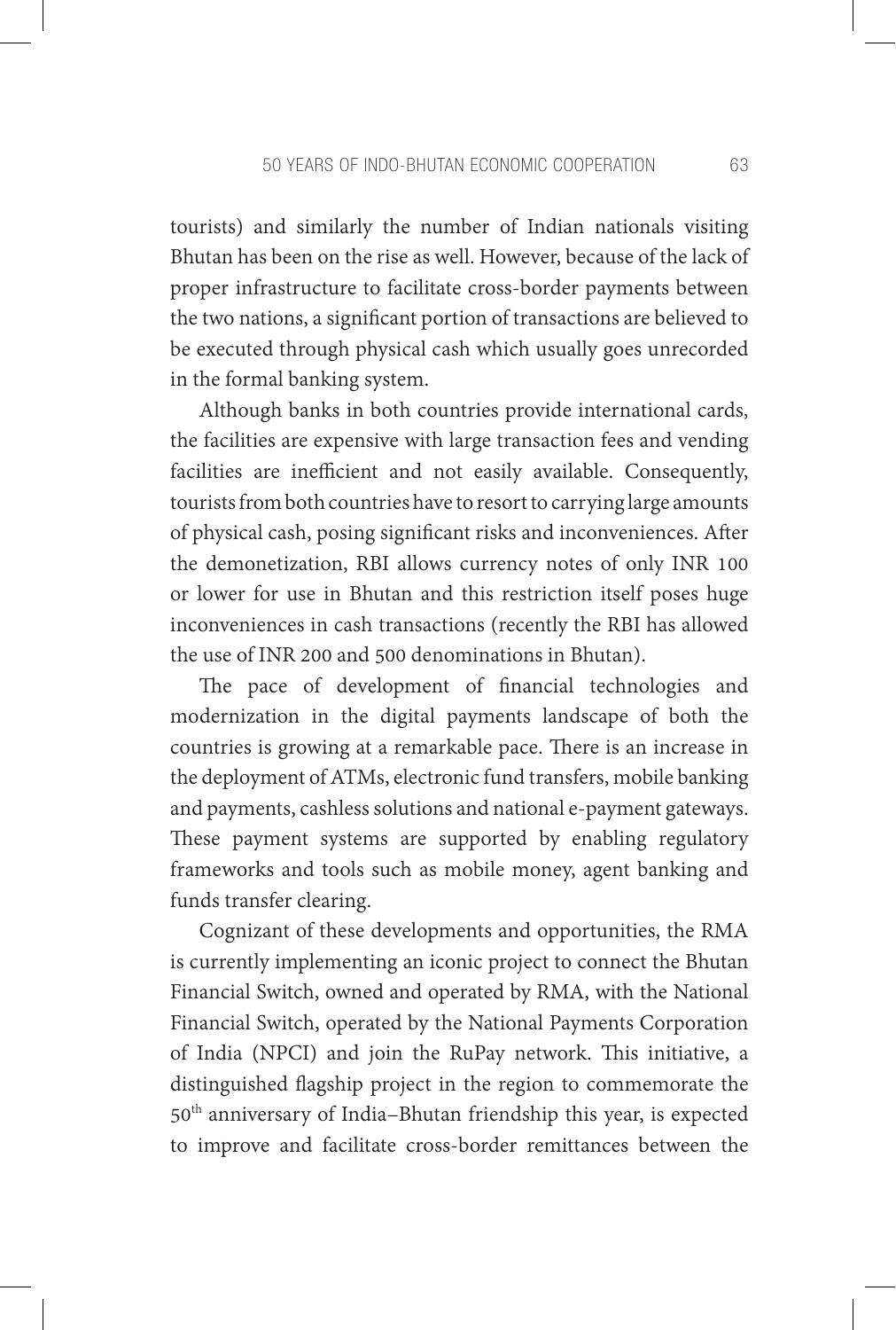two nations. Although Bhutan's financial sector is much smaller than India's – comprising five commercial banks, one pension fund, three insurance firms and three microfinance institutions, the interconnectivity of these national switches is congruent with the objective of promoting digital payments transactions, which is initiated by the authorities of the both the countries.

Through this initiative, cross-border interoperability would allow citizens of both nations to seamlessly perform banking transactions using their local bank ATM or debit cards through any of the delivery channels such as ATMs, PoS or merchant's e-commerce sites. The integration is expected to pave way for the RuPay brand to become one of the growing payment networks in the cards space, at par with the dominant international players.

Using the ICT (Information and Communications Technology) platform in promoting further digitization in the financial sector is another opportunity for collaboration between the two countries. The tourism sector, in particular, can benefit from a digitally integrated payment system. Similarly, promotion of payment gateways could help in enhancing easy and effective means of payments and settlements for promoting trade and commerce between the two countries. Real Time Gross Settlement (RTGS) system, which India has already implemented, is another area for future cooperation.

Collaboration between Bhutanese and Indian financial institutions is also an area for future cooperation. The Bhutanese capital market is still at a rudimentary stage and financing is largely dependent on bank loans. Developing the Bhutanese stock market through cross-listing of stocks on the Indian stock exchanges and raising funds through marketable securities remains to be explored. Promoting cooperation in the area of anti money-laundering (AML), combating financial terrorism (CFT)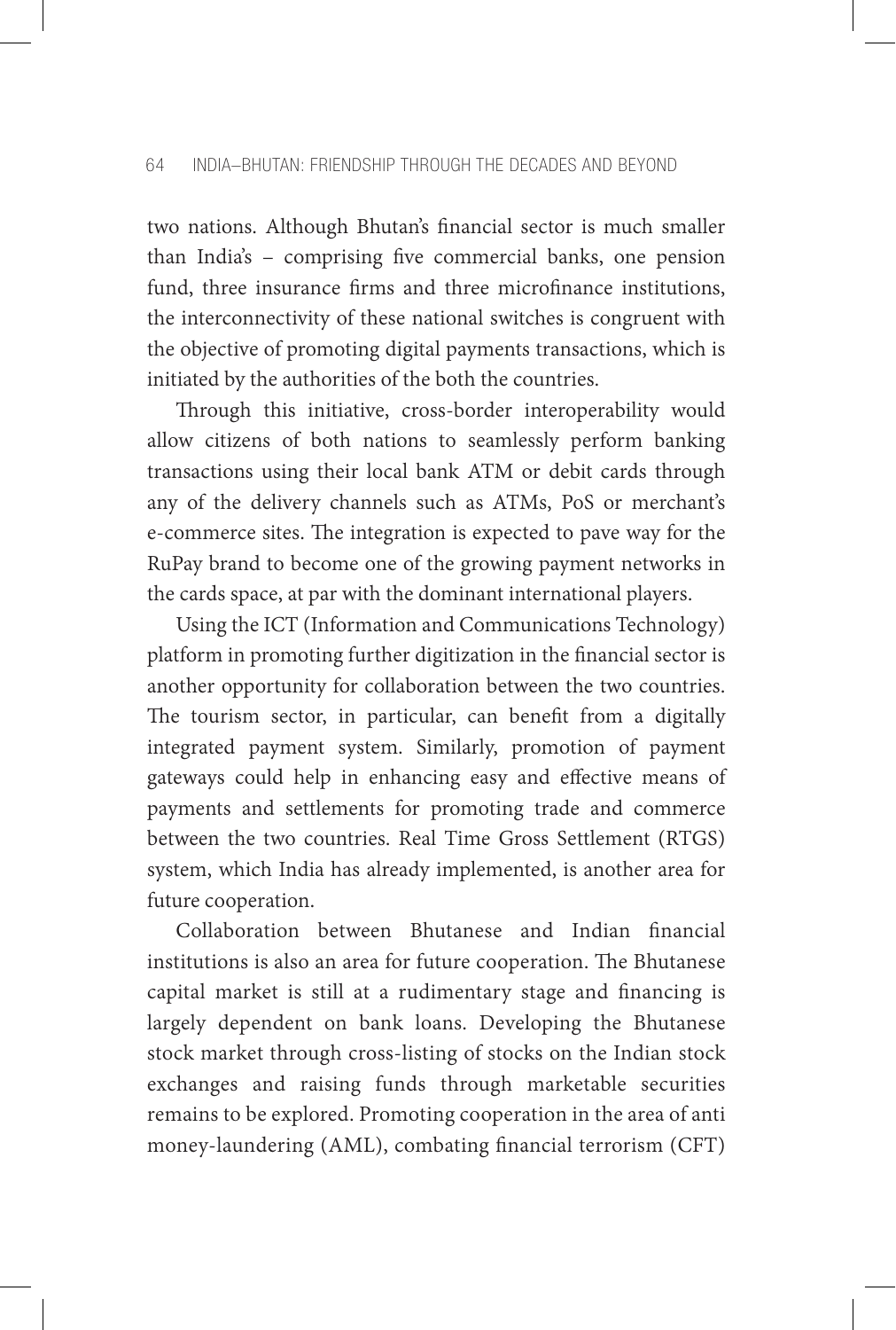and dealing with cross-border financial surveillance has also become very critical.

The entry of Bhutanese banks in the Indian financial sector is an area for future cooperation, which would help Bhutanese people to avail quality banking services and financial products. The Bank of Bhutan is in the process of opening its fully owned subsidiary in India and is working with its counterparts in the State Bank of India (SBI) to complete the process. The RMA has already provided the in-principle approval and is also assisting with the process.

## EMPLOYMENT OPPORTUNITIES IN INDIA

Since the start of economic development in Bhutan, India has been the main supplier of professionals employed in the field of education, health, infrastructure (roads and bridges) and, more recently, in the construction of hydropower plants.

Now, with India emerging as one of the fastest growing economies in the world and with a huge, open economy, the scope for Bhutanese youth to work in India looks very promising.

The Royal Government of Bhutan (RGoB) has implemented numerous employment promotion and facilitation programmes to address youth unemployment. However, these interventions are not adequate. The Overseas Employment Programme was also adopted as a short-term measure to engage youth through overseas placements for job experience and enhancement of knowledge and skills.

Between 2014 and 2017, the RGoB placed 5,020 job-seekers through such programmes, out of which 2,211 youth were placed in India. Placements in India are mainly in the hospitality sector (5-star hotels) where the youth are gaining on-the-job experience and then trying for jobs in hotels in Bhutan.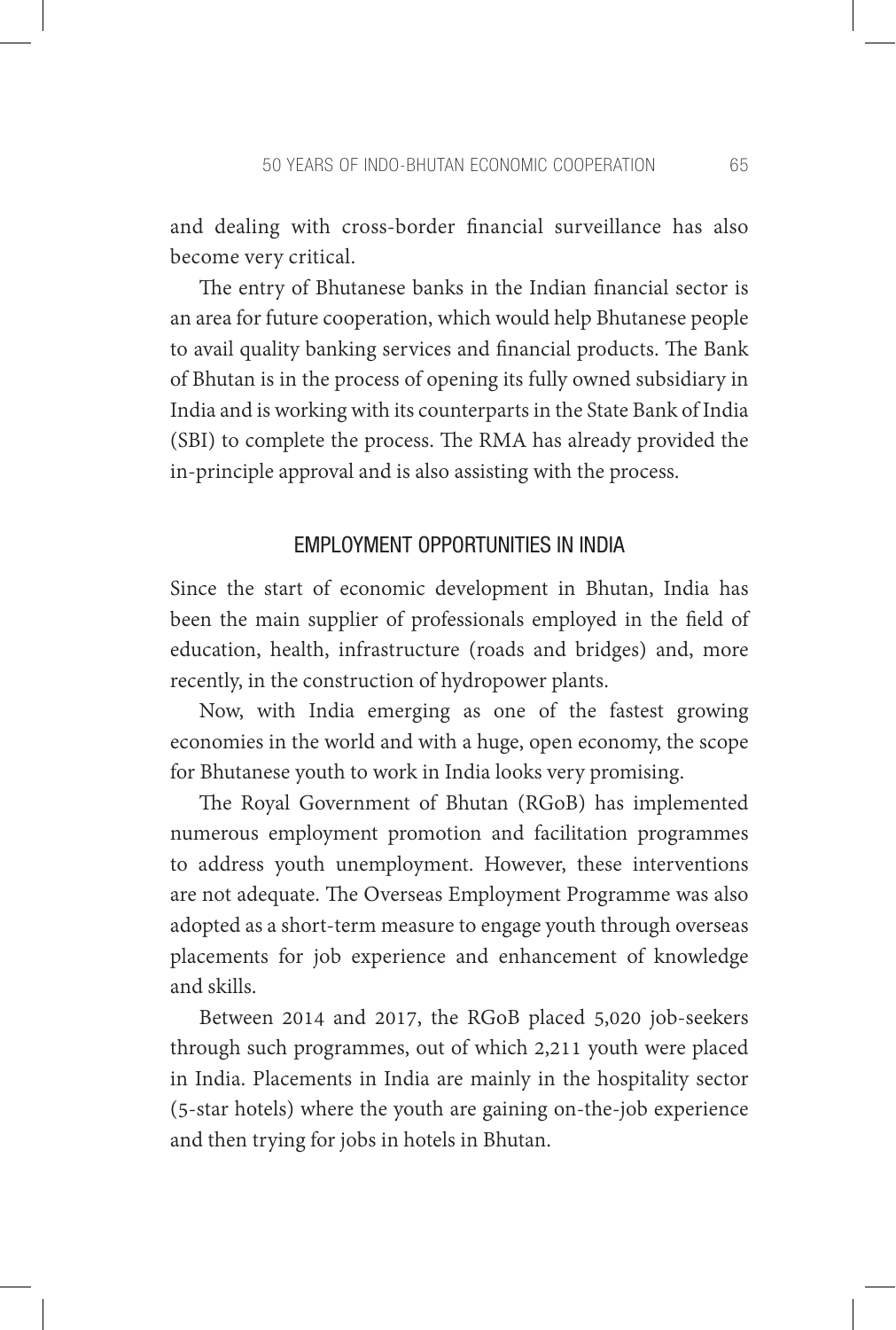#### 66 INDIA–BHUTAN: FRIENDSHIP THROUGH THE DECADES AND BEYOND

However, except for the hospitality sector, job placements in India are very competitive and wages are comparatively low. Therefore, there is a potential for both the governments to work together to explore other areas of interest such as IT, banking and financial services, automobile industry and retail, among others.

## CONCLUSION

India has been a steadfast partner in the journey of Bhutan's modernization and economic development. Indian grants and investments in hydropower have been the key force in driving growth and development over the last four decades. India also continues to be Bhutan's largest trading partner – 85 per cent of Bhutan's exports are to India while 81 per cent of imports are from India (2017 data).

The exchange rate peg of the Ngultrum to the Indian rupee has been beneficial for Bhutan. Given that an estimated 52 per cent of Bhutan's Consumer Price Index (CPI) basket constitutes imported items from India, inflation management in India has an important effect on Bhutan. Low and stable prices in India through India's recently adopted inflation targeting framework will benefit Bhutan in achieving sustainable socio-economic growth, by maintaining confidence in the local currency's value, ensuring stable exchange rate and encouraging national savings through a positive real interest rate.

India's own economic development has been a journey of successes and failures; of recognition of failures and a willingness to lead change and reinvent to find new ways of providing dynamism and growth. And most importantly, it has been a journey made by a resilient people who have overcome many hardships and obstacles. Under the leadership of Prime Minister Narendra Modi, India has entered a new era of unprecedented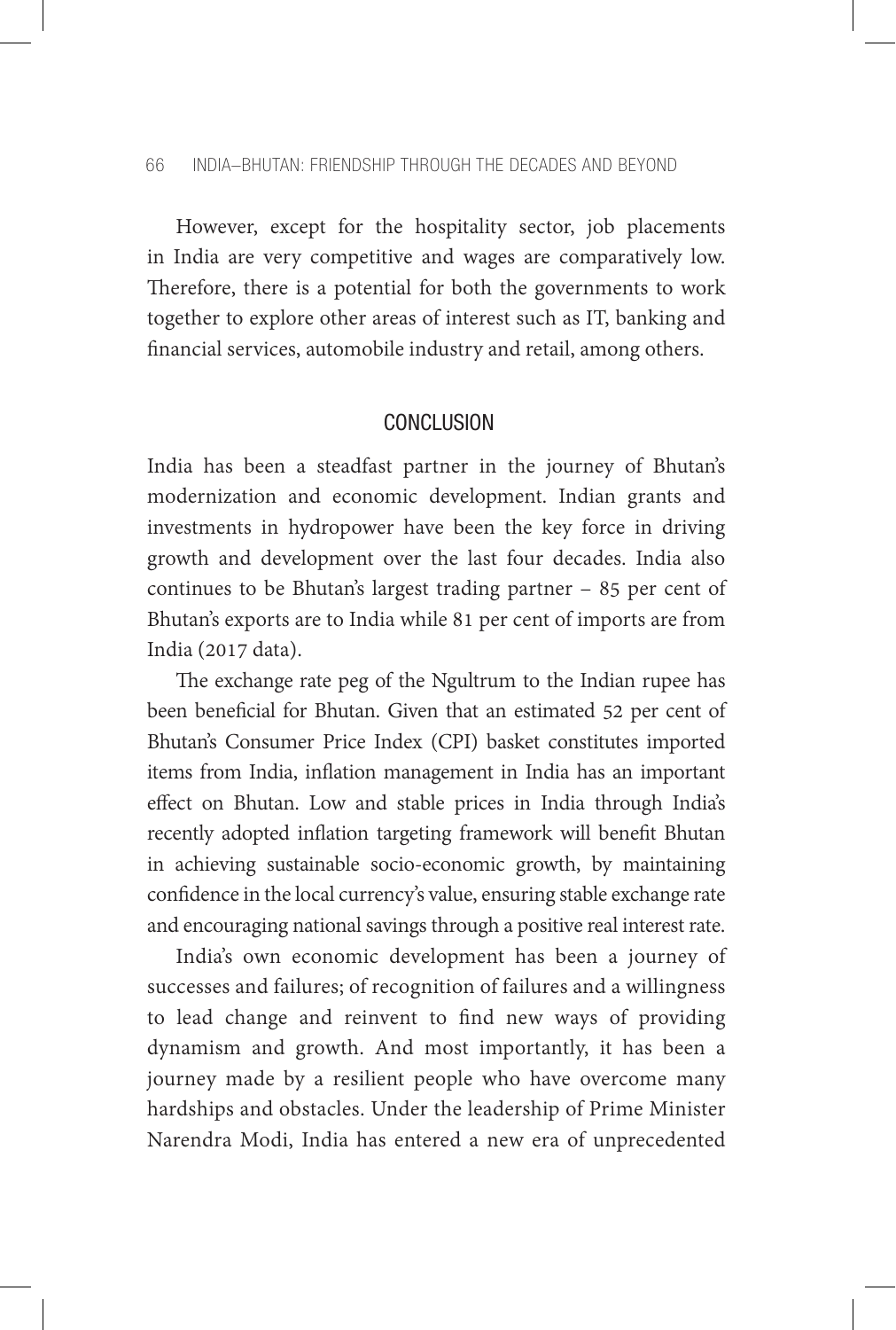growth and prosperity and we, in Bhutan, have much to gain from a stable and strong India.

While the foundations for a strong Indo-Bhutan friendship have been laid by the leaders of our two countries and nurtured through government-to-government collaboration, the future, for more vibrant Indo-Bhutan relations, rests on people-to-people collaborations in all economic spheres, leveraged by technology and assured through decades of political goodwill and mutual respect.

Leaders and policy makers have a role, and a more important one, to play in providing an environment under which business collaborations and personal networks and exchanges thrive and flourish.

## **REFERENCES**

Centre for Bhutan Studies & IDE/JETRO, *Economic and Political Relations Between Bhutan and Neighboring Countries,* 2004, http:// www.bhutanstudies.org.bt/publicationFiles/Monograph/mono-Ecnmc-Pol-Rel-Bt-Nghbrng.pdf.

'50 Years of Informing the People, Reflecting Change', *Kuensel*, 2018. Gross National Happiness Commission, *GNHC Five Year Plan (2018)*,

Thimphu, 2018, http://www.gnhc.gov.bt/en/?page\_id=15.

Indian Embassy Thimphu, *IET Economic Cooperation with Bhutan (2018),* Thimphu, 2018, https://www.indianembassythimphu.bt/ pages.php?id=33.

- International Monetary Fund & World Bank (2016), *Joint Debt Sustainability Analysis,* 2016, https://www.imf.org/external/pubs/ ft/dsa/pdf/2016/dsacr16206.pdf.
- Ministry of Economic Affairs, *MoEA Economic Development Policy, Royal Government of Bhutan*, Thimphu, 2016, http://www.moea. gov.bt/wp-content/uploads/2017/07/Economic-Development-Policy-2016.pdf.
- Ministry of Economic Affairs, *MoEA FDI Annual Report 2017,* Thimphu, 2018.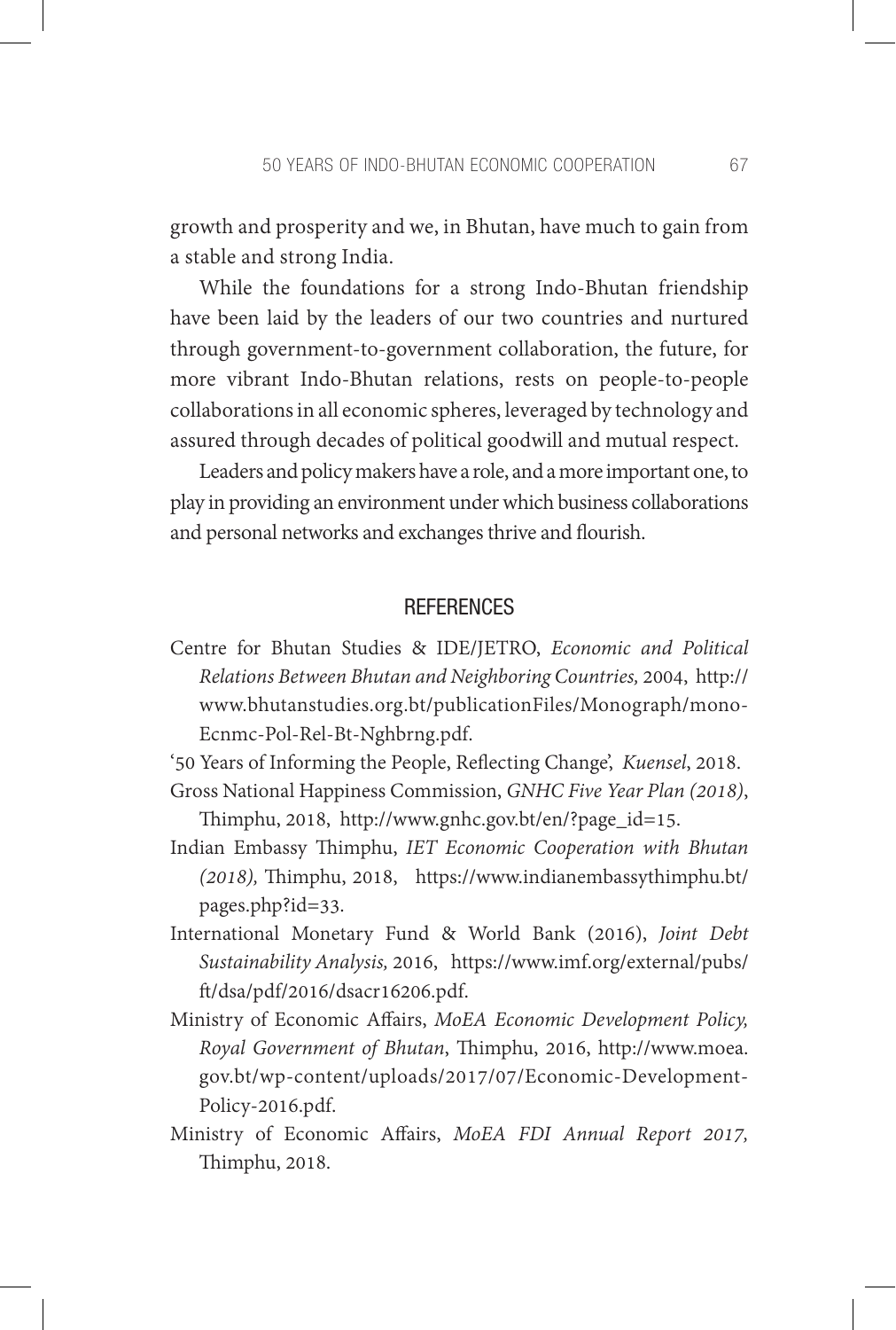- Ministry of Economic Affairs, *MoEA Foreign Direct Investment (FDI) Policy, 2010 (Amended July 18, 2014)*, Thimphu, 2014, http://www. moea.gov.bt/wp-content/uploads/2017/07/pub1lo5416ap.pdf.
- Ministry of Economic Affairs, *MoEA Foreign Direct Investment Rules and Regulations 2012 (Amended December 30, 2014)*, Thimphu, 2014, http://www.moea.gov.bt/wp-content/uploads/2017/07/ pub4wv968yk.pdf.
- Ministry of Labour and Human Resources, *MoLHR Labour Market Information Bulletin 2015*, Thimphu, 2015, http://202.144.155.103/ blmis/assets/ReportsBLMIS/3LabourMarketInformationBulletin/ Labour%20Market%20Information%20Bulletin%202015.pdf.
- Palden, T., P. Lhamo, 'Bhutan, India Celebrates 50 Years of Diplomatic Relations', *Kuensel*, 13 January 2018,
- Palden, T., 'The Last Mile towards LDC Graduation', *Kuensel*, 16 March 2017.
- Phuntsho, K., *The History of Bhutan*, India: Random House, 2013,

Royal Monetary Authority of Bhutan, *RMA Annual Report 2016/17*, Thimphu, 2018, https://www.rma.org.bt/RMA%20Publication/ Annual%20Report/annual%20report%20%202016-2017.pdf.

- Subba, M.B., 'PM Invites Investors to Explore Opportunities in Bhutan', *Kuensel*, 5 February 2018, http://www.kuenselonline.com/ pm-invites-investors-to-explore-opportunities-in-bhutan/.
- Tourism Council of Bhutan, *Bhutan Tourism Monitor Annual Report 2016*, Thimphu, 2017, http://tcb.img.ebizity.bt/attachments/ tcb\_041217\_bhutan-tourism-monitor-2016.pdf.
- Ura, K., *The Bhutanese Development Story*, 2013, http://www. bhutanstudies.org.bt/publicationFiles/Monograph/mono-1en-btdev-stry.pdf.
- World Bank, *How Much Should Bhutan Worry About Its Public Debt?* 2017, http://www.worldbank.org/en/country/bhutan/brief/shouldbhutan-worry-about-public-debt.
- Yangdon, S., 'PM Narendra Modi to Visit Bhutan as Part of Golden Jubilee Celebrations', *The Bhutanese*, 3 March 2018.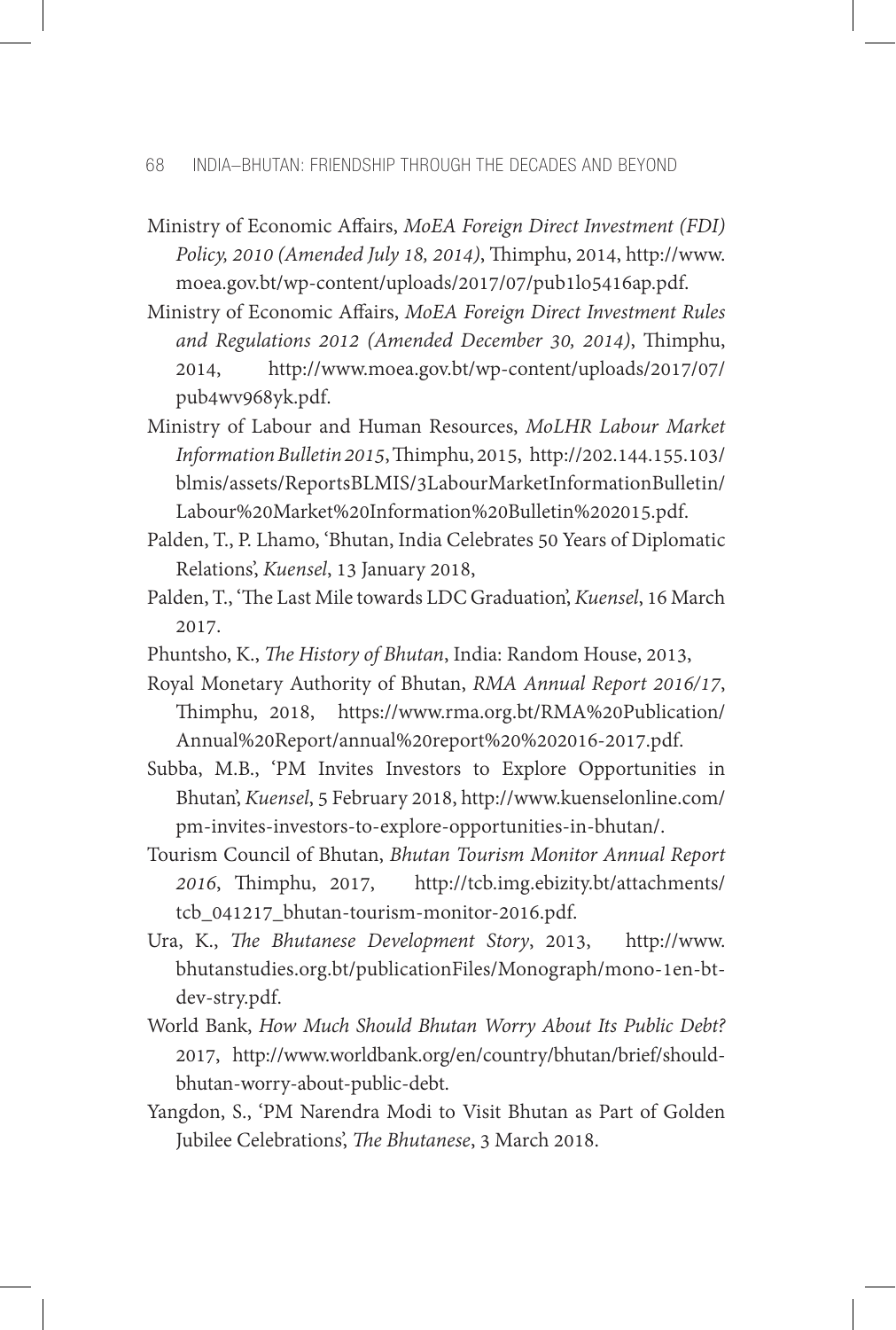## ECONOMIC LIFE

## SUDHIR VYAS

When I speak of the future, I am speaking of you, our youth … Bhutan's success or failure will ultimately depend on the strength of your commitment, your willingness to embrace challenges and hard work … it is not enough that a few of you excel. Every single one of you must strive to be the best.

—His Majesty the King, addressing the public on the occasion of Bhutan's 100th National Day in 2007 as he assumed his royal responsibilities

Every visitor landing at Paro airport on a first visit to Bhutan will definitely be impressed by the picture-postcard landscapes of the valley. The terraced paddy-fields shimmering in the sun, the traditional architecture of the villages and the impressive infrastructure, the airport, the roads snaking along the hillsides, a relaxed pace of life and rosy-cheeked children in their uniforms, returning from school – all come together to convey a sense of how well-managed everything is. It is always a sigh to remember.

Sooner or later our visitors will no doubt be back for another visit, drawn irresistibly by the hills and valleys of this delightful land and its warm people. Much will be the same, timeless in its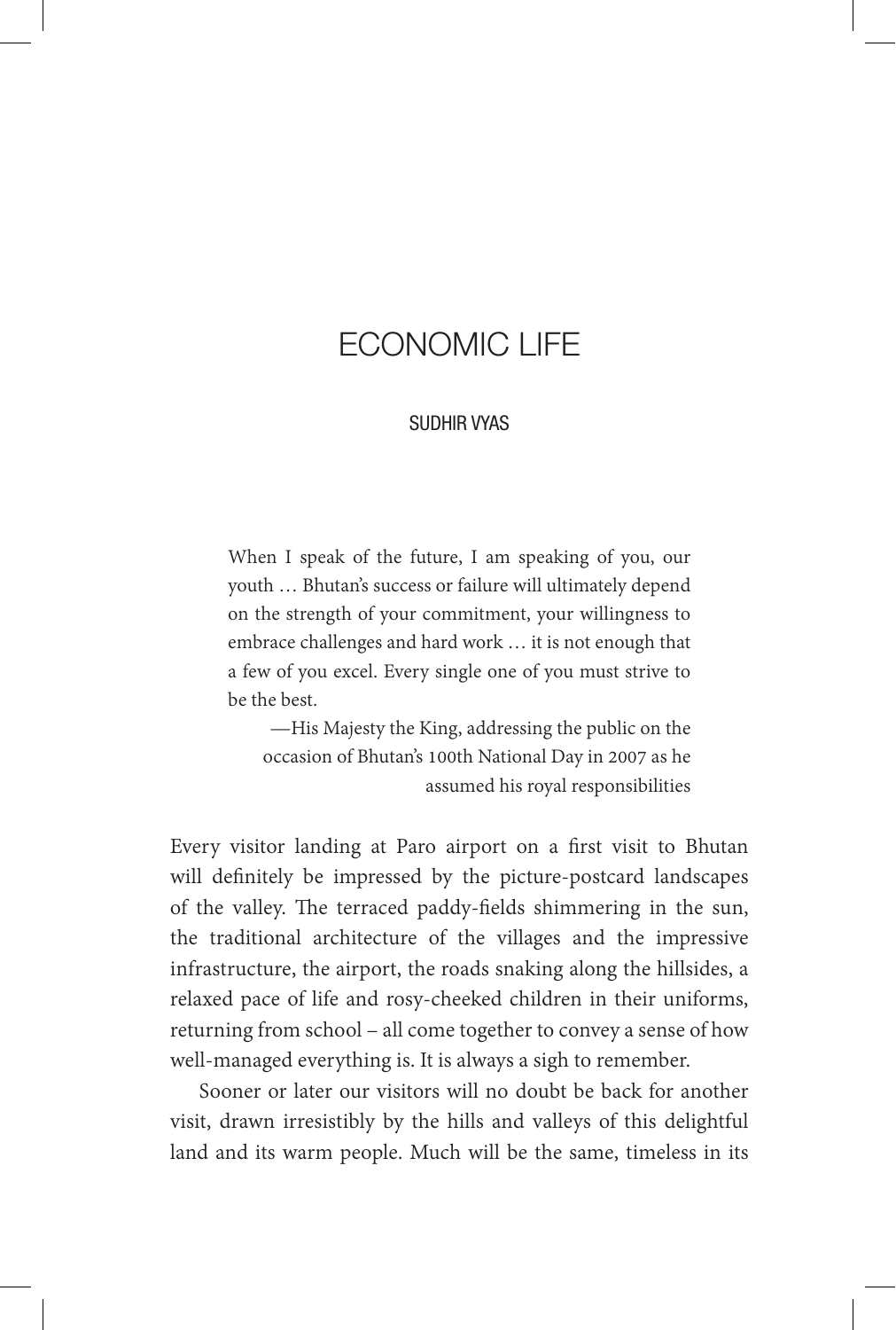beauty and character, yet as they look around, they will be struck by how much has changed, and how rapidly.

Our visitors will be impressed, as they talk to some of their Bhutanese friends – and they are all so polite, so friendly and eager to help – by how fresh and contemporary their reactions are. But they will also tell them of their own perceptions of how things are changing, so much for the better, but so much else that demands attention, of how the youth need greater focus, how they were happy and relaxed in their earlier lifestyles, contemplative but rich, but these youngsters now fritter their time away at discos and bars. And as the visitors pick up a Bhutanese newspaper, they will read of much that is truly inspiring but also tales of growing unemployment, of violence and corruption.

They will see the reverence the Bhutanese people hold for His Majesty the King and the Royal Family and the absolute trust and loyalty they repose in his persona. And see how cosmopolitan much of urban Bhutan can be and the variety of faces and tongues in the cafes and handicraft stores of Thimphu.

Bhutan is not the Shangri-La of the tourism promotion brochures, nor is it going to remain untouched by the changes in the world and the region. The Bhutanese are an independent-minded, self-confident people, proud of their country, religion and culture and will not get easily swept off their feet by the flattening influence of global culture. Nevertheless, Bhutan's youthful population now has far wider horizons through vastly improved communications, the internet, travel and education abroad than was the case even a decade ago. Their aspirations will need to be met. Education and job creation for the youth are critical challenges which face the Bhutanese government.

None of what Bhutan is today has come about by chance. It has been the result of many conscious decisions over the years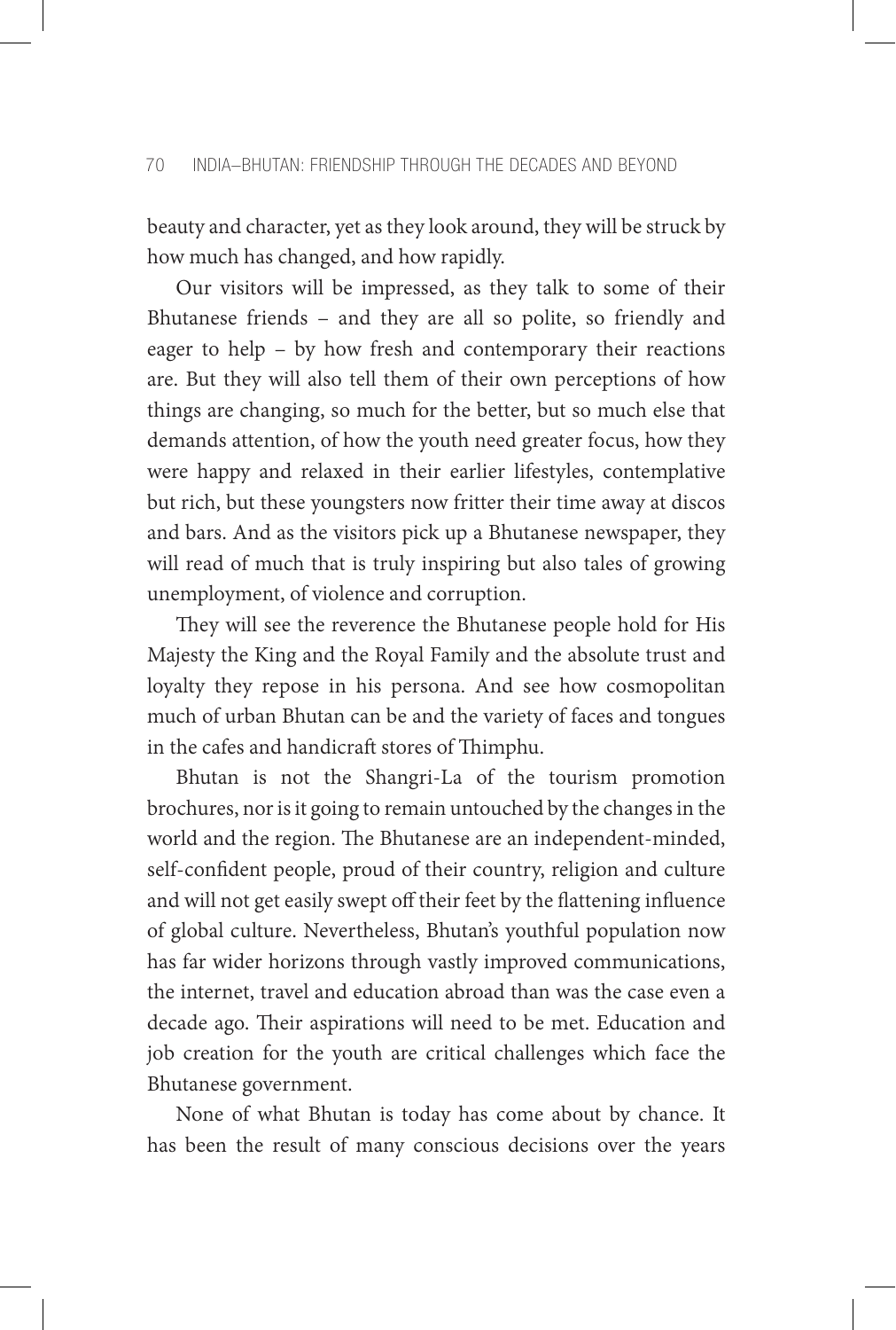#### economic Life 71

under a succession of wise rulers, inspired by a religion that can be surprisingly modern and relevant in its thought and the pride and love that the Bhutanese have for their homeland. And in this process of growth and development, Bhutan's partnership with India has played a big part. Its foundations were laid, with great foresight, in 1958 during Pandit Nehru's visit to Bhutan and the conversations he held with the Third King, Jigme Dorji Wangchuck. We may recall the circumstances of that time – the Chinese advance into Tibet had upset the geo-politics of the region and threatened the main channel of communication which Bhutan enjoyed with the outside world through its representation at Kalimpong, across the Chumbi Valley. The decisions reached during Nehru's visit to develop road connectivity with India and initiate the process of planned development in the Kingdom with Indian support have today matured into an enduring, mutually beneficial partnership. Bhutan could not have remained an isolated Kingdom; it had to stand up to the challenge. Education, health and essential infrastructure were priorities and it was very clear, even at that time, that it would be for Bhutan to decide the pace and direction of its development effort.

The process of economic and social development and expansion of Bhutan's relations with the outside world was carried forward with vision and skill by His Majesty Jigme SingyeWangchuck, the Fourth King, over a reign of 35 years from 1972 to 2007. India remained Bhutan's preferred strategic partner in a relationship characterized by close consultations and cooperation in areas of common interest. Hydroelectric power generation, which today occupies such a central position in accelerating Bhutan's economic development, was initiated in the 1980s. At the same time, infrastructure was expanded and health and education were brought to remote mountain villages through a model that will repay study. The Fourth King's development strategy, which sought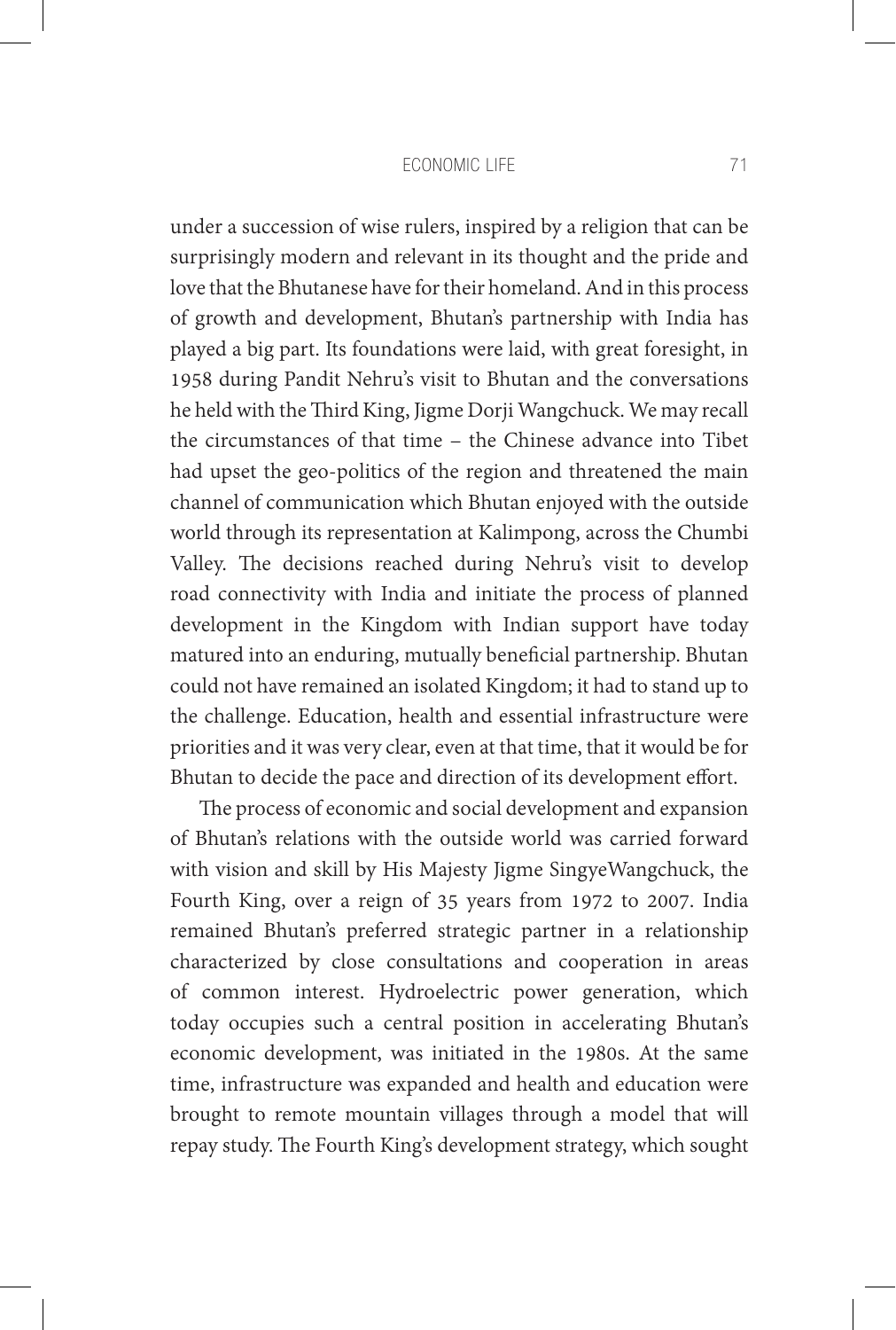to promote Gross National Happiness, which rested on four pillars consisting of sustainable economic growth, quality governance, ecological health and cultural integrity, caught the imagination of many across the globe.

In a similar calibrated fashion, the Fourth King oversaw the process of political evolution of the kingdom from an absolute to a constitutional monarchy. For drafting the constitution, Bhutan studied the models and best practices followed in other democratic nations and worked closely with Indian constitutional experts, adapting the ideas to weave them into its own drafts to serve its specific contexts and purposes.

When His Majesty Jigme Khesar Namgyel Wangchuck was crowned the King of Bhutan in 2008, he would have found himself leading a country and a people very different from what his father had inherited in 1972. His extensive tours within the country have given him an unparalleled exposure to the needs and growing aspirations of his people, winning him their love and trust. The dynamics of multi-party democracy came into play at the same time, introducing new dimensions in the political environment of the country and its institutions of governance. This new energy that has been unleashed has to be harnessed and channelled to serve the best interests of the country.

King Jigme Khesar has led by example and inspiration. He has encouraged and supported the hopes, processes and engagements of the democratic dispensation. As King, he remains deeply conscious of the value of the India–Bhutan partnership and its relevance to his country and people. All this places an enormous responsibility on his shoulders, a responsibility that he is committed to fulfil with characteristic thought, grace and sophistication.

The Bhutan–India engagement, at government level and also at other levels – youth, civil society, cultural personages – given our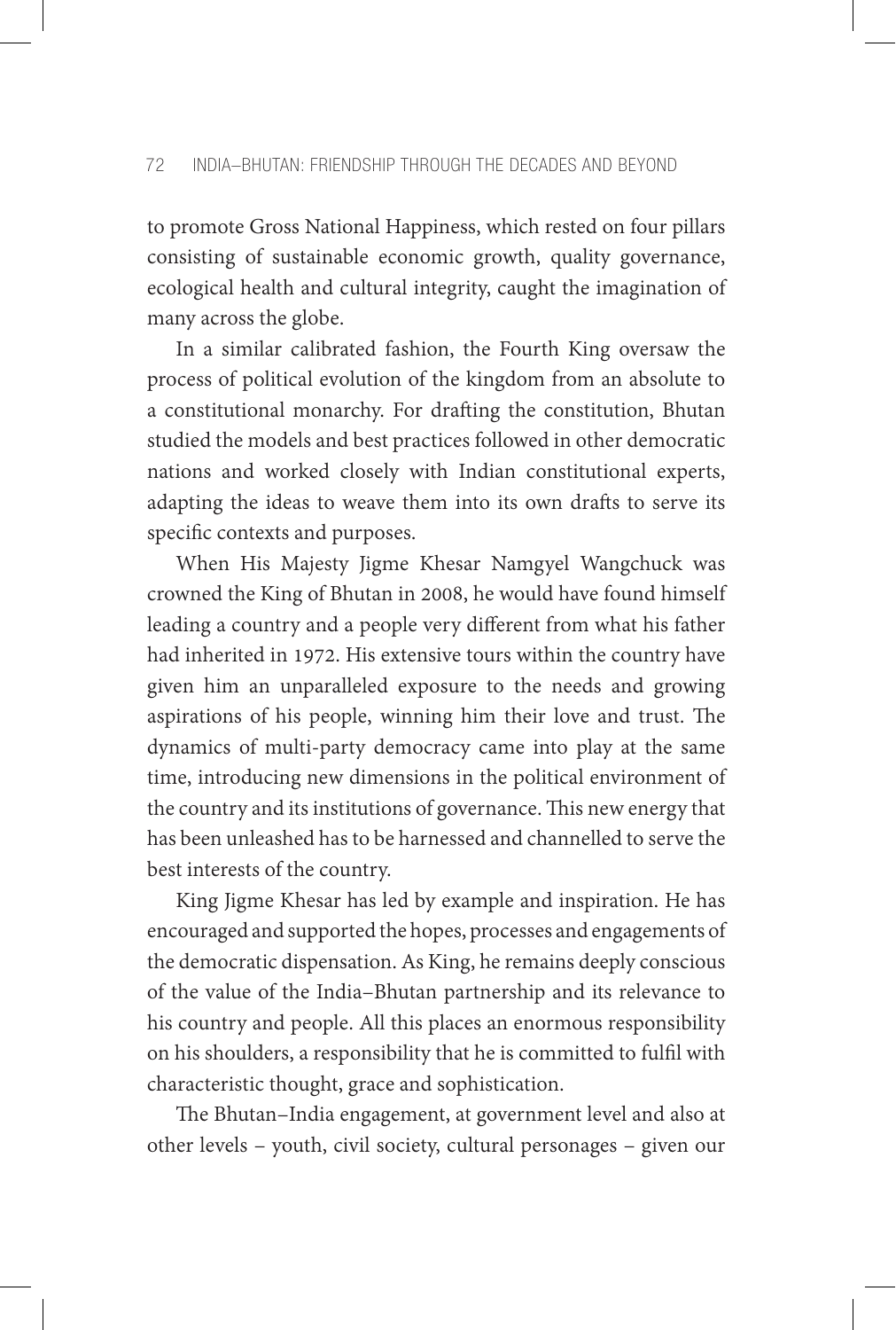#### economic Life 73

common stake in promoting democratic and liberal values, has to respond to these new dynamics in the relationship as well.

Bhutan remains India's largest development partner in terms of the quantum of developmental support extended by it. From 1961, when Bhutan initiated its process of planned development and Indian grant assistance had met 100 per cent of the first plan budget, the nature and direction of our economic partnership has evolved and diversified. While the contribution of Indian development support has fallen to 23 per cent of the budget in the 11th (2013–2018) plan, there is continuity in many of the sectors of cooperation, even as new areas and opportunities relevant to contemporary Bhutan take on greater importance in our agenda. Infrastructure, education and capacity building remain core themes in our cooperation effort. Bhutan's avenues of revenue generation have expanded as education and skills, growing capacities and on-the-job training have permitted Bhutanese nationals to take on roles themselves for which they depended on expatriates in the past years. Programme grants are now a progressively minor component in our economic partnership. Reflecting these new and emerging priorities, Bhutan and India are working together in areas of health, higher learning and professional education, building governance institutions, entrepreneurship capacity development and employment generation, IT and ITES, connectivity – both physical and digital and other growth areas.

India and Bhutan have a liberal free-trade and transit regime to meet the requirements of a land-locked Bhutan and India remains Bhutan's largest trading partner. The transactions are conducted in fully convertible Indian rupees, at par. Bhutan sources the majority – over 80 per cent – of its import requirements from India, while its exports to India constitute an even larger percentage – over 90 per cent – of its exports, and one third of this is hydroelectricity.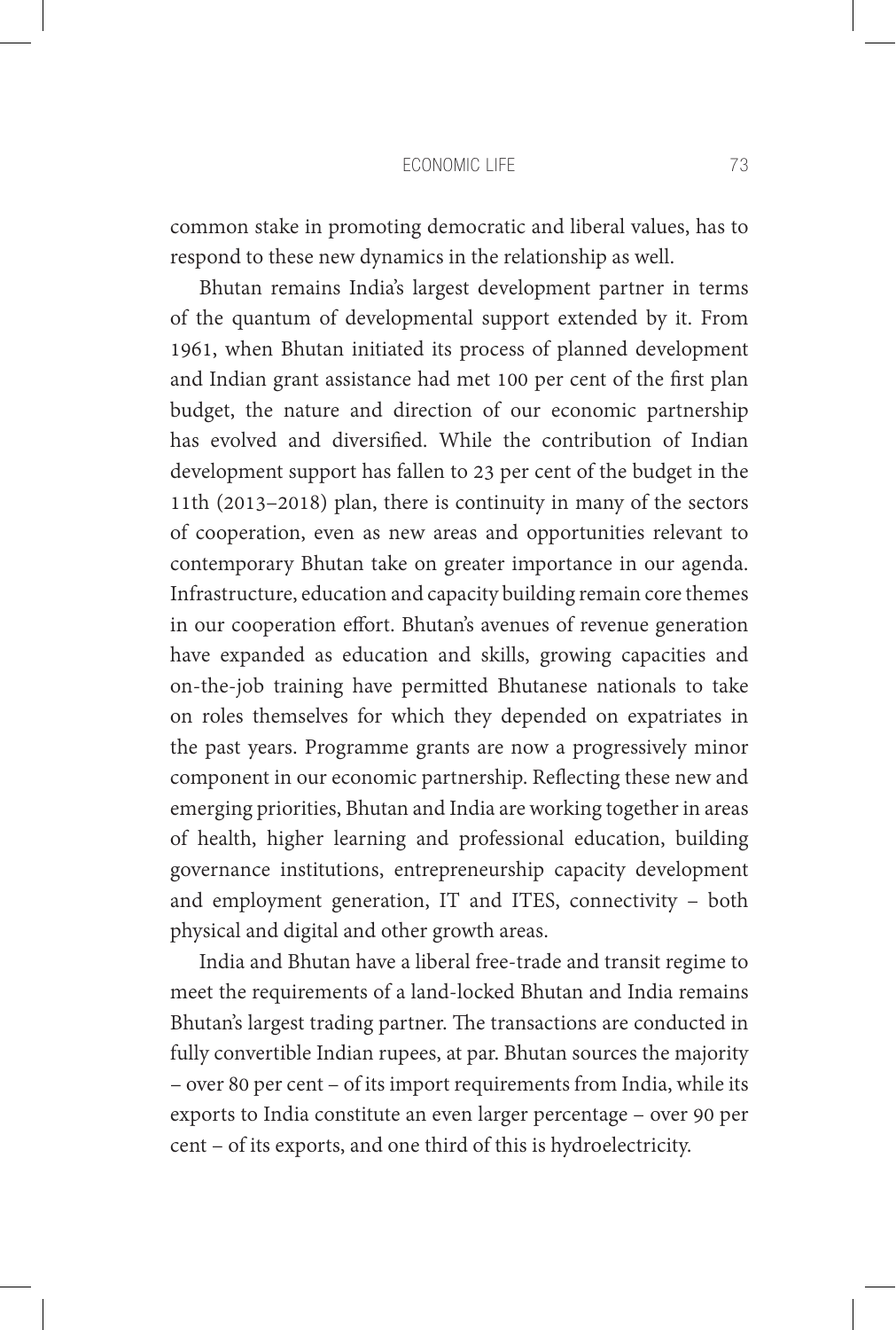A great deal of emphasis is placed on hydropower development as a vehicle for Bhutan's economic growth, and rightly so. Megaprojects in hydropower development which provide green energy for Bhutan's use while surpluses are exported to meet the demands of the huge Indian market, occupy a central place in Bhutan's development strategy. Export of hydroelectricity to India constitutes the primary revenue source, other than tourism, for Bhutan, which has based its future economic growth on this resource.

India–Bhutan cooperation in the hydropower sector began with the commissioning of the first mini hydropower plant in 1967. The revenues generated by the mega projects that followed – the 336 MW Chukha (1986), the 60 MW Kurichhu (2002) and the largest to date, the 1,020 MW Tala (2007) hydroelectric projects – have transformed Bhutan's economic landscape.

Soon after it took over, the first elected government launched an ambitious programme in 2008 of expansion of hydropower infrastructure. Four mega hydroelectric projects, Punatsangchhu I and II in western Bhutan, Mangdechhu in central Bhutan and Kholongchhu in eastern Bhutan, are presently under implementation. When complete, they will add an additional 3,400 MW to the existing capacity. And more are under study, including a very large storage scheme, the Sankosh Hydroelectric Project, with an installed generation capacity of 2,560 MW. Bhutan's own energy needs have more than doubled in the past decade. But it is already producing far more hydropower than it needs. Hydropower is the major component in Bhutan's exports to India and as capacity is added through these projects, with their employment, energy and revenue generation potential, it will provide Bhutan the flexibility and advantages of a self-reliant economy in the future.

There has been criticism that total reliance on a single export commodity and a single buyer may not be the best approach for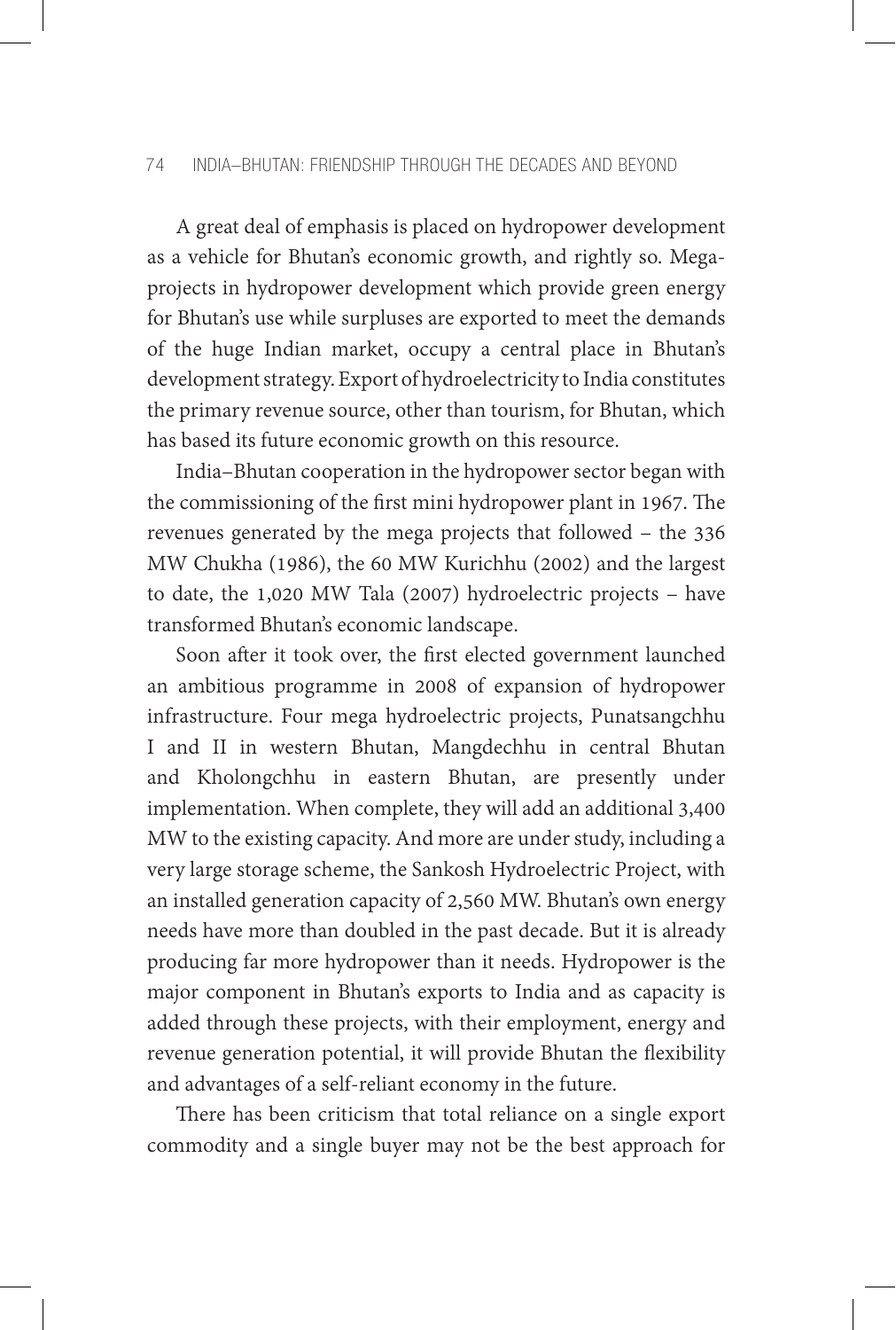#### economic Life 75

Bhutan, though the structure of intergovernmental arrangements that underpin bilateral government-to-government cooperation in this sector substantially minimize such risk. Power pricing issues have been bilaterally negotiated so far to the satisfaction of both parties, but ways and means that enable hydroelectricity generated in bilateral cooperation projects to be traded in Indian or subregional power exchanges on market principles offer a possible solution. There has also been an impression that these hydroelectric projects do not provide for job creation for Bhutanese in the longer term, after the construction phase is complete. This is incorrect since capacities for design and management of projects have been created and with on-the-job training, the local people are now being usefully employed. In addition, spin-off benefits of cheap hydroelectricity are a driver for energy-intensive, job-creating industries in non-power sectors too (like mining, quarrying and manufacturing), which now contribute substantially to the GDP, as also in competitive pricing of the industrial products. Hydroelectricity provides clean energy to households and commercial entities as well, thus reducing dependence on forests and fossil fuels.

It has been argued in the past years that long gestation periods of hydroelectric projects tend to the distort balance-ofpayments positions while they are under construction, leading to a compression of imports until fresh generation in the medium term improves the balance of trade with India, to correct the situation. With total hydel capacity expected to increase from 1,600 MW at present to nearly 5,000 MW within the next few years, most of which is slated for export to India, this is of lesser concern.

India and Bhutan have to look at facilitating the production and export of other items that can help in diversifying Bhutan's exports to India. Extractive industries and related manufactures such as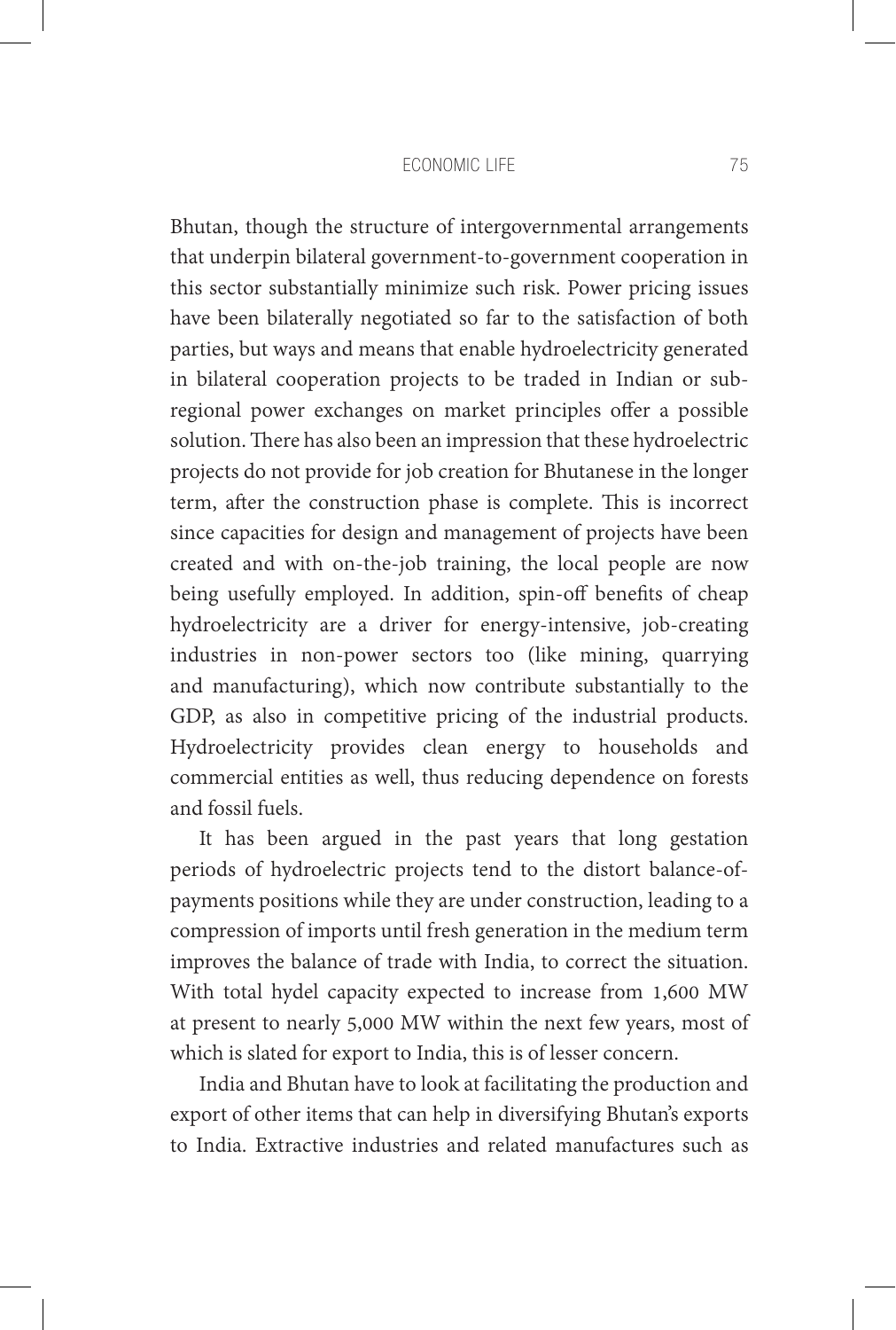ferro-silica, cement and dolomite, all of which have benefitted from the competitively priced power generated by Bhutan's hydroelectric plants, have issues of pollution and environmental impact that need to be managed. Niche agricultural products can be promoted in Bhutan's mountain landscapes, including spices such as cardamom, varieties of mushrooms, organic and off-season vegetables, herbal medicines and floriculture. These are all possibilities, but require improved transport and rapid off-take facilities to send to India and other sub-regional markets.

## THE FUTURE

If there is one bilateral relationship in our neighbourhood that provides substantive content to the term 'strategic partnership' it is with Bhutan. Indo-Bhutan relations today are in good health. At the highest levels, both sides value the deep roots from which their partnership springs, and recognize that they will stand them both in good stead in the years to come. And this is not new, it has always been so.

Our economic cooperation and our trade and investment linkages will move forward. Past experience gives us the confidence that the ambitious programmes of mutually beneficial development projects in Bhutan can be managed and taken forward efficiently and well.

 But the Bhutan–India relationship, neighbours who wish each other well, is far too intense and wide-ranging a tapestry to be totally free of complexities. It cannot be taken for granted; it will need to grapple with difficult questions, with new and emerging challenges of the 21st century, with changes in the regional and global environment. And yet, when such concerns do come up, the partnership will ultimately rise to meet the challenge. Efforts will be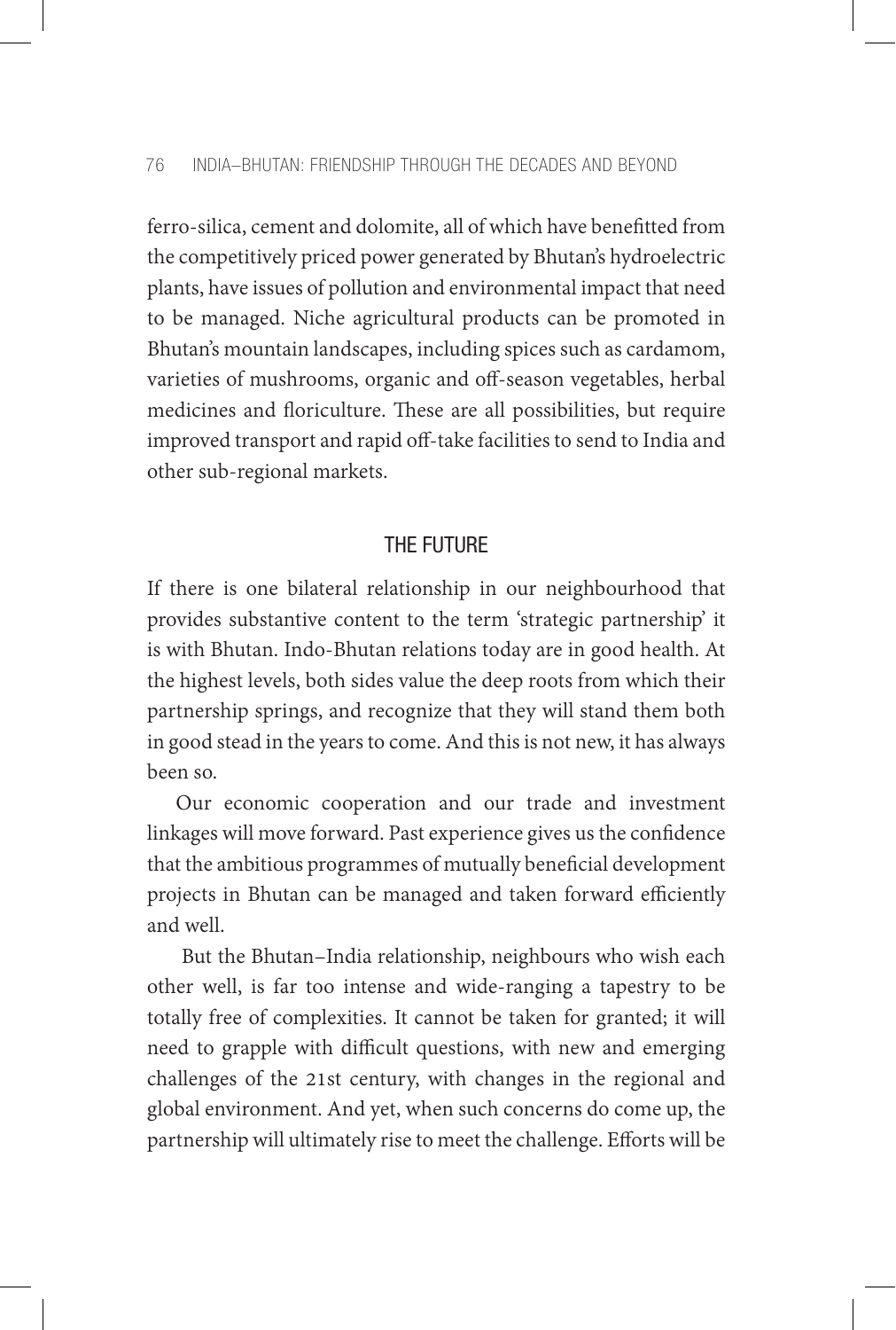#### economic Life 77

required from both sides, and on a sustained basis, to nurture and enhance their privileged partnership as an anchor in the regional sea of rapid and far-reaching changes.

Three broad sets of emerging issues now require serious attention and should form the foundation of India's bilateral engagement with Bhutan in the coming years.

Firstly, the responsibility for nurturing this partnership will fall on the shoulders of our youth, Bhutanese and Indian, for the future belongs to them. An entire generation has grown up in Bhutan with far wider horizons and aspirations than ever before, since internet and television first came to Bhutan two decades ago. The change has been striking and as the age-old social structures and cultures of Bhutan's villages begin to change, as the pace of ruralurban migration increases, tensions grow. More and more young people come to the cities and towns to be educated, to look for jobs and governance takes on a whole new imperative for Bhutan's policy-planners and administrators. Economic, social, political and environmental challenges have to be faced, and the opportunities that these developments present need to be harnessed with imagination and wisdom.

Many of the earlier generation of Bhutanese had lived and studied in India. They retained an understanding and appreciation of India, with a valuable network of friends and acquaintances which served them and the bilateral relationship well. This is changing, naturally, and Bhutanese students are finding it increasingly difficult to obtain seats in professional courses in the highly-competitive reputed colleges in India, while educational institutions in other countries are aggressively marketing themselves. Education and skills development, an ecosystem that will support entrepreneurship and business ideas, should remain a priority area for our cooperation, and there is a clear need to expand the access of Bhutanese youth to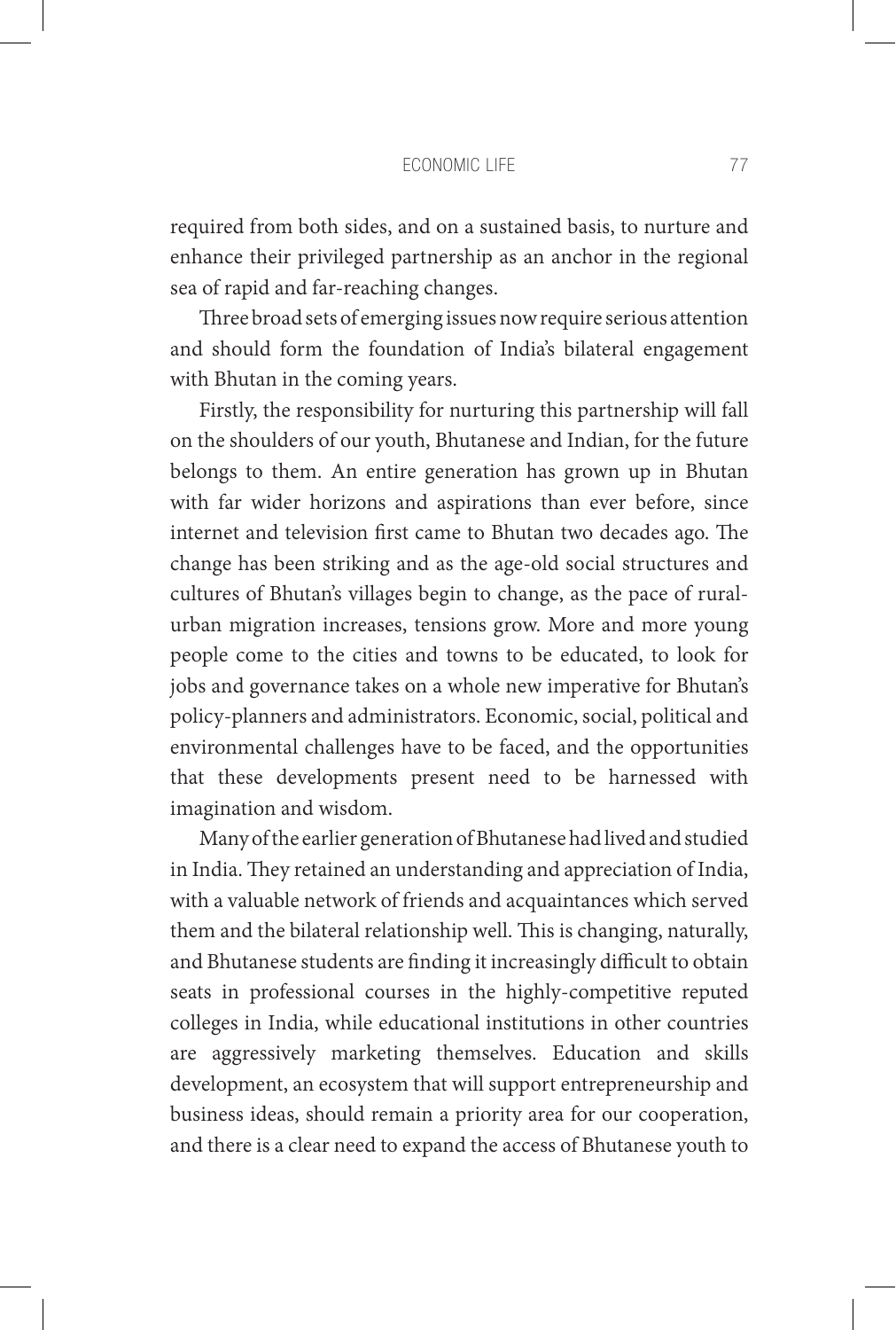high quality education in India. Indian and Bhutanese institutions, schools and universities should be working together to build a network of linkages where the best of both countries can exchange ideas and projects for the benefit of our region and shared heritage.

A second set of issues draw from Bhutan's land border with India. This is a critical interface, as all of Bhutan's lines of communications, electronic or physical, pass through the border districts of northern West Bengal and lower Assam. The stability, security and efficient governance of these borderlands has a direct impact on the bilateral relationship. These areas are also the first experience of India for many Bhutanese as they cross the land border for transit, commerce, pilgrimage or education. Yet these ecologically priceless and politically sensitive Duars remain afflicted by social and political strife, violence, poverty and under-development, in spite of their substantial prospects for sustainable wealth generation through eco-tourism, production of local handicrafts and products and services.

The scale and intensity of competing demands placed on the India–Bhutan border towns and landscapes will only grow, and the two countries will have to rise to the occasion to meet the myriad challenges. Many of these issues have received attention in bilateral dialogues. As the programmes of hydroelectric and infrastructure development in Bhutan move forward, heavy demographic and logistics pressures will be placed on these sensitive borderlands. Careful planning is required to prevent any undesirable outcomes. Further, with economic growth and infrastructure development in Bhutan, the contrast with the lands across the border in India will be even more accentuated, with the attendant problems and the potential to become a serious irritant in the relationship in the coming years.

The open border itself needs much better management, with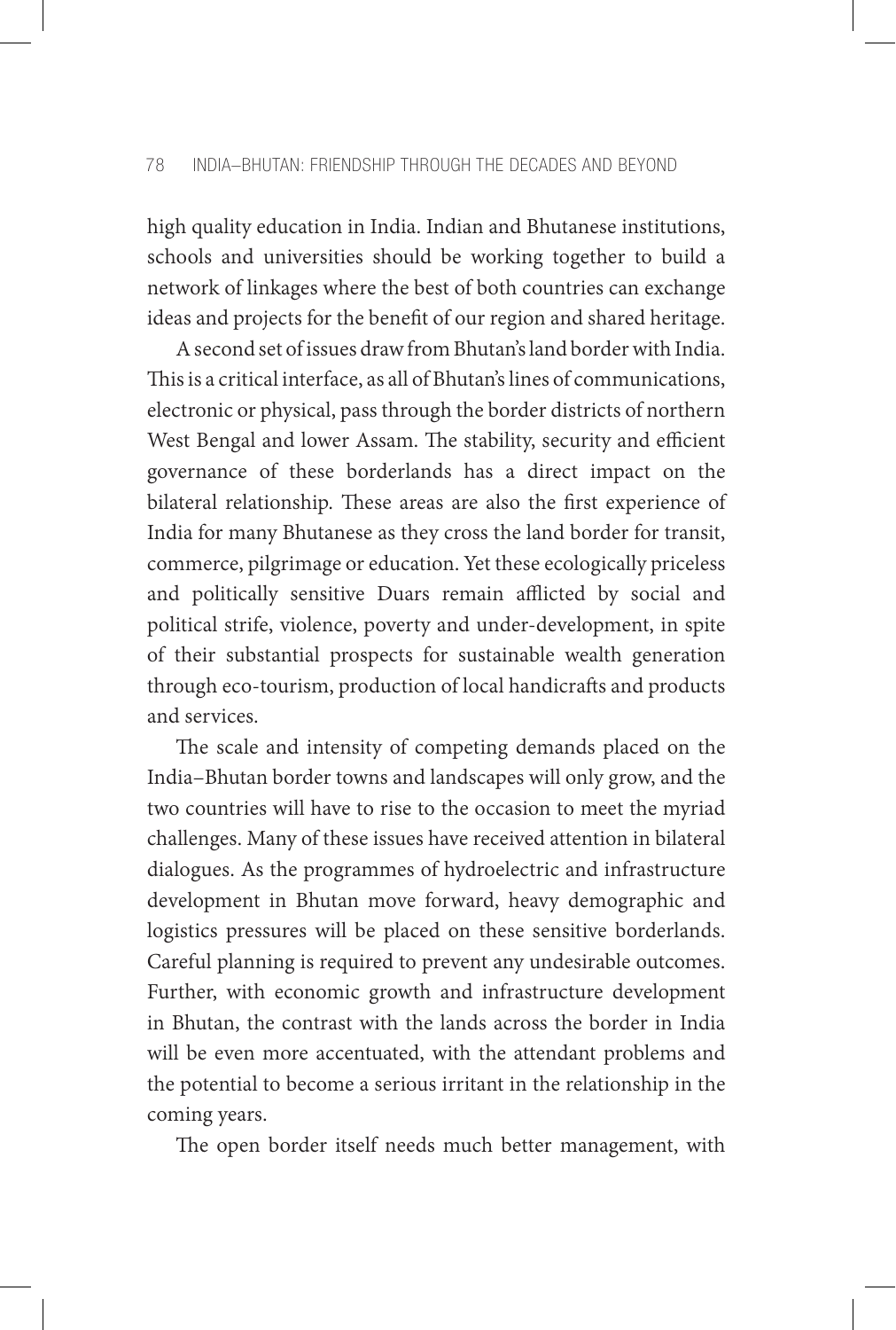#### economic Life 79

better infrastructure, better cross-border coordination and regulation of movement of people and goods to combat smuggling and trafficking in timber, wildlife and narcotic substances, with all their concomitant implications and security risks. This has to be done imaginatively, and trans-border linkages, coordination and cooperation can provide innovative options which should be factored into the planning process. A broad-based approach to ecosystem-based adaptation for people and livelihoods that addresses biodiversity and climate change impacts in these highly ecologically vital areas, through developing habitat connectivity and an iconic Indo-Bhutan trans-boundary landscape conservation programme, would serve multiple desirable objectives and be a critical component in the effort.

These projects need to be designed so as to gain recognition and acceptance from the public and can even be included in the 50-year celebrations of India–Bhutan diplomatic relations. Indeed, here is an opportunity for our border states to work constructively with our federal authorities to further our foreign policy objectives with benefits to everyone.

The third set of issues that should occupy a prominent position in our cooperative endeavour revolve around Bhutan's water resources. The crucial link between climate, water and energy holds a special relevance for Bhutan. Whatever developmental scenario for Bhutan is considered – whether based primarily on hydropower generation and export, or a natural and cultural assets-based economic growth scenario, underpinned by cultural, adventure and eco-tourism, or an industry and agriculturesupported economic growth based on primary products – water emerges as the primary resource which integrates all objectives and holds the highest relevance as an economic driver for Bhutan. Water is the key asset with interconnections across diverse sectors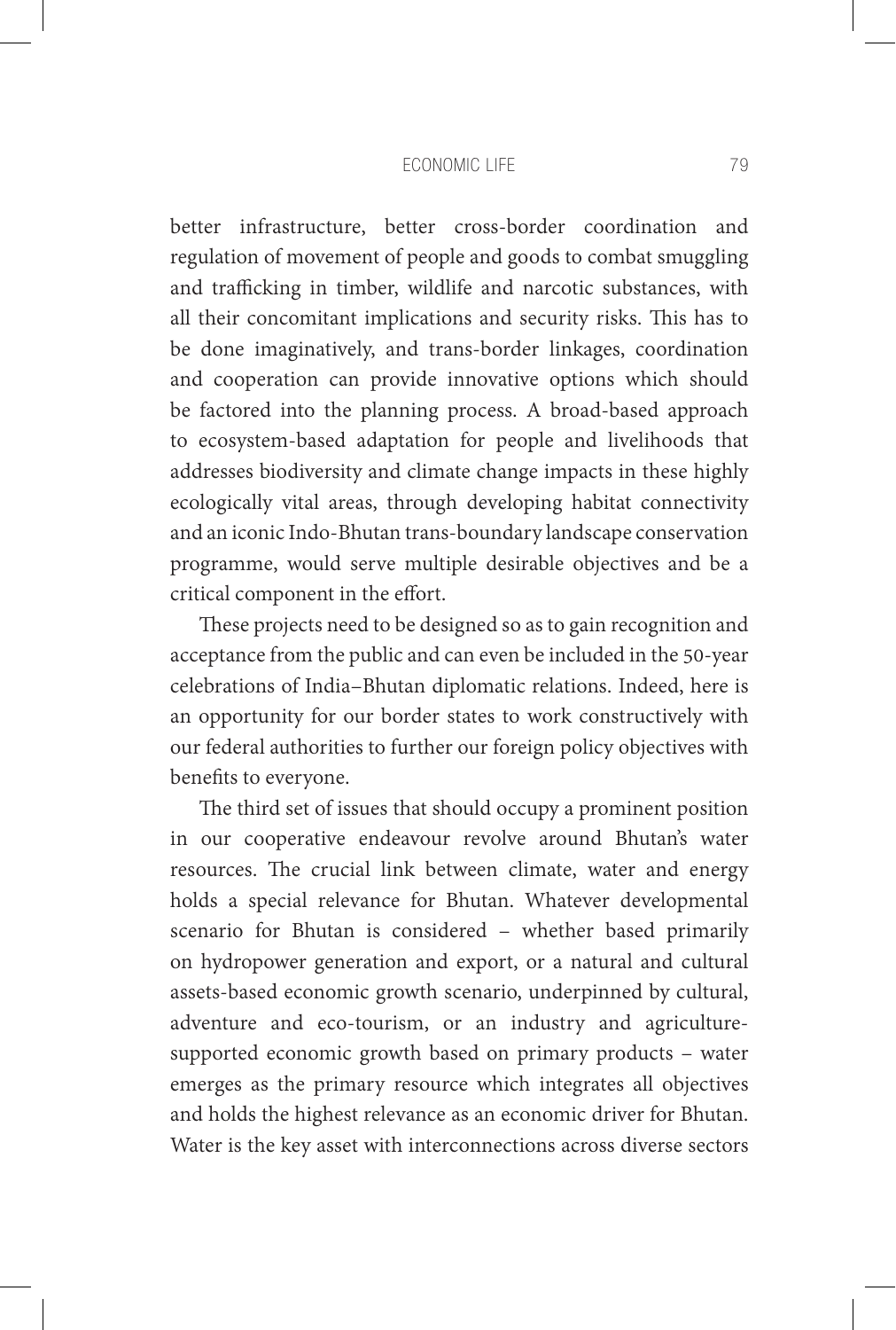of relevance to Bhutan – agriculture and food, forests and forestry, wildlife, tourism, hydroelectric power and the overarching issues of climate change. The priority for Bhutan – and in turn India–Bhutan cooperation wherever it can usefully contribute through geo-spatial studies and exchanges, capacity building and other steps – should therefore remain the ecological integrity and stability of Bhutan's water resources through imaginative governance and financing arrangements for their management and conservation. The fragile mountain ecology of the Himalayan region is under severe stress. Global warming is exacerbating the pressures with retreating glaciers adding a very dangerous dimension to a critical situation. Sustainable development requires a birds eye-view approach. At a landscape level, understanding how the environment copes with change is the key to keeping the ecosystems healthy and resilient.

Bhutan is a beacon of hope in this rather bleak picture. It is not a resource-rich country – its primary assets lie in its water resources, its extraordinary natural beauty and biodiversity, its unique and very special culture and, above all, its people led by their wise King. Gross National Happiness, in the Bhutanese scheme of things, is not an alternative to economic development, but a strategic objective which can prevent societal and political discontent and conflict.

That is also Bhutan's challenge. A sensitively worked-out development strategy can lay the groundwork for Bhutan's wellbeing and security, even as adverse influences in its neighbourhood begin to have their impact. Bhutan has the potential to articulate a vision for our region, and India the capacity to partner in this effort.

The challenges will come in the future; whether we succeed depends on whether we can foresee the issues and plan well.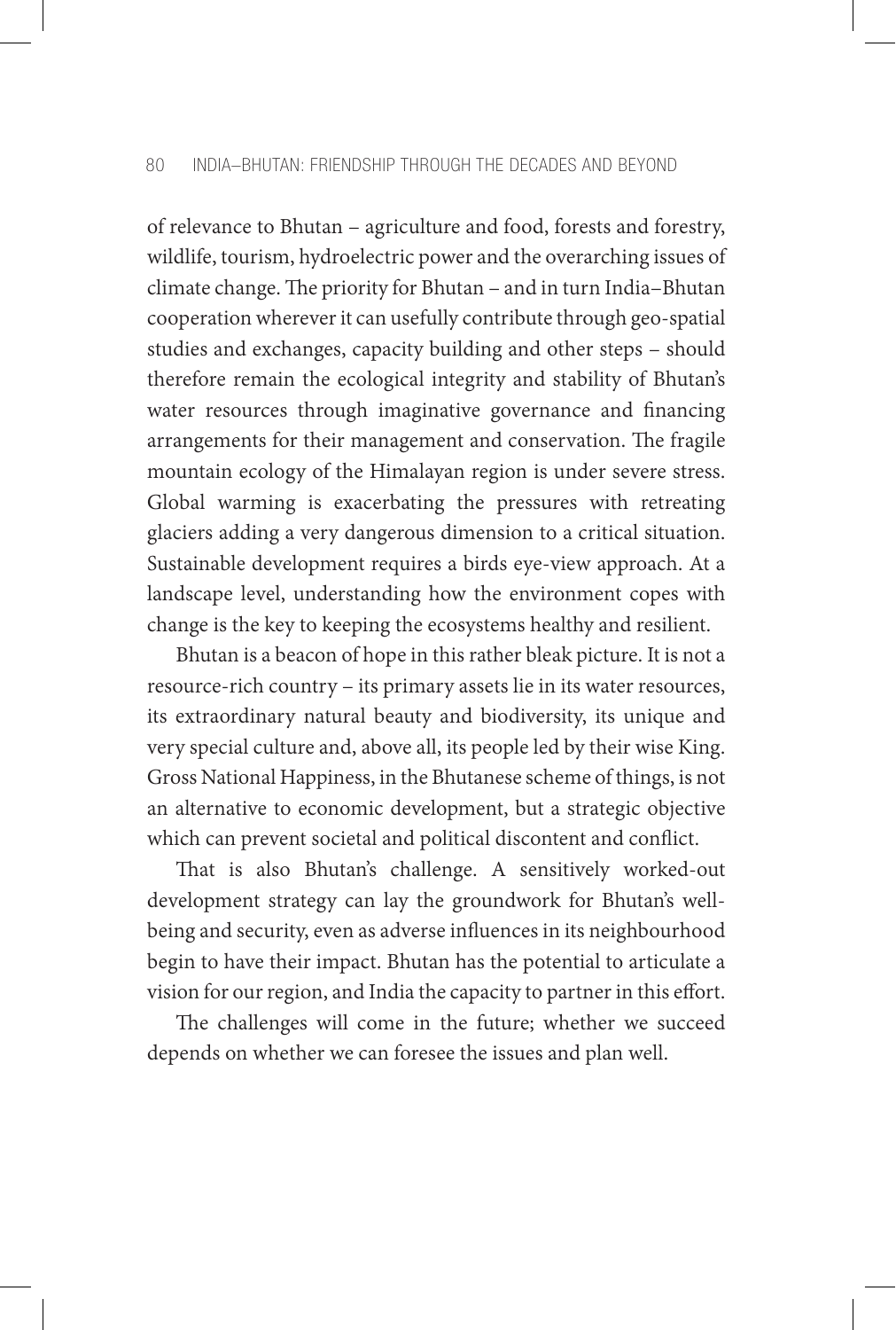# CULTURE AND ITS REPRESENTATIONS: GOING BEYOND THE ELEPHANT AND THE DRAGON

#### OMAIR AHMED

Culture is a slippery concept, one that is not caught easily in the broad framework of religion, arts, language, food, literature, and even politics. It includes all these, and more. We are always so immersed in our culture that we find it hard to see. More problematically we find it hard to say what is, or is not, part of a culture. This book is supposed to focus on India–Bhutanese relations after 1947, but culture is hard to pin down with such boundaries.

Let us look, for example, at Bhutan's national dish, the *emadatsi*, or chilli and cheese. Everyone who has had this fiery dish remembers its flavours. My wife once brought the chilli back to cook with meat in Delhi, and then spent an hour with her hands dipped in ice and water because she had not realised how hot they are. Nevertheless, red chillies, as everybody knows, are not native to South Asia, and were first cultivated in South America, approximately 6,000 years ago. They entered South Asia most likely through the Portuguese colony of Goa (Robinson, 2007), spreading throughout South Asia, and obviously into Bhutan.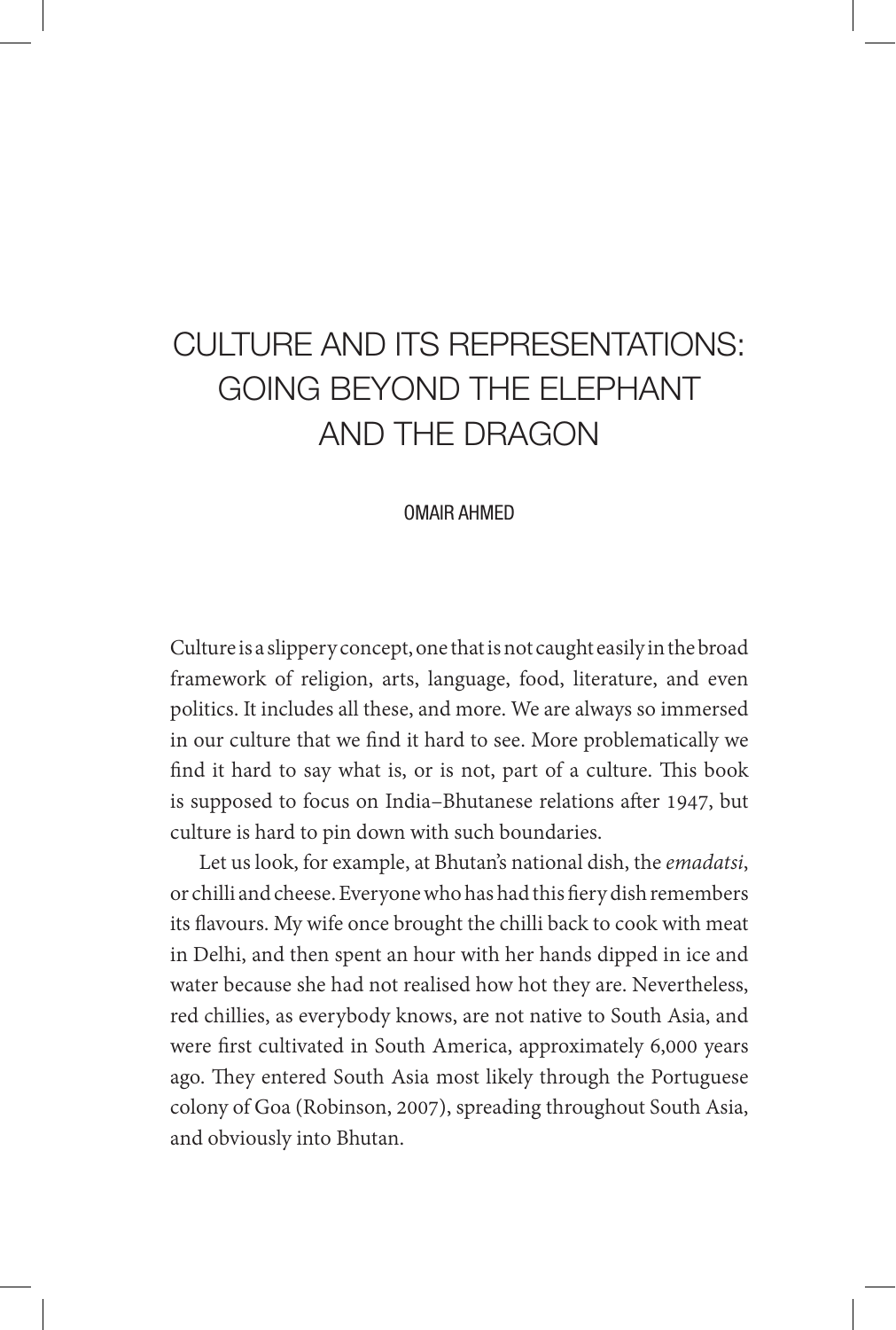This icon of Bhutanese culture, and a staple part of its diet, only entered its cuisine – as it did Indian cuisine, replacing the black pepper that is indigenous – only over the last few hundred years. And yet one cannot separate chillies and cheese from Bhutan, or the red hot chilli pepper from the Indian diet.

Maybe more important is the issue of language. There is no ethnic marker as important as language. It goes to the core of culture. How we express ourselves, the way that an idea is phrased, is terribly important and loaded with cultural and social factors. Ethnologue (Bhutan Country Profile) lists 23 living languages in Bhutan (India has 448 living languages), which seems to indicate an enormous diversity in a country of less than 800,000 inhabitants.

I make these points as a preface that we need to understand when we talk of culture. The examples I pick of India–Bhutan cultural interaction since 1947 will capture only a very small part of the huge area this field covers. My view of the field is that of a man looking through a keyhole. It is necessarily subjective, and excludes far, far more than it includes.

## THE VISIT OF THE KING

One of the most culturally defining moments of the India–Bhutan relationship was the visit of the first Indian Prime Minister, Jawaharlal Nehru, to Bhutan in 1958. While this was a political event – and one that became one of immense significance from the moment that the Third King of Bhutan, Jigme Dorji Wangchuck, decided to take the microphone when the translator started struggling – Bhutan was also going through a massive change. While this one was primarily political, the changes were so big that they left no facet of Bhutan's life untouched.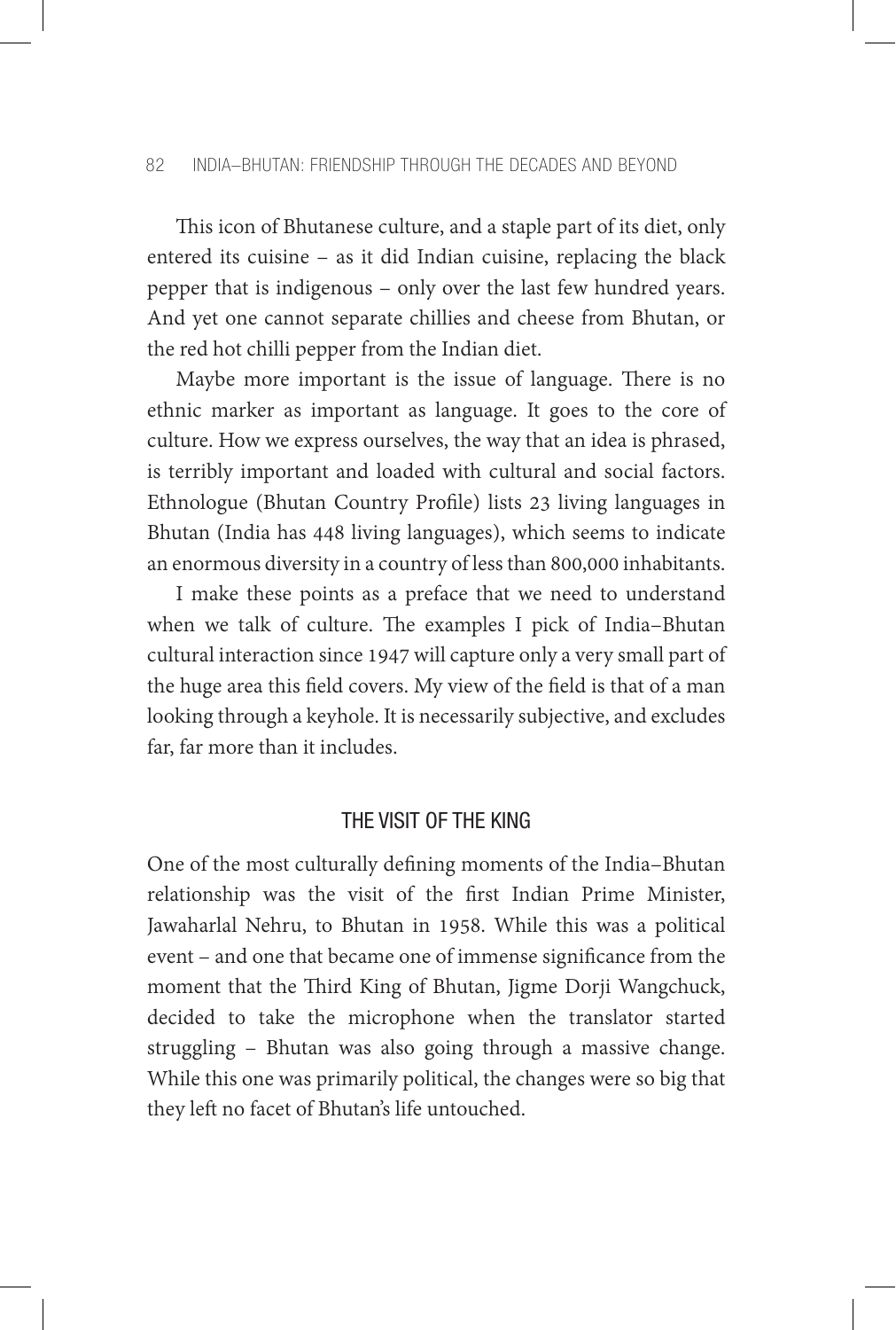These changes were piloted by the Third King, and found their legal and political articulation in the Thrimzhung Chenmo, or Supreme Laws, that were first placed before the National Assembly – another new creation by the Third King – in 1953 and finally enacted in 1959. The codification of the Thrimzhung Chenmo involved, in large part, putting down the already existing legal structure of the country, but it also involved a radical reshaping of a feudal society dominated by landlords and monastic orders. Until the passing of the Supreme Laws, Bhutan was a highly stratified society, which included the institution of serfdom, but the Thrimzhung Chenmo changed all that, it created a framework where, 'the mighty and the humble ... [were] both made equal before the law' (Whitecross, 2003).

While a great deal of this can be attributed to the initiative of the Third King, this massive political, cultural and social transformation did not happen in isolation. While Bhutan has often been portrayed as a 'hidden kingdom', it was not ignorant of the world around it. One of the main reasons was the advisors from the Dorji family. This relationship stretched far back from before the first Druk Gyalpo, Ugyen Wagchuck, was first crowned, establishing the remarkable Wanghchuck dynasty that has steered the fate of Bhutan for more than a century. According to Ashi Kesang Choden Wangchuck, the Royal Grandmother, in their first meeting, Ugyen Wangchuck apparently discovered some family connection between himself and the famed and prosperous Kalimpong-based trader, Ugyen Dorji, and went so far as to say, 'We are definitely sons of brothers' (Choden, Summer 2003, Volume 8).

It was Ugyen Dorji who was one of Ugyen Wangchuck's closest advisers in dealing with colonial India, and his son, Sonam Topgye Dorji, continued in this role with the Second King, monitoring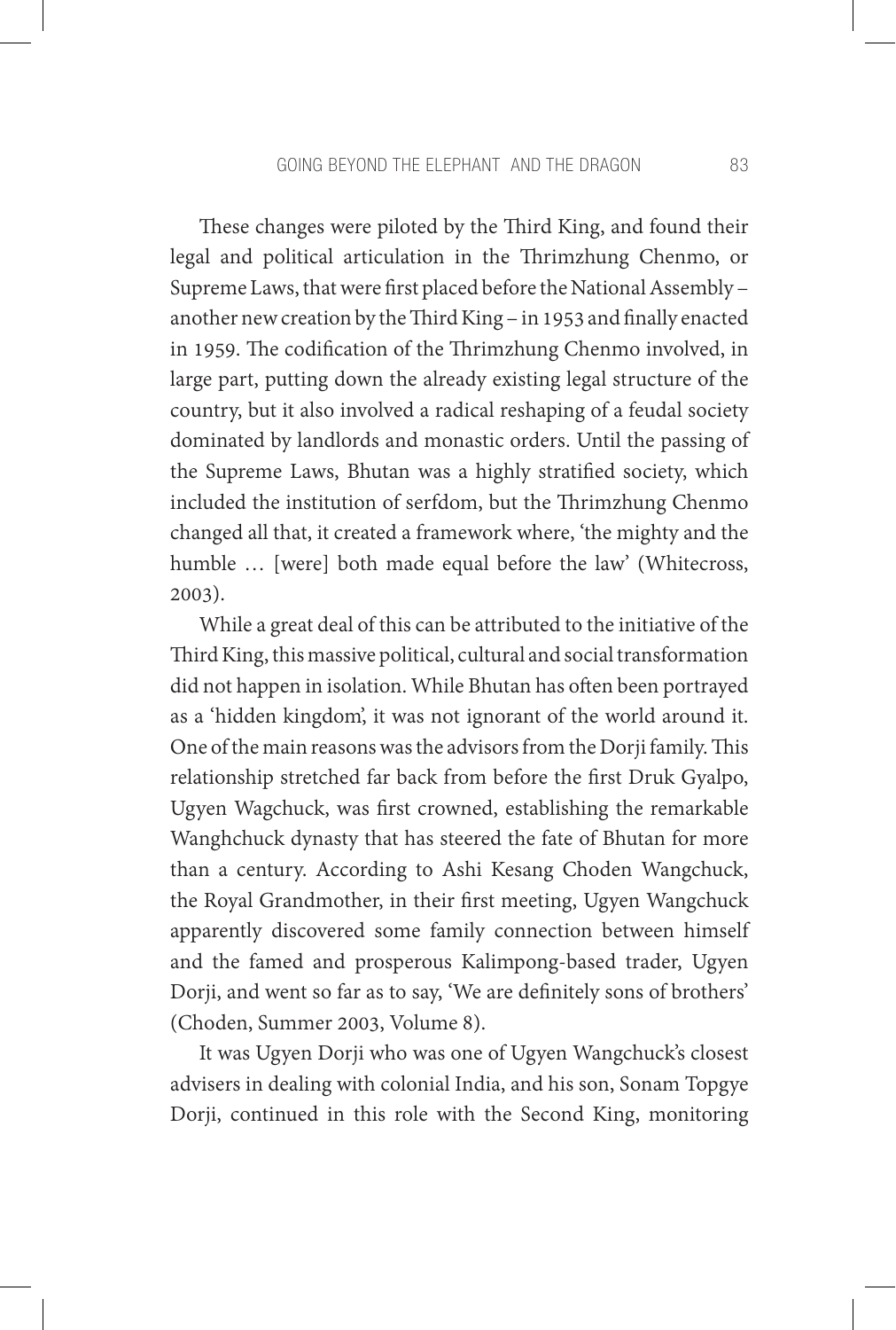India as it transitioned from colonial rule to a Republic. It was Jigme Palden Dorji, the grandson of Ugyen Dorji, who was in this key position after India's Independence.

That role did not just mean looking at politics, but at the culture of change all around the borders of Bhutan. The key city where all of this was happening was Calcutta, the old capital of British India, and post-Independence, still one of the most happening cities in South Asia, both the cultural and social capital of eastern South Asia. It was at the Calcutta Turf Club that Jigme Palden Dorji, and it was the love of horses that was one of the bonds of friendship between him and Major General Enaith Habibullah, the first Commandant at the National Defence Academy at Khadakvasla. It was also a love of riding that bound together the friendship between Habibullah and India's Prime Minister, Jawaharlal Nehru.

## A RAPIDLY CHANGING BHUTAN

While the work was politics, it was a love of culture that bound these ties together in all sorts of different ways. Seeing the delight on the features of the Third King in the pictures on his official visit to India in 1951, you see his dreams of transforming his country as he looks over agricultural machinery, at railways, and all sorts of things.

This developmental transformation, backed by funding from India, had a radical impact on Bhutan's society. A standing Army was created in the 1950s, and in one of those coincidences that these changes made, two people from villages that would probably never have met, did. These were a young soldier in the new Army, and a woman who was helping build the roads, who would meet, marry, and raise a son who would go on to become the second elected Prime Minister of Bhutan, Tshering Tobgay.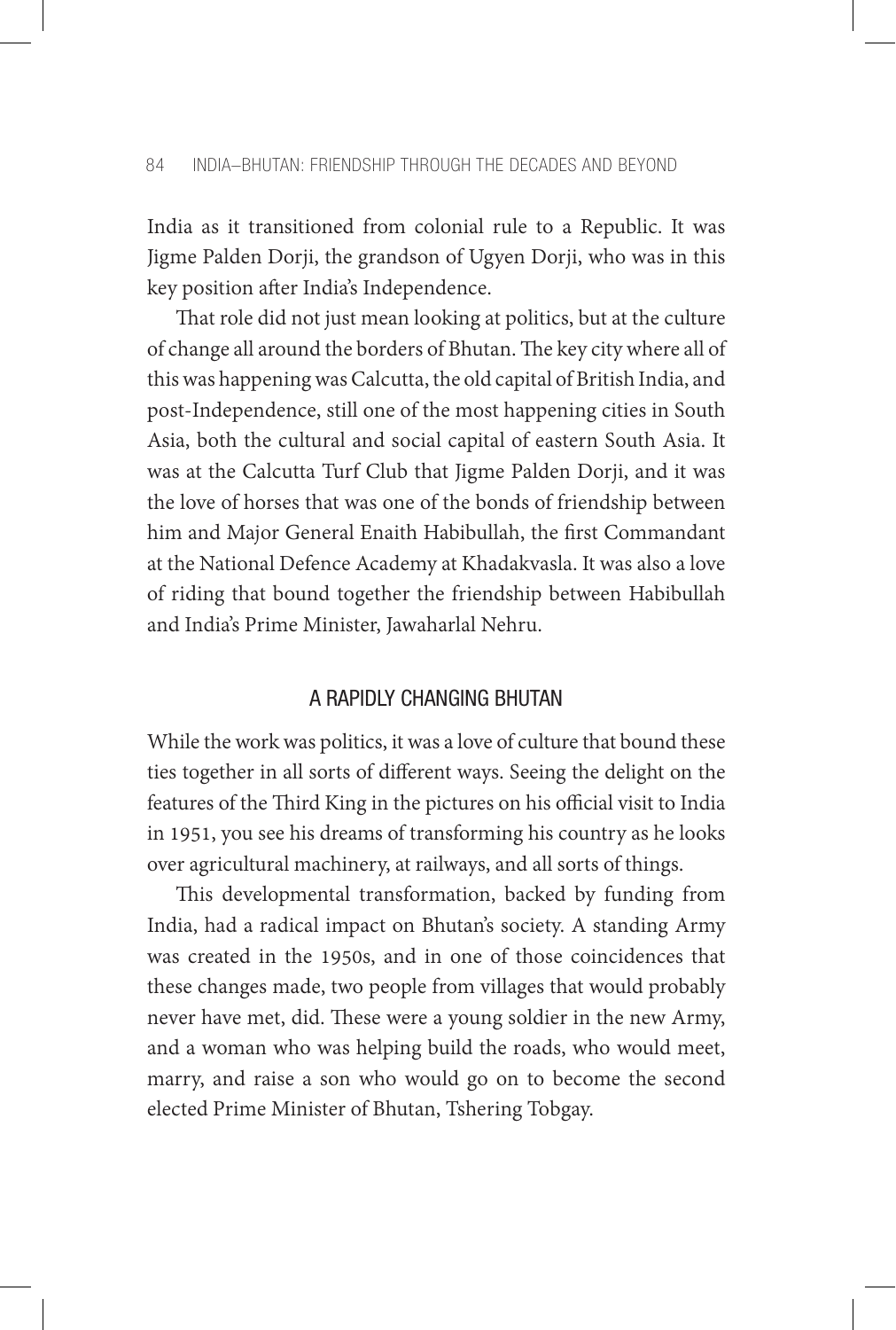#### EDUCATION, MOVIES AND JOURNALISM

In a more traditional sense the cultural cooperation was seen in education. In 1920 the First King, Ugyen Wangchuck, had written a twenty point letter to the Viceroy of India asking for help to develop the country, the first point being education of its citizens. The British responded with an offer to log the country's rich forests to pay for the costs. That cooperation died, but the dream of education did not. After India's Independence many Indian teachers would travel to teach in Bhutanese schools, but the travel would not be one way. Ashi Dorji Wangmo Wangchuck, Queen Mother of Bhutan, has written movingly of travelling by jeep to her school, St Helen's Convent in Kalimpong, in India's northeast (Wangchuck, 2006). The first elected Prime Minister of Bhutan, Jigme Yoeser Thinley, studied at North Point, and Delhi's prestigious St Stephen's College. My own research was facilitated by the fact that, upon arrival, one of the first people I met in Bhutan was one of my seniors, Palden Tshering, from a school I attended in Mussoorie, Woodstock, where a number of Bhutanese have studied.

Palden's case also illustrates another aspect of this two-way traffic, in that – despite their small number in comparison – Bhutanese have left their impact on India as well. I had not recalled Palden's nationality from my schooldays, but I did see him as part of a TV advertisement of Eveready Red batteries. A far more prominent role has been played by the model and actor Kelly Dorji, who has starred in both advertising campaigns and movies. Maybe what is most fascinating about Kelly's career is how he has gone beyond Hindi films, acting in numerous Telugu and Tamil films, and even a Kannada one.

Given Bhutan's population is only 0.06 per cent of India's, this is remarkable prominence.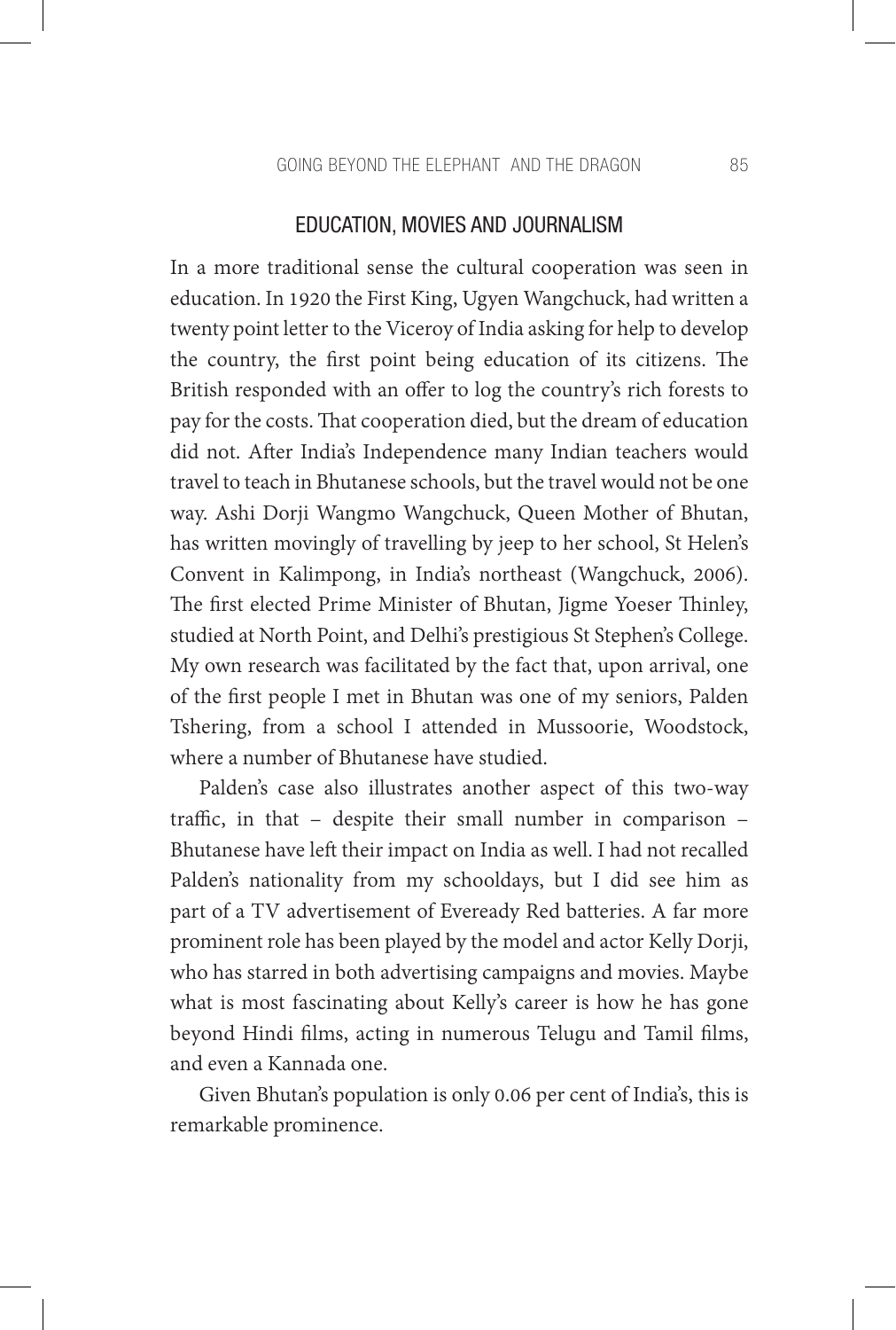#### 86 INDIA–BHUTAN: FRIENDSHIP THROUGH THE DECADES AND BEYOND

My schoolmate, Palden, also took part in another cultural interaction, that of journalism. After returning to Bhutan he also worked at *Kuensel*, Bhutan's oldest newspaper. Set up in the late 1960s, *Kuensel* began as a government publication, more for the dissemination of information than for investigative journalism or holding the government to account. Since the 1990s this has changed (Dorji, Summer 2006, Volume 14), and after the transition to democracy and the election of the first government in 2008, this changed radically. A number of other publications had already emerged before that transition, but they have taken on a different character, often with the participation and cooperation of Indian journalists working with the publications. This cooperation has been reflected, too, in the programmes of the Bhutan Broadcasting Service, where many reporters have travelled to Indian TV studios to study how Indians TV journalists report on issues.

## BOOKS, BOOKS, BOOKS

Maybe the deepest cooperation has been through books, though. It is instructive that Kunzang Choden, who is one of the major Bhutanese authors writing in English has books published by Zubaan, a publishing house set up with the specific mandate to pursue and promote feminist voices. Choden has been a welcome guest at Indian literary festivals, including and especially at the Jaipur Literary Festival, still the biggest literary festival in South Asia, as has the Queen Mother, Ashi Dorji Wangmo Wangchuck, and Dasho Karma Ura, one of Bhutan's foremost intellectuals.

The Queen Mother is also the patron of Mountain Echoes, Bhutan's own annual literary festival, which began with Indian partnership in 2010. This was a propitious time to begin this cooperation. Bhutan had just transitioned to democracy, and with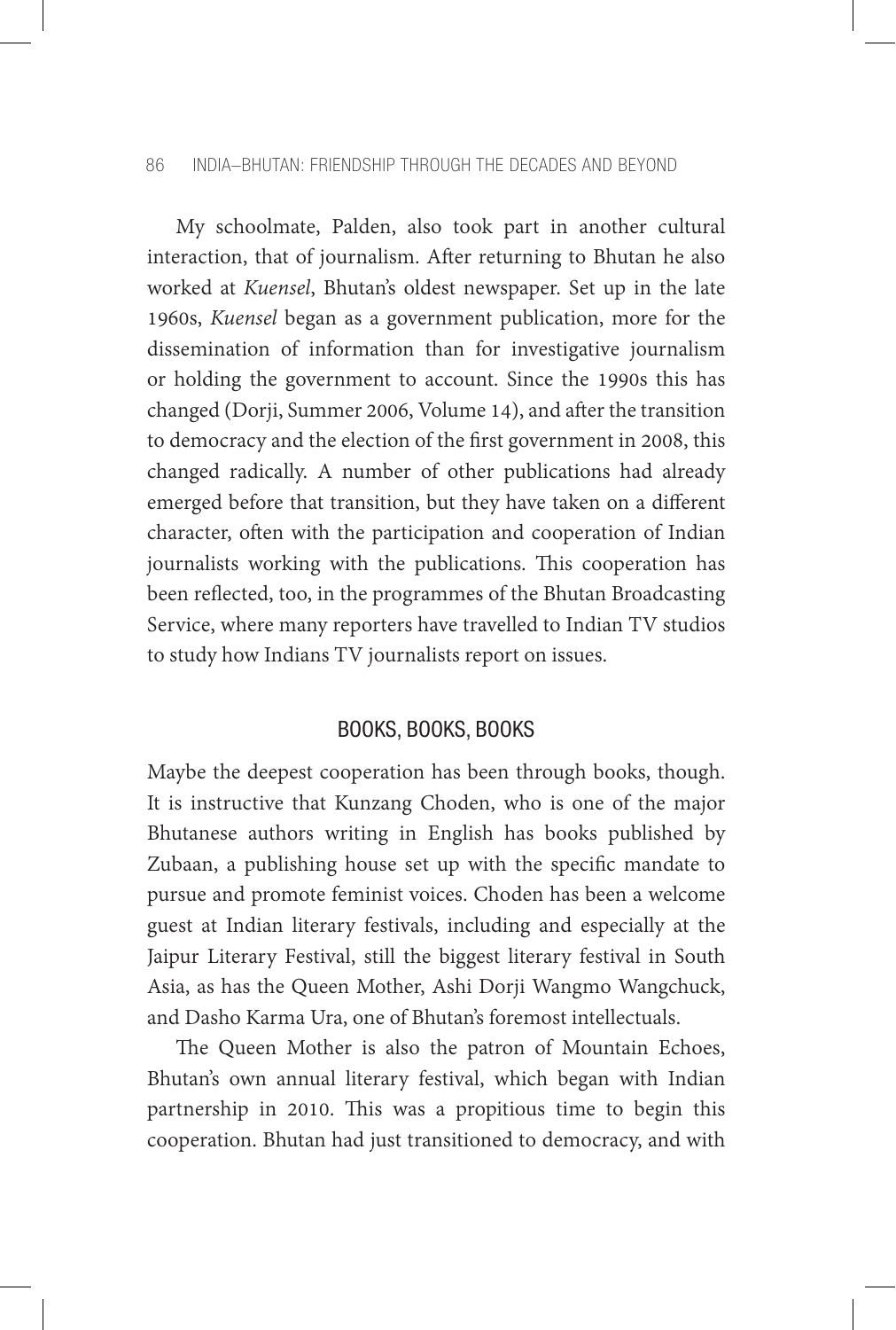that transition had come an unprecedented level of discussion of what Bhutan was, and where its journey should lead it. The change from a state ruled under the direction of a monarch, to a state where the people had to now think for themselves about the direction of that journey.

Over the years the festival has seen authors, artists, musicians, and movie stars – primarily from India but also from other countries – descending on Bhutan and discussing their experiences with their Bhutanese peers. It has grown larger in size and moved from being accommodated in fairly small auditoriums to being hosted in multiple large auditoria at multiple venues.

Not all cultural cooperation has been as successful. The Nehru– Wangchuck Cultural Centre, a beautiful building, well-resourced and located at the centre of Bhutan's capital city, Thimphu, remains a place where relatively few Bhutanese find themselves (Bhutan Broadcasting Service, 2014). This seems to be in sharp contrast to the popularity of Hindi movie songs playing at bars, movies that are seen on TV, or even TV serials. In fact this huge preponderance of Indian content on TV has become a cause of concern to some Bhutanese who seem somewhat overwhelmed at the extralarge presence of Indian cultural content in their lives without a corresponding balance of Bhutanese content.

This is a concern that is more usually voiced by older Bhutanese who worry about children growing up with a cultural universe that is largely devoid of local content as they mimic the Hindi dubbed cartoon serials like Doremon available on cable TV. But it is a concern that is natural. Bhutan is, after all, a very small country compared to India, its cultural output will never be as large.

This is one of the reasons that the Mountain Echoes festival works as well as it does. The numbers of Indians and Bhutanese is roughly balanced, and is also offset with the number of people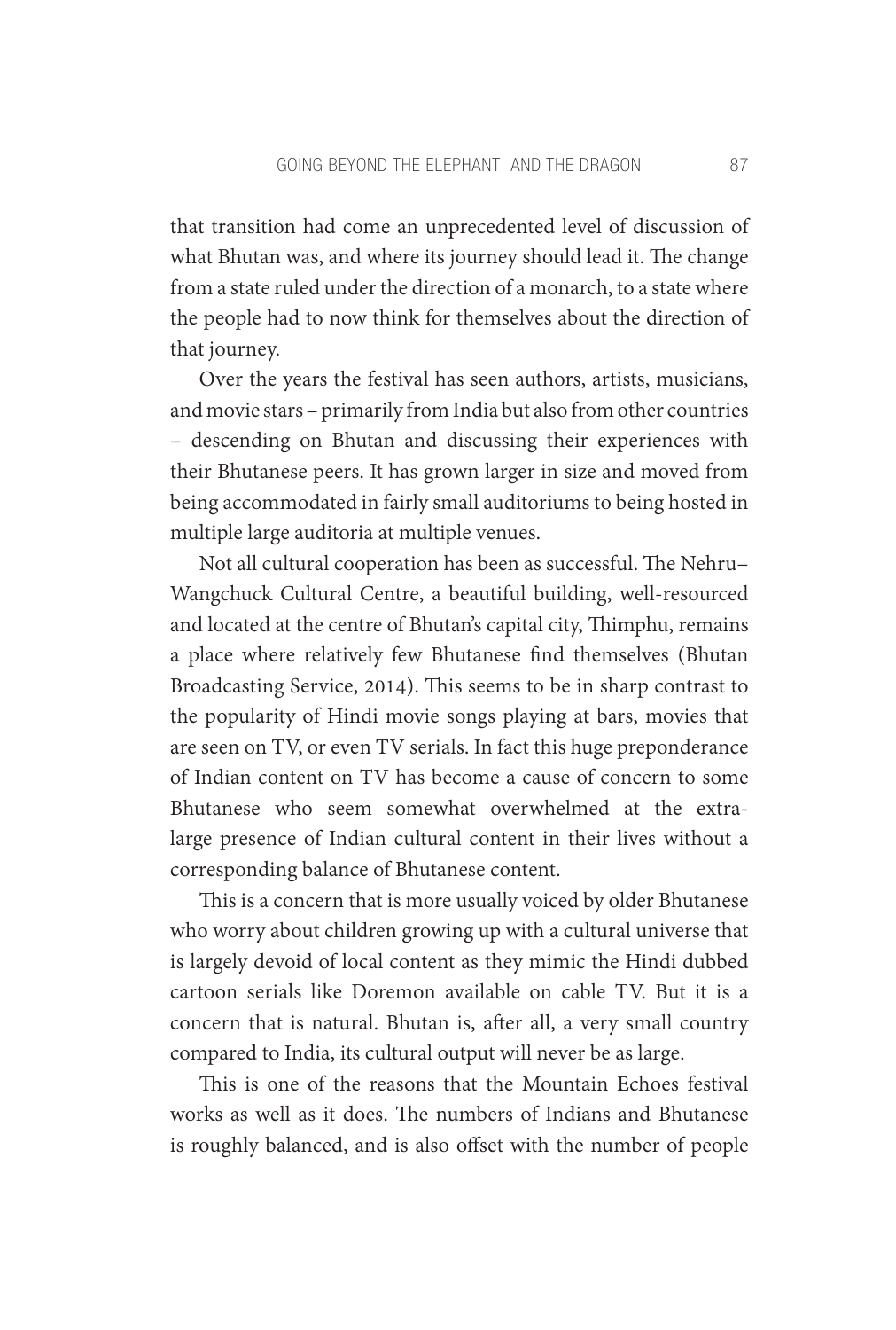from other countries. In its own way, Bhutan's own prosperity is providing some of this balance. For many young Bhutanese the fashions to follow are from South East Asia, and at hairdressers across Thimphu are plastered with pictures of Koreans.

## THE SUBTERRANEAN CURRENTS OF RELIGION

Bhutan is a country with an official religion, the Drukpa Kragyu school of Himalayan Buddhism. The Je Khempo is the official head of the monastic order – although the reincarnation of the Zhabdrung occupies a special place. On a Druk Air flight into Bhutan the inflight magazine lists four important personalities – the King, the Je Khempo, the Prime Minister and the Leader of the Opposition. For centuries the monastic orders have been part of the glue that held Bhutan together, with the Dzhongs, being both the religious and administrative centres of a province. During those centuries it was customary for families to assign one of their children for a life in the monastic orders. Consequently almost every family in Bhutan, whether from aristocratic or peasant families has a blood connection to the monastic order.

Bhutan is not the only society with these characteristics. To its north, its largest neighbour for many centuries was Tibet, whose polity was very much like Bhutan's. It is like that no longer. Tibet's monastic institutions suffered deeply after the 14th Dalai Lama fled Lhasa after an uprising against Chinese rules. Thereafter they suffered a second round of destruction during the Cultural Revolution that gripped China from 1966 to 1976, during which the 'Four Olds' – customs, culture, habits, and ideas – were attacked and vilified.

Although monastic orders and religious institutions across China recovered somewhat after the end of the Cultural Revolution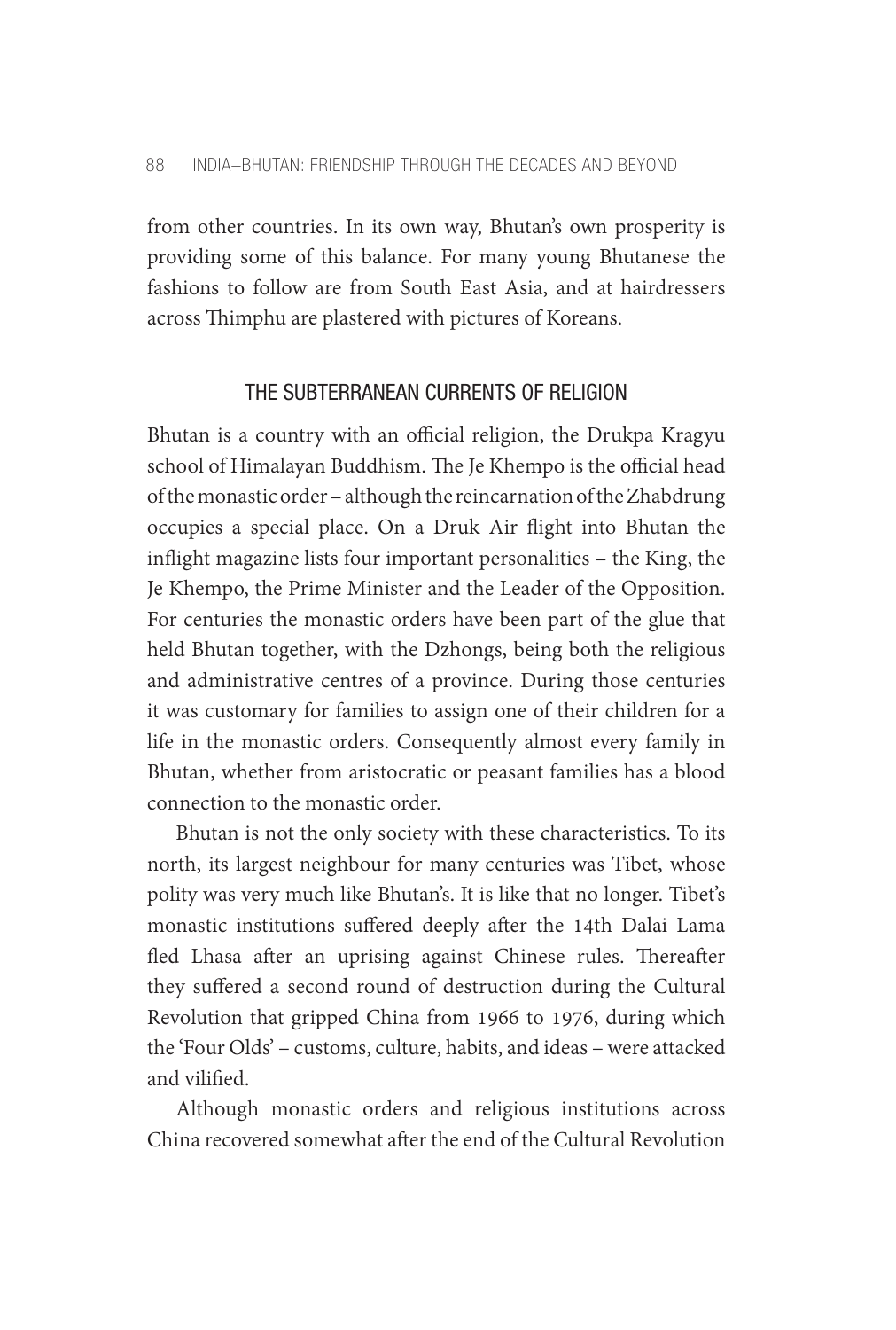and certainly after Deng Xiaopeng instituted the 'Open Door Policy', Tibetan institutions remained restricted. In 1995 the Chinese government kidnapped the small child recognised by the 14th Dalai Lama as the 11th reincarnation of the Panchen Lama (Hilton, 2001). He has never been seen since. The self-immolation by almost 150 Tibetans between 2009 and 2017 – many of them monks – bears eloquent, painful testimony to the lack of freedom that the community lives with.

Monastic orders in Bhutan have struggled to deal with the changing environment that they operate in, with fewer children being given to monastic orders as fertility rates fall and people prefer their children to follow other paths. There have also been issues with sexual abuse in monasteries (Arora, 2013), among other controversies such as money-oriented celebrity monks. But these problems have been dealt with through investigative journalism, the processes of a society self-regulating rather than being forced through coercion or external force.

In a way India shares similar challenges. Religion, faith of all kind, has been a very important issue for Indians of all segments of society. The Indian independence movement functioned both as political movement as well as a social and religious reform movement focussing on deep problems of communal violence, misogynistic social codes, and caste inequality. These problems continue to trouble both our politics and society, but we have chosen to use the legal systems of a democratic state, assisted by the work of investigative journalists and civil society to tackle these complex challenges.

This is not a direct form of cooperation. It cannot be. Faith is a personal matter, and religions – while they can communicate to each other – do not have the ability to directly affect each other. Nevertheless it may be one of the deepest ways that Indian and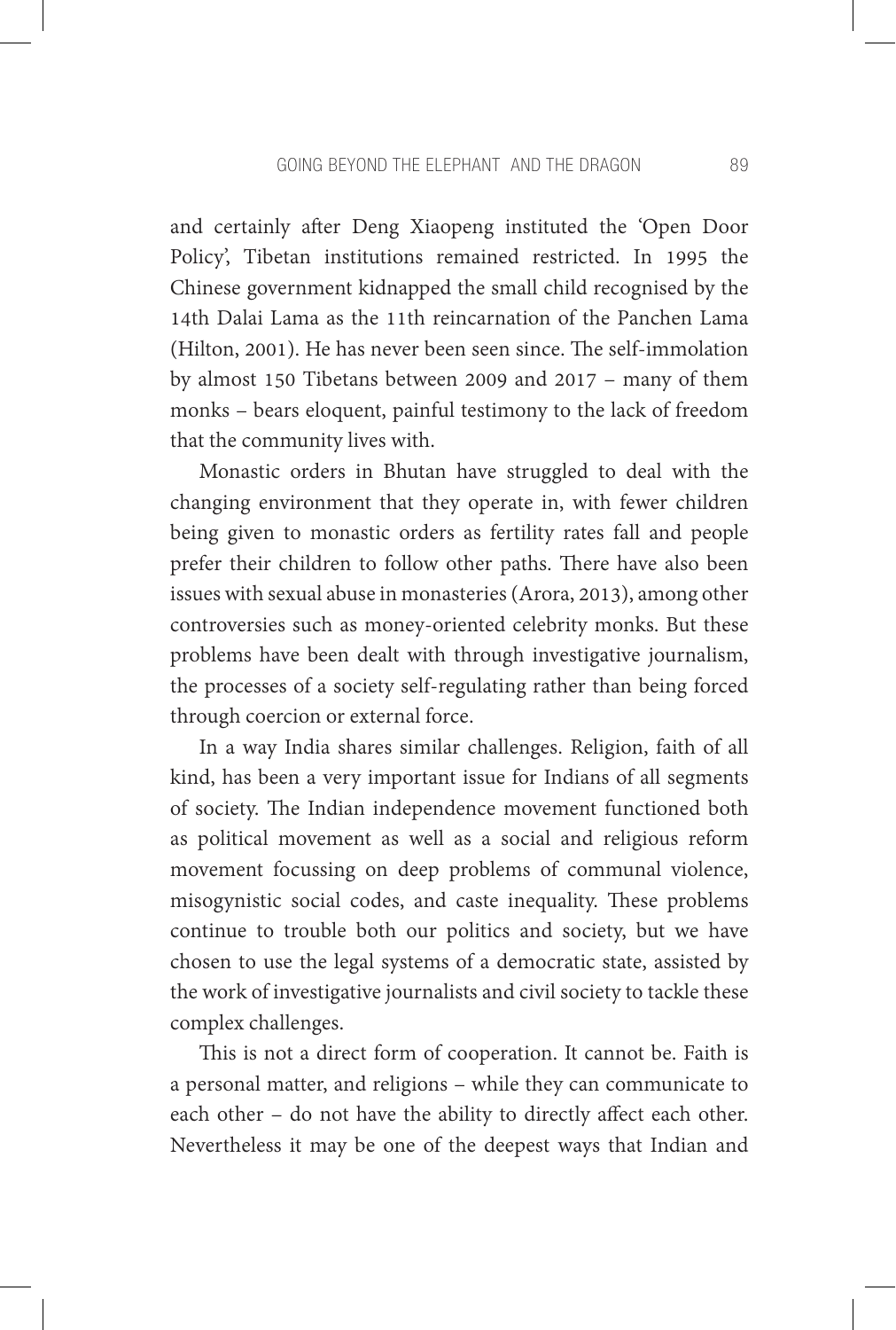Bhutanese cultures are cooperating and interacting. The challenge of holding on to core cultural values while navigating the modern world, is one of the most difficult questions of our current times.

In this, coincidentally enough, India and Bhutan have an example to turn to that they both share. One of the most iconic people to have left their presence was the scholar-saint known as Guru Padmasambhava and Guru Rinpoche. Few real historical documents exist detailing his life, but we know he lived in the 8th century, and that he was born in a land then called Odiyyana. There is intense debate as to which place this would be in today's world, with a number of academics arguing it to be in the Swat Valley in current day Pakistan, which used to be a centre of Buddhist learning at that time. There is, though, consensus that he taught at the great Nalanda University in present-day Bihar.

There is also consensus that he travelled to Tibet with the Buddhist scholar Shantarakshita at the invitation of the Tibetan King, Trisong Detsen (Schaik, 2012). Guru Padmasambhava's impact on Tibet, Bhutan, and surrounding areas is hard to overstate. His ability to meld and find a path between indigenous belief systems and Buddhism led to an explosive expansion of Buddhism, both a revival and a re-imagining of the past to create a way to live in the present and lay the foundations of the future. It is for these reasons, for his massive impact, that Guru Padmasambhava is regarded as 'the Second Buddha'.

Guru Padmasambhava's life resonates strongly with other South Asian examples, such as the Bhakti movement, and figures like Kabir. And it points to the fact that we share a common challenge that has recurred repeatedly.

India and Bhutan occupy a unique place in the world. India began its life as the largest, poorest, most diverse democracy in the world. The fact that it has survived as one, and prospered, is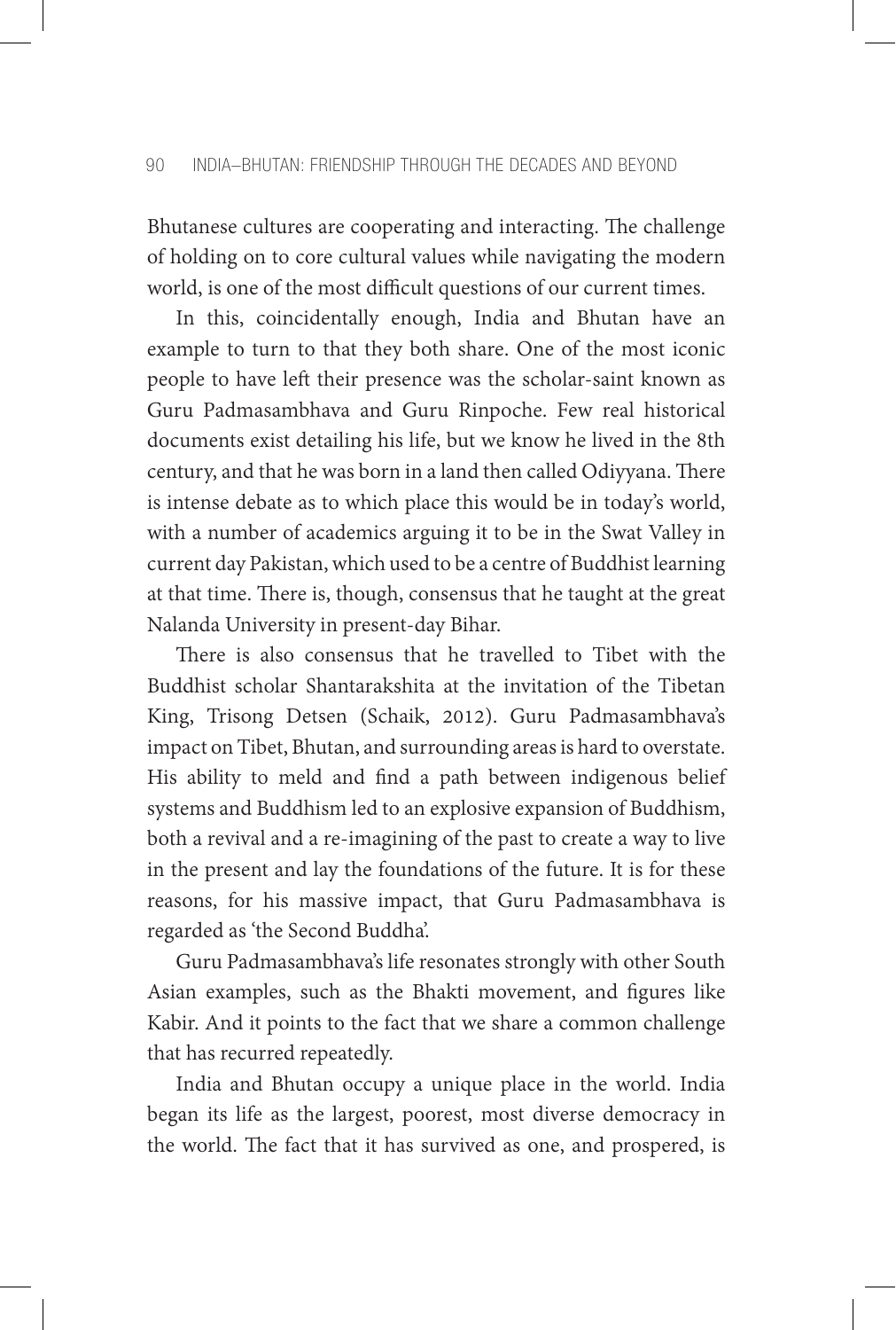one of the great stories of the post-colonial world. In its own way, Bhutan's story is no less surprising. There are no real examples of a monarchy which faced no real resistance to its rule within its territory, slowly, carefully transforming into a democracy. At a time when democratic systems across the world are increasingly under pressure, the example of the world's largest democracy, and one of the world's youngest democracies, is hard to overstate. At the root of whatever answer we would find is the culture in these countries. That the spirit of Guru Padmasambhava may guide that search, is something we can all devoutly hope for.

## **REFERENCES**

- Arora, Vishal, 'Bhutan's Buddhist Monks Accused of Sexually Molesting Boys', *The Washington Post*, 28 June 2013, https://www. washingtonpost.com/national/on-faith/bhtuans-buddhist-monksaccused-of-sexually-molesting-boys/2013/06/20/e6f16268-d9e9- 11e2-b418-9dfa095e125d\_story.html?noredirect=on&utm\_term=. ca881431b4e1.
- Bhutan Broadcasting Service, 'Nehru-Wangchuck Cultural Centre Underutilised', 25 September 2015, http://www.bbs.bt/ news/?p=44218.
- 'Bhutan Country Profile', *Ethnologue*, n.d., https://www.ethnologue. com/country/BT.
- Choden, A.K., 'The First Meeting of the King Ugyen Wangchuck with Raja Ugyen Dorji in Kurjey Lhakhang', *Journal of Bhutan Studies*, Summer 2003, Volume 8, 9–11.
- Dorji, S.M., 'Role of Kuensel in Fostering Democracy in Bhutan', *Journal of Bhutan Studies*, Summer 2006, Volume 14, 106–138.
- Hilton, I., *The Search for the Panchem Lama*, New York: W. W. Norton & Company, 2001.
- Robinson, Simon, 'Chili Peppers: Global Warming', *Time*, 14 June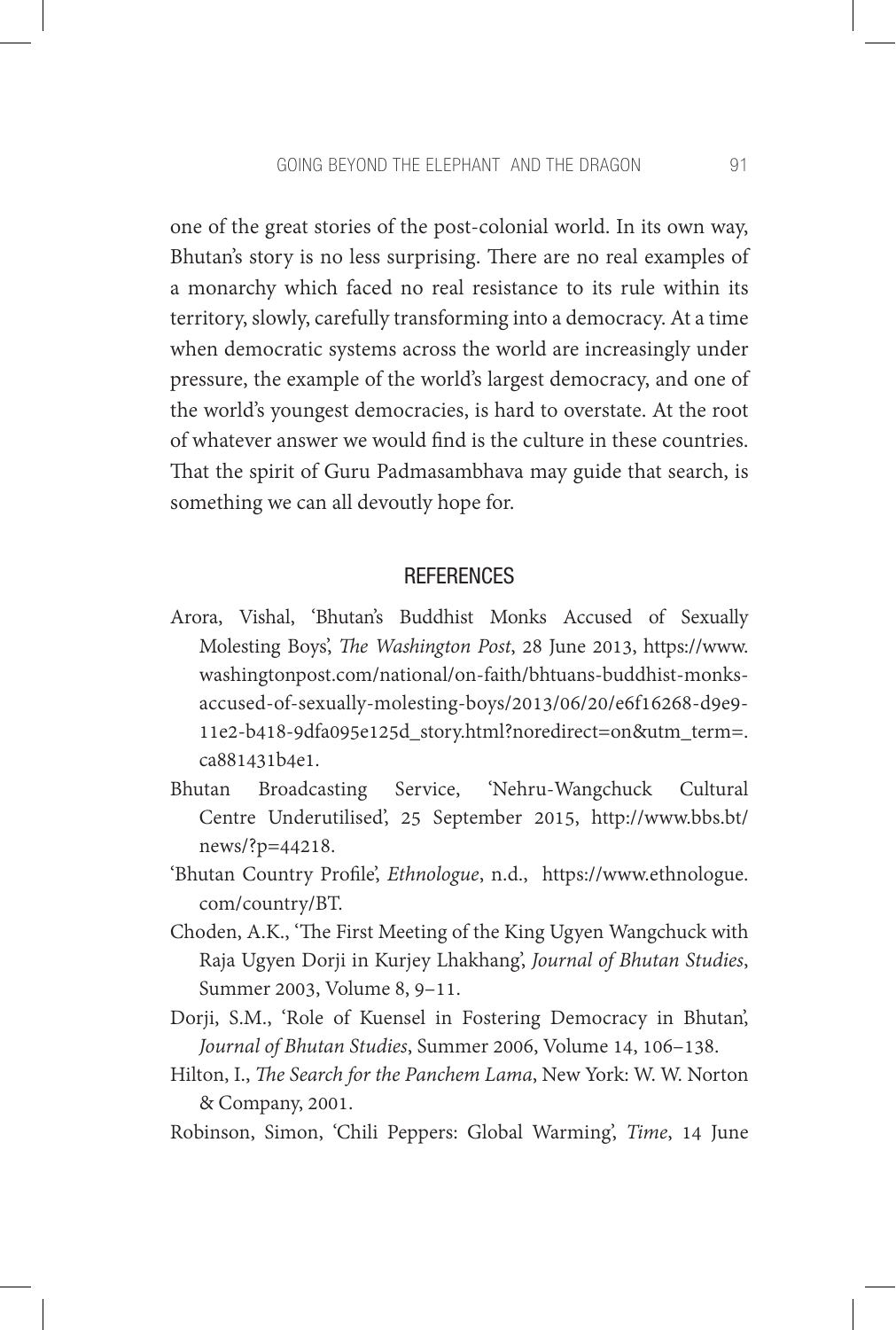2007, http://content.time.com/time/specials/2007/article/0,28804, 1628191\_1626317\_1632291,00.html.

Schaik, S.V., *Tibet: A History*, New Delhi: Amaryllis, 2012.

- Wangchuck, A.D., *Treasures of the Thuder Dragon: A Protrait of Bhutan*, Delhi: Viking, Penguin India, 2006.
- Whitecross, R., 'The Thrimzhung Chenmo and the Emergence of the Contemporary Bhutanese Legal System', *The Spider and the Piglet: Proceedings of the First International Seminar on Bhutan Studies*, Thimphu: Centre for Bhutan Studies & GNH, 2003, 355–378.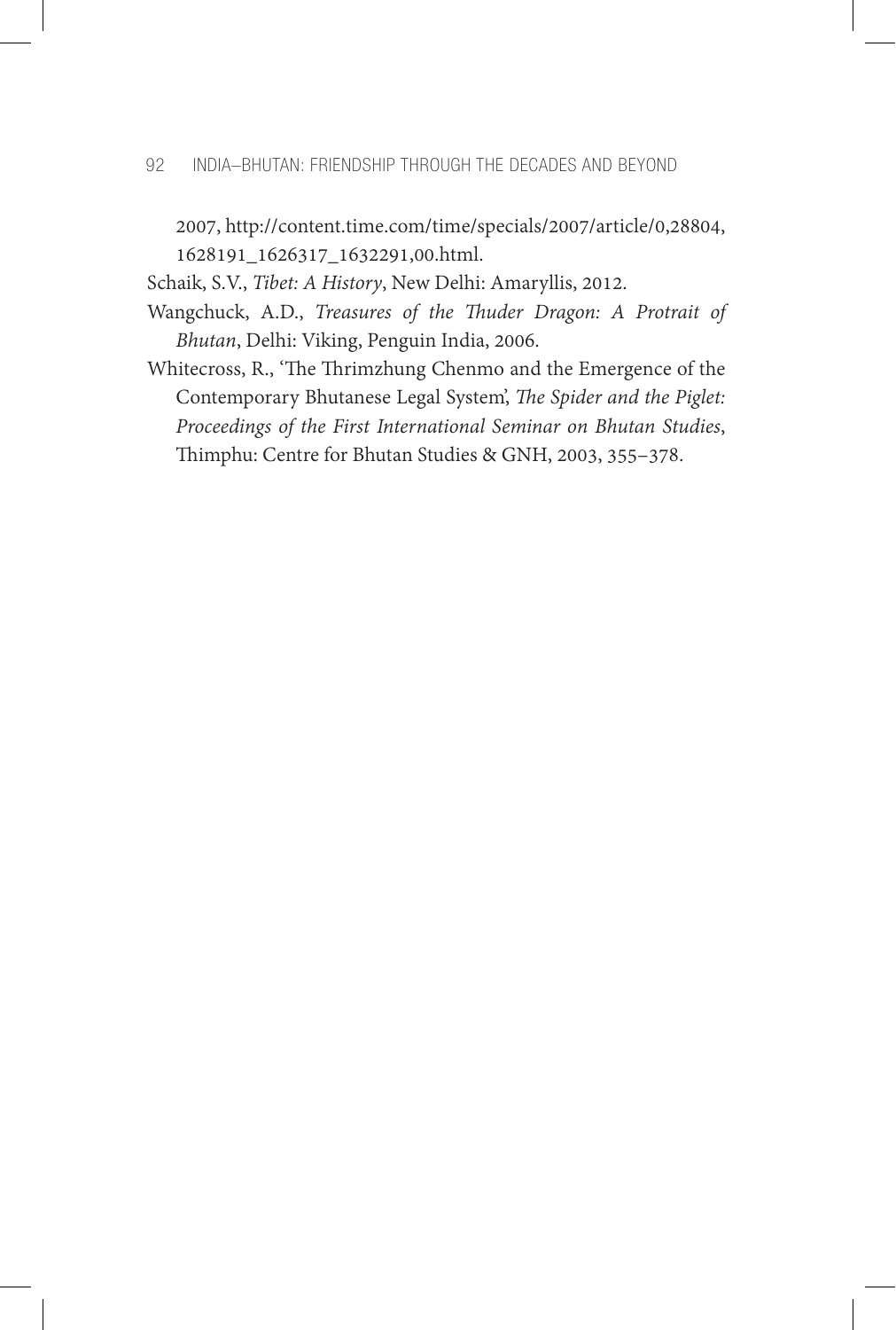## CULTURE AND ITS REPRESENTATIONS: BHUTAN

KUENGA WANGMO

## AN ANCIENT INDIAN GIFT THAT KEEPS GIVING

Buddhism represents the essence of the Bhutanese identity. From major philosophical explorations to cultural expressions, there is very little that is Bhutanese which isn't influenced and inspired by Buddhism. Bhutan not only embraced the teachings of the Buddha but both internalized and externalized the truths he taught to construct Bhutan's spiritual and cultural heritage. Bhutan is today the last bastion of Vajrayana Buddhism and Buddhism to the Bhutanese is indeed the gift that keeps on giving.

Buddhism is one of India's greatest gifts to the world,<sup>1</sup> and most certainly it is a lasting one to Bhutan. For many Bhutanese of my parents' generation, the centre of the world was Bodh Gaya, the place where Buddha Sakyamuni attained enlightenment some 2,500 years ago. Using that frame of reference, everything else in

1. Dzongsar Jamyang Khyentse, a Bhutanese Buddhist teacher pronounced Buddhism as India's greatest export. https://www. huffingtonpost.in/dzongsar-jamyang-khyentse/how-india-is-squandering- \_b\_7008922.html.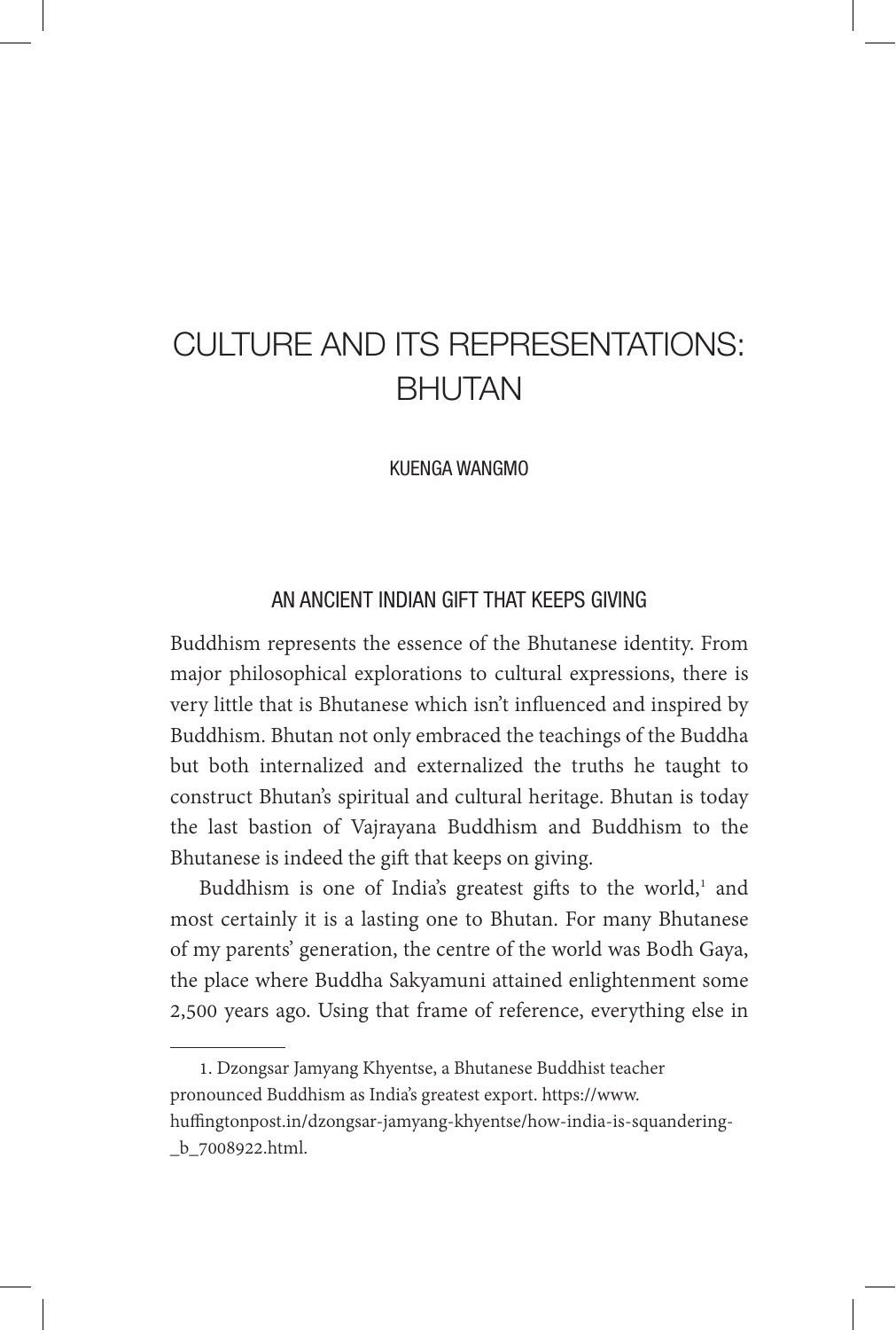my parents' world existed in relation to Bodh Gaya. Bhutan, their own country of birth, lay to the northeast of *Dorjiden* (rdorjegdan), or Vajrasana, 'the diamond throne of enlightenment', and the centre of their universe. Travel, especially outside of Bhutan, was both logistically and financially difficult for people of their generation. Yet, year after year, thousands of older Bhutanese, many without knowing a word of Hindi or English, would spend their life's savings to travel to Bodh Gaya in order to connect with the land that gave them the Buddha. Not much has changed today except the rising number of Bhutanese visiting Bodh Gaya due to ease of communication and economic prosperity. Now some 60–80,000 Bhutanese pilgrims visit Bodhgaya annually.

The Bodh Gaya complex including the Mahabodhi Temple, however, was excavated out of oblivion only in the late 19th century. Buddhism's glorious spell, which spread from India to Tibet and the Himalayas and to central Asia during the early half of the first millennium, was all but lost in its birthplace. And what was once familiar became unknown in former Buddhist places like Afghanistan and Baltisthan. Though the Buddha physically never made it to Tibet or the Himalayas, Buddhism was practised with fervour there. People relied on their own renditions of Buddhist lands and sacred sites. In that regard, for Bhutan, all credit must go to yet another Indian, the Lotus-born Padmasambhava, who travelled from India to the Himalayas in the 8thcentury, propagating Buddha's teachings along the way. Padmasambhava arrived in Bhutan at the invitation of a refugee Indian King, Sindhu Raja, who had taken sanctuary in the Bumthang valley.<sup>2</sup> Bhutan transformed in major ways after his arrival, from everyday functions to complex cultural programmes.

<sup>2.</sup> Karma Phuntsho, *The History of Bhutan*, Routledge, 2012.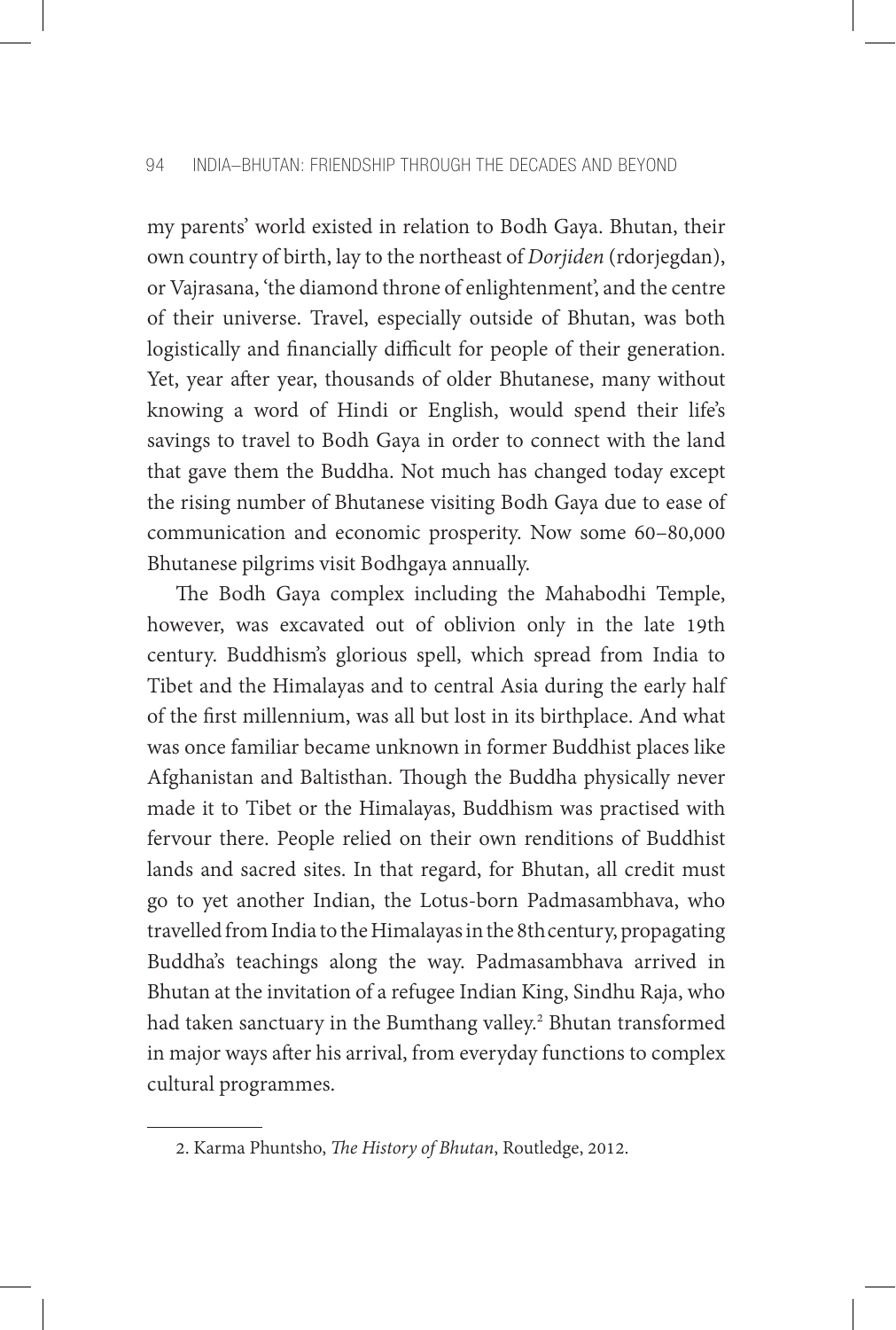#### BHUTAN 95

Padmasambhava's influence still persists in Bhutan. The Bhutanese name *Pema* (or Padma) is a telling example of the impact that Padmasambhava had on the Bhutanese. Many Bhutanese, it is fair to say, have never seen a lotus flower but its centrality in their practise of Buddha Dharma as a symbol of purity is palpable. My own mother is called Pema, or Lotus, along with tens of thousands of Bhutanese, honouring the Lotus-born teacher. Visually too, every Buddhist teacher or deity, presented either as a statue or in paintings, sits or stands on a lotus throne. The Bhutanese embrace new ideas and concepts, even though in actuality there may be no real references, much like the physical lotus flower to most Bhutanese; it is the conceptual reference that allows for the transcendence of this material limitation. The ancient Indian reflection on a lotus flower growing untainted in muddy waters becomes the key takeaway.

On a more tangible sphere, few recognize that Bhutan's unspoiled environment is, in large part, a direct result of our spiritual and cultural beliefs, most of which emanate from the teachings of the Lotus-born. For example, our belief in sacred landscapes or *Beyul* and empowered sites or *nye/ney* originated during Padmasambhava's time. From him, we have also inherited our preoccupation with death and impermanence; every year, religious events called *tsechu* are performed in all 20 *dzongkhag* or districts of the country. The star attractions of these events are the re-enactment of the Judgement Day and the functions of karma according to Buddhist scriptures and the final-day blessing by Padmasambhava. The legacy of Padmasambhava, greatly revered as Guru Rinpoche or the Precious Teacher across the Himalayan Buddhist world, formed the worldviews of Bhutanese then and continues to do so today.

India gave Bhutan ancient Buddhist wisdom, and Bhutan's unwavering commitment to remaining a non-porous vessel for this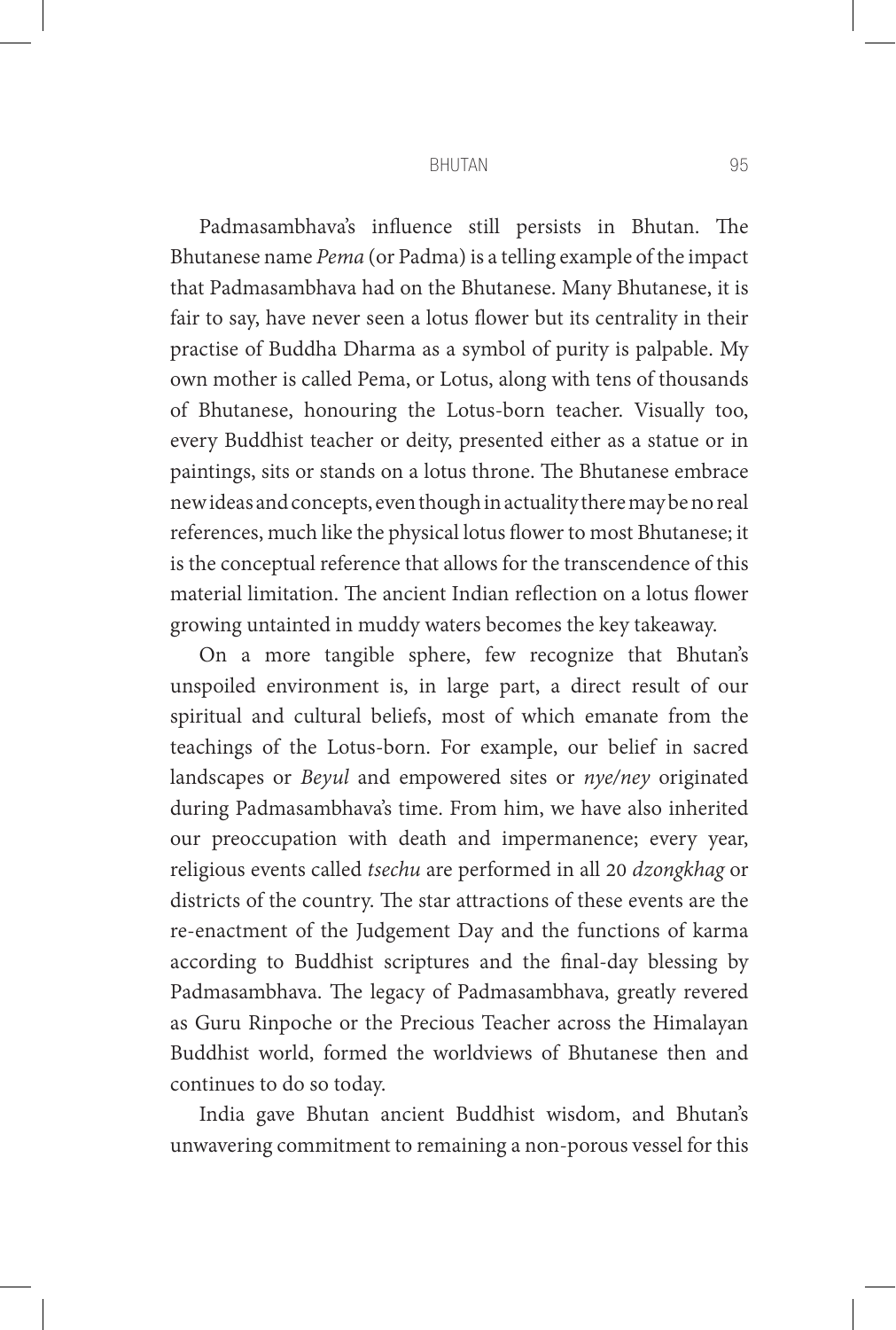precious wisdom sustains the relevance of the Buddha's teachings today. Buddhism inspired innovations such as the concept of Gross National Happiness (GNH) and the middle-path conservation policies intrigue people from across the world who come to experience a little bit of this world. Unfortunately, only vestiges of this precious wisdom remain in India and the flow of Buddhist practice is largely reversed. India, however, has the physical sites associated with the Buddha and therefore remains a spiritual guide to millions of Buddhists around the world.

It is no secret that the Buddhist world, including Bhutan, feels that India plays a reluctant and underwhelming role and has therefore benefited the least from Buddhism's unlimited gifts. India could reclaim her legitimate place as the originator and spiritual leader of the Buddhist world. Significant strides under Mr Modi's leadership, such as the proclamation of Buddha Vesak (Buddha Jayanti/Purnima) Day as a national holiday makes one believe that India is cognisant of the extraordinary potential and soft power her ancient wisdom, whether it is yoga or spirituality, holds in positively influencing both Indians and people around the world. This is only a re-visitation of the Indian literary luminary Rabindranath Tagore's (1861–1941) attempt 'to raise support for his vision of an Asia-wide investment in spirituality in a rapidly materializing world' (Gvili 2018:181) in the 1920s. For Bhutan, this would be a celebration of our shared Buddhist heritage.

Although small, Bhutan is a vast receptacle for Buddhist wisdom which, when understood and utilized, becomes the quintessence of decent, compassionate and mindful living. It allows us to create room to accommodate many views of life. It allows for tolerance and plurality. It allows for contentment and happiness, which is what we all aspire for.

Through the centuries, teachers from the sub-continent came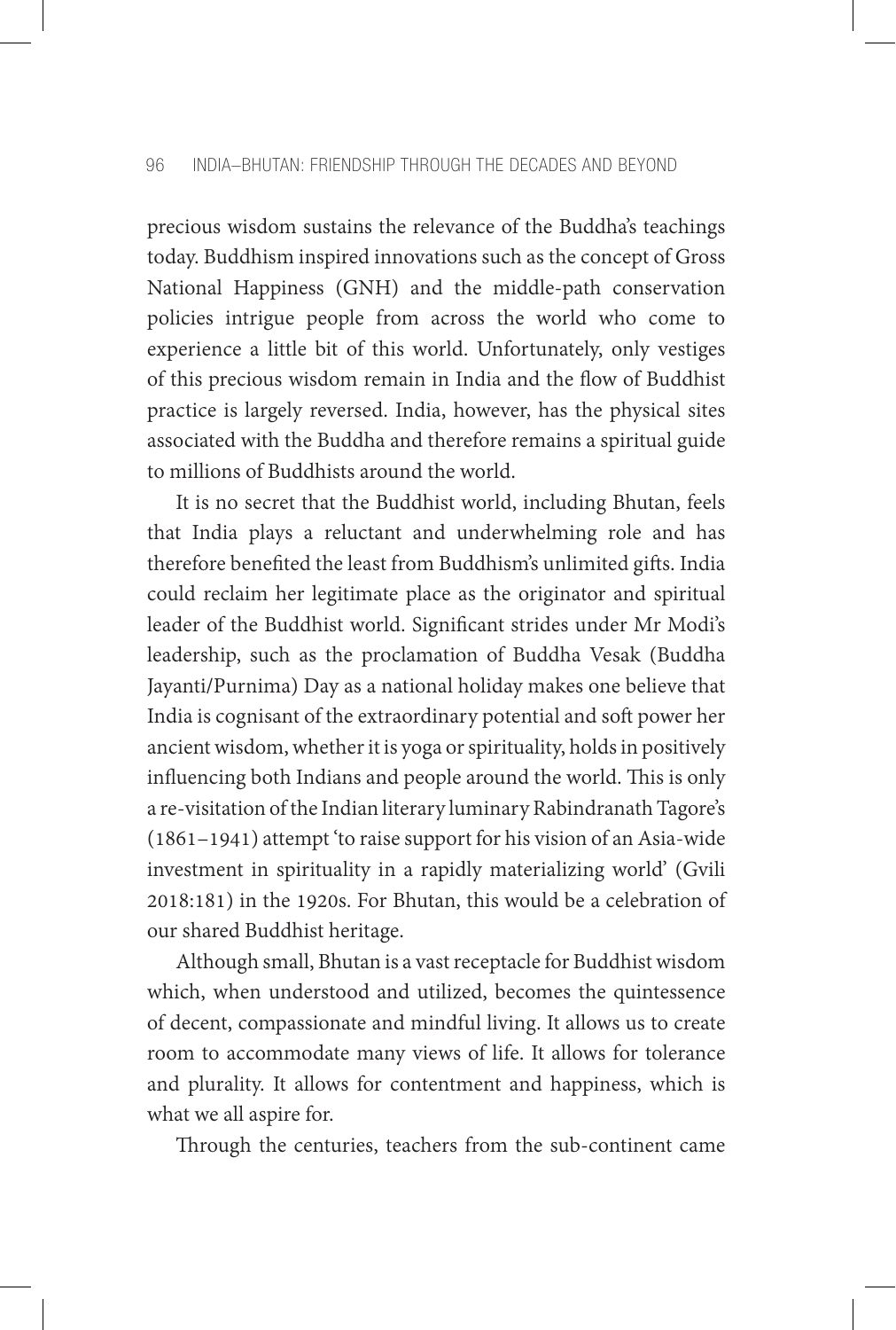#### BHUTAN 97

to the Himalayas and Bhutan benefited greatly from their presence – from NgagiRinchen, the 14th century Indian (present-day Bangladesh) adept who lived in the Punakha region, to the Indian Princess who later became Gelong Mapelmo in the 14th century, to the precious masses of Indian schoolteachers in the 20th century.

## DEVELOPMENT AND CULTURAL ADJUSTMENTS

Bhutan unified under a single ruler, Zhabdrung Ngawang Namgyel, in the 17th century. The period between 18th and 20th centuries was one of volatile and confused self-determination. The two hundred years of volatility gave the Bhutanese resolve and a determined eagerness for stability and unification under a strong leader. The first Bhutanese state under the great Zhabdrung was inspired by Buddhism. The second unification under Bhutan's first monarch in the 20th century followed a similar Buddhist influence, continuing the old Buddhist values and system of governance. The first half of the 20th century witnessed two world wars, but the Bhutanese kings adopted a more self-reflective approach, focusing on strengthening the security and position of the Bhutanese state instead of getting involved with outside forces. No major changes were thrust upon the Bhutanese. Instead, only gradual social and economic reforms were introduced.

The latter half of the 20th century saw the development of infrastructure and modernization of healthcare and education systems in the country. Bhutan underwent major transformations and changed from a primarily illiterate, agrarian society to a modern nation-state. The formal monastic education system instituted by the Zhabdrung in the 17th century with just 30 monks at Chari Monastery continued to expand across the country and was the only educational system until the 20th century. A great cultural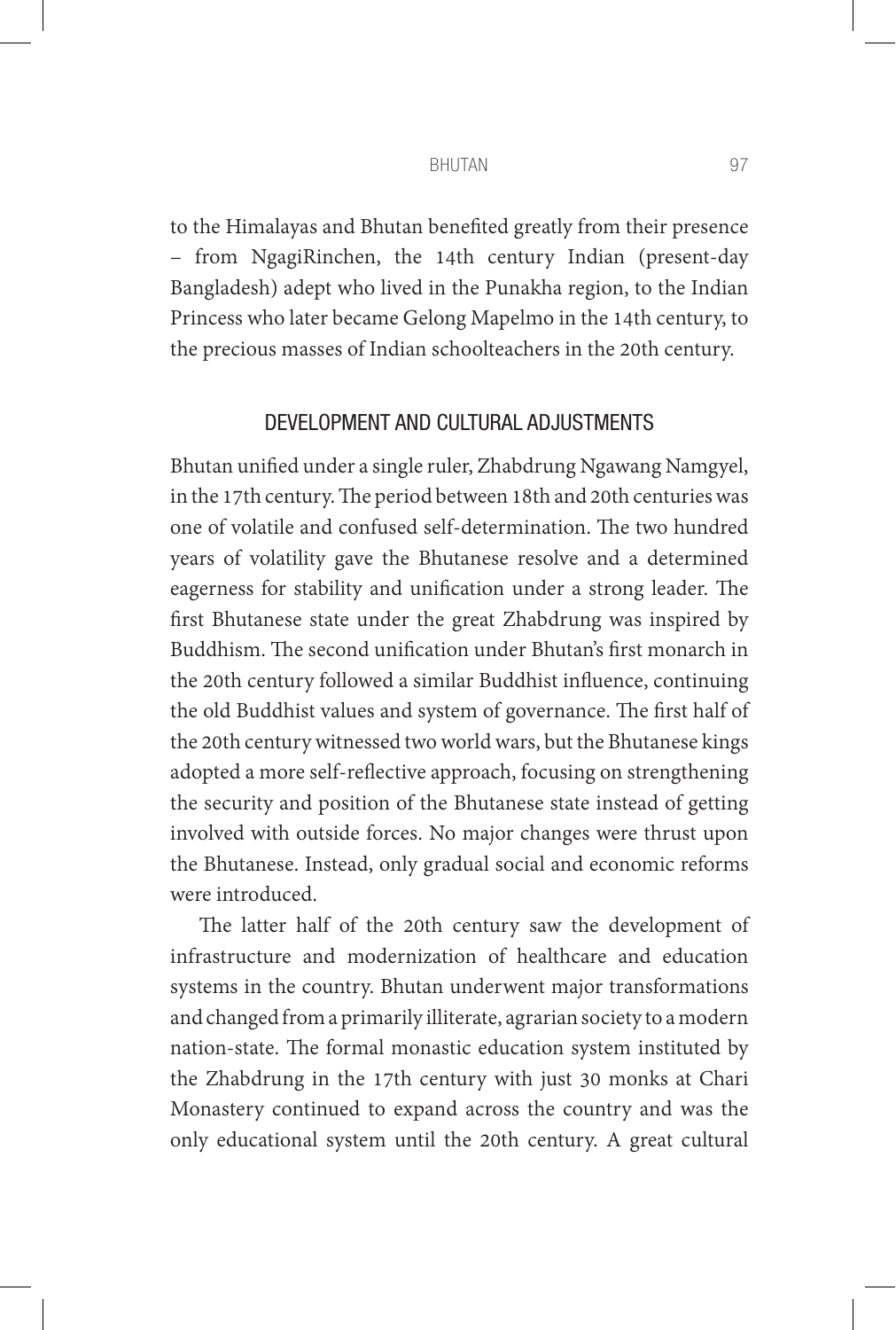shift took place since the commencement of the first secular schools initiated by King Ugyen Wangchuck, Bhutan's first monarch. However, it was only during the Third King, His Majesty Jigme Dorji Wangchuck's reign, that modern education and the creation of a formal bureaucracy to advance development programmes, designed through the country's five-year development plans, came into full form.

The introduction of secular education through modern educational institutions brought about potent shifts in the evolutionary path of the Bhutanese society. More children, especially girls, were able to get educated. As the roads got constructed, life became easier and these children were able to travel longer distances to bigger and better schools. Modern development affected not only the aspirations of the state for its people and parents for their children, but the children themselves and the entire country. Slow and gradual shifts in outlook, cultural expressions and environmental changes gave way to rapid and vivid external and internal changes. Externally, communication infrastructure like roads and telephones, and service facilities such as hospitals and schools, had a major impact on the traditional Bhutanese way of living. Internally, embracing new technology and ideas brought about a sea change in what the Bhutanese aspired for themselves.

Bhutan's first exposure to modernization and development came from India. Indian teachers taught in the new secular schools which were established. Many young Bhutanese were sent to the Indian hill stations of Kalimpong and Darjeeling to study.3 One could indeed look at these as a continuation of the ancient relationship between the two neighbours centred around learning. In the 1980s

<sup>3.</sup> Jagar Dorji, *Quality of Education*, Thimphu: KMT Publisher, 2005.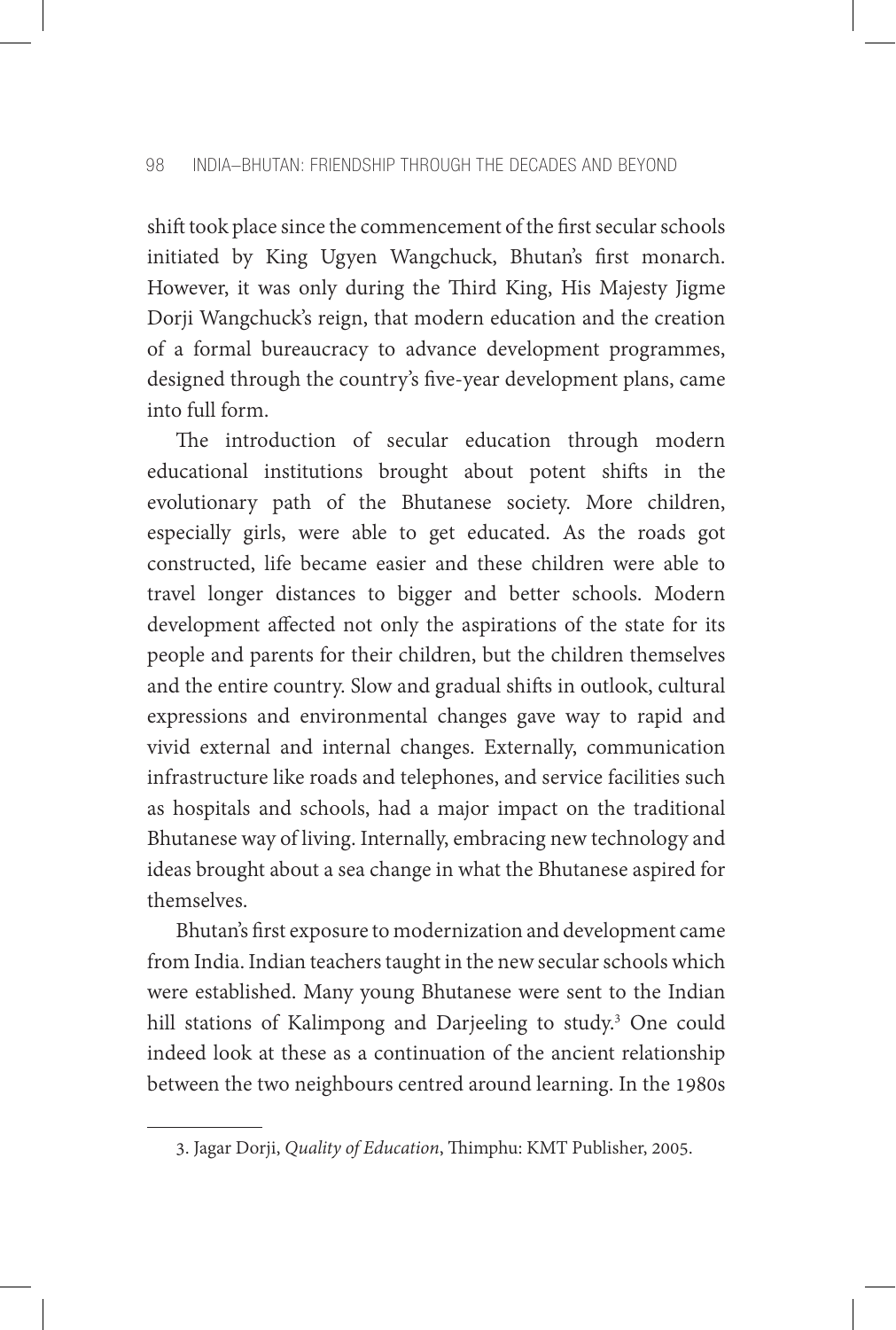#### BHUTAN 99

and the 1990s when I was a student in Bhutan, I had many Indian teachers. They were masters at getting the students to rote-learn anything and everything. And we worshipped our teachers for 'if a teacher who taught you a word wasn't regarded with respect, one would be reborn 500 times as a dog!' Of course, this was not new to the traditional ways of learning in Bhutan. Monks learn texts and chants by rote and many do so in Sanskrit or classical text even today.

Pedagogy has changed since and rote learning is often frowned upon now. In those times, however, we learnt through the sheer investment of time in repeating and memorizing what was taught to us. Time wasn't an issue as we had few distractions – no television, no internet, no shopping malls and no smartphones. I feel that this is one of the reasons why many in my generation assume that if we put in enough time in a task, we can get anything done. No smart or innovative thinking, just a disciplined approach to life, hard work and a measured expectation is enough. This approach has its merits and indeed produced many capable students who went on to lead successful and useful lives, but the method is desperately inadequate for today's student.

Today, students have to reckon with too many distractions, from television and the internet<sup>4</sup> to the guileless creativity that comes from being left unattended in a nuclear family<sup>5</sup> by parents who constantly travel or are too busy with their own work. But this lack of time and attention has given the youth the ability to learn by questioning in contrast to the older generations. Whether it is

<sup>4.</sup> Bhutan had its first television channel in 1997, followed by internet in 1998.

<sup>5.</sup> The average Bhutanese family size is getting smaller. Living as a part of extended family is no longer common.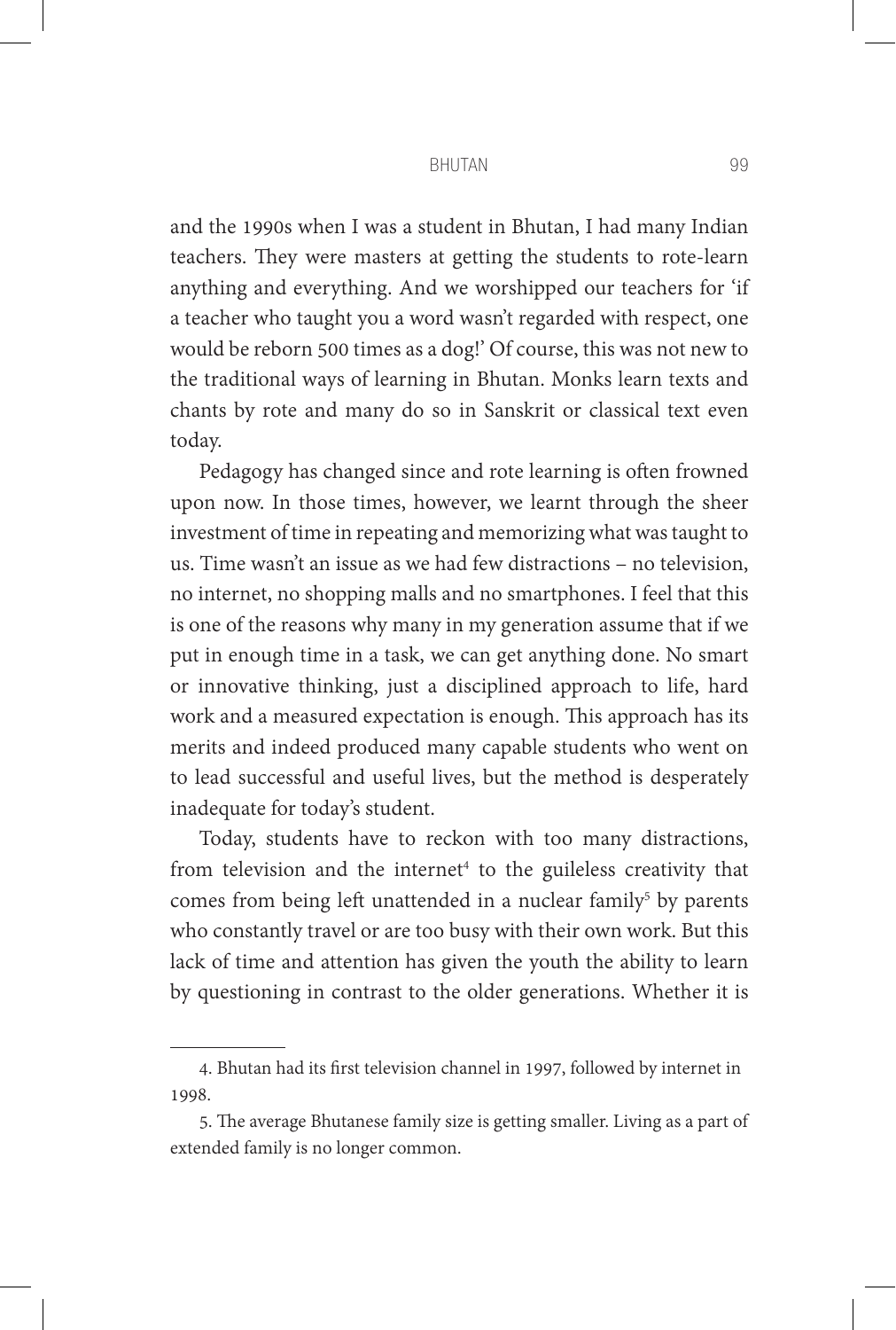Buddha's teachings or a lesson in mathematics, students today need to comprehend all the uncertainties and variables. Their outlook is influenced by their access to information. With immense options and the whole world at their fingertips, it takes more than physical proximity, a sense of history, or real-life experiences to inspire and hold a young mind's interest. In that regard, India is no longer the influencer that it used to be to my generation of Bhutanese. It is now the whole world which influences.

Just as the 8th century arrival of Buddhism changed Bhutan completely, the arrival of modern development in the latter half of the 20th century changed the Bhutanese forever. From livelihoods to food habits and family structures, the transformations in the last 50 years or so have been several times greater than the last 500 years, according to Bhutanese historian Karma Phuntsho.<sup>6</sup> Twentieth century Bhutan showcased the flexible and open-minded nature of the Bhutanese for being able to adapt to modern environment. Yet, it wasn't just people's willingness that made the changes happen. These changes required resources, financial as well as technical know-how. Bhutan did not have the resources for the future it had begun dreaming of. The tangible shift from a self-sufficient agrarian society to an aid-dependent developing country left a lasting impact on the Bhutanese attitude to development and modernization.

In general, the Bhutanese have an uneasy relationship with development. On the one hand, material development is embraced and this is reflected in the attraction that modern education and cities have for the Bhutanese. This is reflected in the increasing ruralurban migration, dwindling farming communities and the growth of

<sup>6.</sup> Karma Phuntsho, 'The Cultural Construction of Bhutan: An Unfinished Story', *The Druk Journal*, Spring 2015, Volume 1. Issue 1, http:// drukjournal.bt/the-cultural-construction-of-bhutan-an-unfinished-story/.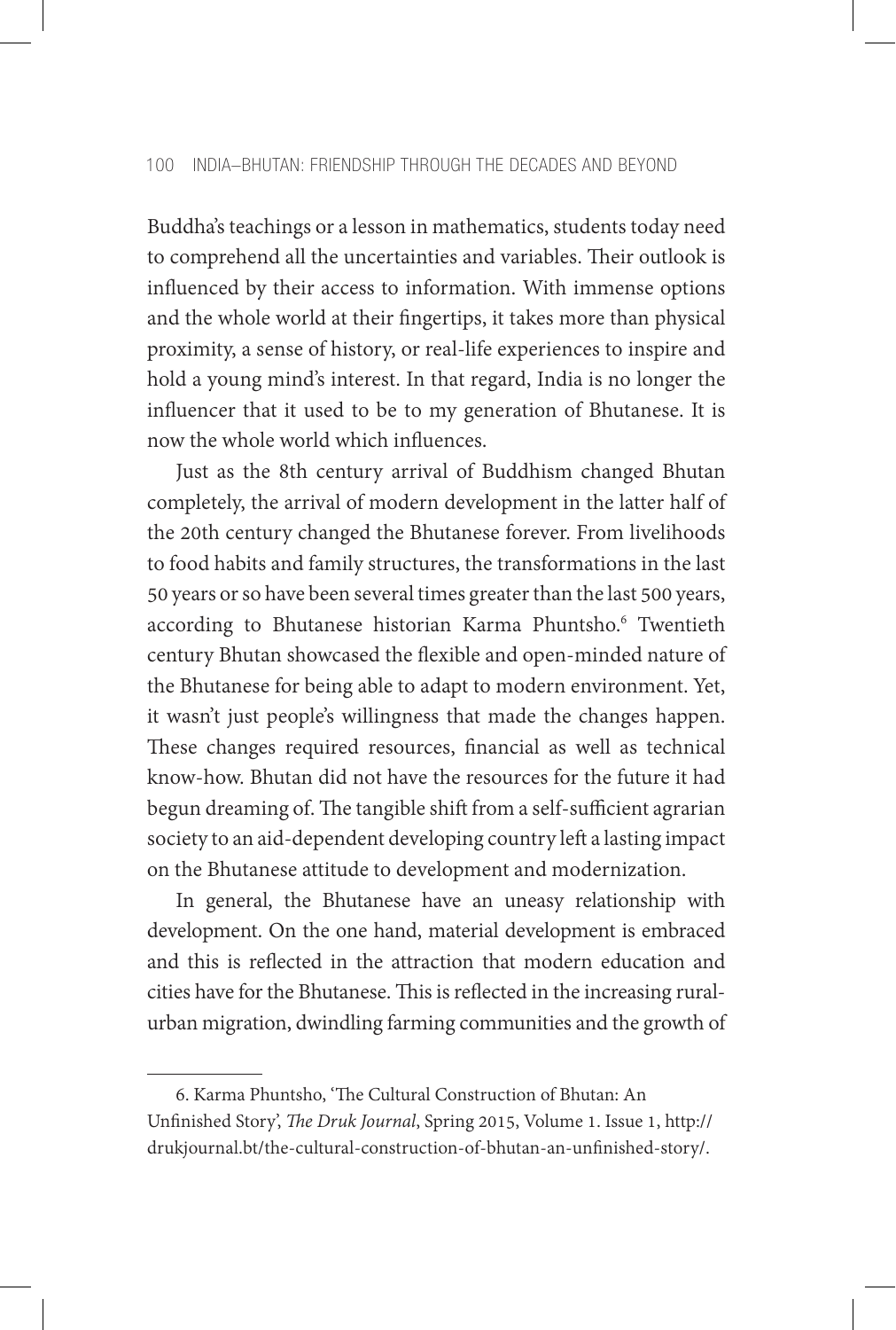#### BHUTAN 101

the bureaucracy. On the other hand, however, we place extraordinary importance on traditions and our traditional way of life. Though not always mutually exclusive, our need for modernization as well as the desire for traditions can, at times, be in conflict.

The primary objective of Bhutan's development planning is to strike a balance between material advancement and being grounded to spirituality through the 'middle-path' approach. Yet, the speed with which Bhutan embraced major development projects in recent years has shown just how difficult it is to maintain that balance. Whether it is a road through Bhutan's national parks or the hydropower projects, it is the physical, social and psychological impact that such activities have on people's minds that need addressing. The India–Bhutan relationship, in the last few decades, has been defined largely by the cooperation between the two countries in the hydropower sector. Bhutanese of my generation believed that the benefits from harnessing our rivers would get us to a position of further, careful development. Instead, recent hydropower projects presented a relationship that appeared imbalanced, asymmetric, rigid and complex. Even with all the right intent, when a small country sees itself in enormous debt and its inflation grows, the small country instincts of conservatism kick in.

Missteps and unmatched expectations associated with these developments have not been helpful for the India–Bhutan relationship, at least at the people-to-people level. Future economic or developmental cooperation must lay out clearly and honestly what the inputs and the expected outputs are so that all sides comprehend the benefits and limitations of these ventures. People seek information all the time and without accurate information, tend to draw inaccurate or wrong conclusions. This must be avoided if we are to uphold the strong and healthy relationship between our two countries.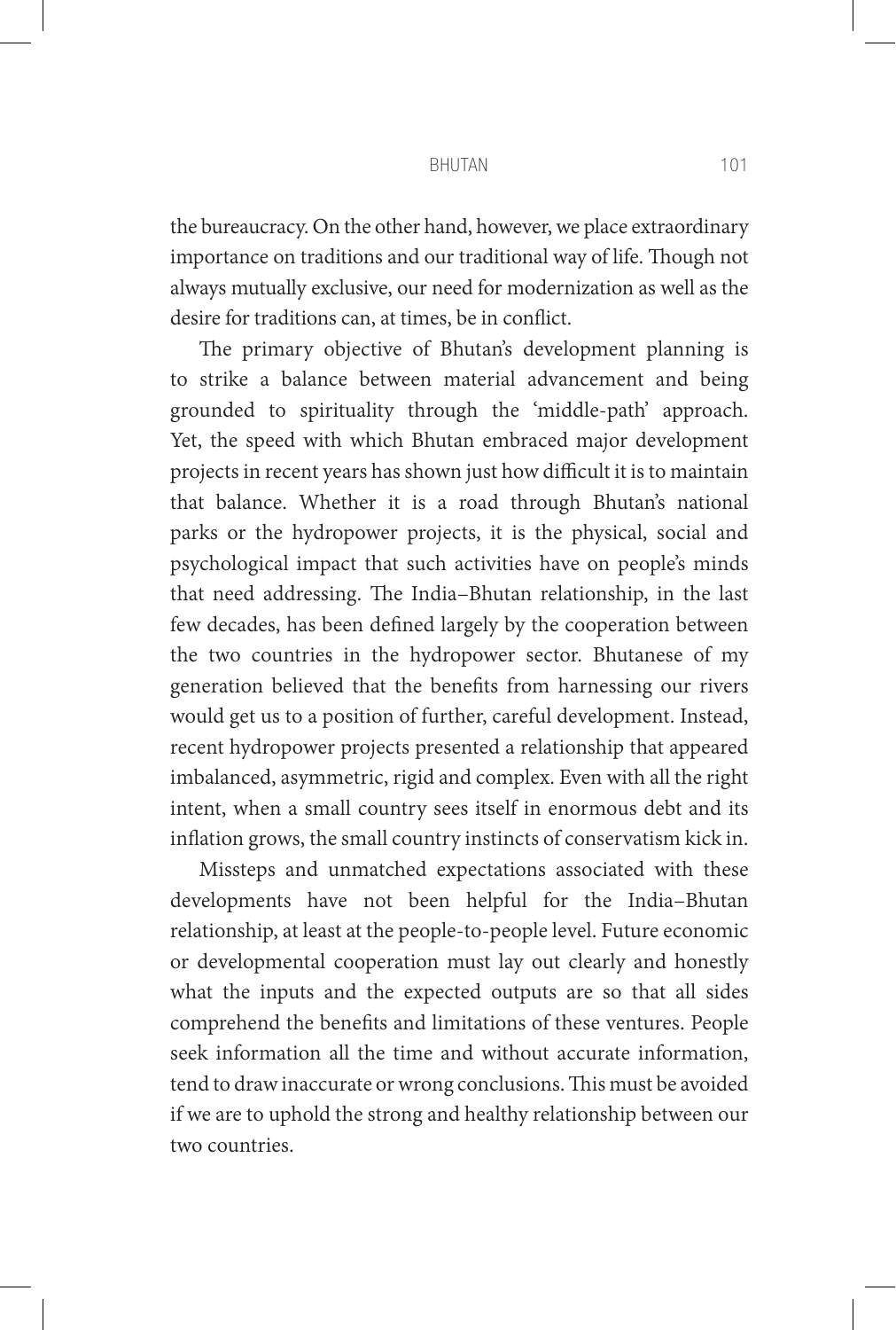# HIMALAYAN HERITAGE AND CLIMATE CHANGE

The greatest threat to humanity is the lack of appreciation of the urgency with which we ought to tackle climate change. India and Bhutan's shared Himalayan heritage makes us firm partners in reducing our negative impact on our fragile environment and in mitigating risks associated with climate change in our region. Our environment influences our way of life and that, in turn, impacts how we construct our cultural identity. The Himalayas, whether it be the mountains to the Bhutanese or the rivers to the Indians, have shaped our cultural identity in fascinating ways. This has allowed us to innovate means of living beneficially within our environment. Our spiritual beliefs and practices, emanating largely from our relationship with our environment, have guided us in constructing a worldview that shapes our thoughts and actions. For example, it cautions us on the dehumanizing effects of a purely materialistic market economy.

Yet, we are quarrying our mountains for stones and changing the course of our rivers by removing their sand for construction. Paddy fields have given way to concrete jungles and the adhesives that keep a society together like village festivals and community rituals are losing out to televised song-and-dance competitions. The irony is that we expect our Bhutanese cultural identity, which is intimately tied to nature and our belief in Buddhist principles and ethos, to remain intact. But culture is dynamic and changes with time – some aspects are discarded and newer ones incorporated and this has always been the case.

Exposures to myriad contents on the internet and also to the tens of thousands of visitors who come to Bhutan from around the world every year are bound to leave impressions on our people, some lasting. In addition, as modern conveniences such as cars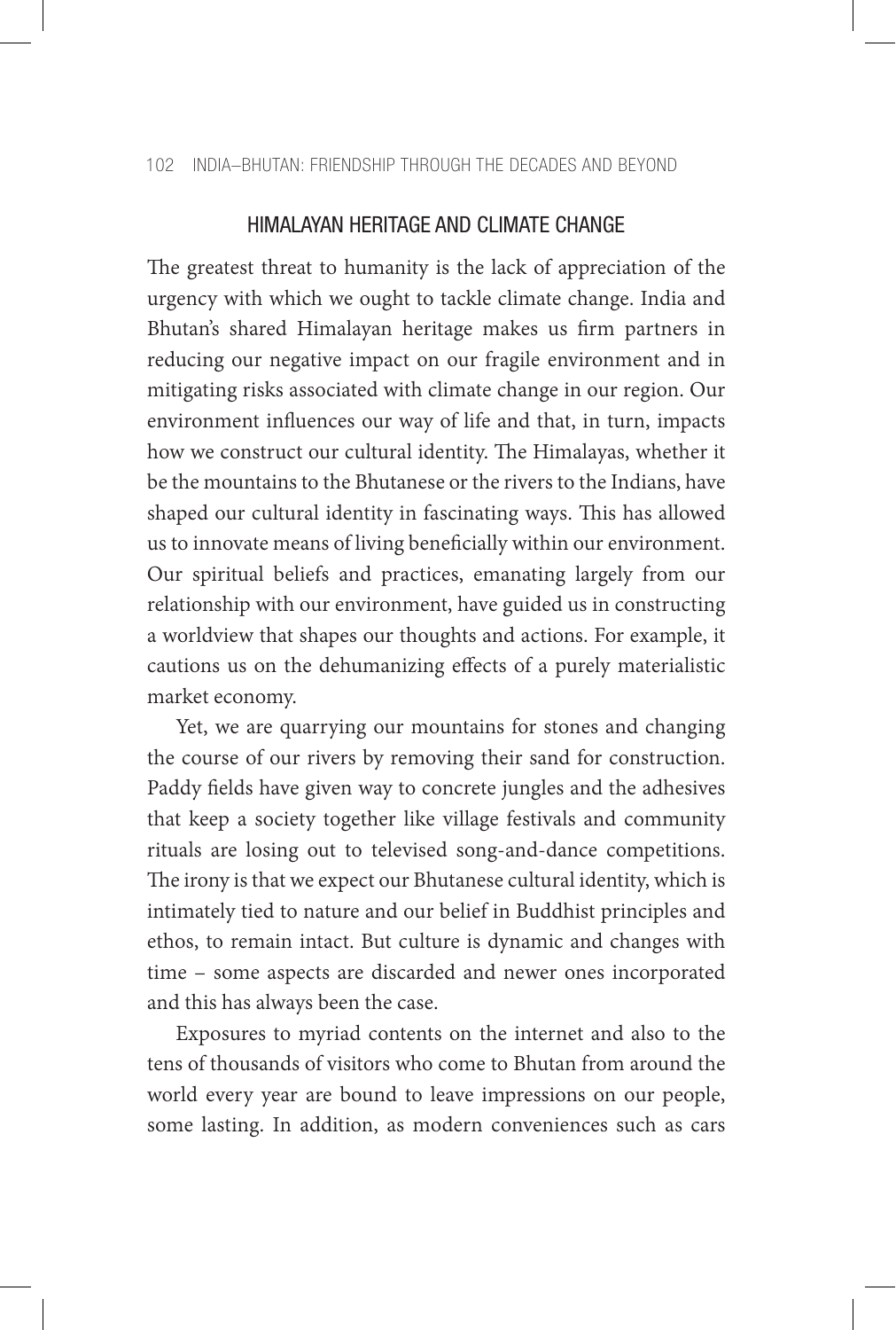#### BHUTAN 103

grow in our cities, along with senseless consumerism and endless hours on social media, the erosion of the Bhutanese traditional way of life seems inevitable. Bhutanese cultural identity, however, will evolve to accommodate these new developments. A few unwavering characteristics of Bhutanese culture will remain and it is these that make the core of our cultural identity.

Bhutanese are characteristically mountain people. Nothing makes us more happy and comfortable than to be close to our mountains. The Himalayas are not just a silhouette or backdrop, which the stunning images of the country make them out to be, but are intimately interwoven into the way of life that the Bhutanese embrace. Making them the abodes of our deities, we ensure that we do not climb to conquer our high peaks. We appreciate the awesome powers of our mountains in giving us our rivers which give us life. We choose to live in the protected folds of these mountains and recognize that we share this space with many species of living beings, and we pick their protection over modern development. Though in our cultural reality, this protection is a show of respect and adherence to an implicit code of etiquette as we are mere guests of the *yu-lha*<sup>7</sup> who govern or host the territories we inhabit. But this is not the fear of our animistic days, when nature was seen as a force to be reckoned with, or our early Buddhist days, when aspects of nature had to be tamed. It is an evolved relationship of respect and gratitude to the environment which provides for our lives. Our deliberate preferences, expressed by our spiritual and cultural heritage, have defined the Bhutanese identity for centuries.

We are richer because of these choices. The Bhutanese, therefore, recognized and easily comprehended what His Majesty the Fourth

<sup>7.</sup> Francoise Pommaret,'Yul and Yul Iha: The Territory and Its Deity in Bhutan', *Bulletin of Tibetology*, 1999, 39–67.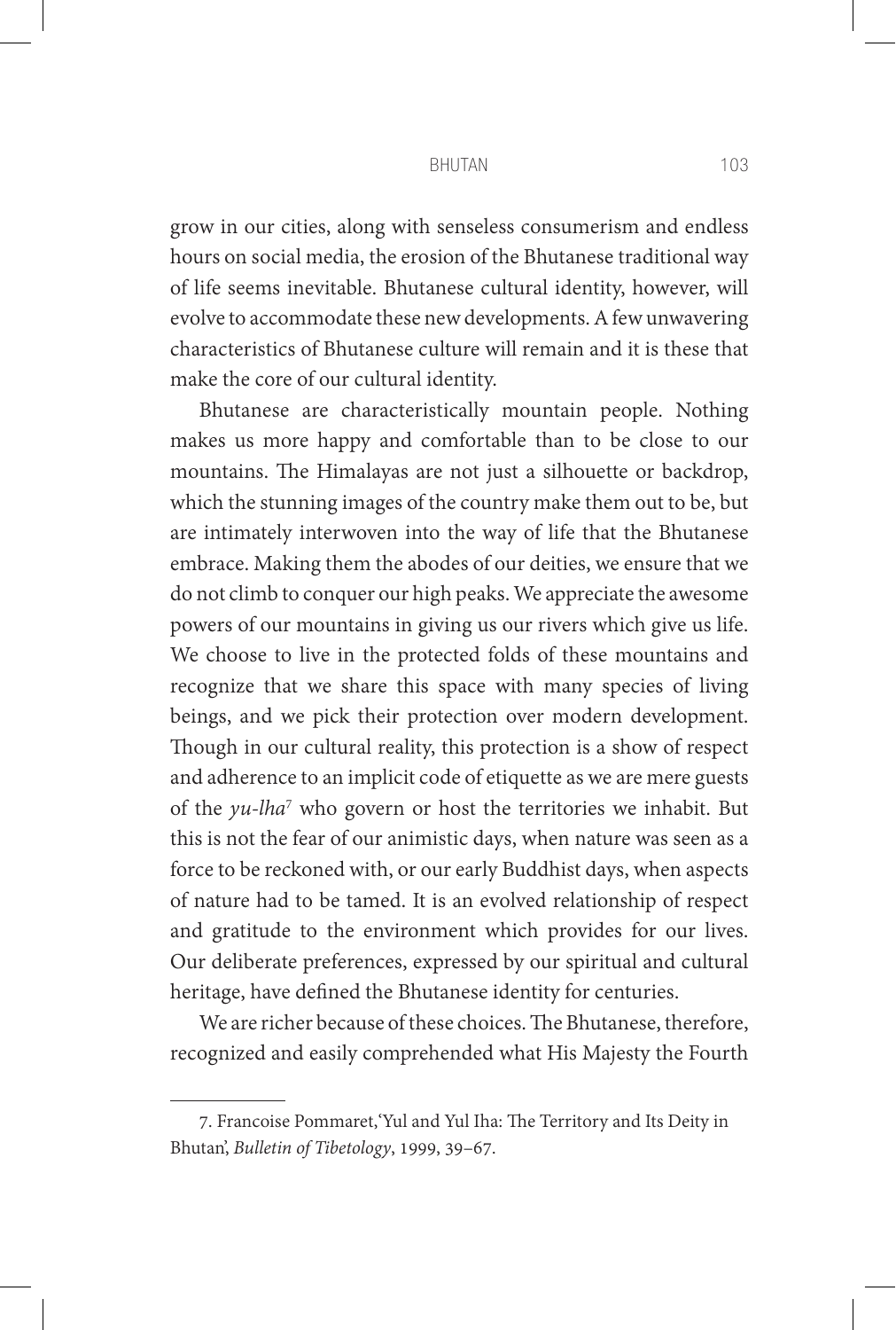King meant when he first spoke about Gross National Happiness being more important than Gross Domestic Product. The tail end of the 20th century in Bhutan has been employed in defining and branding GNH for the outside world while using it as a guide for development within the country. One is often asked by passersby whether GNH is a tool of 'governmentality' as expounded by Foucault. But GNH is so inherently us, its principles are from Buddhism and even with the branding, there is nothing that is forced upon us.

Development is important, but without a guiding principle like Buddhism's middle-path, which in embodied in Bhutan's GNH, it can lead people astray and into the abyss of sickening materialism and individualism. Sadly, those formerly dominant spiritual and cultural beliefs and practices, which long sustained Bhutan's inclusive worldview and the middle-path approach of avoiding extremes, are now giving way to global trends, materialistic habits and a capitalist economy. Fortunately, most of the developed world has come to the realization that infinite growth is not possible within the finite resource base of mother earth.<sup>8</sup> There is a strong push for green, sustainable and circular growth which will help bring back the focus to our development model based on the middle-path development and value systems. Circular growth is mindful growth, which endeavours to derive maximum value from resources and puts reuse and regeneration at the heart of every 'growth' activity as opposed to linear growth that does not take into account the exorbitant waste humans create in the process of this 'growth'. Both Bhutanese and Indian cultures, steeped in traditional spirituality, could be the beacon for paradigm shifts in

<sup>8.</sup> K. Raworth, *Doughnut Economics: Seven Ways to Think Like a 21st Century Economist*, UK: Chelsea Green Publishing, 2007.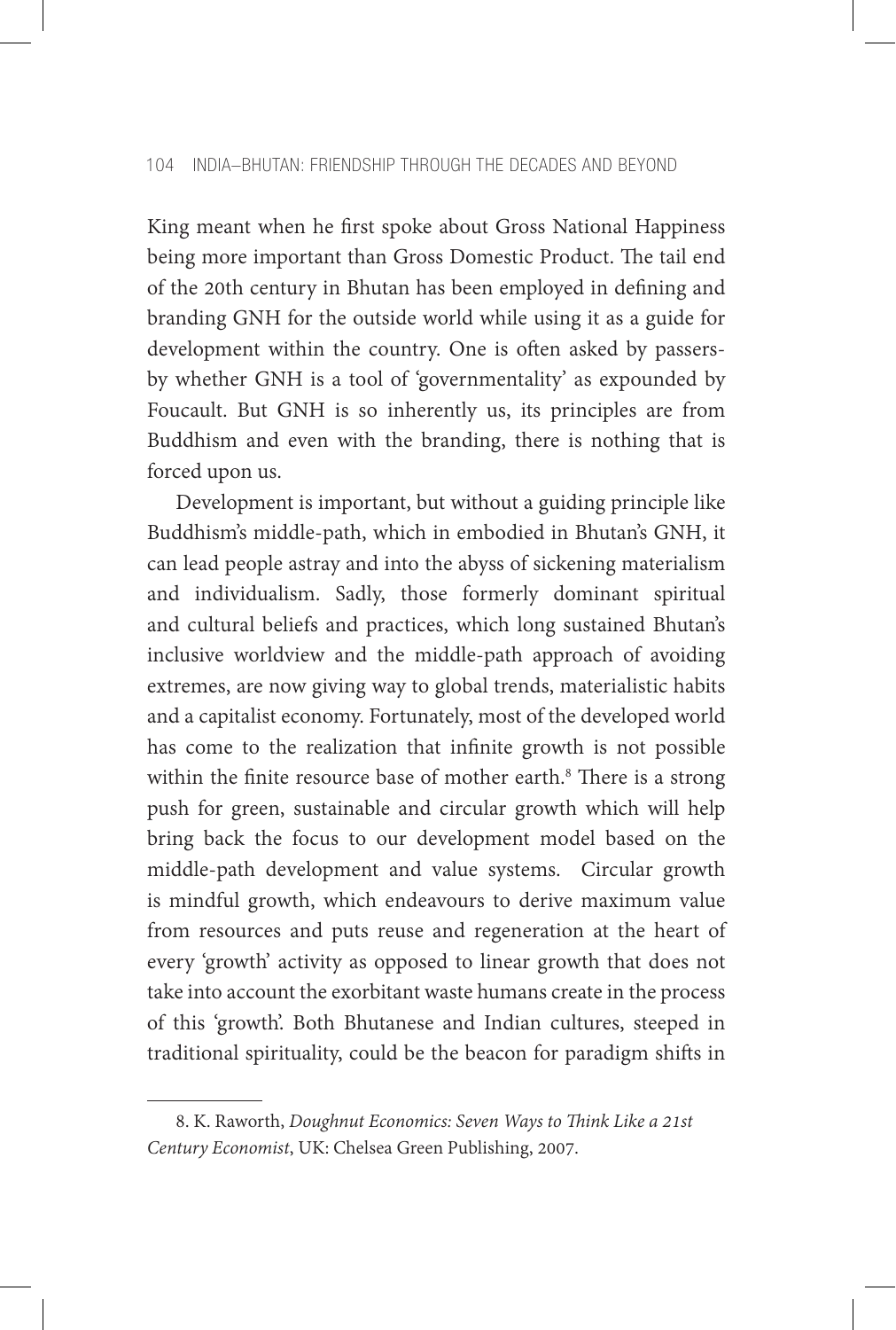#### BHUTAN 105

global development philosophy. We understand better the need for distributed circular growth while caring for our planet, too, as these values are embedded in our cultural ethos.

We must come from a place of strength to counter the unhealthy trends. Our strength is our spirituality. Tagore would agree because ours is a 'civilization, whose basis is society and the spiritual ideal of man' (Tagore 2004:41; cited in Gvili 2018:187). Unapologetically using religious imagery in his poems and lectures, Tagore focused on religious sensibilities rather than the institution of religion. We falter in two major ways today. One, we are afraid to talk about religion in a quickly modernizing world lest we look 'traditional' which we think is backward. Two, we do not have the wisdom to distil religious sensibilities from the institution of religion, thereby binding ourselves to the exclusive rather than the inclusive fundamentals of all religions. Tagore, of course, had no such dilemma.

Development is a strong determining force which can define a people's identity. Gazing into the future of this country, based on its history, development trajectories and resources, it will not be the big hydropower projects or development in lucrative but polluting industries that will hold the Bhutanese. Though small, we are a proud country. And though poor, we have sacrificed profits for the preservation of our environment, traditions and customs. We could, instead, leverage people's spiritual beliefs towards constructive and mindful living and inclusive development which sees beyond material growth.

One of the limitations of writing about culture and identity for the nation is the appearance of a singular narrative or a monolith tone, which is a departure from reality. The dominant cultures I have discussed here have, within them, other subsumed cultures. For example, within the Buddhist culture which I discussed, there are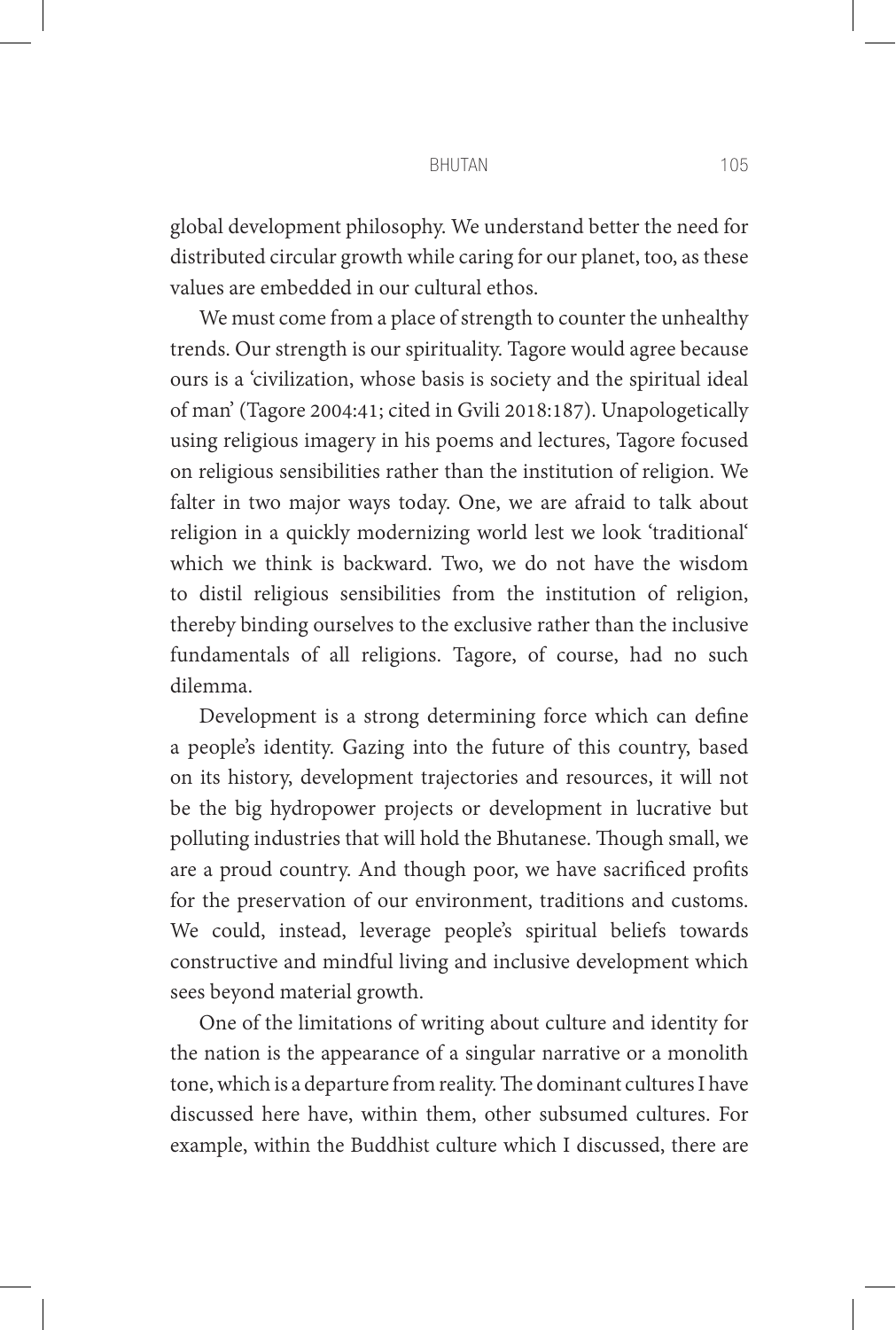animism and bon religions which were practised by pre-Buddhist Bhutanese and whose elements are still prevalent in rituals today. The same is the case with Hinduism, with whom Buddhism shares several common areas of worship – Mount Kailas and river Ganges hold spiritual significance for both Hindus and Buddhists. This essay is littered with generalizations but the objective is to present common threads of spirituality and shared heritage between India and Bhutan.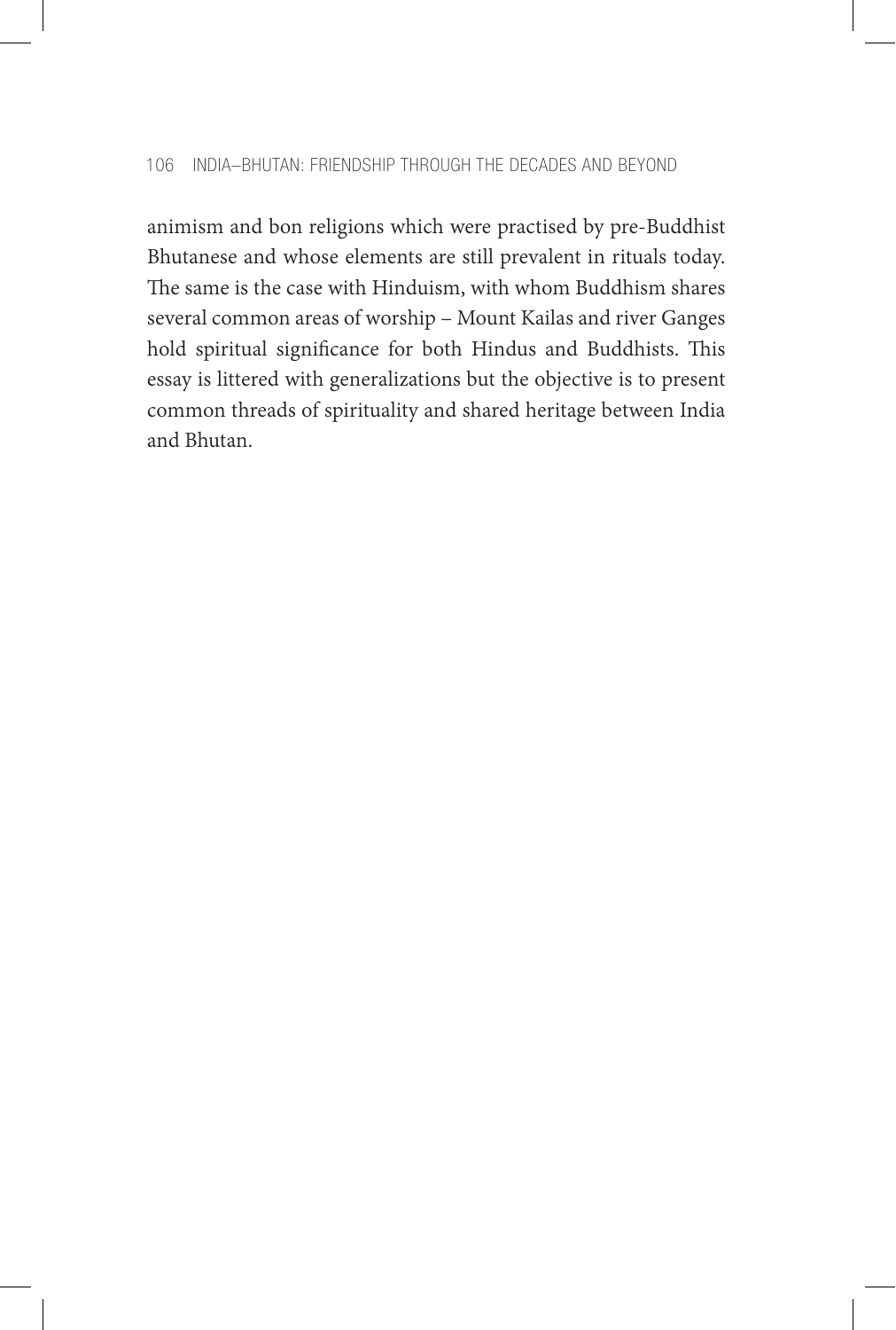# THE WILD: FOR THE BENEFIT OF PRESENT AND FUTURE GENERATIONS

## THINLEY NAMGYEL

I have vivid memories of listening in wonder as my uncle, Ap Tshering, told us how the family guard-dog was picked off by a leopard outside the house, right in front of my late grandmother as she was stacking firewood. This story must have been told to me about 35 years ago, during our family's annual winter visit to attend the *lochoe*<sup>1</sup> at our ancestral home in Pangbisa village in Paro. Back then, every trip to Pangbisa would be like travelling back in time to medieval Bhutan when there were no motorable roads, electricity or running water in houses. At night homes were lit by dim oil lamps and flaming wooden torches were frequently used when walking outside on moonless nights.

As children our days would be spent outdoors without the distractions of modern electronic gadgets. We would play in the fields and chase jungle fowl into the forests, or watch the deer

<sup>1.</sup> Lochoe is an annual religious ceremony conducted in homes to give thanks for the past year and to seek blessings for the coming one. It is the time for families to gather and guests are invited for the blessings and feasts.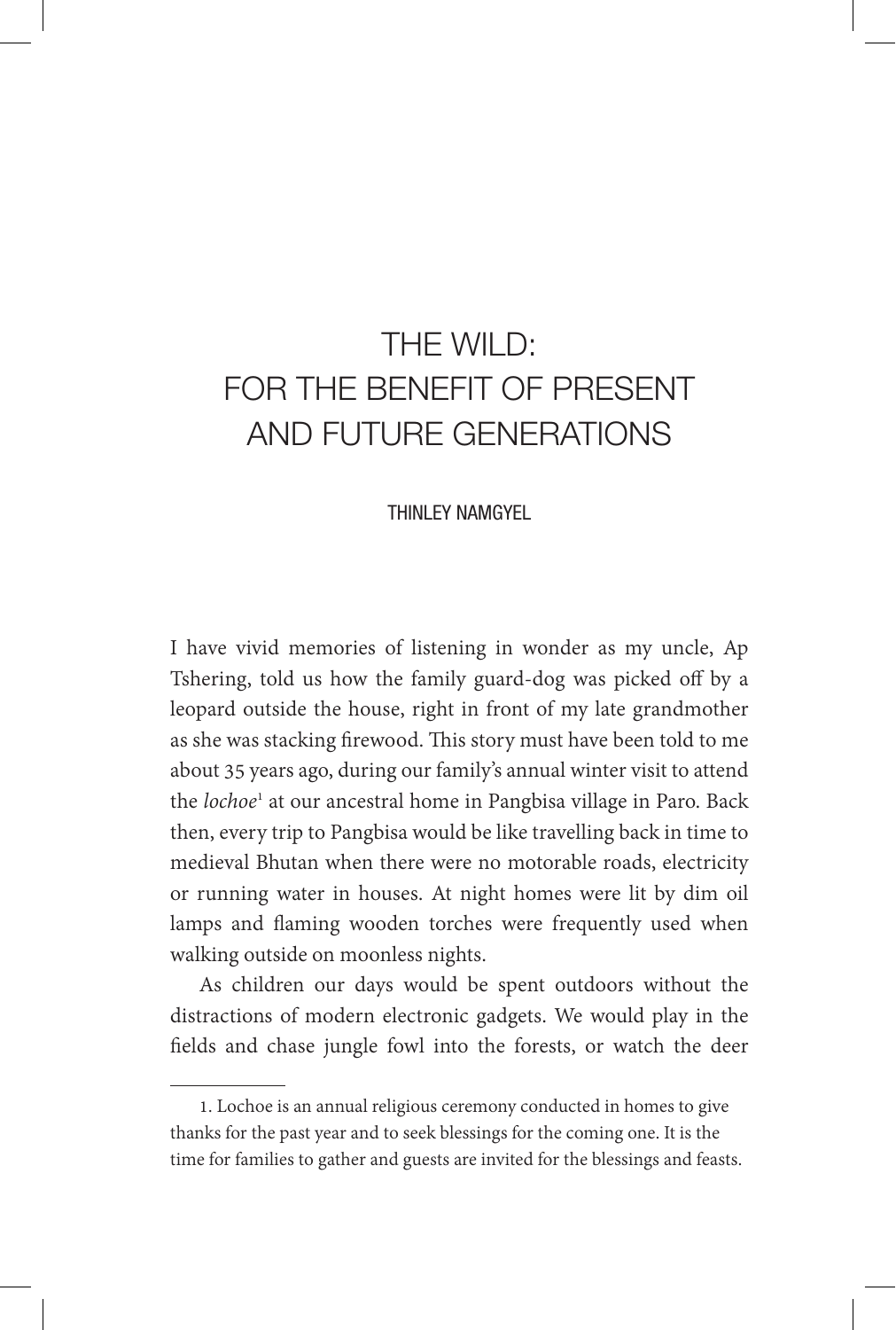and wild boars foraging in the dry fields at dusk. Every evening, domestic animals were corralled into the courtyard of the house to keep them safe from bears, leopards and other wild predators. The nights were filled with folk tales narrated while sitting around an open wood stove, and sometimes we would hear stories of how someone from the village encountered tigers and bears, and even the elusive yeti, in the densely forested ridges above the village.

Encounters with wild animals were not uncommon as most villages in Bhutan were scattered and surrounded by forests. These forests around the villages were, and still are, integral to the traditional agrarian way of life. Farmers roamed the forests to graze their livestock or to collect a multitude of forest produce such as timber, firewood, leaf litter, edible plants and medicinal herbs. Occasionally, livestock and crops would be lost to wild animals, but most Bhutanese farmers and herders were generally tolerant of such losses<sup>2</sup> as their outlook and relationship with nature and wildlife were tempered by Buddhist values of compassion for all sentient beings.3 These ethics and cultural beliefs have long contributed to the conservation of Bhutan's forest cover and rich biodiversity.4

# BHUTAN'S NATURAL INHERITANCE

This vast forest cover and biodiversity of Bhutan, and its environmental policies, is now well-known around the world.

<sup>2.</sup> T. Sangay and K. Vernes, 'The economic cost of wild mammalian carnivores to farmers in the Himalayan Kingdom of Bhutan'. *Proceedings of the Ecological Society of Bhutan* 1: 98–111, 2014.

<sup>3.</sup> T. Tobgay, 'Buddhist Contributions to Human Development', *Journal of Bhutan Studies*, Vol. 38, Summer 2018, Center for Bhutan Studies, Thimphu.

<sup>4.</sup> D. Penjore and P. Rapten, 'Trends of Forestry Policy Concerning Local Participation in Bhutan', 21–27, *Policy Trend Report 2004*, Institute for Global Environmental Strategies (IGES), Kanagawa, Japan.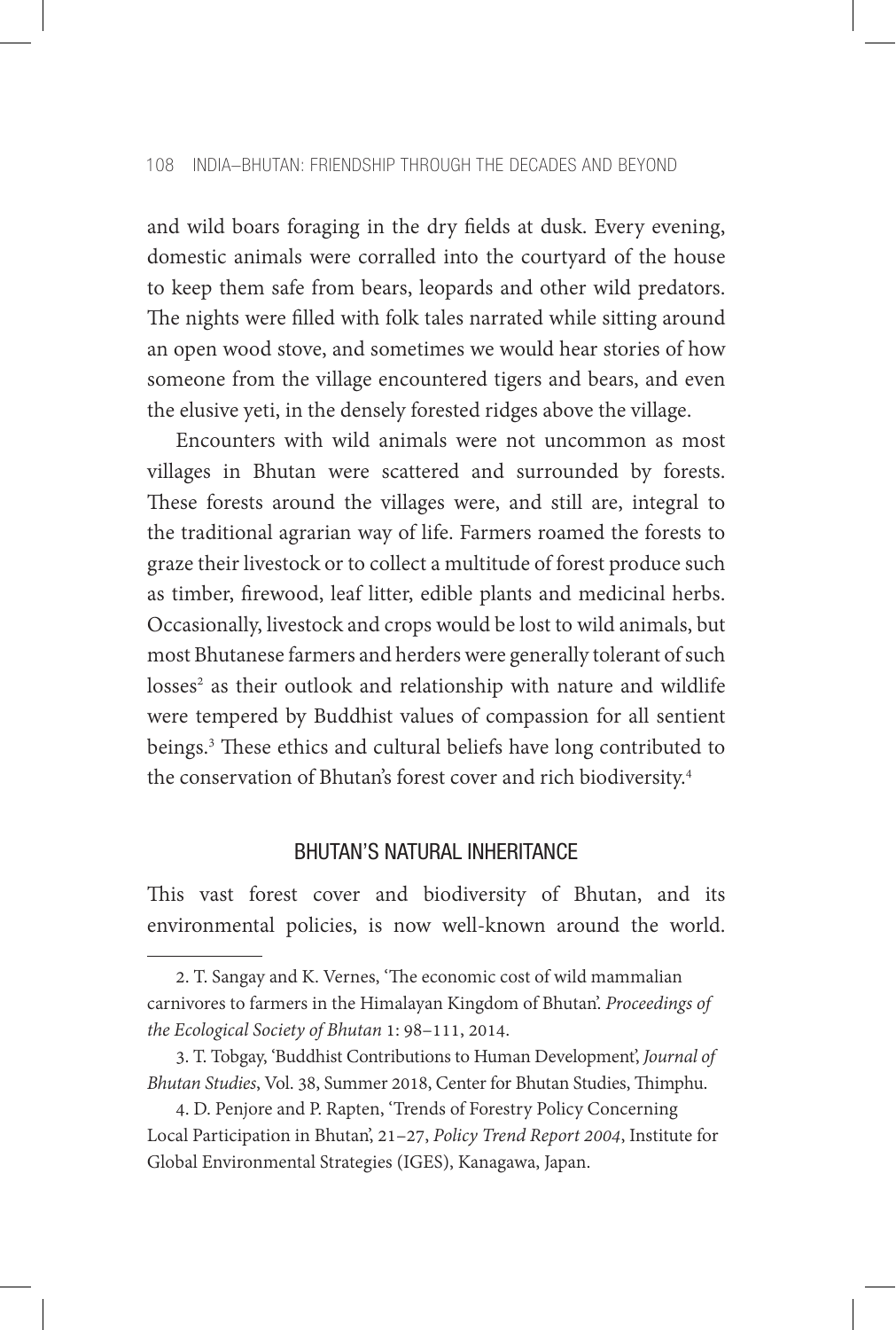With 70 per cent of land under forest cover, Bhutan has the highest proportion of forest cover in Asia, and it is one of the ten most biologically diverse regions in the world.5 Over 5,600 species of flowering plants, 400 lichens, 200 mammals and more than 700 species of birds have been recorded so far.6 Such rich diversity is due to the bio-geographical conditions of the region as Bhutan is located completely within the Eastern Himalayan biodiversity hotspot, at the junction of the cool Palearctic biogeographic realm to the north and the warm Indo-Malayan realm to the south. In addition, the vast elevation differences of the rugged mountain landscape from the sub-tropical foothills at the Indian border, to the permanent snow-capped peaks in the north results in extremely diverse climatic zones and a wide range of forest-types and habitats.<sup>7</sup>

While geography blessed Bhutan with a rich and diverse ecosystem, a small agrarian population with its Buddhist ethics and cultural practices put little pressure on the natural environment and allowed this rich natural heritage to persist into the 20th century.8 Such an outlook also influenced government policies and decisions during Bhutan's journey through the second half of the 20th century and to this day.

<sup>5.</sup> World Wildlife Fund for Nature, 'Bhutan's conservation vision and world standing', 2018, http://www.wwfbhutan.org.bt/bhutan\_for\_life/.

<sup>6. &#</sup>x27;National Biodiversity Strategies and Action Plan of Bhutan (NBSAP), 2014'. National Biodiversity Centre, Ministry of Agriculture and Forests, Royal Government of Bhutan.

<sup>7.</sup> Aparna Banerjee and Rajib Bandopadhyay, 'Biodiversity Hotspot of Bhutan and its Sustainability', *Current Science,* DOI: 110. 521. 10.18520/cs/ v110/i4/521–528, 2016.

<sup>8.</sup> National Environment Commission, *Conservation in Bhutan*, Royal Government of Bhutan, 1994.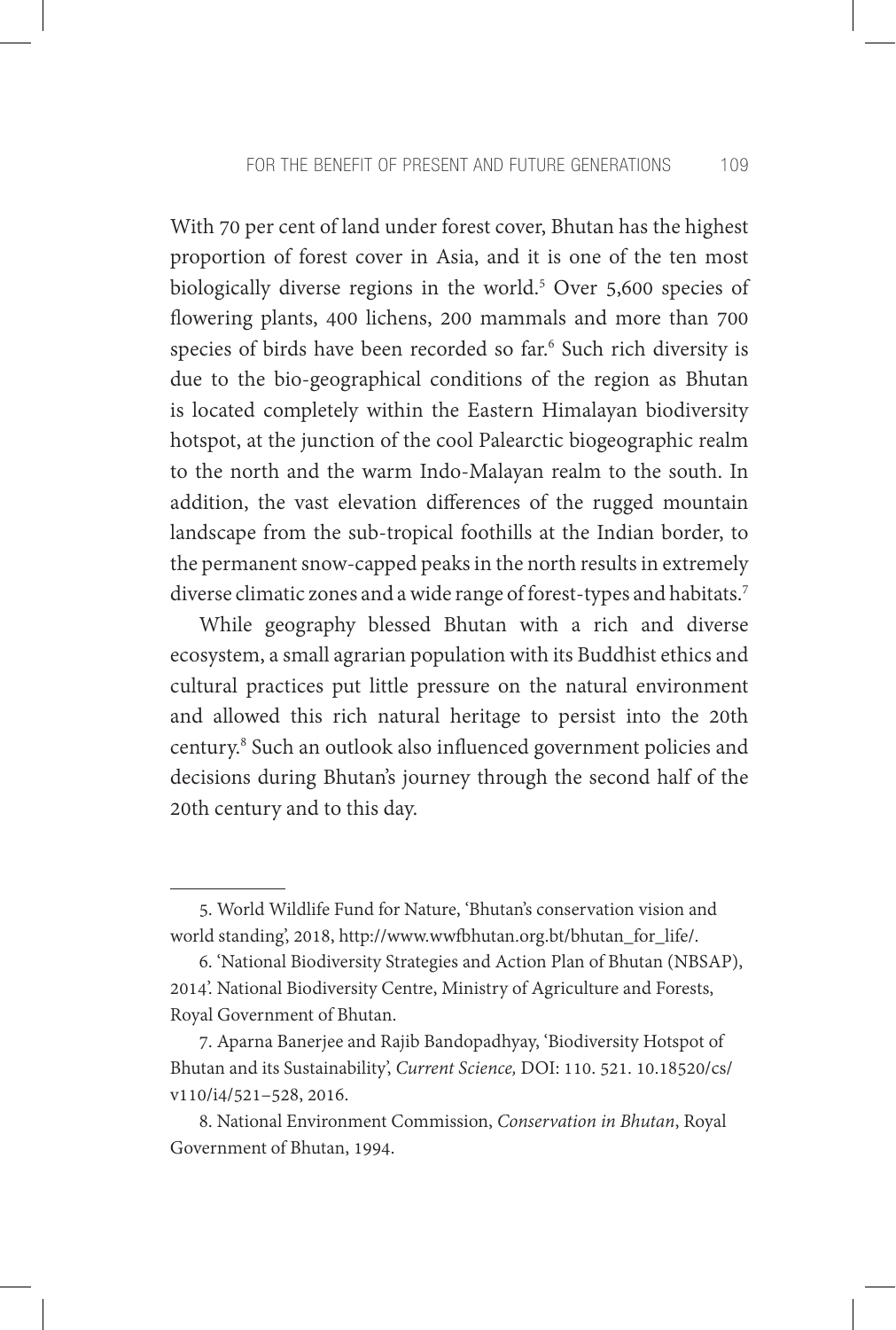#### 110 INDIA–BHUTAN: FRIENDSHIP THROUGH THE DECADES AND BEYOND

# CONSERVATION FOR THE BENEFIT OF PRESENT AND FUTURE GENERATIONS

The modern history of environment and natural resource management in Bhutan started in 1952 with the creation of a forestry unit under the Ministry of Trade and Industry with a permission for logging.9 About a decade later when the country's first five-year development plan started in 1961 with the assistance of the Government of India, the forestry unit was upgraded to a Department.<sup>10</sup> Eventually, by the early 1980s, the Department was transferred to the Ministry of Agriculture, with a mandate for the conservation and sustainable management of forests and natural resources that continues to the present.<sup>11</sup>

As with other sectors in the initial five-year plans, Indian assistance was vital in the development of the forestry sector in Bhutan. Since the inception of the forest department and until the early 1980s, Indian foresters on deputation provided the necessary human resources as national capacity for forest management was lacking.12 Trainings of forest officers from Bhutan were undertaken with Indian Forestry Service Scholarships (IFS) from the early days and still continues. Surveys of Bhutan's forest resources were carried out during 1974–1981 by the Pre-investment Survey of Forest Resources,<sup>13</sup> an organization that would become the

<sup>9.</sup> National Environment Commission, *Conservation in Bhutan*, Royal Government of Bhutan, 1994.

<sup>10.</sup> E.L. Webb and L. Dorji, 'The evolution of forest-related institutions in Bhutan', *Decentralization, Forests and Rural Communities*, Asian Institute of Technology, Bangkok, 2004.

<sup>11.</sup> Ibid.

<sup>12.</sup> DOFPS, 'About Us', 2018, http://www.dofps.gov.bt/?page\_id=36.

<sup>13.</sup> S.S. Negi, *Himalayan Forests and Forestry*, Indus Publishing, 2008.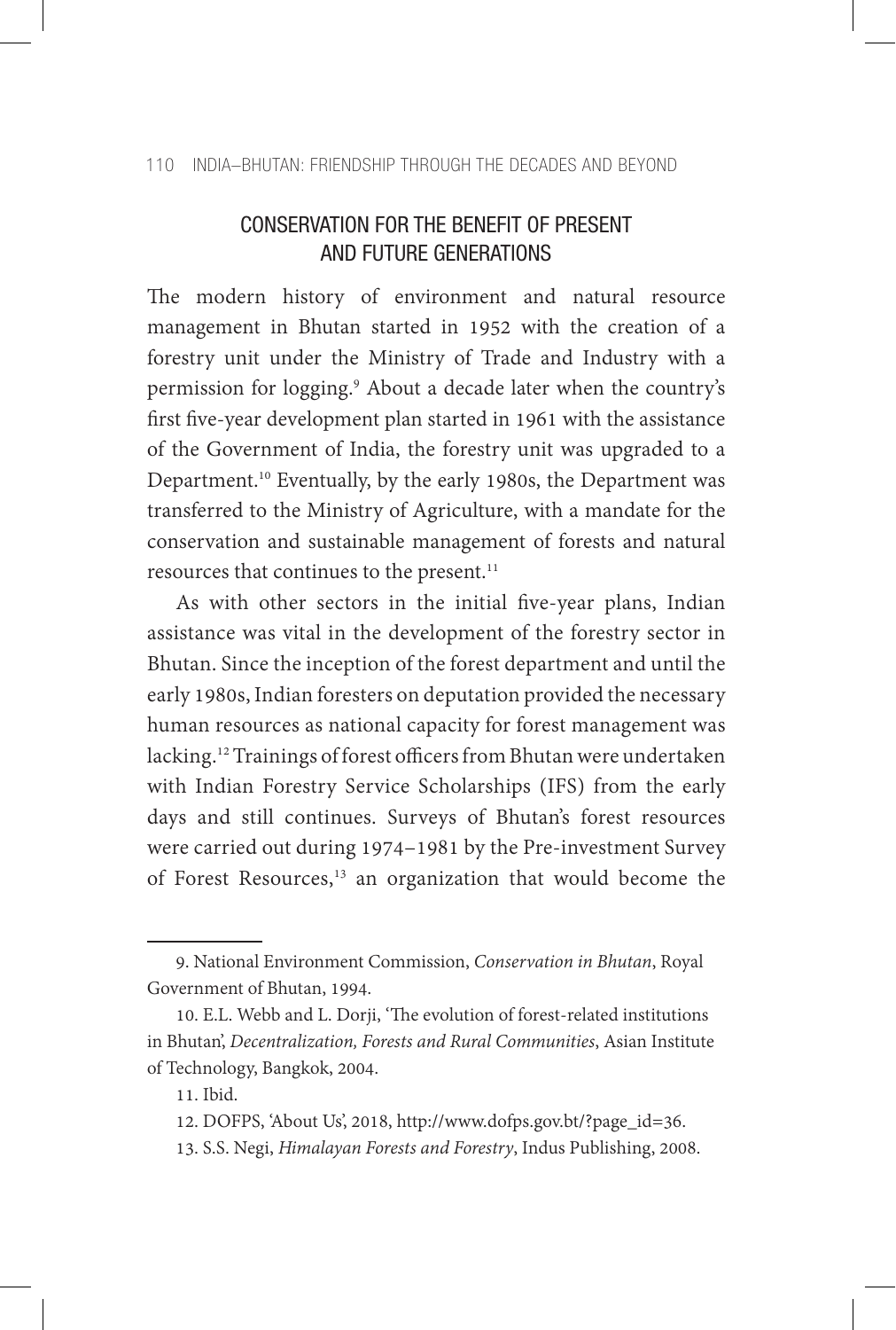Forest Survey of India.<sup>14</sup> The data and information from these initial forest assessments have been used for forest planning and management for a long time and it was only very recently that the National Forest Inventory 2016 updated forest resources information.<sup>15</sup>

## *Forest and Conservation Policies*

A landmark decision for conservation in Bhutan was taken quite early with the Forest Act of 1969. The Act nationalized all land not privately owned as Government Reserved Forests and codified provisions and procedures for managing forest resources. It is notable that the Act's intent was for sustainable forest management. The preamble states that the 'future economy of the people and the country is very much dependent on its protection, conservation and scientific management' of the forests, and it highlights that 'forests play a vital role in the preservation and continuation of aesthetic views, rainfall and temperature regime and as a deterrent factor against soil erosion.'16

Forestry was an important source of revenue in the early phase of Bhutan's development plans, but uncontrolled felling by private companies with logging concessions and by the rural population near roads in the 1970s led to environmental problems such as bare hillsides and soil erosion.<sup>17</sup> Today the forest cover stands at about 70 per cent but the situation from the 1970s to 1980s was very

<sup>14.</sup> Forest Survey of India, 'An Introduction', 2018, http://fsi.nic.in.

<sup>15.</sup> Department of Forest and Park Services, *National Forest Inventory Volume 1*, Royal Government of Bhutan, Thimphu, 2016.

<sup>16.</sup> Preamble of the Forest Act 1969.

<sup>17.</sup> Library of Congress, *Nepal and Bhutan: Country Studies*, Third Edition, Washington D.C., 1993.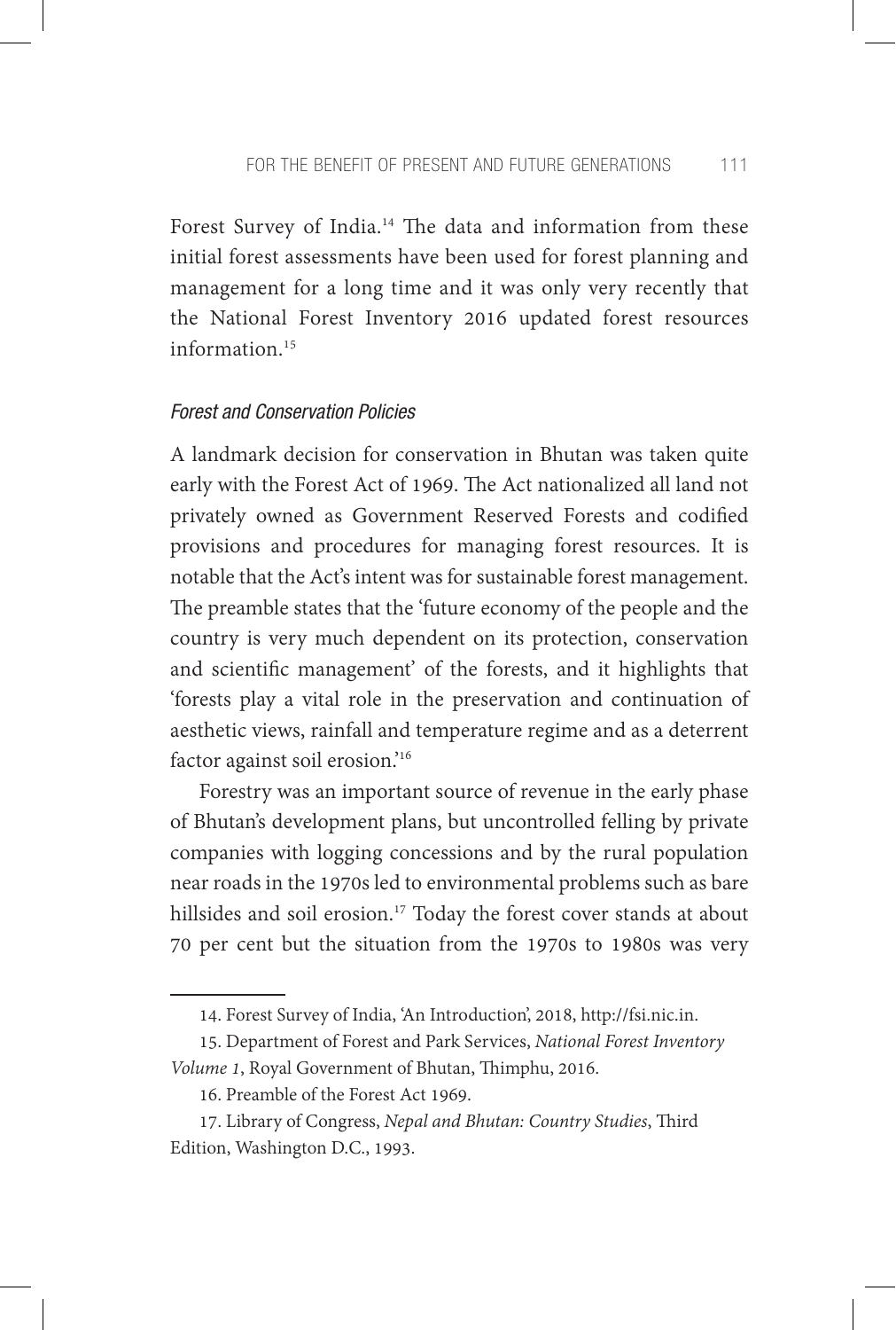different, with some reports estimating forest cover to be below 60 per cent<sup>18</sup> and with some even estimating the cover to be as low as 50 per cent<sup>19</sup> in the late 1980s.

It was during this period that the policies evolved to address the shortcomings in sustainable forest management and to further strengthen the conservation efforts. The National Forest Policy of 1974 ended commercial logging by private companies and directed the Forest Department to carry out timber harvests through a Logging Division. This Division was later separated and became the Bhutan Logging Corporation in 1984 to ensure financial independence and is now the Natural Resources Development Corporation Limited, a subsidiary of the Druk Holdings and Investment.<sup>20</sup>

The 1974 forest policy was a key instrument for conservation and development in Bhutan. The policy laid the foundations for a balanced approach, or the 'middle-path' to development, by emphasizing the need to consider both 'physical balance and economic development of the country'. One of the most significant impacts of this policy was the requirement to maintain 60 per cent of the total land under forests 'in consideration of the geo-physical conditions of Bhutan and the necessity of maintaining soil and climatic equilibrium'. Another key measure was the integration of the 'protection of wildlife and natural vegetation' through the creation and maintenance of national parks and sanctuaries.<sup>21</sup>

<sup>18.</sup> I. Jadin, 'Land use displacement and forest conservation: the cases of Bhutan and Costa Rica', Doctoral Dissertation, University of Catholique Louvain, 2016.

<sup>19.</sup> Library of Congress, 1993.

<sup>20.</sup> NRDCL, History of National Resources Development Corporation Limited, http://www.nrdcl.bt/page.php?id=1.

<sup>21.</sup> Ibid.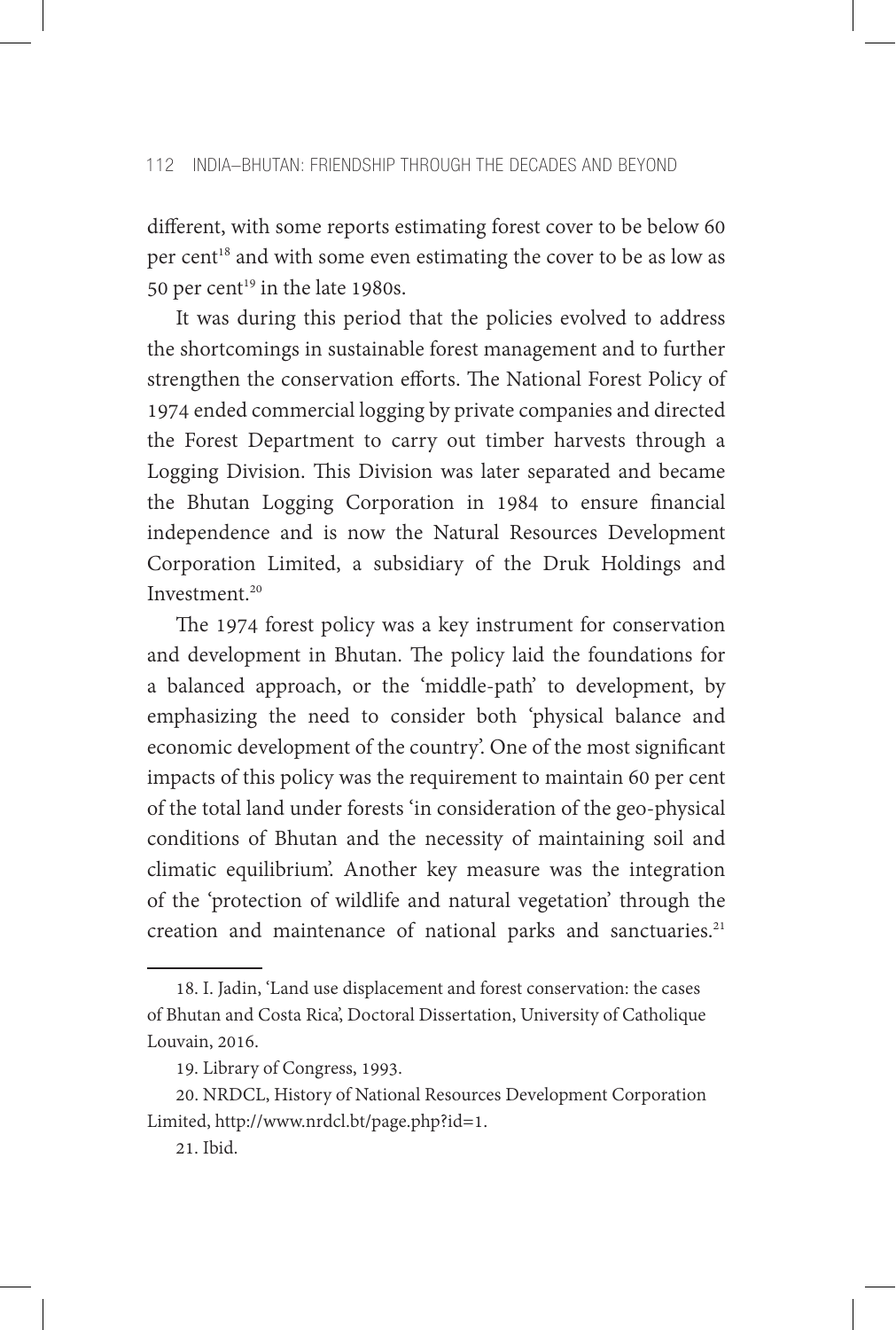The motivation for the provisions is clear in the preamble where it is stated that forests are to provide 'vital protective functions with regard to soil, water and climate and as a result influence the agriculture economy, the development of hydro-electric projects'. The policy also goes on to note the trans-boundary benefits of such functions, stating that it would benefit the 'general welfare of not only the country in which the forests are located but also neighbouring countries'.22

The evolution of conservation policies continued with the Bhutan Forest and Nature Conservation Act 1995, which further strengthened the provisions of the Forest Policy of 1974. This Act introduced the principle of intergenerational equity in the preamble by stating that the instrument is 'an Act to provide for the protection and sustainable use of forests, wildlife and related natural resources of Bhutan for the benefit of present and future generations.' This was followed by the National Environment Protection Act 2000, which is considered the overall umbrella legislation for environment and conservation.

Finally, in 2008, the Constitution of the Kingdom of Bhutan was adopted with Article 5 on the environment. Under Article 5, every Bhutanese 'is a trustee of the Kingdom's natural resources and environment for the benefit of the present and future generations' and has a fundamental duty to contribute to the protection of the natural environment. The government is also mandated, among several other environmental protection mandates, to maintain 60 per cent of the country under forest cover.

<sup>22.</sup> Department of Forestry, Ministry of Trade, Industry and Forests, Royal Government of Bhutan, 'National Forest Policy 1974'.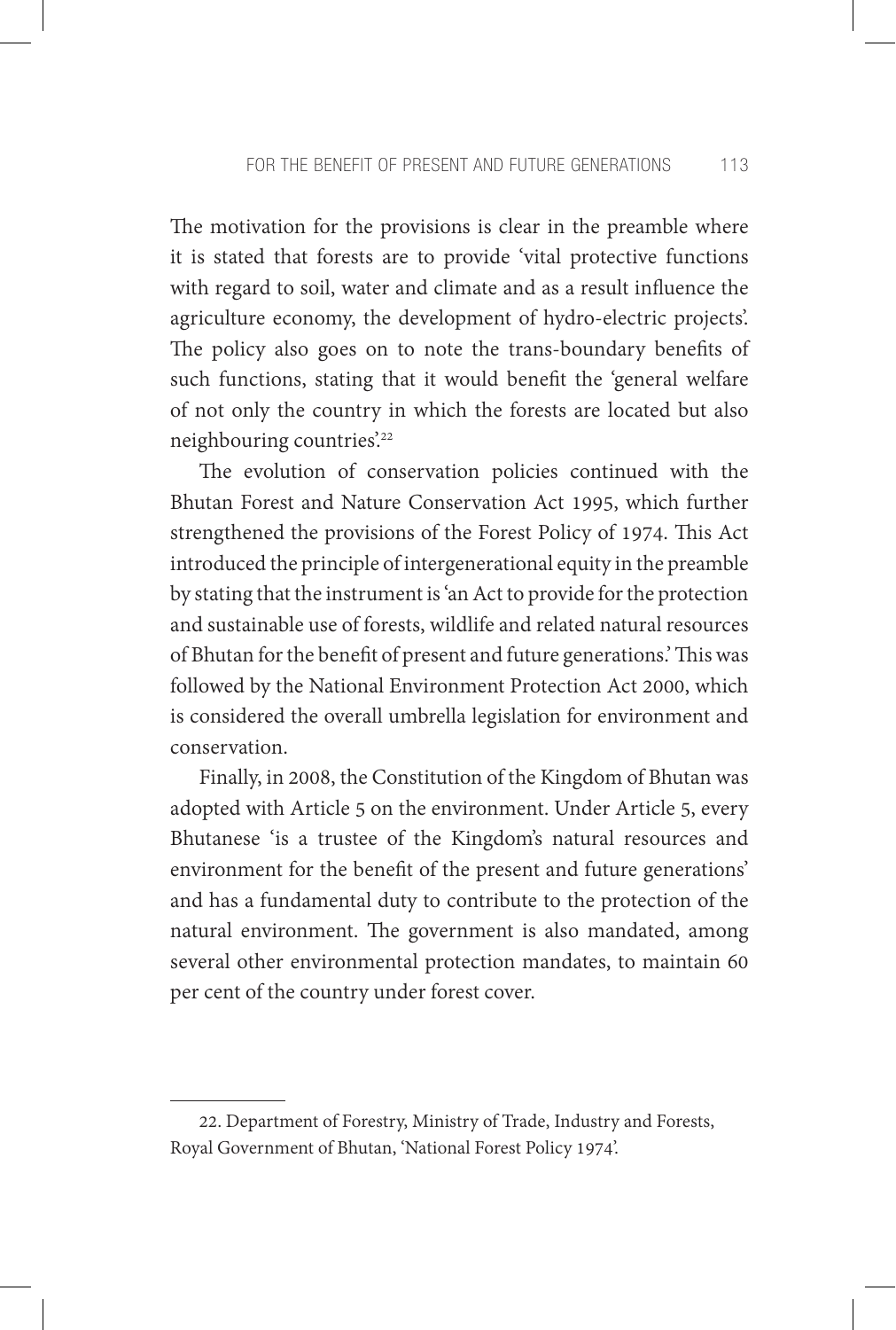#### *Protected Landscapes*

The conservation areas in Bhutan also evolved over the same period. In 1966, Manas Game Sanctuary became the first protected area in Bhutan and in 1974 six other protected areas were established.<sup>23</sup> This early system of protected areas covered 20 per cent of the country but was unbalanced. The designated areas largely covered the entire northern range of Bhutan comprising alpine zone, rock and ice, and didn't face much conservation threats. The other areas covered the sub-tropical southern part of the country and was already degraded by logging, poaching and agricultural encroachment while the middle Himalayan temperate zones were unrepresented.<sup>24</sup>

The protected areas system was revised in 1993 to be more representative of the different ecosystems in Bhutan and covered 23 per cent of the country. A total of four national parks, four wildlife sanctuaries and one strict nature reserve were designated, along with several other smaller conservation areas such as the winter grounds of the black-necked cranes.<sup>25</sup> To respect the rights and needs for timber, fuel, wood and other resources of communities that fell within some of the parks, the management regime followed International Union for Conservation of Nature (IUCN) criteria and zoned the parks into core, administrative, buffer and multiple use zones.26

Later, in 1999, biological corridors linking the different reserves were declared as Bhutan's 'Gift to the Earth' to allow the movement

<sup>23.</sup> BTFEC, http://www.bhutantrustfund.bt/?page\_id=159.

<sup>24.</sup> National Environment Commission, *Conservation in Bhutan*, Royal Government of Bhutan, 1994.

<sup>25.</sup> Ibid.

<sup>26.</sup> FAO, *Forest Resources of Bhutan – Country Report*, FRA Working Paper 14, 2000.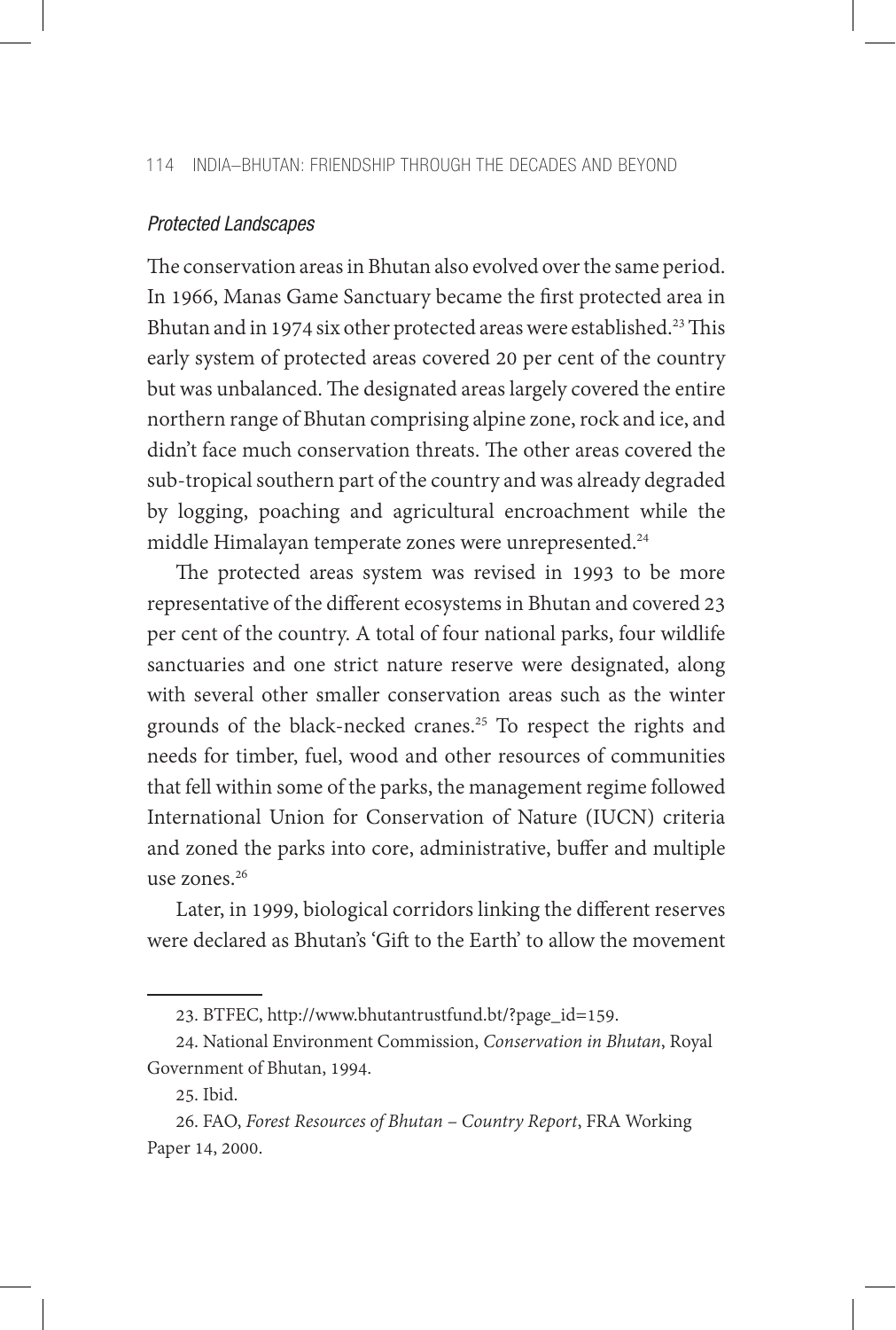of wildlife and also to act as a buffer to climate change.<sup>27</sup> Covering 9 per cent of the country, the corridors were selected by considering several criteria and largely fell in uninhabited areas or areas with low potential for human use.<sup>28</sup>A modification to the protected areas system was the declaration of Wangchuck Centennial Park on 10 June 2008 as a tribute to the visionary and selfless leadership of the Wangchuck dynasty.29 Protected areas now cover about 51 per cent of the country<sup>30</sup> in a nearly contiguous and interconnected system across the country.

# PRESENT AND FUTURE CHALLENGES

Although much progress has been made in conservation in Bhutan, old challenges continue and new threats have emerged both from within as well as outside the country. There are still significant gaps in knowledge about the biodiversity of Bhutan. Even with a low level of taxonomic work and explorations, new discoveries are being made each year and thirty-one species new to science were discovered in Bhutan over the past decade.<sup>31</sup> There are still more discoveries to be made as the invertebrates, which include insects and molluscs, are poorly studied. Along with economic

<sup>27.</sup> WWF, 'Bhutan–Creation-of-biological-corridors-linking-Bhutansprotected-areas', 1999, http://wwf.panda.org/?164652/BHUTAN---Creationof-biological-corridors-linking-Bhutans-protected-areas.

<sup>28.</sup> FAO, *Asia and Pacific National Forestry Programmes: Update 34*, Bangkok, 2000.

<sup>29.</sup> DOFPS, 'Wangchuck Centennial Park', 2018, http://www.dofps.gov. bt/?page\_id=327.

<sup>30.</sup> NBSAP, 2014.

<sup>31.</sup> Choki Gyeltshen and Tobgay, Kezang & Gyeltshen, Nima & Dorji, Tshering & Dema, Sangay, *New Species Discoveries and Records in Bhutan Himalaya*, 2018.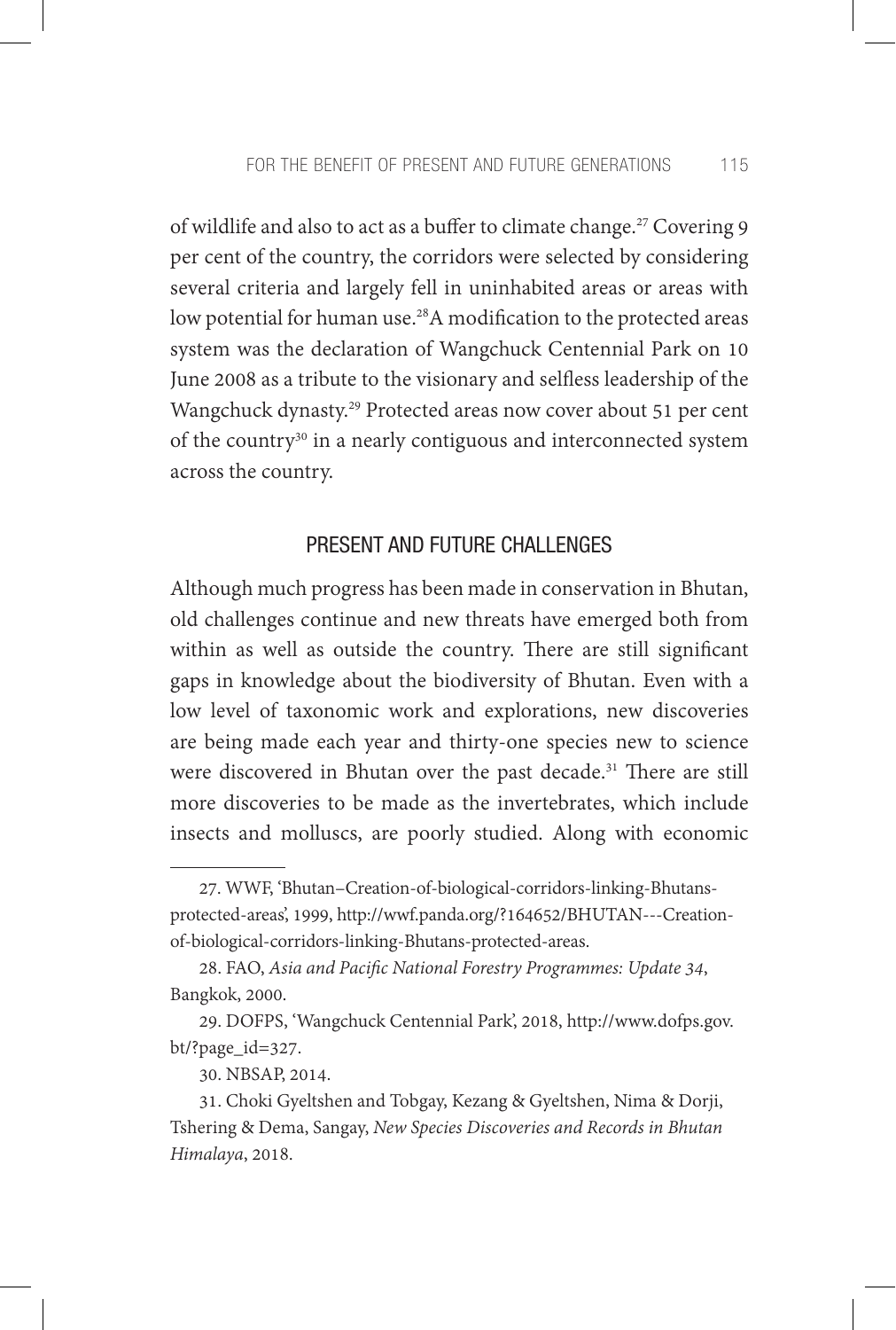growth and developmental activities, there is an increased demand for natural resources to feed the growing urban areas, industries and infrastructure development, threatening the forest functions and wildlife habitats.<sup>32</sup> While it may be possible to handle internal threats and pressures to the forests and biodiversity domestically, global and regional pressures can only be addressed through bilateral, regional and international cooperation.

# *Human–Wildlife Conflict and Cross Border Trade*

With dense forests and villages scattered over the mountains of Bhutan, human–wildlife conflicts have long been a part of rural life in Bhutan. However, loss of livestock and crop damage can be significant and endangered species like tigers and snow leopards may risk retaliatory killings from farmers.<sup>33</sup> Species such as the endangered Asian elephant have become a nuisance for Bhutanese farmers in the areas bordering India, as they increasingly raid crops after facing habitat loss in India.34 Direct threats from poaching and illegal trade to feed global demand for endangered animals and plants also threaten many other species. With a porous Indo-Bhutan border that sees a large movement of people and goods, Bhutan is also becoming a conduit for wildlife traffickers to smuggle both wildlife and other illicit goods to China and other countries.<sup>35</sup>

<sup>32.</sup> NEC, 'Bhutan State of the Environment Report 2016'.

<sup>33.</sup> T. Sangay and Karm Vernes, 'The economic cost of wild mammalian carnivores to farmers in the Himalayan Kingdom of Bhutan', *Proceedings of Bhutan Ecological Society*, Issue 1, 2014.

<sup>34.</sup>Paljor J. Dorji, 'The Asian Elephant in Bhutan', *Proceedings of Bhutan Ecological Society*, Issue 1, 2014.

<sup>35.</sup> Vivek Menon, 'Wildlife trafficking trainings continue in Bhutan', 7 July 2015, https://www.ifaw.org/africa/news/wildlife-trafficking-trainingscontinue-bhutan.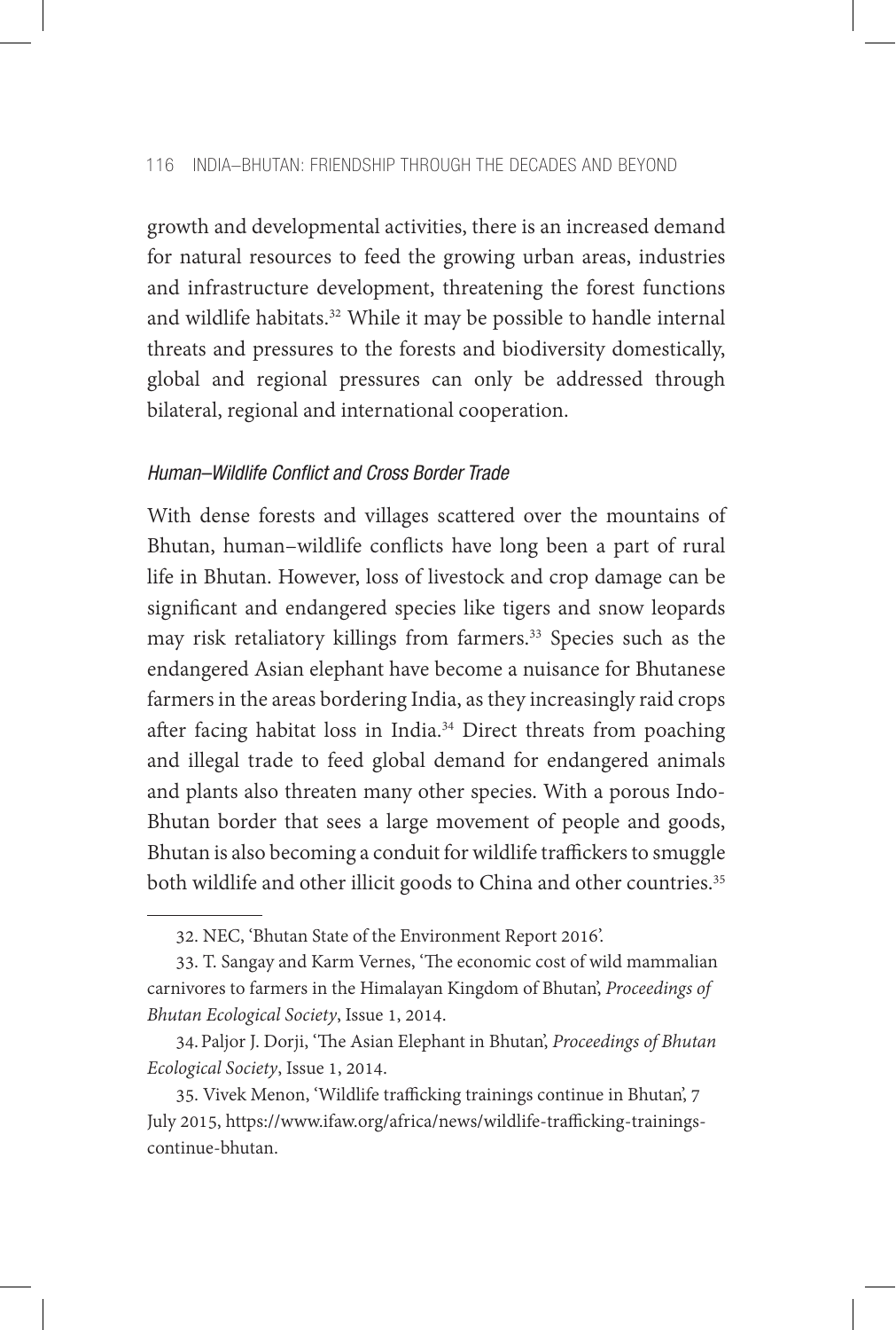The wildlife crimes are not limited to animal parts, as illegal logging and timber smuggling from Bhutan to India is becoming a growing problem in southern Bhutan.<sup>36</sup>Alarmingly, it is reported that illegal logging and trade in timber from Bhutanese forests, including from parks like Manas, are carried out by armed gangs from India and has sometimes resulted in conflict with poorly equipped forest rangers.37

## *Climate Change*

The Eastern Himalayas, including Bhutan and northeast India, are one of the most climate sensitive regions due to the fragile ecology and general underdevelopment.<sup>38</sup> The projected changes in the climate include warmer temperatures, decreasing water availability, drier winters and increased frequency of heavy rains. These changes will have serious implications for agriculture, health, human settlements and also hydropower generation. While the risks of floods in Bhutan due to outburst of glacial lakes has caught the attention of most media, of equal concern are the increasing number of reports of drying up water sources.<sup>39</sup> The impact will not

<sup>36.</sup> Dawa T. Wangchuk, 'Bhutan struggles to control illegal wildlife trade', *The Third Pole*, 16 October 2012. https://www.thethirdpole.net/ en/2012/10/16/bhutan-struggles-to-control-illegal-wildlife-trade/.

<sup>37. &#</sup>x27;Gun-trotting Indian timber mafia loots Bhutan forests', *The Bhutanese*, 10 October 2012, https://thebhutanese.bt/gun-trotting-indiantimber-mafia-loots-bhutan-forests/.

<sup>38.</sup> G.B. Pant Institute of Himalayan Environment & Development, 'Contribution towards Developing a Roadmap for Biodiversity and Climate Change: Indian Part of East Himalaya', *Climate Summit for a Living Himalayas – Bhutan 2011*.

<sup>39.</sup> RGOB, 'Second National Communication from Bhutan to the UNFCCC', *National Environment Commission*, 2011.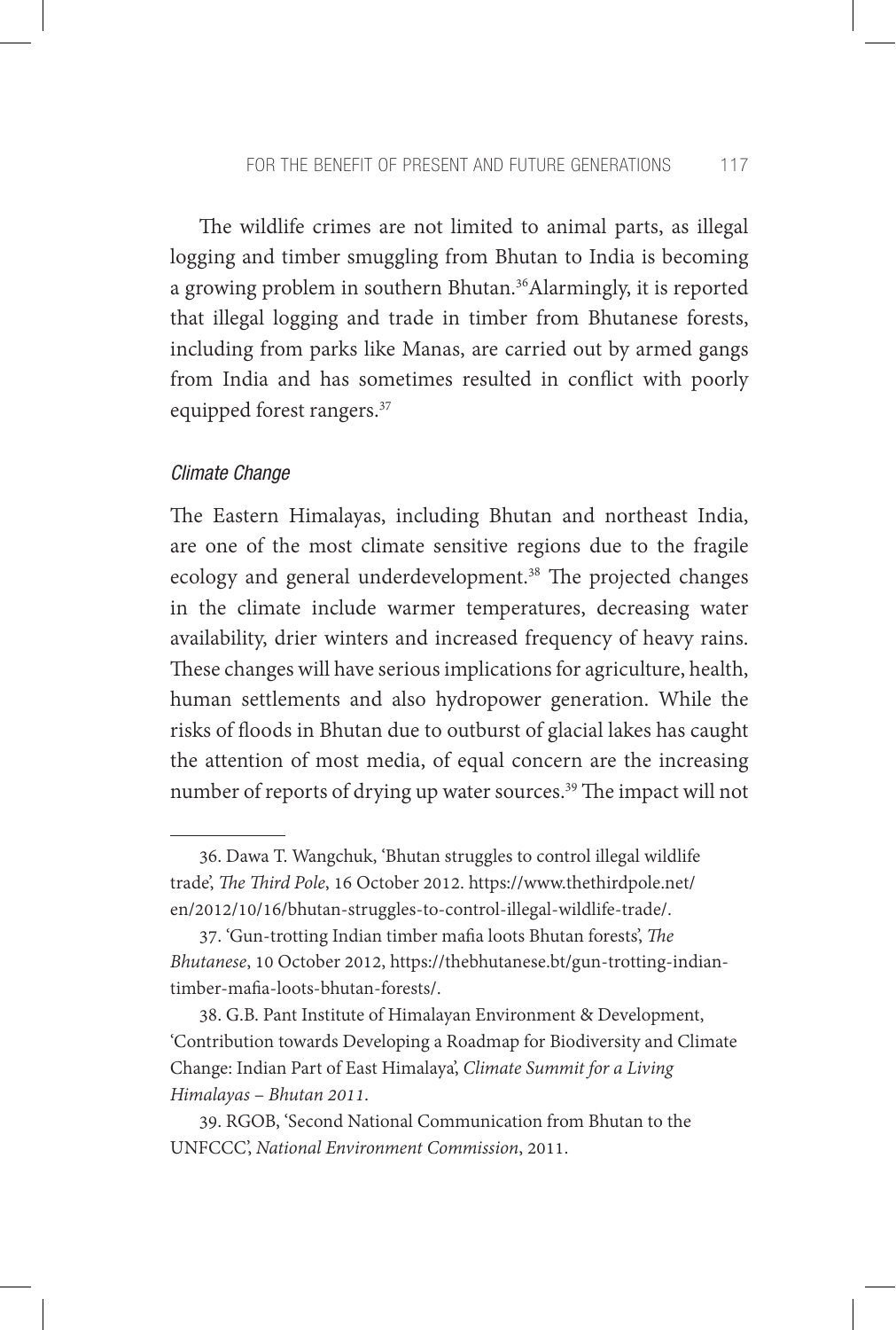be limited to just the human systems of cities and rural areas – the forests and biodiversity will also undergo changes over the coming decades.

While the impact of climate change is mostly felt locally, there are cross-border implications as well. Episodes of flooding due to extreme precipitation are already leading to misunderstandings in the neighbouring states of India. It is now not uncommon to read news stories from Assam or West Bengal by unlettered journalists every flooding season where flooding due to extreme rainfall is incorrectly blamed on release of water from non-existent reservoirs on Bhutan's rivers.40

#### *Trans-Boundary Air Pollution*

Global greenhouse gas emissions alone do not account for all of the observed warming of the atmosphere. Regional air pollution affects the South Asian monsoon and accelerates the melting of glaciers in the Himalayas. The blanket of brown haze that forms over the Indo-Gangetic plains every dry season, initially called the Asian Brown Clouds and now the Atmospheric Brown Clouds, is distressingly clear in satellite images.<sup>41</sup> The brown clouds are basically caused by air pollution and consist of black carbon (soot), sulphate aerosols and nitrate aerosols that are released from burning fossil fuels, agricultural waste, cooking fuels and vehicle exhausts.

<sup>40.</sup> O. Ahmad, 'Massive flood on Bhutan–India border triggers blame game', *The Third Pole*, 15 October 2016, https://www.thethirdpole.net/ en/2016/10/15/massive-flood-on-bhutan-india-border-triggers-blamegame/.

<sup>41. &#</sup>x27;Atmospheric Brown Clouds: Floating Continents of Pollution', *Madras Courier*, 26 October 2017, https://madrascourier.com/environment/ atmospheric-brown-clouds-floating-continents-of-pollution/.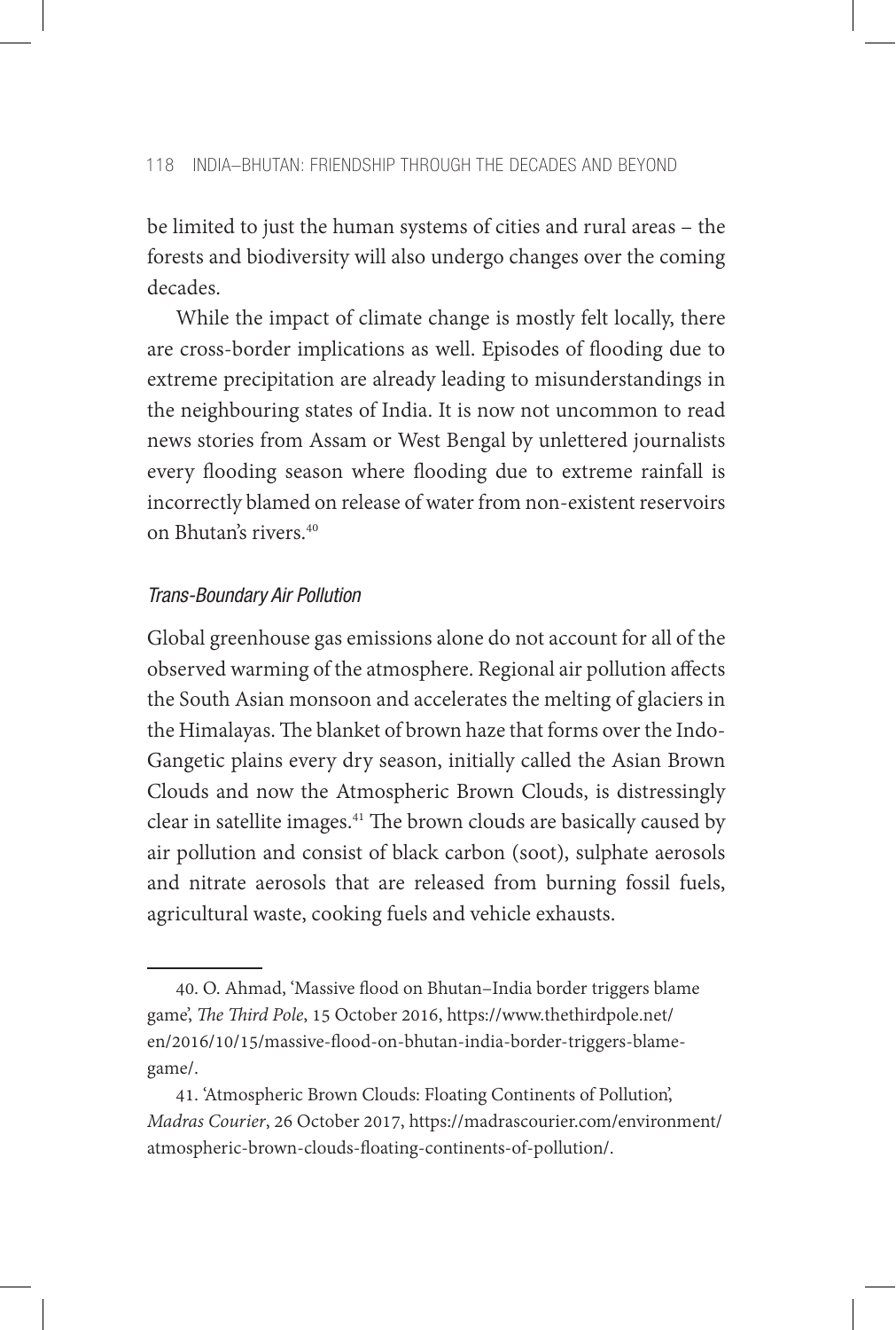The brown clouds have weakened the monsoons, have direct health impacts and have reduced agricultural yields.<sup>42</sup> The Himalayas are warming two to three times faster than the average global rate and the pollutants in the haze play a key part in this effect.<sup>43</sup> In addition, the melting of glaciers in the region has accelerated with the darkening ice and snow resulting from deposition of soot from the haze.44 In Bhutan this haze is visible over the foothills in the dry season and the trans-boundary impacts of this brown haze on agriculture and farmers in Bhutan are already being reported.45

# PROSPECTS GOING FORWARD

In the 50 years since Bhutan's launch and implementation of its first five-year development plan with India's support, there has been great progress in many fields. Bhutan is now poised to graduate from its status as a Least Developed Country by the end of the 12th five-year plan, in 2022. The latest population and housing census of Bhutan shows that life expectancy in Bhutan has doubled from 34 years in 1960 $46$  to 70.2 years in 2017, and literacy rate has

<sup>42.</sup> ICIMOD, 'Atmospheric Brown Cloud – Regional monitoring and assessment', International Centre for Integrated Mountain Development, Kathmandu, Nepal, 2010.

<sup>43.</sup> IGSD, *Primer on Short-Lived Climate Pollutants*, Institute for Governance & Sustainable Development, Washington DC, 2013.

<sup>44.</sup> UNEP, 'Air Pollution in Asia and the Pacific: Science-based Solutions', 2018.

<sup>45.</sup> Linda Pannozzo, 'In with the Bad: Ambient Air Quality and Transboundary Pollution in Bhutan', *Journal of Bhutan Studies*, Vol 23, Winter 2010, Center for Bhutan Studies, Thimphu.

<sup>46.</sup> The World Bank, https://data.worldbank.org/indicator/SP.DYN. LE00.MA.IN.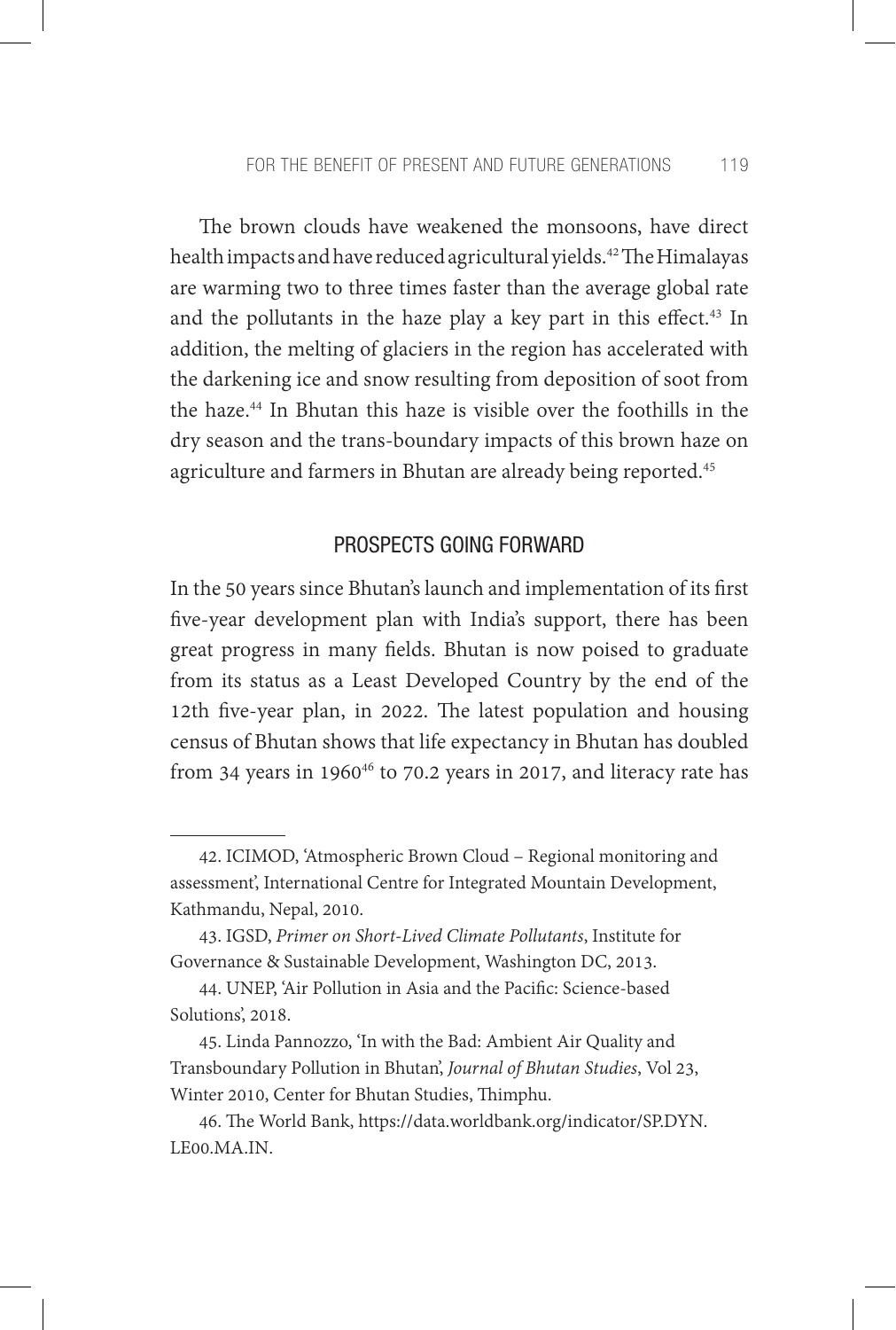reached 71.4 per cent.<sup>47</sup> The population is still young with half of all Bhutanese being younger than 26.9 years. It is this youth of Bhutan and the future generations that will inherit the natural heritage of the country and, at the same time, deal with the impacts of regional and global environmental pressures.

The latest census also shows that the Bhutanese population is becoming urbanized.48 With the rapid rural-urban migration, many of the ancient villages of Bhutan are emptying out. With this demographic shift accompanied by economic growth and 'modernization', there is a high risk of losing our traditional connection with nature and the land. Studies around the world indicate that urbanization is linked to the loss of people's connection with nature, with negative implications for our well-being and the environment.<sup>49</sup>

In addition, technology and the rise of television and the internet have largely replaced the leisure time that was previously spent outdoors and further decreased people's connection with nature.<sup>50</sup> At the same time, globalization may be affecting the traditional values and worldview of the Bhutanese and may threaten not only our cultural heritage but could also lead to loss of our biodiversity.51 The potential for this double risk of increasing disconnect with nature and a slow erosion of traditional values, is likely to diminish

50. K. Kesebir and P. Kesibir, 'How Modern Life Became Disconnected from Nature', *Greater Good Magazine*, 20 September 2017, Greater Good Science Center, UC Berkeley.

51. K. Ura, 'The Bhutanese Development Story, 2005', Center for Bhutan Studies, Thimphu.

<sup>47.</sup> National Statistics Bureau of Bhutan, 'Population and Housing Census of Bhutan', 2018.

<sup>48.</sup> Ibid.

<sup>49.</sup> J. Gelsthorpe,'Disconnect from nature and its effect on health and well-being – A public engagement literature review', The Natural History Museum, London, 2017.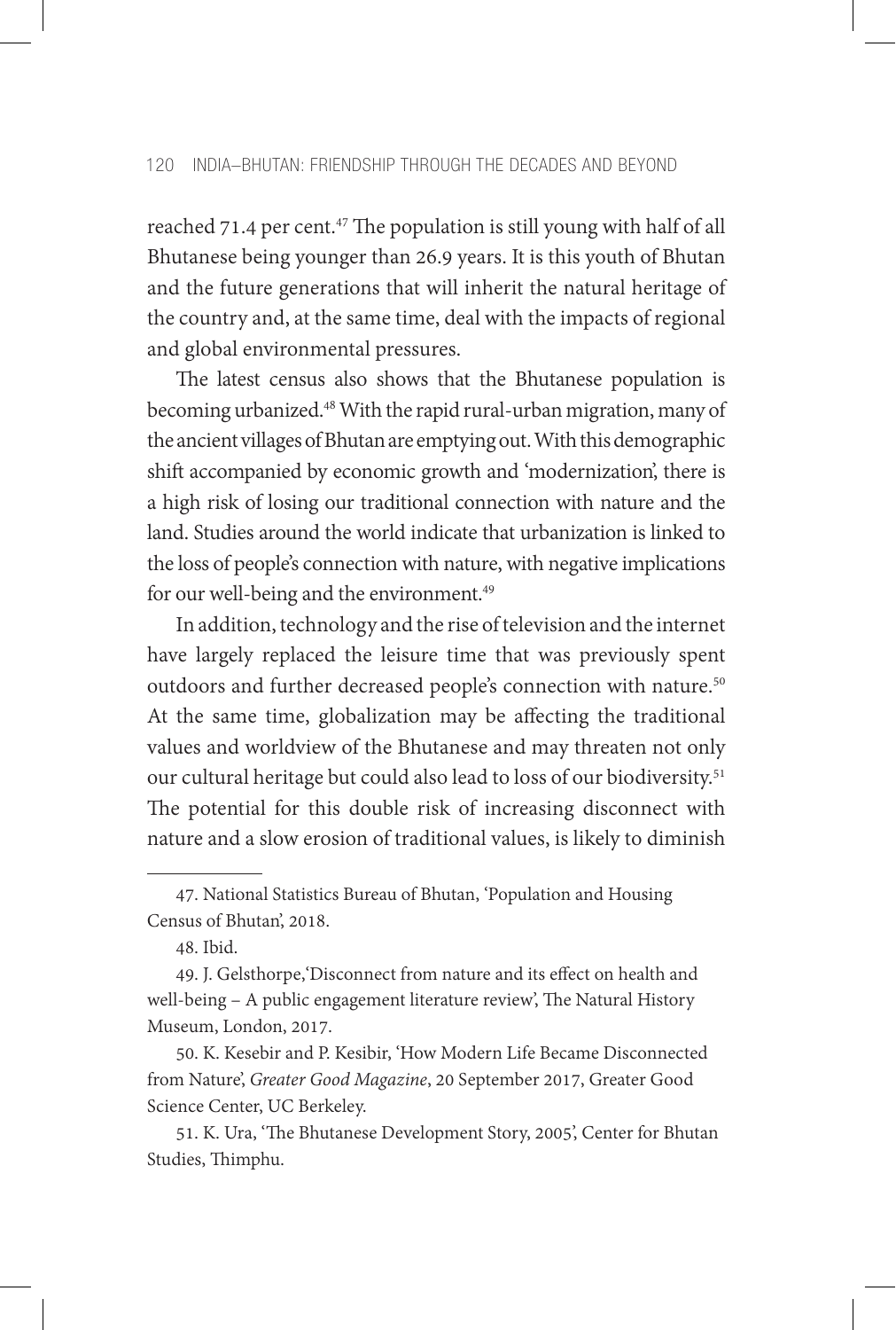the values and traditional reverence for nature that has until now fostered conservation in Bhutan.

It is in this context of changing values, increasing local pressure for natural resources and external threats of regional and global environmental problems that Bhutan will have to continue the delicate balance of the middle-path to development over the next 50 years. The measures will have to be anticipatory and follow a 'no regrets' approach at all levels – from domestic actions, to bilateral, regional and international cooperative programmes. Some of the issues to be considered include: (i) Conservation challenges and climate change impacts in the trans-boundary area; (ii) The regional phenomenon of the atmospheric brown clouds; and (iii) Changing values towards conservation in a globalizing world. While changing values will have implications more relevant to the domestic level, the challenges in the trans-boundary area will be important in the context of bilateral cooperation as they affect the landscape and people in both the countries.

# *Integrating Climate Change Action and Conservation in the Trans-Boundary Landscape*

Most of the conservation challenges in the trans-boundary region between Bhutan and India can benefit from collaborative efforts that synergize climate change action and biodiversity conservation. The trans-boundary area is geologically and ecologically fragile and as is often the case with nature, the problems are interlinked and should be addressed in a holistic manner. The groundwork has already been laid by the ongoing Trans-boundary Manas Conservation Area (TraMCA) initiative, where conservation stakeholders on both the Indian and Bhutanese side of the Manas National Parks have been working together towards shared objectives of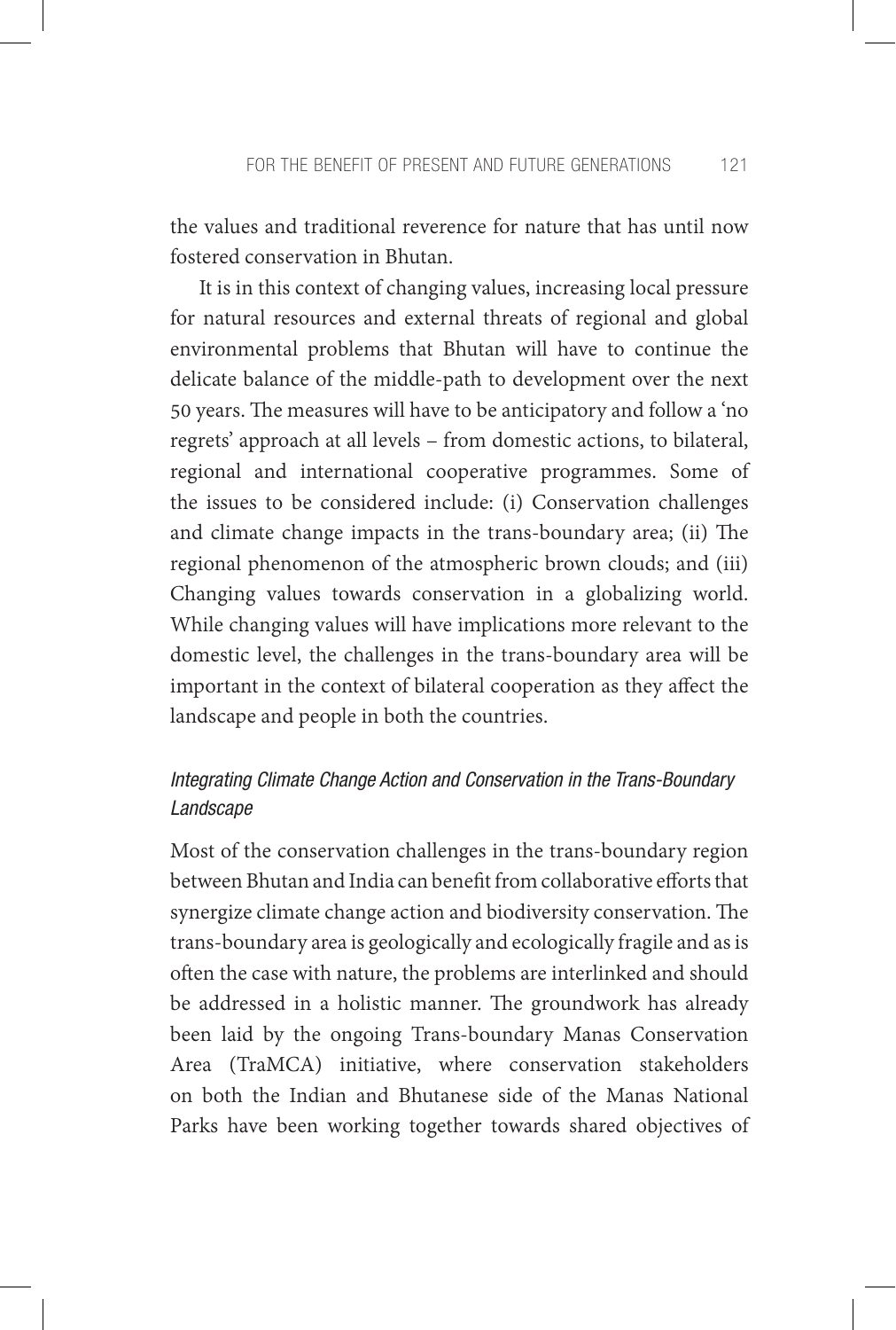conservation of a world-renowned ecological landscape. Under the TraMCA initiative, programmes are already underway and include regular coordination meetings to address issues such as poaching and illegal wildlife trade, joint survey and monitoring of species and engaging communities to address human–wildlife conflict.

As the trans-boundary area is highly vulnerable to climate change, the landscape approach to conservation of tigers in TraMCA should be scaled up and designed not just for present climate vulnerabilities but also in anticipation of climate change impacts that will only get worse in the coming decades. This anticipatory and holistic approach will need to integrate the ongoing conservation actions with the need for people and ecosystems to adapt to a changing climate, in what is known as 'Ecosystem Based Approaches to Climate Change Adaption' (EbA). The Convention on Biological Diversity defines ecosystem-based adaptation as 'the use of biodiversity and ecosystem services as part of an overall adaptation strategy to help people to adapt to the adverse effects of climate change'. Such an approach provides an opportunity to synergize activities and programmes to address multiple environmental and developmental challenges and promote efficient use of limited resources.

The value of the connectivity of this landscape has been demonstrated by research which shows that the Bhutan side of Manas functioned as a refuge for wildlife, including tigers, during the decades of political disturbance in Assam, with the tigers now starting to make a comeback on the Indian side.<sup>52</sup> The ability to

<sup>52.</sup> D. Lahkar, M.F. Ahmed, R.H. Begum, S.K. Das, B.P. Lahkar,

H.K. Sarma and A. Harihar, 'Camera-trapping survey to assess diversity, distribution and photographic capture rate of terrestrial mammals in the aftermath of the ethnopolitical conflict in Manas National Park, Assam, India', *Journal of Threatened Taxa* 10(8): 12008–12017, 2018.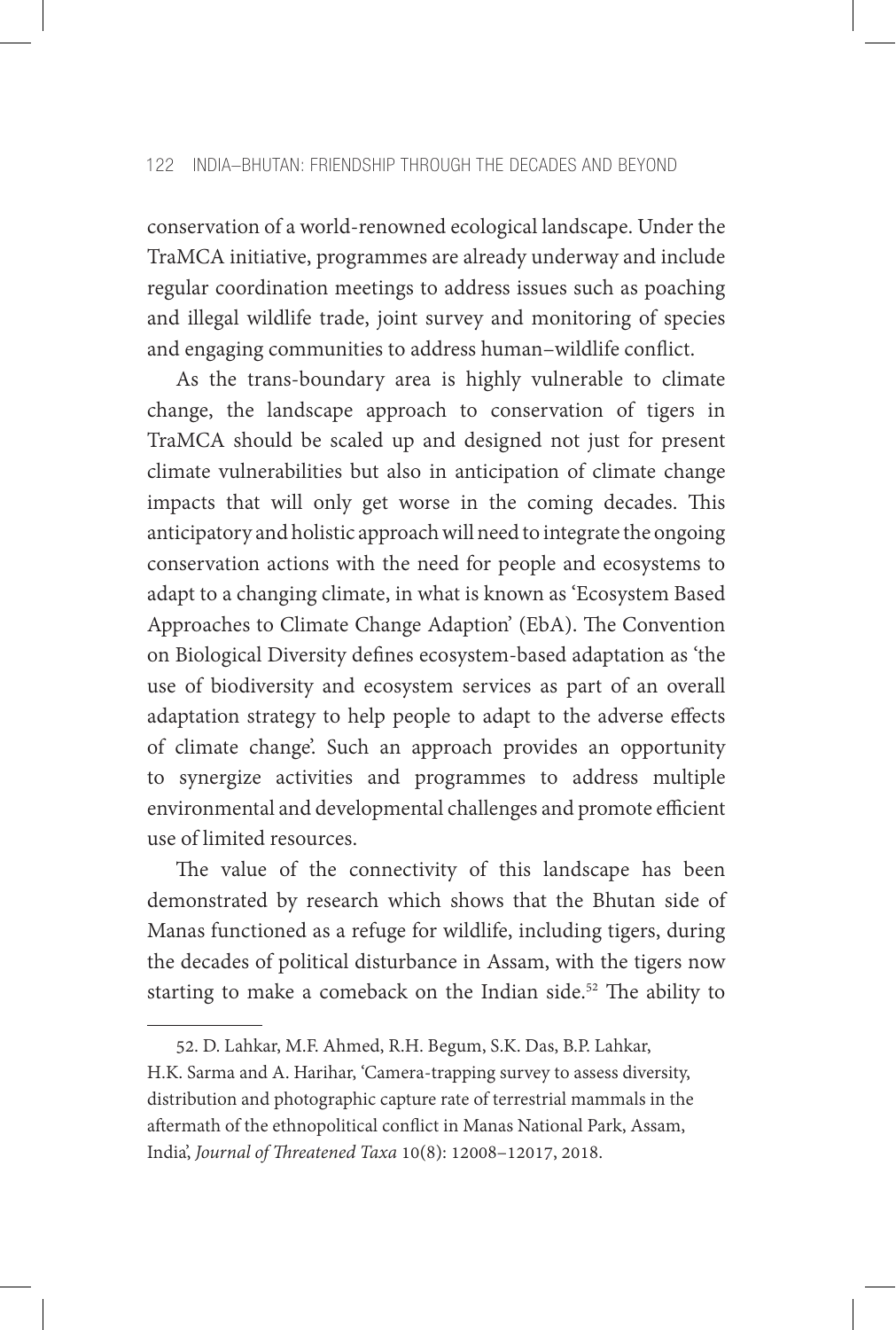save these unique species can also be increased by protecting more of the ecologically vulnerable landscape that is under threat from degradation. Towards this purpose of increasing the viability of trans-boundary conservation efforts and to buffer the impacts of climate change, it was proposed during the TraMCA meeting in December 2017 that the conservation areas be increased as part of a 'Indo-Bhutan Friendship Park' to celebrate the 50 years of uninterrupted friendship.53 The areas in Bhutan already include the Royal Manas National Park, Phibsoo Wildlife Sanctuary and Jomotshangkha Wildlife Sanctuary and in India it includes the Manas Tiger Reserve and would necessitate protecting adjoining areas on the Indian side that are facing habitat loss. The proposal appears to have received positive indication from the local stakeholders for its conservation value and also its potential to increase nature-based tourism and other benefits.

## *Brown Clouds to Blue Skies*

Regional air pollution is an issue that has impacts within boundaries and also for the entire region, as the atmospheric brown cloud is penetrating deeper into the valleys of Bhutan and also beyond to the Tibetan plateau. Reducing pollutants such as the short-lived climate pollutants (SLCP) will provide immediate and tangible benefits for the region including direct improvements of human health and agriculture, as well as reduce the rate of glacial melting in the Himalayas.<sup>54</sup>

<sup>53.</sup> R. Goswami, 'Bhutan bids for border friendship park', *The Telegraph*, 4 January 2018, https://www.telegraphindia.com/states/north-east/bhutanbids-for-border-friendship-park/cid/1438534.

<sup>54.</sup> UNEP, 'Air Pollution in Asia and the Pacific: Science-based Solutions', 2018.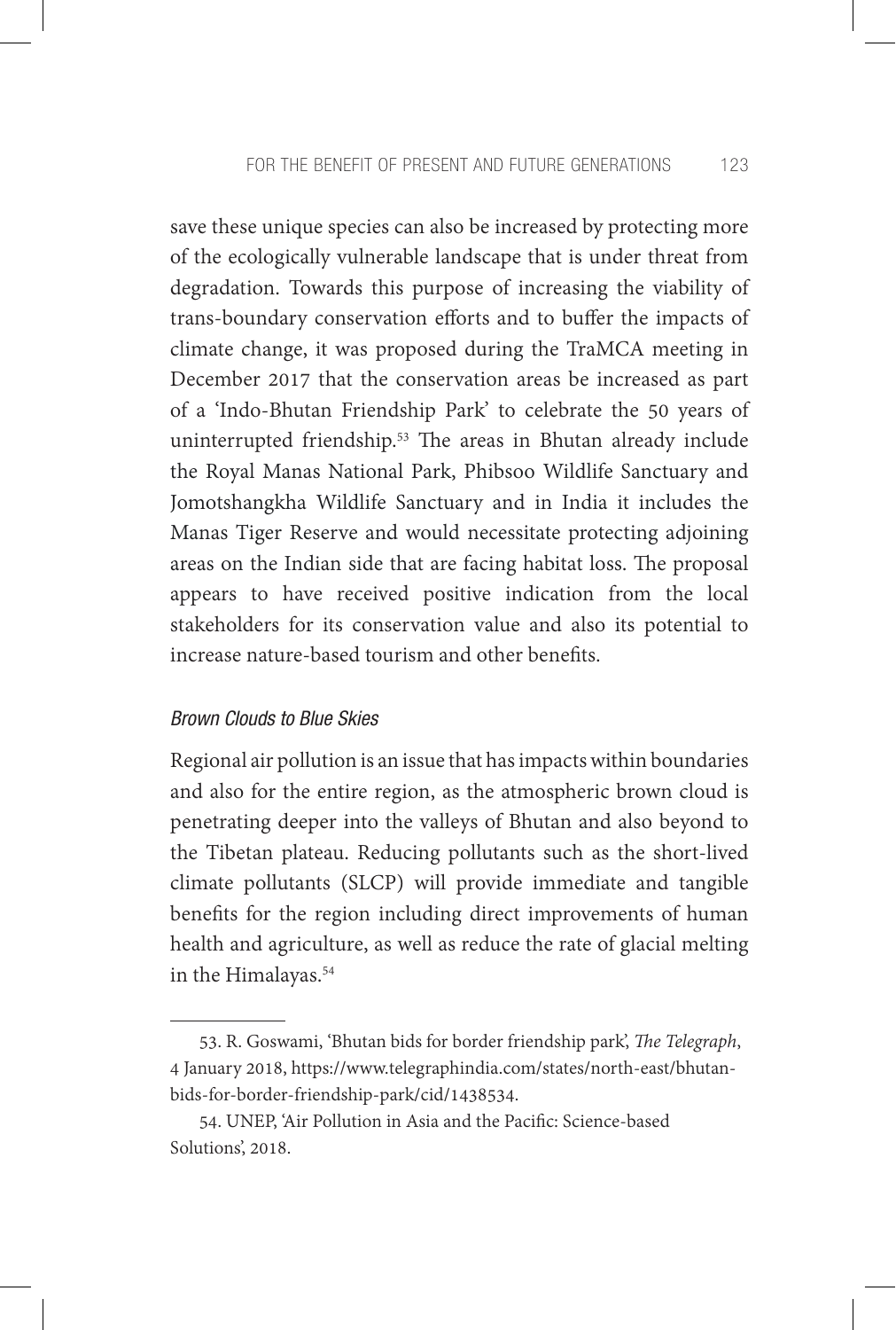## 124 INDIA–BHUTAN: FRIENDSHIP THROUGH THE DECADES AND BEYOND

Regional efforts to control air pollution have been made as far back as 1998 when the 'Malé Declaration on Control and Prevention of Air Pollution and its likely Trans-boundary Effect for South Asia' was adopted under the South Asian Cooperative Environment Programme. However, it has taken 20 years of meetings and programmes under the Malé Declaration to make the case for implementation of action, while the situation has become more critical as exemplified by the Atmospheric Brown Cloud. Collaborative actions in capacity building, data collection and research can and should continue for regional cooperation, but clearly, in the next 20 years there is a need to actually improve the situation by implementing environmental standards and laws that already exist at national levels in the region. The United Nations Environment Programme (UNEP) has already recommended a suite of science-based solutions that could be taken up within countries or collaboratively in Asia and the Pacific.<sup>55</sup> It is high time that efforts are increased to tackle air pollution, as the measures will have a positive impact on human health, crop yields, climate change and socio-economic development.

# *Changing Values and Growing Disconnect with Nature*

The decisions regarding Bhutan's environment and society over the next 50 years will be shaped by what people actually experience and the prevailing outlook. Over the next few decades, most Bhutanese will be living in cities and towns, which have planned green spaces. Green spaces are important for many reasons, including the well-being of the population, providing buffer spaces for natural hazards and providing the vital physical connection to nature in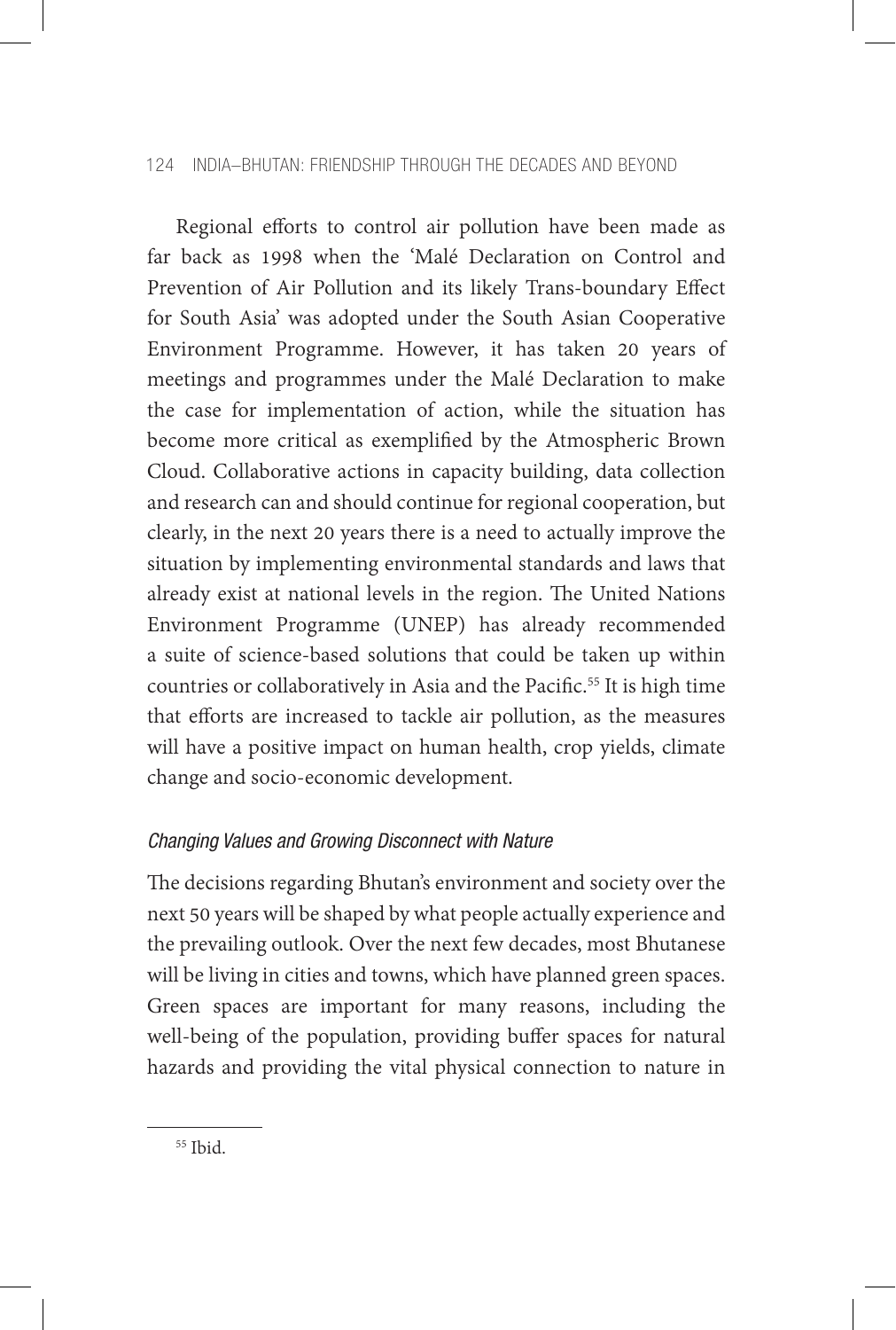the environment of cities which is full of concrete. It is imperative that our urban areas are truly green in the larger sense of energy efficiency and waste management and also in providing physical green spaces for citizens.

Environment education and awareness will need to be stepped up and the communication has to adapt to the growing online and virtual space. There will be no escaping the fact that spare time not spent outdoors is spent watching television or surfing the internet. Education and outreach programmes will need to be made available in these virtual spaces and also build on and support 'citizen science' to engage general scientific observation and research. Programmes and apps could also use new technologies like augmented virtual reality to encourage people to spend more time outdoors and interact with nature.

In addition, support is needed to produce local content to showcase the richness of our natural heritage. It is a fact that due to the available television programmes, our children probably know more about the migratory animals in the Serengeti than the tigers of Bhutan that migrate between the sub-tropical jungles of Manas and the highland forests of Jigme Dorji National Park.

# FOR THE FUTURE GENERATION

An old family house in Pangbisa village is now very much connected to the 21st century – there is electricity, piped water in the kitchen and toilets, a television in the family room and a smooth, blacktopped road runs through the village. And the mobile phone is everywhere. My cousin Chencho has taken charge of the farm and family home from Ap Tshering. Tending to the farm over the past decades, he appreciates the positive changes from economic development, but he also observes the changes brought about by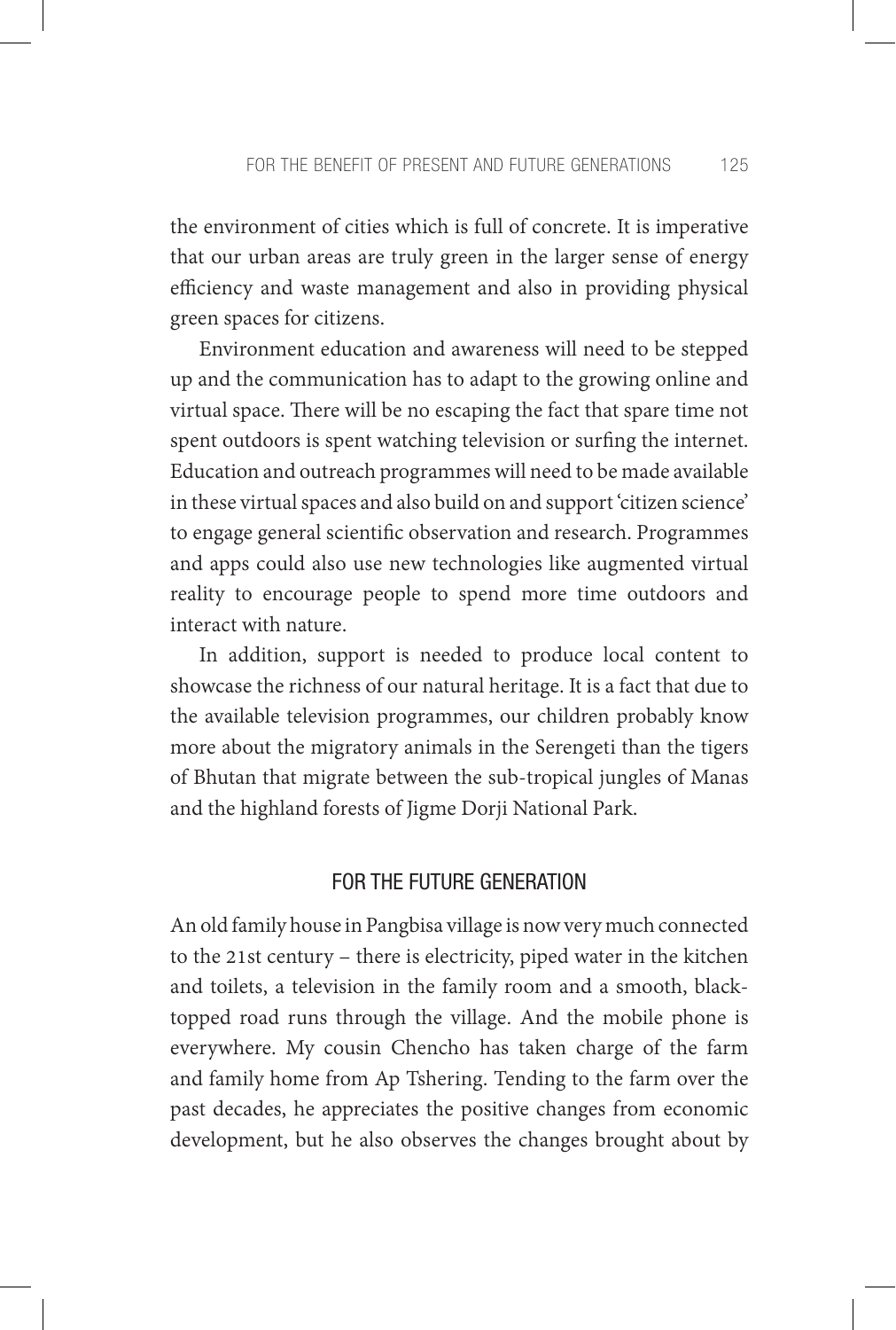global warming. He tells me about his concern that the winter snow, which is vital for dry land farming, does not fall as much as in the past. In the summer the rainfall periods have become shorter but there are heavy downpours whenever it rains. He also observes that natural signs like the arrival of birds and blooming of flowers in the spring have become less reliable traditional signals for starting work on the fields. The springs above the villages have also started drying and water scarcity is a growing concern.

Now when I visit Pangbisa village for the annual *lochoe*, I take my daughters along. They look forward to feeding the farm animals and playing with Chencho's son and the other children out in the fields. The visits now are much easier and more comfortable than in the past and I am reminded of how economic and technological development has made life more comfortable and easier for each subsequent generation. However, these same advances also present challenges as almost everyone is now glued to their mobile phones and the children do not spend as much time outdoors as I remember doing myself.

It will be the youth of today who will feel the brunt of global and regional environmental challenges caused by past and present generations. The world has been debating the challenges of climate change and biodiversity loss for over 25 years, and our region has been studying and talking about trans-boundary air pollution for 20. This amount of time is longer than the age of the present youth who will be the trustees of our natural heritage, but they will need the right decisions to be made by the present generation of Bhutanese, regional and global leaders.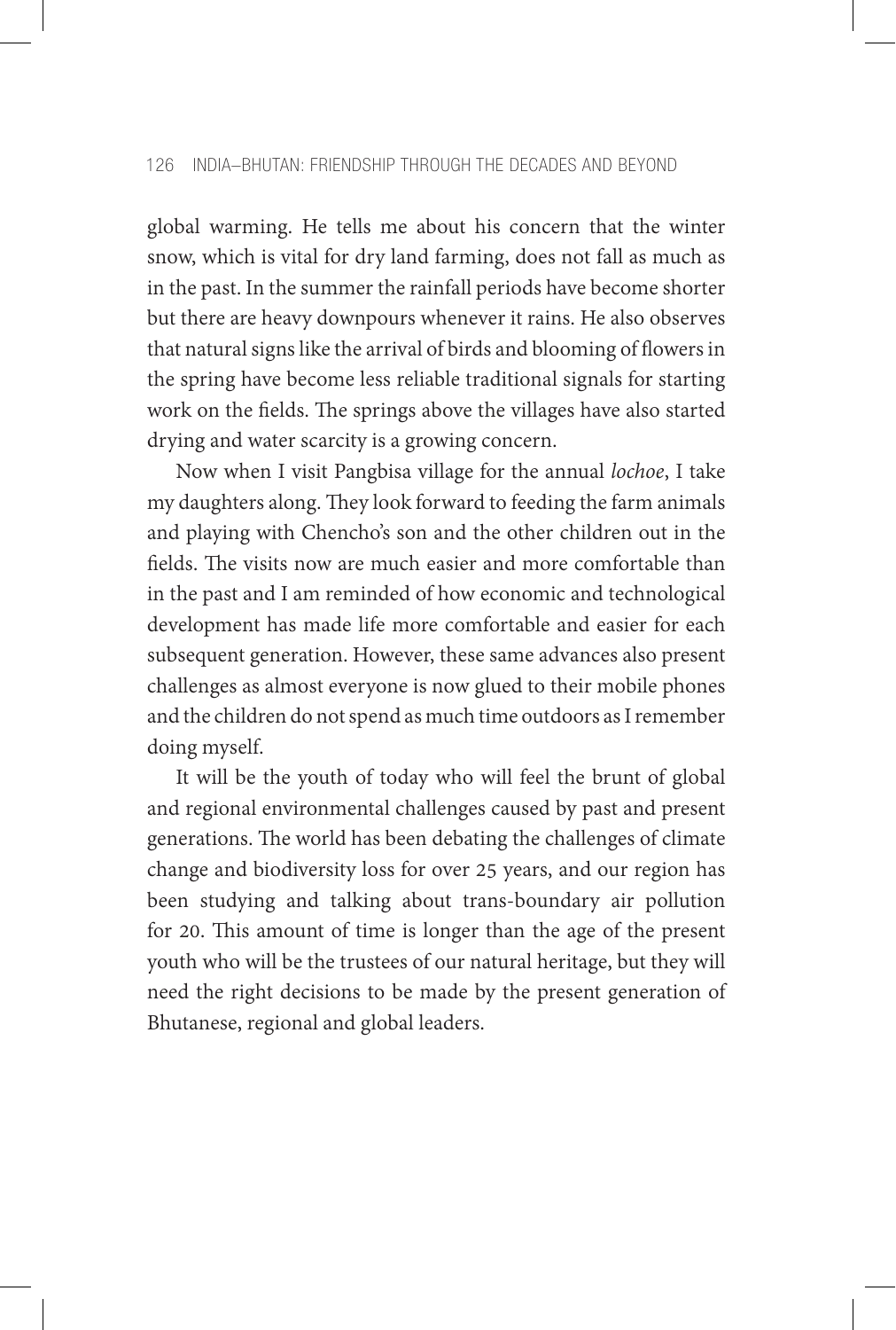# THE WILD: INDO-BHUTAN

#### RAVI SINGH, URVANA MENON AND DIPANKAR GHOSE

Wildlife and the ecosystems they reside in follow no political or geographical boundaries. Therefore, effective management of transboundary ecosystems, habitats and species requires an integrated approach. The story of the Eastern Himalayas is that of regional and ecological integration. Due to varied altitude and climatic conditions, this region supports an incredible array of biodiversity. One of the areas which is in the middle of the Eastern Himalayas is the Indo-Bhutan region. The Indo-Bhutan region is a large transboundary space that connects wildlife habitats, corridors and the people living in this area.

The Manas National Park in India and Royal Manas National Park in Bhutan form the core of this extraordinary trans-boundary landscape which is located at the junction of Indo-Gangetic and Indo-Malayan realms. It is a key conservation area in the Jigme Dorji–Manas–Bumdaling conservation landscape in the eastern Himalayan eco-region (Wikramanayake et al., 1998). This is also the prime tiger conservation landscape in the region. This unique landscape represents immense habitat diversity, ranging from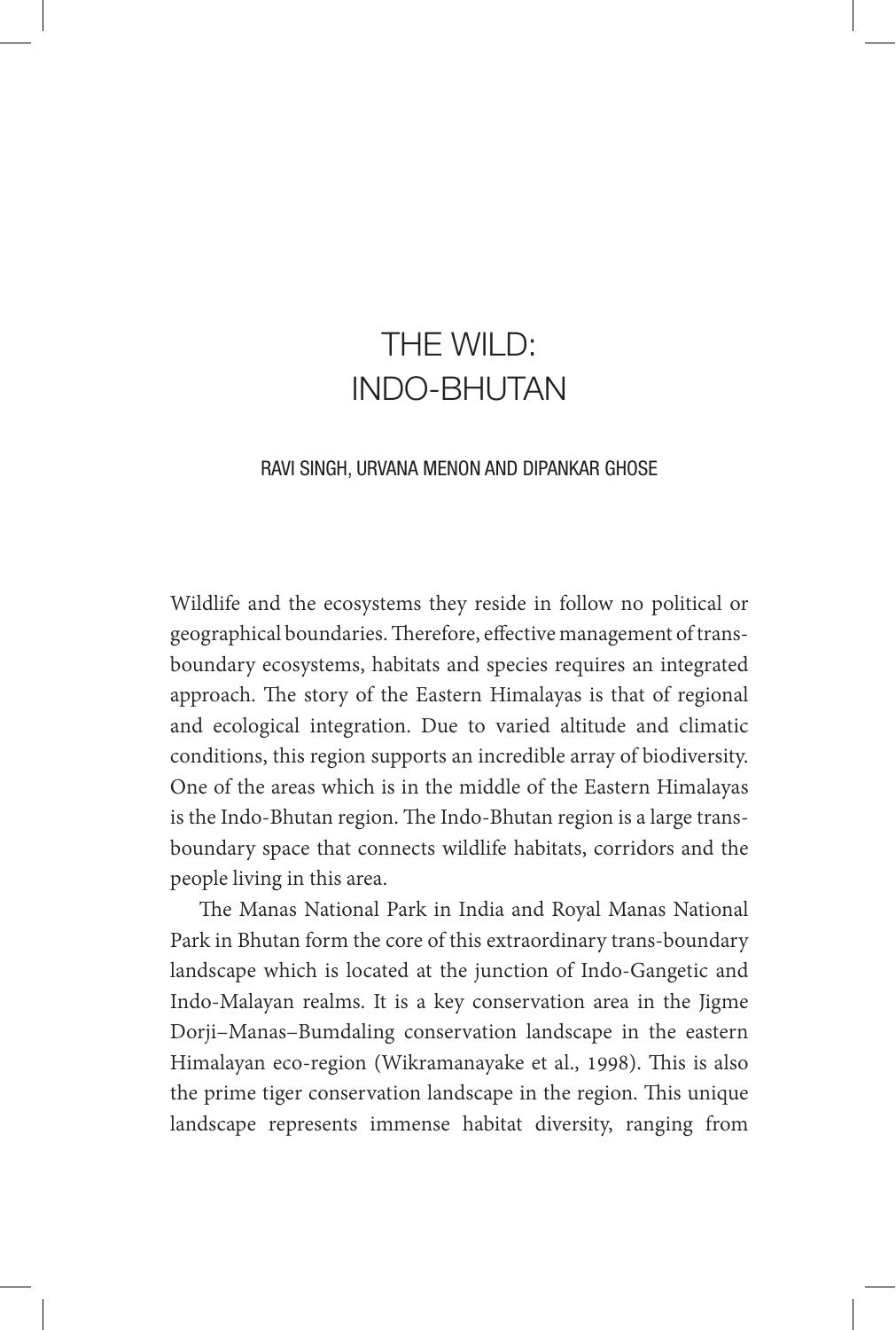tropical grasslands at 40m to sub-tropical forests at 300m to warm broad-leaved forest above 1,000m reaching up to 2,000m. The river Manas flows through Bhutan into India, making both parks a large tract of a highly significant watershed area. The entire complex is characterized by its rich and unique biodiversity as well as its spectacular scenery created by the meandering river, forested hills, alluvial grasslands and tropical evergreen forests. This transboundary complex is a part of the Eastern Himalayan eco-region which is identified as one of the 200 global eco-regions of the world and one of the natural treasures of the planet.

The landscape harbours several threatened large mammals apart from a plethora of birdlife including the highly endangered Bengal florican. The Indian part of the Manas Tiger Reserve is home to four large herbivores – the Asian elephant, greater one-horned rhinoceros, wild buffalo and sambar. Several threatened mammals are also found here, including the hispid hare, clouded leopard and tiger. The pygmy hog is another endangered ungulate of the tall grasslands which is endemic to this eco-region. The national parks together report 60 mammal species, 42 reptile species, 7 amphibians and 476 species of birds of which 26 are globally threatened. In addition, around 1,000 species of plants are also found in the area.

# TRAMCA: A TRANSBOUNDARY CONSERVATION SPACE BETWEEN INDIA AND BHUTAN

The Transboundary Manas Conservation Area (TraMCA) is a transboundary landscape with unique biological significance. The vision of setting up TraMCA is to manage the area for the benefit of its wildlife and people in the long term.

Trans-boundary conservation of the Manas region entails many challenges, with poaching, habitat fragmentation and civil unrest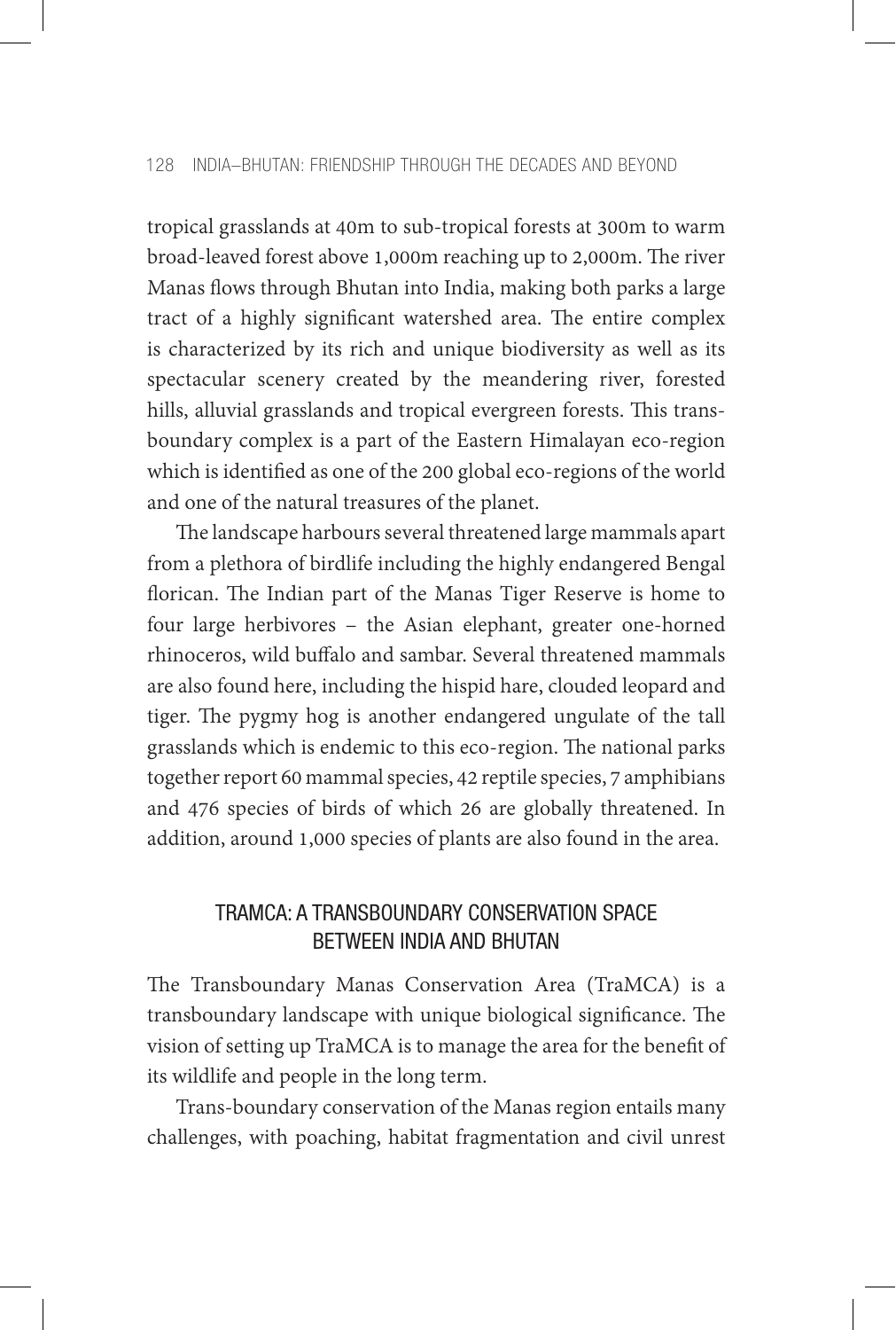#### Indo-Bhutan 129

being the most significant threats. The Manas National Park within TraMCA has had to confront ethnic and political disturbance with grave security and conservation implications. The decade-long ethnic strife and rebel insurgent groups directly affected park staff, infrastructure, wildlife and habitats, as a result of which Manas lost all its rhinos. Remote border locations, rugged landscape and poor basic infrastructure limit geographical mobility, hamper road access and create communication bottlenecks. The situation constrains efficient patrolling and monitoring of the protected areas.

With the return of political stability and overall improvement of law-and-order in the region, wildlife in the area is also showing promising signs of recovery. The State Forest Department of Assam, together with the Bodoland Territorial Council, WWF India and other organizations, supported by the US Fish and Wildlife Service and International Rhino Foundation, together launched a programme aimed at bringing rhinos back to Manas. Poaching of wildlife and smuggling of timber have been largely brought under control in the Manas Tiger Reserve and Royal Manas National Park.

Manas is also not free from developmental and anthropogenic pressures. Increasing focus on infrastructure development such as hydro projects, road construction, laying of power transmission lines, irrigation and industrial enterprises have a long-term bearing on the ecology of the two critical protected areas. The conservation complex also faces pressure from the thickly populated settlements along the protected areas as well as from inadequately regulated entry of people across the national borders. Dependence on forest resources for domestic consumption, illegal extraction for commercial markets, livestock grazing and land encroachments continue to create challenges for the park authorities.

Furthermore, inadequately skilled personnel and limited resources for scientific research and monitoring of habitat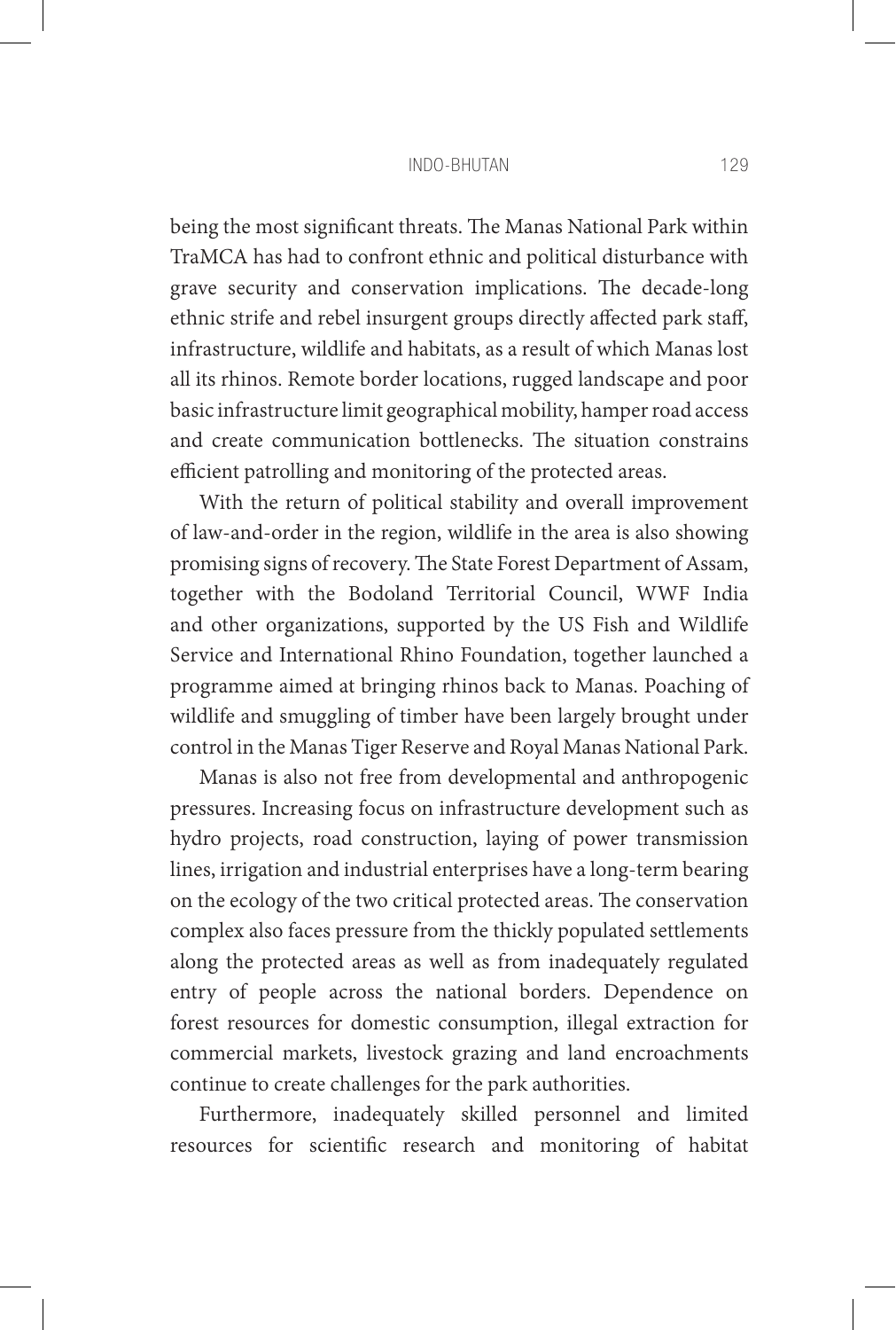and wildlife impact the ability of managers to make informed interventions in conservation. Incorporating principal concepts of modern ecological and social sciences in management and monitoring is imperative for ensuring the maintenance of the natural attributes of the protected areas.

# CONSERVATION HISTORY

In India, the conservation history of Manas dates back to 1905 with the creation of a proposed reserve forest called the North Kamrup Reserve Forest in the state of Assam. Manas Reserve Forest came into being in 1907. It was declared a protected area in 1908, prohibiting wildlife hunting. In 1928, Manas Reserve Forest, which was in an area of 360 sq km, was declared as 'Manas Wildlife Sanctuary'. In 1973, Manas Wildlife Sanctuary became the core area of Manas Tiger Reserve, covering 2,837 sq km, one of the first of nine tiger reserves launched in India under the prestigious Project Tiger. In 1989, the national Man and Biosphere Committee declared Manas as a biosphere reserve. In 1985, Manas Wildlife Sanctuary (391 sq km) was included in the list of World Heritage Sites, as a site of outstanding universal value. Manas Wildlife Sanctuary was subsequently upgraded to a National Park, with an area of 500 sq km, in 1990. In 2003, Manas National Park (MNP) became a part of Chirang-Ripu Elephant Reserve (2,600 sq km) under the umbrella of Project Elephant. The Manas National Park has been recognized as an 'Important Bird Area' on the basis of the excellent birdlife and significant population of some globally threatened species (Islam and Rahmani, 2004).

The Royal Manas National Park is Bhutan's oldest national park and the Royal Government of Bhutan considers it the 'conservation showpiece of the Kingdom' and a 'genetic depository' of valuable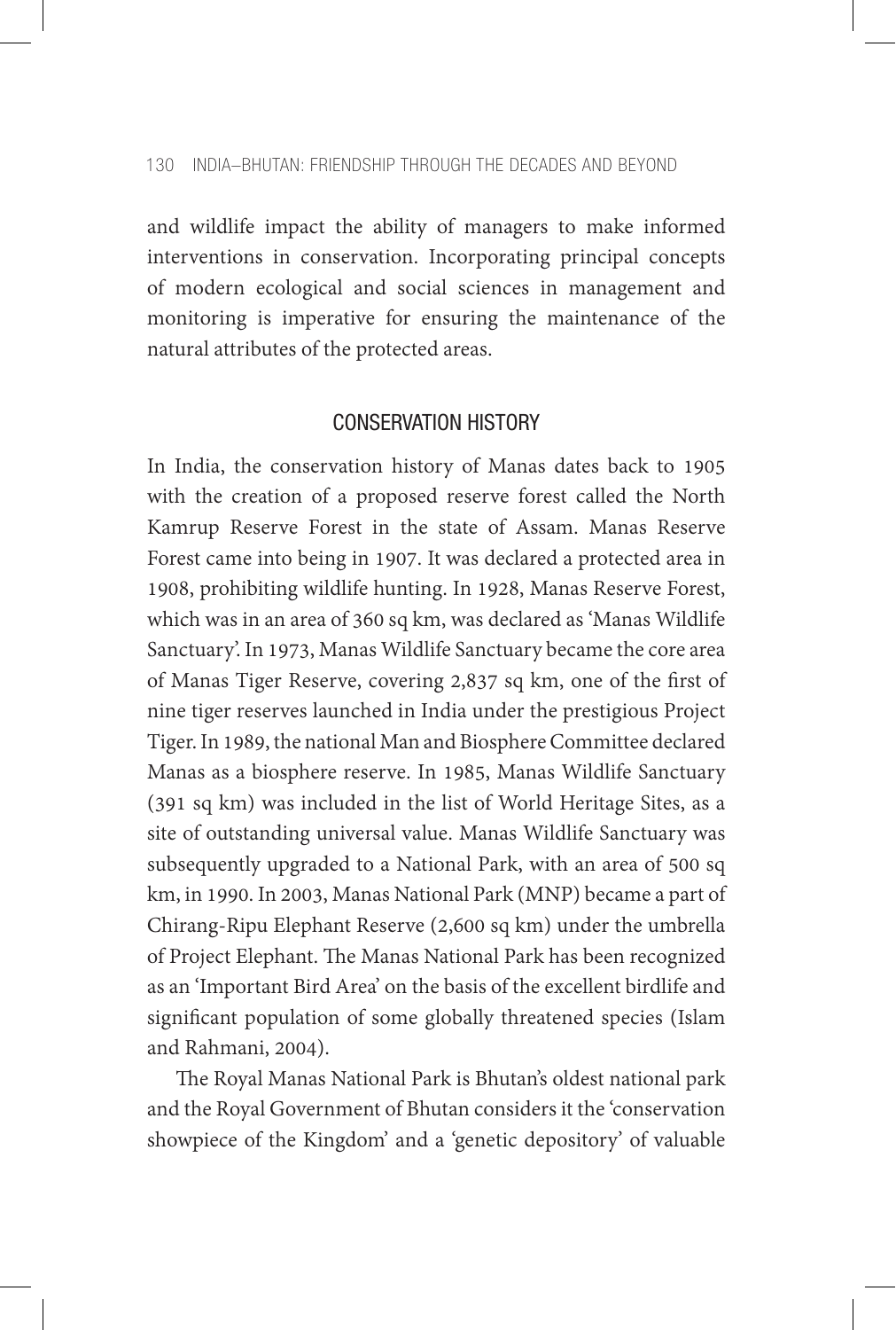#### Indo-Bhutan 131

plants. It has an area of 1,057 sq km and covers eastern Sarpang District, the western half of Zhemgang District and the western Pemagatshel District. It is connected via 'biological corridors' to Phibsoo Wildlife Sanctuary, Jigme Singye Wangchuk National Park, Thrumshingla National Park and Khaling Wildlife Sanctuary.

Royal Manas National Park in Bhutan directly abuts the Manas National Park in Assam, India, to the south. Manas National Park in India is divided into three ranges – Panbari (western range), Bansbari (central range) and Bhuiyapara (eastern range). The ranges are not well connected and two major rivers need to be forded while going from the Bansbari to Panbari. There is a rough trail (the Daimari road) connecting the central range to the eastern range. Most visitors come to Bansbari and then spend time inside the forest at Mathanguri Forest Complex located on the bank of Manas river on Indo-Bhutan border.

## INDO-BHUTAN COLLABORATION

The first bilateral meeting on trans-boundary cooperation between Bhutan and India for biodiversity conservation was organized in the Bansbari range, Manas National Park, India, on 20 February 2013. The meeting had the participation of senior government officials from both Bhutan and India and also representatives from major non-government organizations working in the area, including WWF. Deliberations from the Indian delegations were led by Dr Rajesh Gopal, Additional Director General – Project Tiger and Member Secretary, National Tiger Conservation Authority, Government of India and the Bhutan delegation was led by Mr Chenchu Norbu, Director General of Forests, Royal Government of Bhutan. Areas under the TraMCA that could be considered for trans-boundary cooperation and its scope of work were highlighted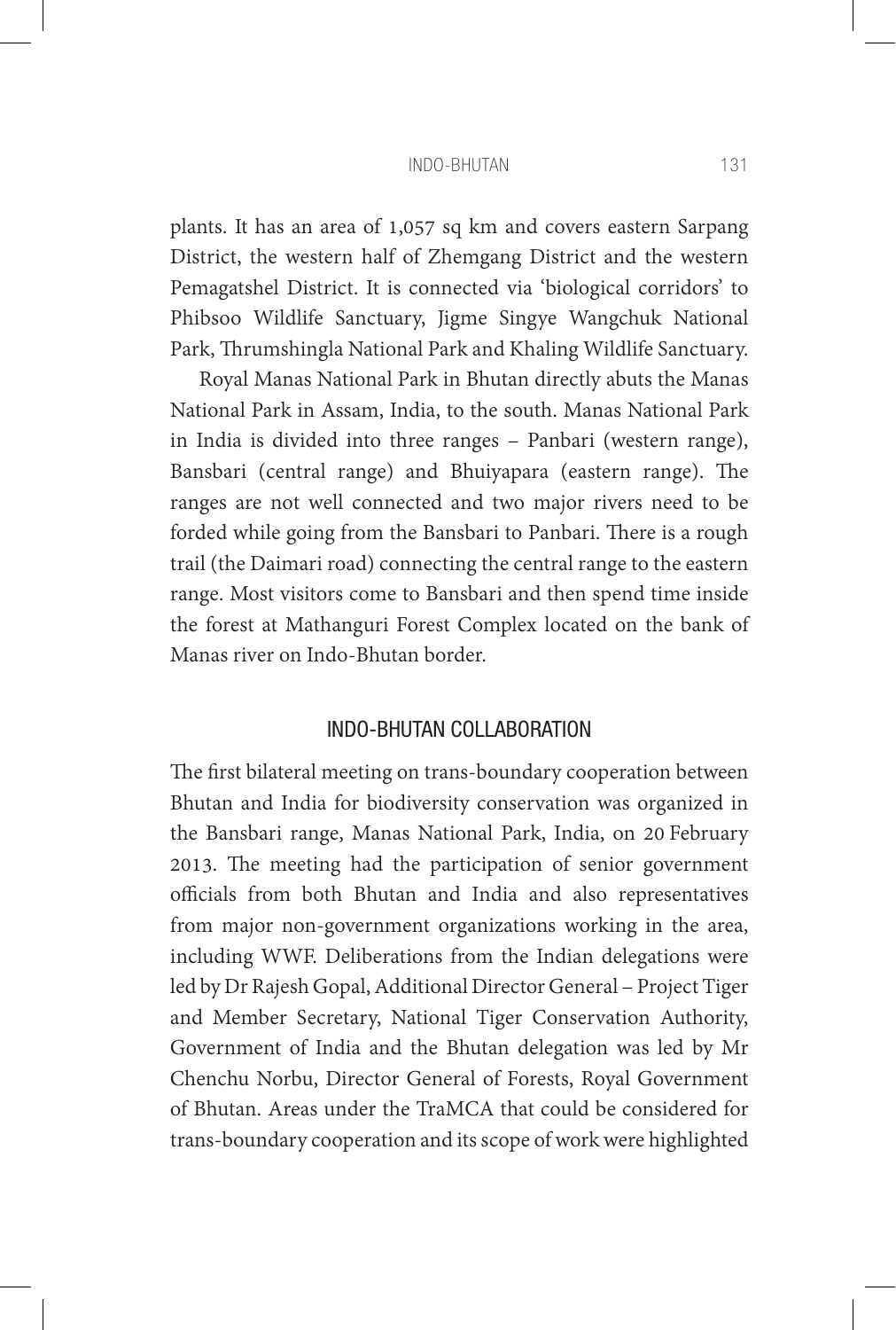during these discussions. Recognizing the biological value of the region and the need for co-operation for conservation, it was agreed that India would support the capacity development of officers and researchers from Bhutan. WWF also committed to work for the long term conservation in the area with the government and other stakeholders, including local communities.

The second bilateral consultative meeting between India and Bhutan on biodiversity conservation which took place in February 2016, discussed strengthening collaboration for conservation of tigers, co-predators, prey and their habitats and knowledge sharing to support effective management of the trans-boundary region.

#### *Manas River, Its Shifting Channels and Impact on People*

The Manas, a major tributary of the Brahmaputra, is a transboundary river in the Himalayan foothills between southern Bhutan and India, which holds these two pristine landscapes together in one contiguous ecosystem. It is named after Goddess Manasa, the serpent goddess in Hindu mythology. This landscape is defined by its rivers and understanding river dynamics is the key to effective management of this landscape. Initial studies on smaller tributaries of the Brahmaputra have highlighted the changes in river morphology, biodiversity, sediment and nutrient dynamics, which in turn impact the lives of communities living near the rivers and dependent on them.

### *Tigers and Co-Predators of Manas*

In 2011-12, a study by the Assam Forest Department, Bodoland Territorial Council, WWF India and the Wildlife Institute of India attempted to estimate the number and density of tigers in the TraMCA. More than 80 photographs of 14 individually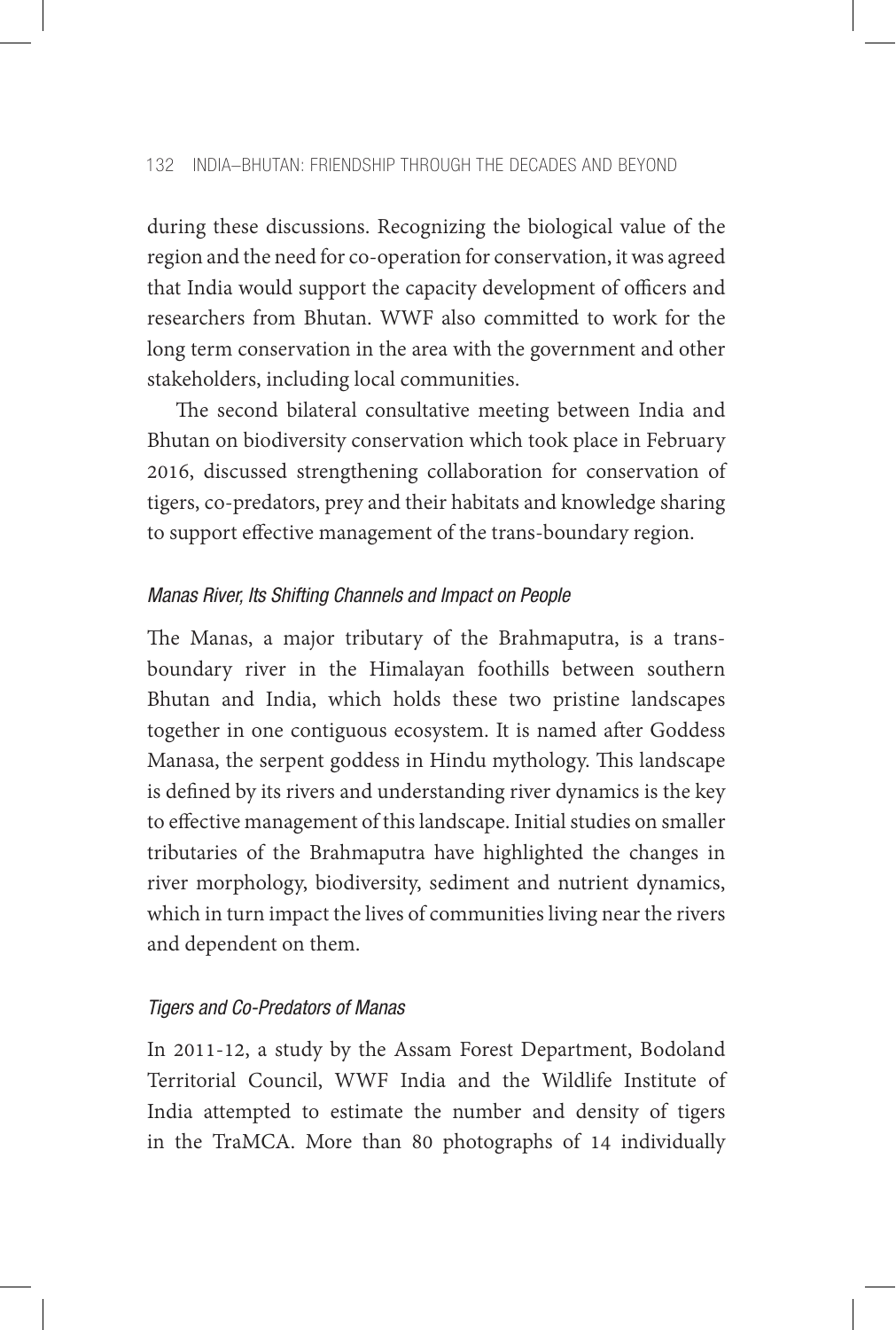#### Indo-Bhutan 133

identified tigers comprising 8 males and 6 females were captured. The population estimated was 15, with a range of 15 to 29. Tiger density was estimated as 1.9 individuals/100 sq km. Furthermore, five other important and threatened mammal species were photocaptured during the study, including dhole, clouded leopard, Himalayan black bear, sloth bear and leopard. Scientists believe regional ecology could be playing a role in the presence of such diverse carnivores in the Manas National Park, which necessitates further research.

## *Mahseer*

One of the best-known fishes of the South Asian waters is the golden mahseer or *Tor putitora*. Growing to a length of up to 9 feet and weighing up to 40kg makes it one of the most sought-after game fish in the world. Unfortunately, environmental degradation and unrestricted fishing have had a catastrophic impact on its population. Today, it is listed in the IUCN Red List of threatened species. The iconic fish is found in the Punatsangchhu river, which runs for 320 km, from its source in Bhutan to the point where it meets the Brahmaputra in India. The golden mahseer migrates all the way from India to upstream rivers in Bhutan for breeding and feeding. Two major hydroelectric projects – Punatsangchhu-I and Punatsangchhu-II – are being developed on this river. Since no proper scientific study had been conducted on this species in this area, there is no way of knowing how the dams planned on the river will affect the fish. Since the fish has been sighted upstream in Punatsangchhu earlier, it is likely that the dams may prevent the mahseer from migrating for spawning and feeding. Earlier in 2015, Fisheries Conservation Foundation engaged in a partnership with WWF Bhutan and the Ministry of Agriculture and Forests,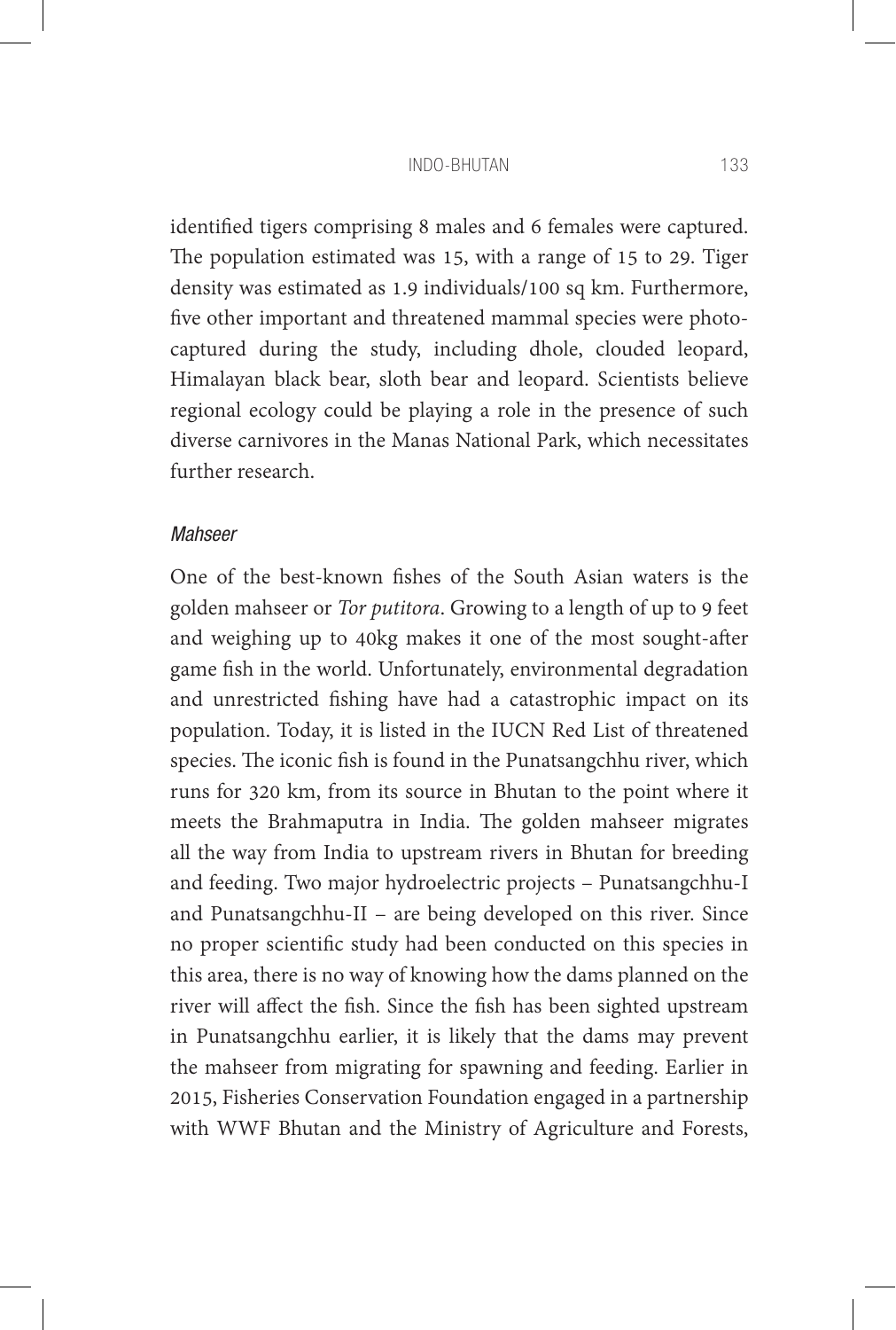Government of Bhutan, for a golden mahseer conservation research project. The overall goal of this project is to help generate information describing the life-history of mahseer in an effort to create conservation strategies and management plans. To assess the golden mahseer migration patterns, radio telemetry is being used to track where the fish travels during the monsoon season and where it moves to in the winter.

# BACK FROM THE BRINK: THE REVIVAL OF MANAS IN INDIA

Manas, which was declared a World Heritage Site in 1985, was put on the List of World Heritage Sites in Danger in 1992 due to ethnic violence which affected its outstanding universal values (OUV). Thereafter, decade-long work by the authorities, including the Government of Assam and Bodoland Territorial Council and various conservation organizations, together with a large support from the local communities, resulted in restoration of its lost biodiversity wealth. On 21 June 2011, the 35th session of the UNESCO World Heritage Committee in Paris allowed withdrawal of Manas Wildlife Sanctuary from the List of World Heritage Sites in Danger.

The Bodoland Territorial Council, after its creation in early 2003, has been taking interest in the revival of Manas. Civil society organizations joined hands and local people were motivated to support the biodiversity conservation efforts in Manas. As a part of this effort, WWF India, together with conservation organizations, started working in 2003 to bring rhinos back through the Indian Rhino Vision 2020 (IRV 2020) programme.

Protection is a key factor in the conservation of rhinos in any national park and re-introduction of rhinos in Manas was a huge challenge due to lack of security even though the habitat was suitable.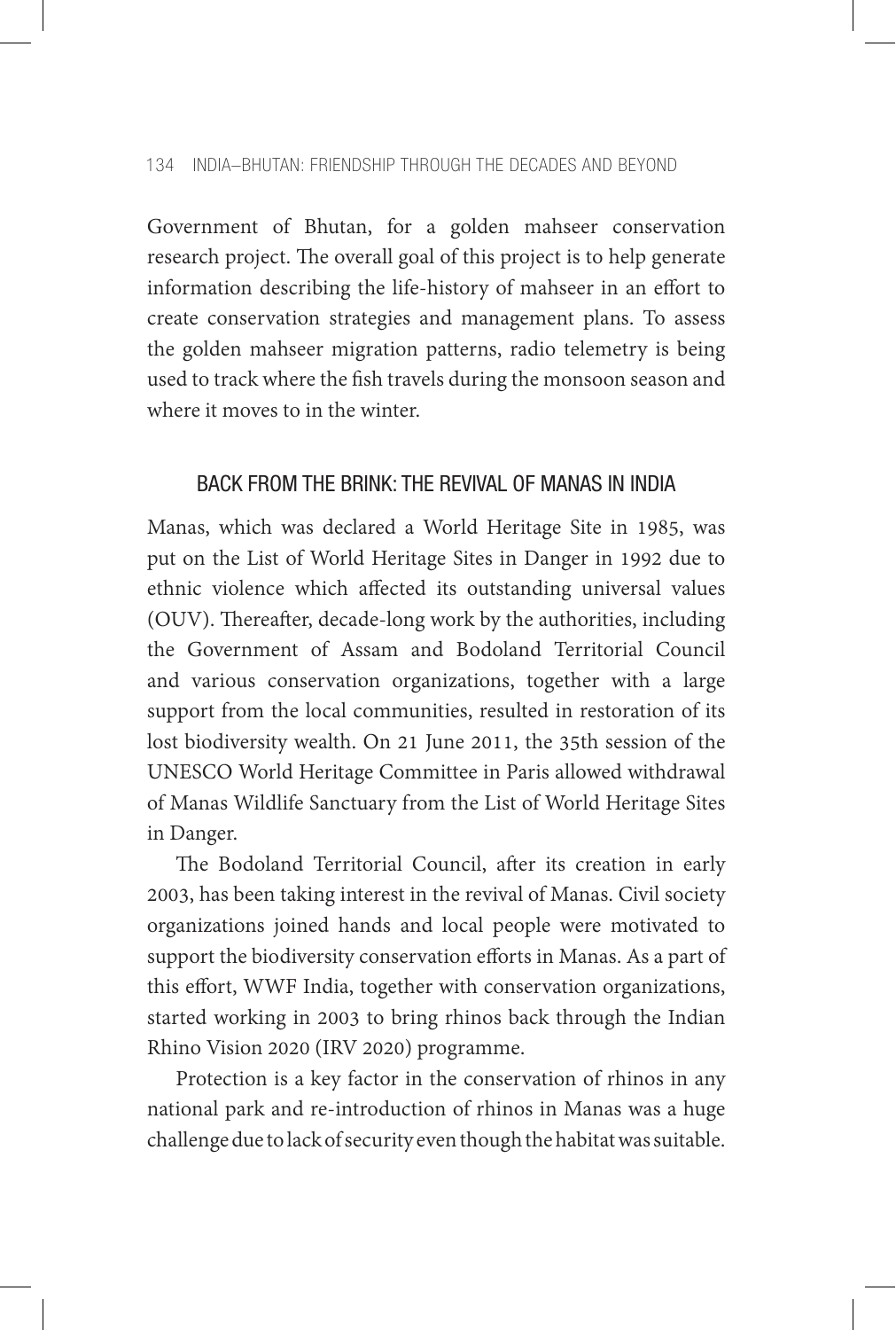#### Indo-Bhutan 135

According to the assessments made by the security team set up by the Government of Assam to assess and strengthen protection in Manas in 2005, the foremost constraints were shortage of manpower and infrastructure. As one of the measures, conservation volunteers from the local communities from the neighbouring villages were selected for this role. This also provided direct livelihood support to these youths, thereby helping forge a direct link between conservation and the local community. Awareness programmes were organized for local NGOs and communities living in villages adjoining the park. Financial and technical assistance came from all partners of the programme, like WWF India, International Rhino Foundation (IRF), US Fish and Wildlife Service (USFWS) and also from the Bodoland Territorial Council (BTC).

Based on multiple assessments by the security group and progress made on the ground, the first rhino translocation was carried out in 2008 under the IRV 2020 programme. As of 2018, 18 rhinos have been released in the park through wild-to-wild translocations conducted under approved protocols. The rhinos, fitted with radio collars, are monitored regularly using radio telemetry as well as traditional methods. The rhinos are today distributed in all the three ranges of the park and have adapted well to the habitats. The Manas National Park also houses five rhinos which are under rehabilitation and although eight of the trans-located and rehabilitated rhinos were poached, some of the female rhinos later bred and gave birth to calves, thereby raising the count to 39 rhinos as on March 2019. Reintroduction of wild rhinos in Manas is marked as a conservation success story and has provided the necessary initial impetus for the revival of the park.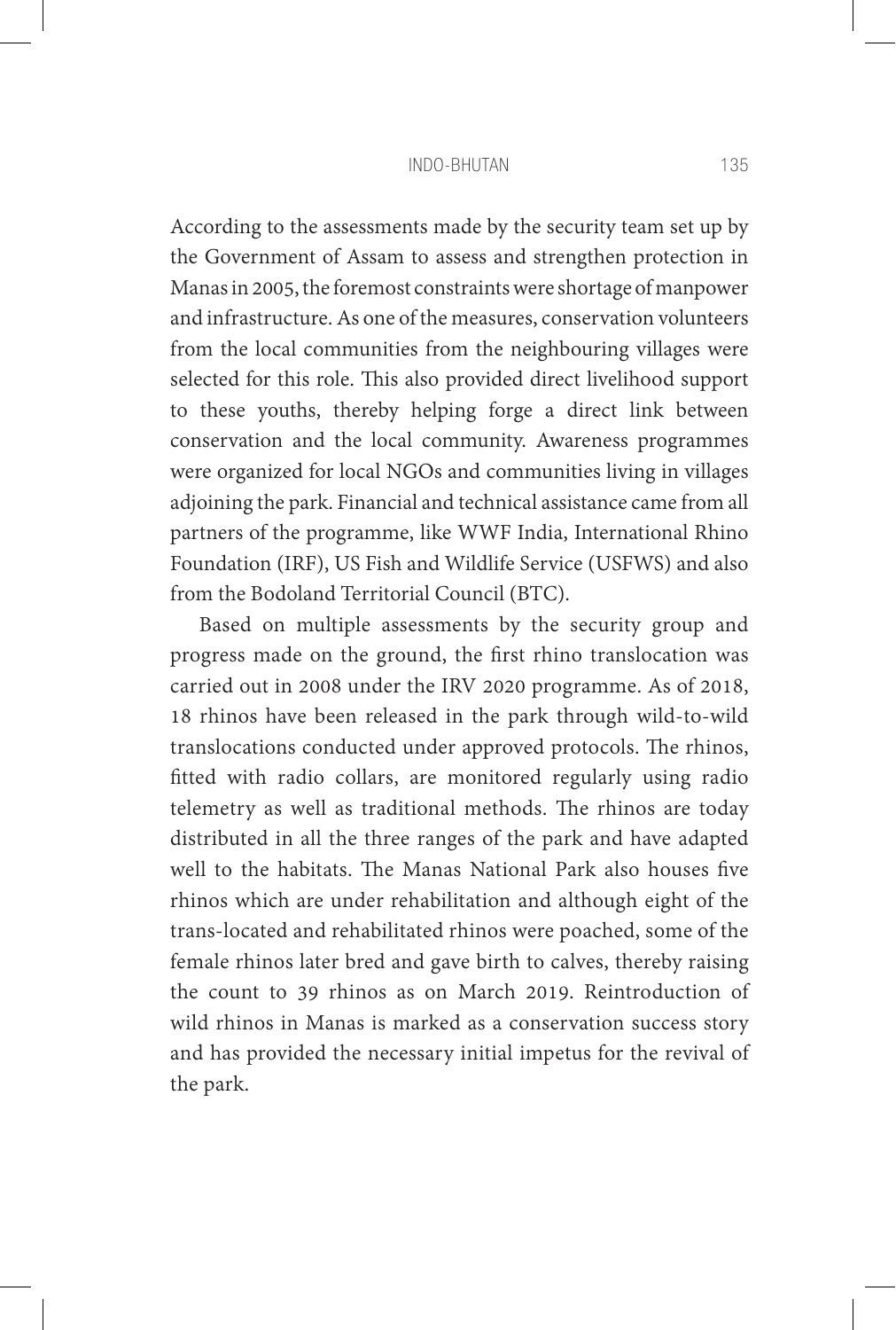136 INDIA–BHUTAN: FRIENDSHIP THROUGH THE DECADES AND BEYOND

### WORKING WITH LOCAL COMMUNITIES AROUND MANAS

In 2004, WWF India began working with local communities residing in villages adjoining the park. The aim was to address the high costs that local communities often bear due to their proximity to wildlife-rich areas which includes loss or damage to property, crop losses, livestock predation and sometimes even loss of human lives, as well as the reduced or total loss of access to the park area and resources within. With support from Bodoland Territorial Areas District, conservationists are working to provide gas connections to around 1,000 households in the area. As a human–elephant conflict mitigation measure, plantation of lemon saplings, which are not palatable to elephants, is also being carried out along the park boundary.

## CONSERVING THE TRANSBOUNDARY MANAS CONSERVATION AREA (TRAMCA): LOOKING AHEAD

Given the dynamics of this trans-boundary landscape, systematic, and coordinated monitoring for effective assessment of the distribution and abundance of wildlife species through a combination of field and remote sensing data and species distribution modelling is needed. The successful joint tigermonitoring effort during 2010-11 in the trans-boundary landscape should be replicated in the future and for other species as well. The park managers and range authorities should regularly identify areas, frequency and mode of joint patrolling by forest staff at the field level for effective protection efforts.

A formal consultation mechanism at the park manager level, with regular meetings and discussions between the authorities of both Manas National Park and Royal Manas National Park, should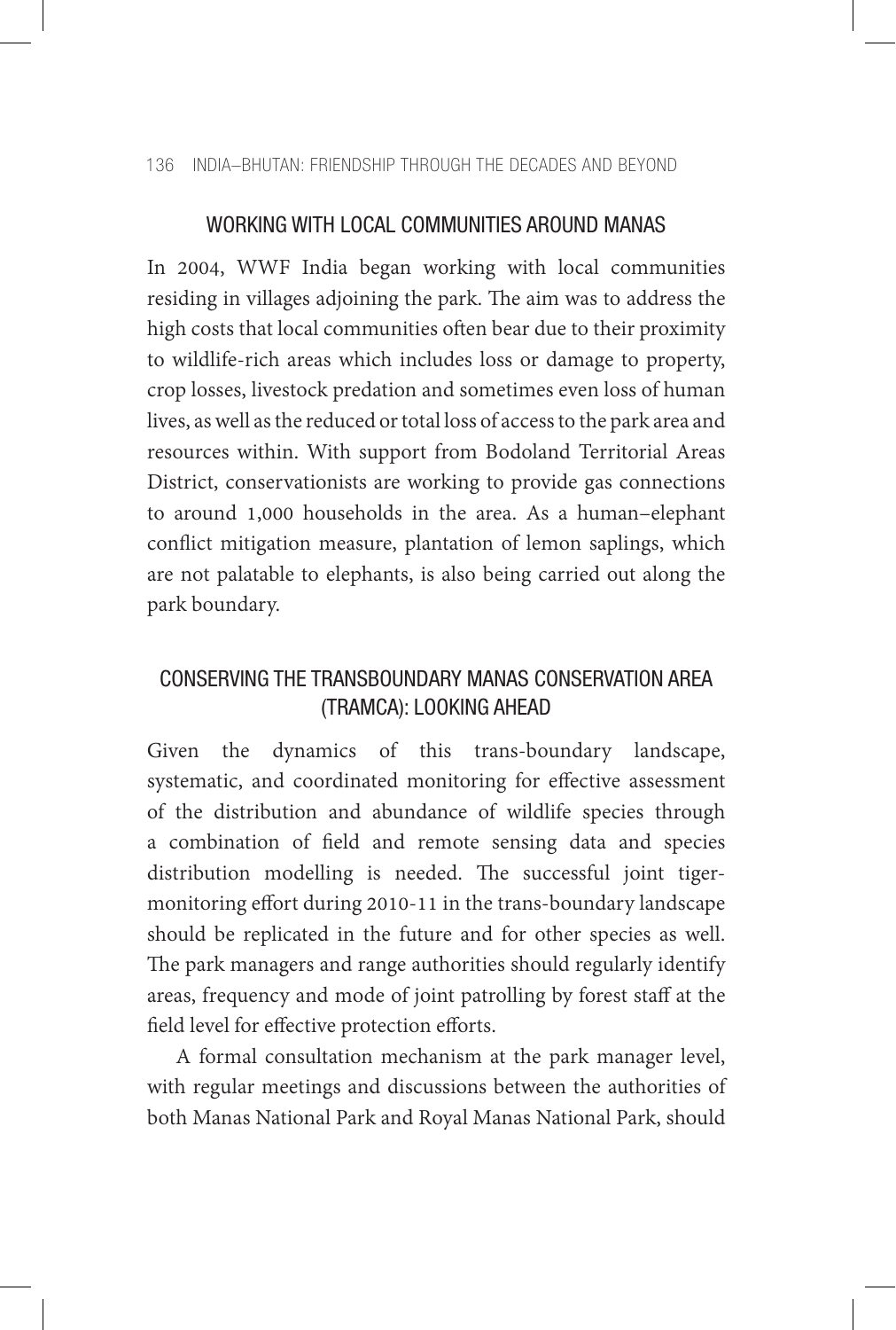### Indo-Bhutan 137

be set up. This will aid in greater coordination in decision-making on issues of common interest for the Trans-boundary Manas Conservation Area. To avoid bottlenecks in the tourism sector and encourage improved flow of tourists between both the national parks, a coordinated tourism strategy is required. This should enhance tourism and income potential while ensuring ecological sensitivity.

Collaborative scientific studies on drivers of habitat change including invasive species, fire, hydrology, along with the adaptation and mitigation of impact of climate change is a priority for research. Landscape conservation, looking beyond the park corridors connecting to Phipsoo in the west and Khaling in the east inside Bhutan and Sankosh to Dhansiri in India, should be initiated for corridor connectivity at different levels to ensure long-term integrity of the Transboundary Manas Conservation Area and its biodiversity.

Transboundary Manas Conservation Area is an extremely unique and rich landscape with a variety of wild cats and a host of different prey species. Together with Kaziranga and Nameri–Pakke, this could be the only landscape in the world with eight species of cats (felids) co-existing in the same area. The eight species include tiger, leopard, clouded leopard, marbled cat, golden cat, leopard cat, jungle cat and fishing cat. Other important carnivores like dhole, sloth bear and black bear also share the same habitat with these cats, making this landscape unique. Trans-boundary Manas Conservation Area as a conservation landscape is therefore vital for regional and global conservation of these species of cats.

Trans-boundary conservation is receiving more attention and importance as countries recognize that their environmental security and social welfare depends upon the conservation and management of biological resources that span political borders.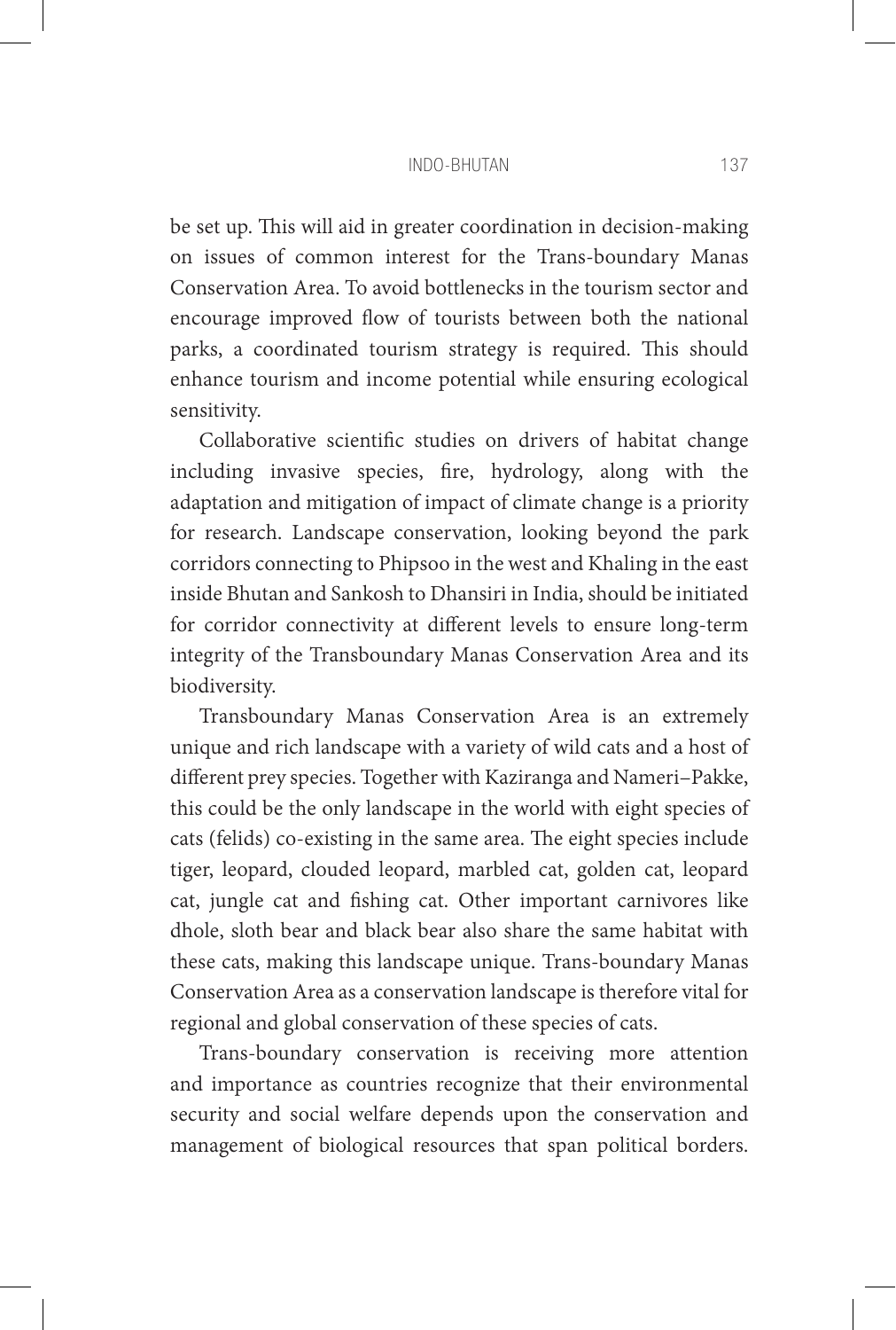Trans-boundary conservation is particularly important in the Himalayan region, as many areas of rich biodiversity are located along and across natural borders. The future plans would evolve into a lasting commitment by the two national governments of India and Bhutan for biodiversity conservation in this area with rich natural heritage.

### **REFERENCES**

- Borah, J., D. Wangchuk, A. Swargowari, T. Wangchuk, T. Sharma, D. Das, N. Rabha, A. Basumatari, N. Kakati, M.F. Ahmed, A. Sharma, A. Sarmah, D.K. Dutta, B. Lahkar, T. Dorji, P.K. Brahma, L. Ramchiary, T. Tempa, Y. Wangdi, T. Nedup, T. Wangdi, L. Tharchen, P. Dhendup, C.R. Bhobora, B. Pandav and J. Vattakaven, 'Tigers in Indo-Bhutan Transboundary Manas Conservation Complex', Technical Report, 2012.
- Choudhury, A. U., *Birds of Manas National Park*, Guwahati: Gibbon Books & The Rhino Foundation for Nature in NE India, 2006.
- Islam, M. Z. and A. R. Rahmani, *Important Bird Areas in India: Priority Sites for Conservation*, Mumbai: Indian Bird Conservation Network, Bombay Natural History Society and Birdlife International (UK), 2004.
- Menon, Vivek, 'Under Siege: Poaching and Protection of Greater One-Horned Rhinoceros in India', *Species in Danger*, Cambridge: Traffic International, 1996.
- Swargowari, A., A. Sharma, D. Dutta and J. Das, 'Manas Recovery', *STRIPES*, Bi-monthly outreach journal of National Tiger Conservation Authority, Government of India, 2012.
- Wikramanayake, E., E. Dinerstein, J.G. Robinson, U. Karanth, A. Rabinowitz, D. Olson, T. Mathew, P. Hedao, M. Conner, G. Hemley and D. Bolze, 'An Ecology-Based Method for Defining Priorities for Large Mammal Conservation: The Tiger as Case Study', *Conservation Biology*, 1998.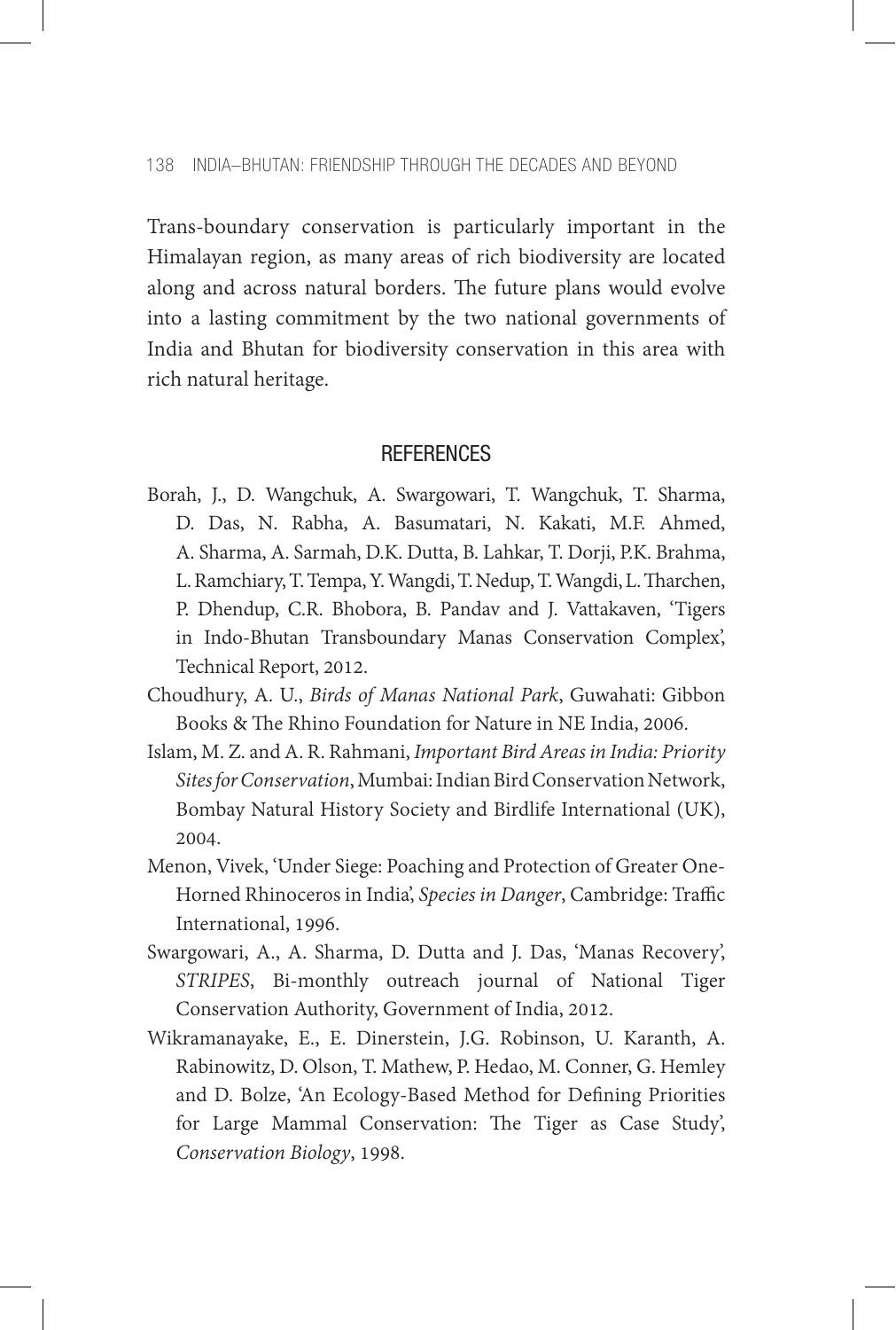# CONCLUSION

## CENTRE FOR ESCALATION OF PEACE

'We like visiting India,' said a group of students sitting outside one of Thimphu's better-known café-bars. It was August 2017. A military stand-off at Doklam – in the contested territory between Bhutan and China – overshadowed every conversation one encountered in the Himalayan Kingdom's capital city. These students, many of whom had visited India with singing gigs not so long ago were only slightly affected by the geopolitical fever that consumed strategic communities in India and Bhutan. This was in spite of the fact that Doklam was, as one former general in the People's Liberation Army (PLA) put it two years after the event, a 'very dangerous moment' for regional security. Its seriousness could not be underestimated. Its effects would be long-lasting.

The same groups of students who longed for closer ties with India were equally enamoured by the enigma of the People's Republic of China (PRC). 'Why do we need to make choices (between India and China)?' was a question raised by many. This was about Bhutan's future. Their curiosity for what lay beyond the edge of the known was only natural. Thousands of such youngsters were on Facebook. With their anonymity guaranteed, their alter egos were on full display on Bhutan's fastest growing social media platform.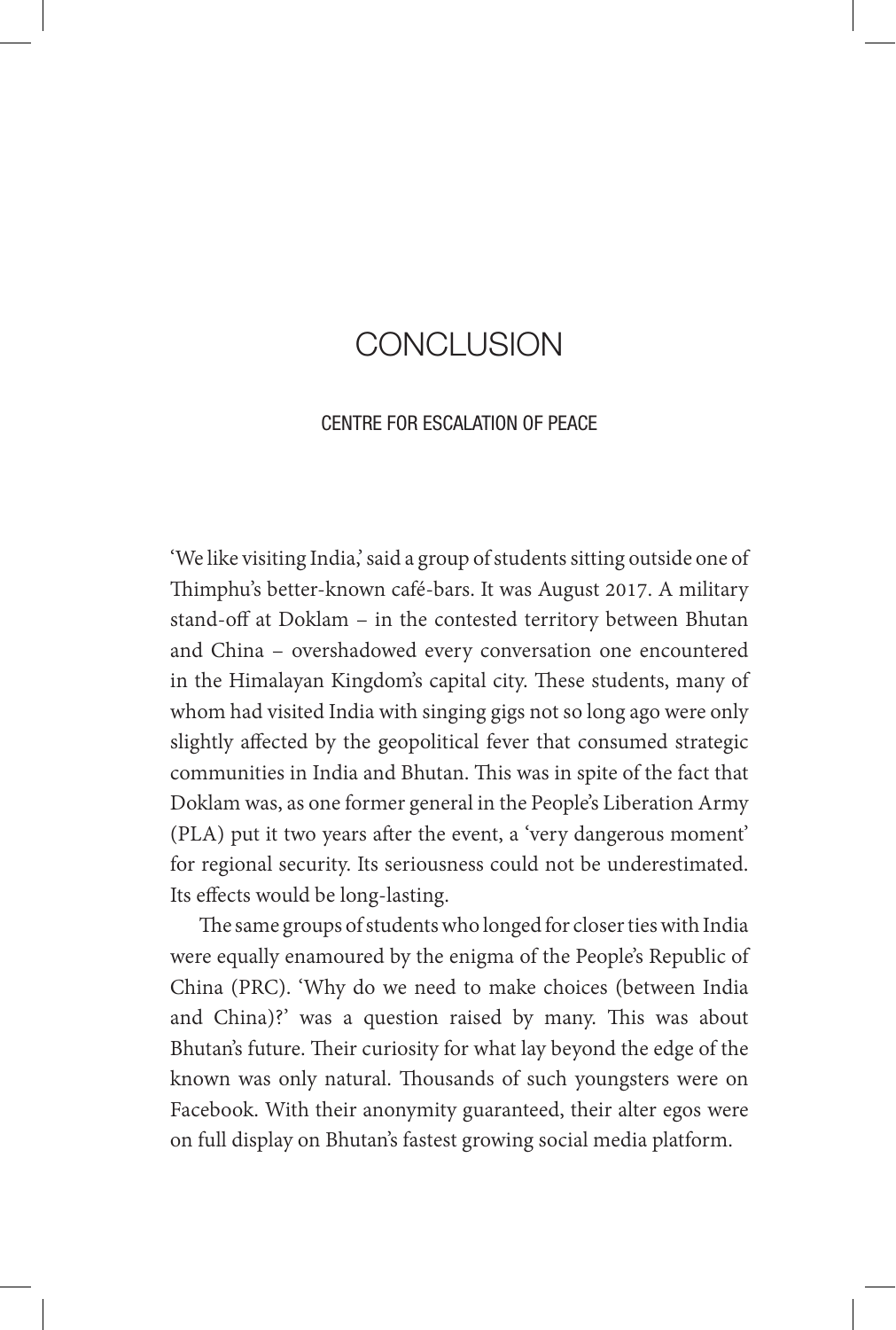### 140 INDIA–BHUTAN: FRIENDSHIP THROUGH THE DECADES AND BEYOND

This is a generation that is less concerned by the Treaties of Friendship (1949 and 2007) that define the formal edifice of the Indo-Bhutanese relationship. They, like millions of youngsters in India and other parts of the world, care more about a future filled with opportunities. A future where their creativity can be channelled in ways that are without constraints. The key, then, is to find ways in which the potential and the dreams of the young can be nurtured.

The greatest contribution of this commemoration volume has been to highlight the richness of this relationship, without losing sight of the push and pull factors that shape modern-day relations between India and Bhutan. After all, as Suhasini Haider points out in her clear-eyed piece, this is a 'political bilateral relationship' that is 'quite unparalleled in the world-order of today'. Equally, and as Tenzing Lamsang suggests in his wonderful essay, such uniqueness can best be celebrated if and when both countries appreciate the need to nurture the aspirations of those who will lead them tomorrow.

CEP has dedicated itself to this inimitable relationship. With the view to provide a platform for Indian and Bhutanese officials, scholars and those who might be called energisers of and for this relationship, CEP curated the India–Bhutan strategic dialogue. As Dasho Karma Ura writes in the introduction to this volume, 'All books are tools of mental navigations.' In many ways, the ten chapters in this book are designed to navigate the collective imaginations of those who have personally steered the contours of this relationship – such as Shyam Saran, Sudhir Vyas, Dasho Penjore and the ever-inspiring Dasho Karma Ura.

In doing so they have, as Shyam Saran argues in the opening chapter of this book, thrown-up 'new challenges and opportunities'. Whether it be the test of economic relations (best brought out in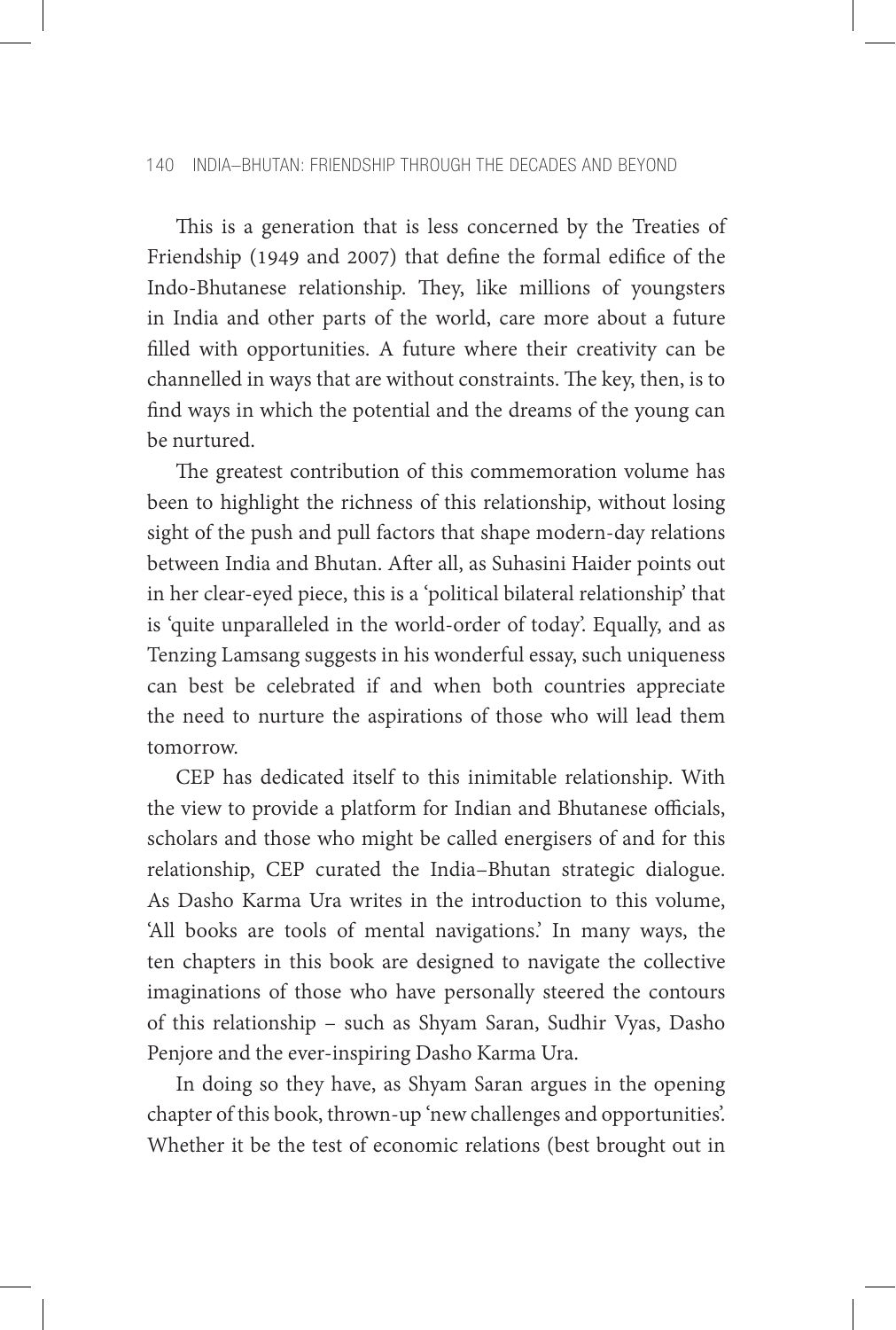### Conclusion 141

the chapters by Dasho Penjore and Sudhir Vyas) or the need to cooperate in the 'wild' (as underlined in the contributions by Thinley Namgyel and Dipankar Ghosh and others), there are endless ways in which India and Bhutan can find further reasons to find common cause. The challenge is finding ways in which the top-line issues that shape this relationship are, at least partially, understood by those more interested in their personal borders than those drawn by colonial rulers more than a century ago. There is great advantage in forgetting the past, or moving beyond the usual, but who will serve as the Sherpas of tomorrow? Who will bring to life the many issues and promises that have been inked on these delightful pages? Who will pen the 100-year commemoration volume of a relationship that is undeniably an asset that neither India nor Bhutan can take for granted?

With this in mind, CEP introduced the Indo-Bhutan Youth Summit in 2018. The idea is simple – to bring together a group of students from India and Bhutan to spend time with one another in proximity with nature. There is no predetermined design to the Youth Summit. It is simply a way in which young people can connect, learn to understand one another's points-of-view, appreciate both the existence and the need for differences while, hopefully, understanding the value of comity. The students who spent many hours trekking together in the vast forests of Bhutan may not always serve as the channel by which this relationship is given meaning in the future. But if these young champions can, for the rest of their lives, carry with them the affection and simplicity of friendship wherever they choose to go, we would have found the quiet envoys of a relationship in need of new imaginations. These are the relationships that can and potentially will guide those more officious voices in times of crisis and otherwise. For, if there is one theme that runs through this volume, it is that of change, and who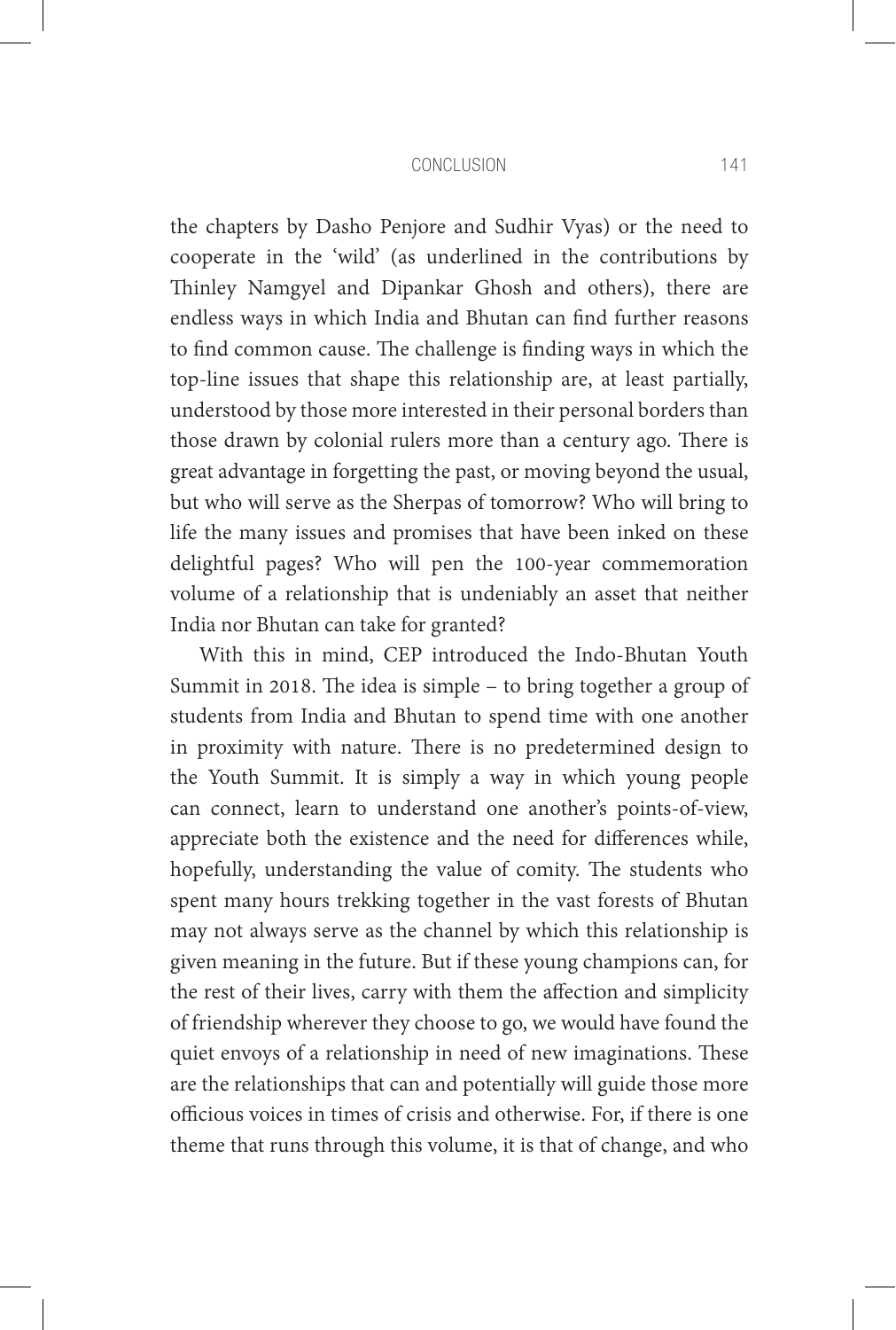are the best to embrace differences with the sense for something deeper than those who were connected in and through the fields, forests and mountains of Bhutan and India?

The youth summit has been designed to allow for these simple but powerful connections to sprout. Doklams will come and go. Facebook forums will find new platforms for communication. Hydropower and roads will necessarily dominate the minds of those who helped build them. But in this time, if tens, maybe hundreds of citizen-envoys (or summit graduates) can gently shape the temper of this relationship from the outside, we can be certain that there will be more than many authors for future commemoration volumes. What is without doubt is that there is a warmth in this relationship that fires an imagination that cannot be compared to any other modern-day bilateral political relationship.

In a modest way, CEP has dedicated itself to working with these different ideas between the people of India and Bhutan. In doing so, it has pledged itself to being a part of this bilateral inventiveness for many decades into the future. This book is a humble expression of our pledge. It could not have been achieved without the support and effort of those who spent many hours labouring on a volume that we know will stand the test of time. Equally, we earnestly hope that the assumptions here are challenged, that the chapters are critically examined, and that they serve as the beginning of collaborative endeavours for the future.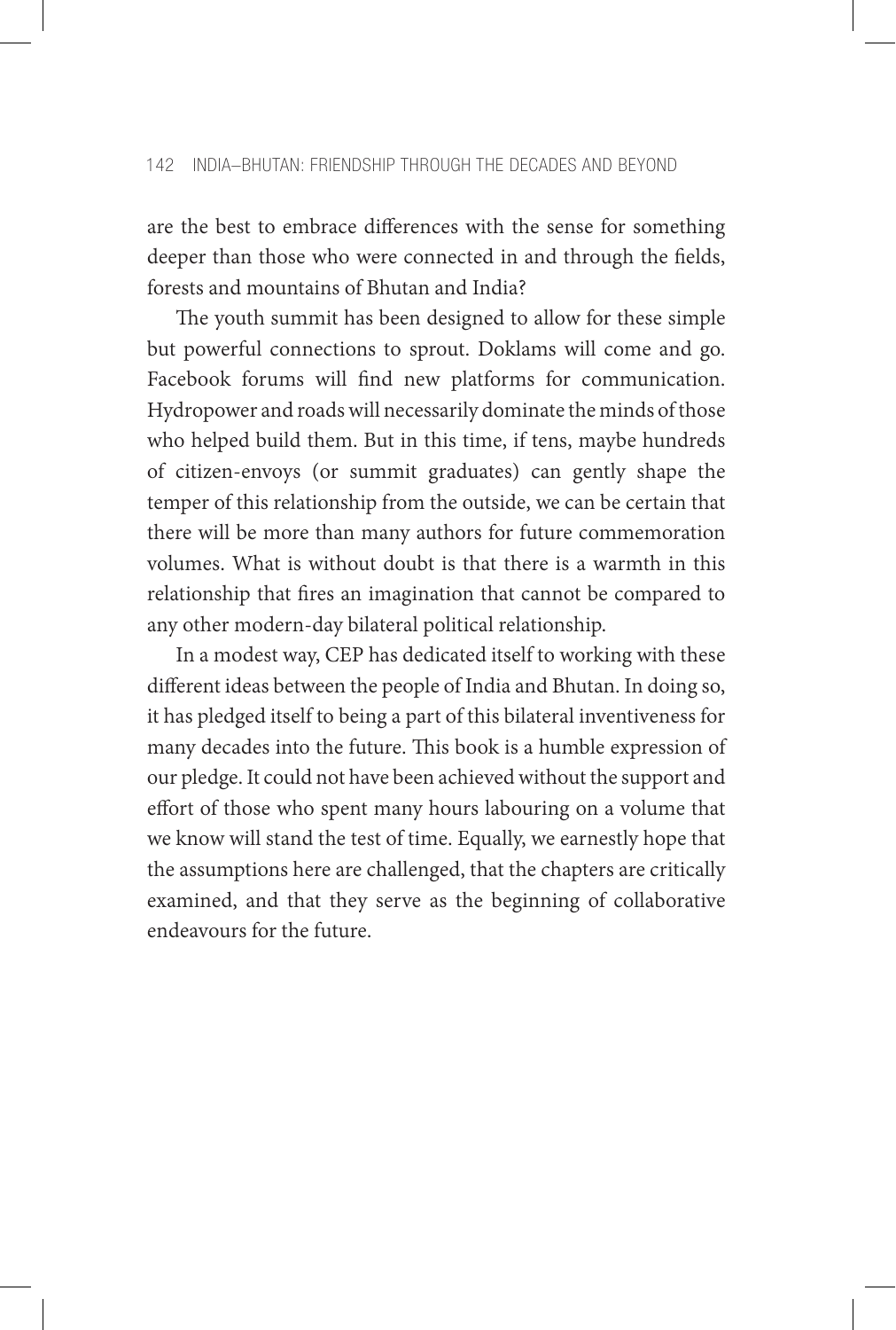## The Centre for Escalation CENTRE FOR<br>
CEORALATION of Peace (CEP) (www. cepeace.org) is an important programme of Ritinjali

(www.ritinjali.org). Centre for Escalation of Peace has organically evolved to tackle issues of conflict and poverty, lack of proper education and skilling, and disengagement with communities, to find viable solutions at a policy level. While Ritinjali works on the grassroots level by offering immediate support to those in need, CEP focusses on systemic issues and strategizing programmes to bring long-term changes and consolidated solutions.

The Centre for Escalation of Peace takes the view that peace is not just the absence of war. Peace cannot be taken for granted; constant effort is required to enhance it as an anchor in a sea of rapid and farreaching strategic and socio-economic change. As such, peace must not merely be sustained, but escalated through various strategies and tactics akin to the pursuit of victory during war.

With that in mind, the CEP has continuously sought to create platforms and establish programmes that encourage the free exchange of ideas across borders, with a distinct focus on empowering young minds. Its dialogues and activities revolve around three 'pillars of calmness', namely (i) Youth and Education; (ii) Trade and Sustainable Development; and (iii) Society and Culture.



The Royal Institute for Governance and Strategic Studies, Bhutan (RIGSS) is a premier leadership institute and a think tank established by His Majesty The King in 2013. The first of its kind in the country, RIGSS is an autonomous, not-for-profit institute to promote excellence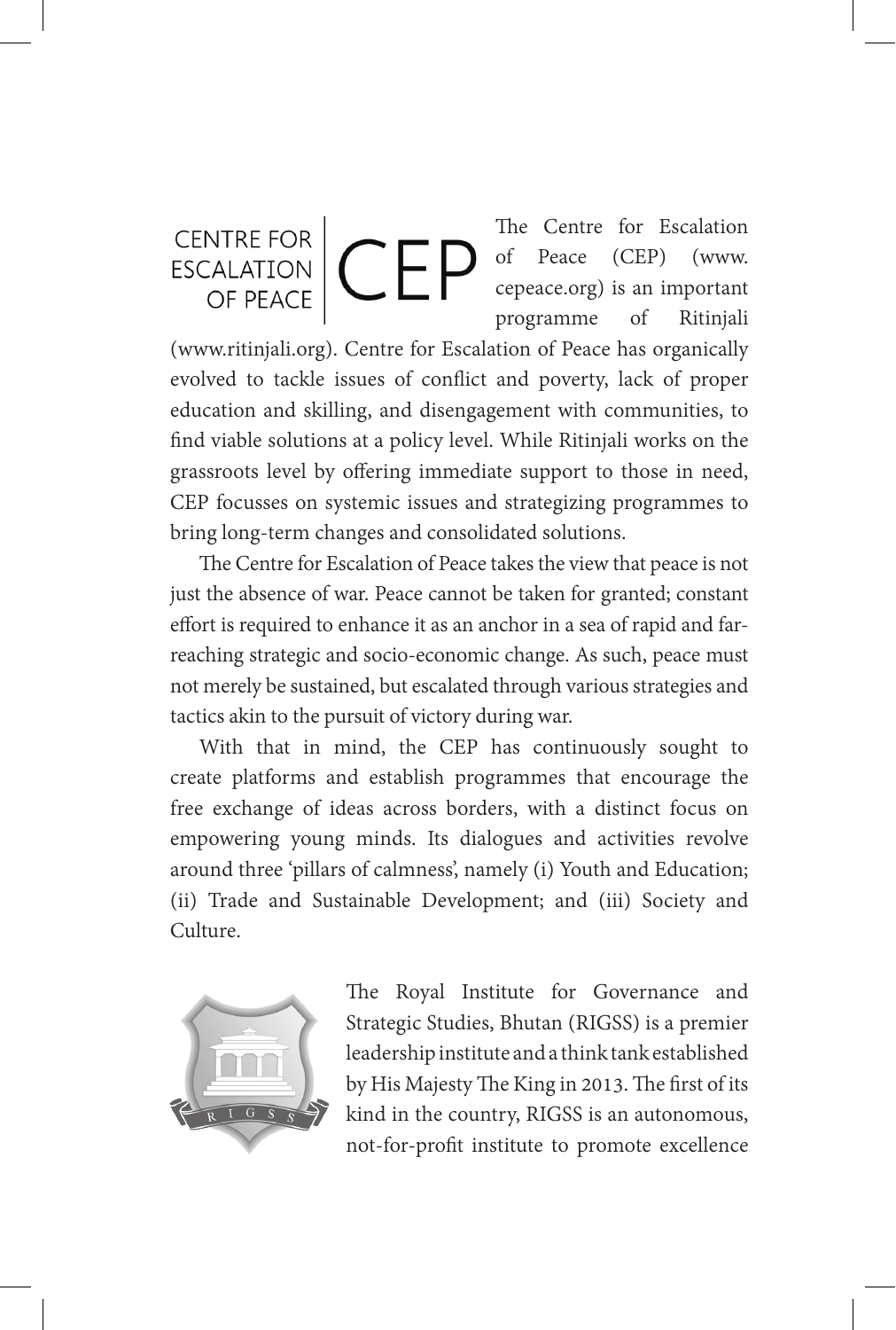in leadership and governance through training, discourse and research.

RIGSS currently offers a wide range of leadership programs for different target groups from various sectors. Besides leadership skills, most RIGSS courses provide comprehensive and analytical understanding of pertinent national issues and emerging trends and challenges. RIGSS provides a forum where current and future decision-makers come together to forge a collective aspiration for our country and chart out the best possible ways forward.

Besides leadership training and research, RIGSS organises public lectures by eminent speakers, policy debates and seminars and international symposiums. It also organises the Track-II India-Bhutan Dialogue (IBD) in partnership with the Centre for Escalation of Peace (CEP) in New Delhi, an effort to promote India-Bhutan friendship and cooperation.